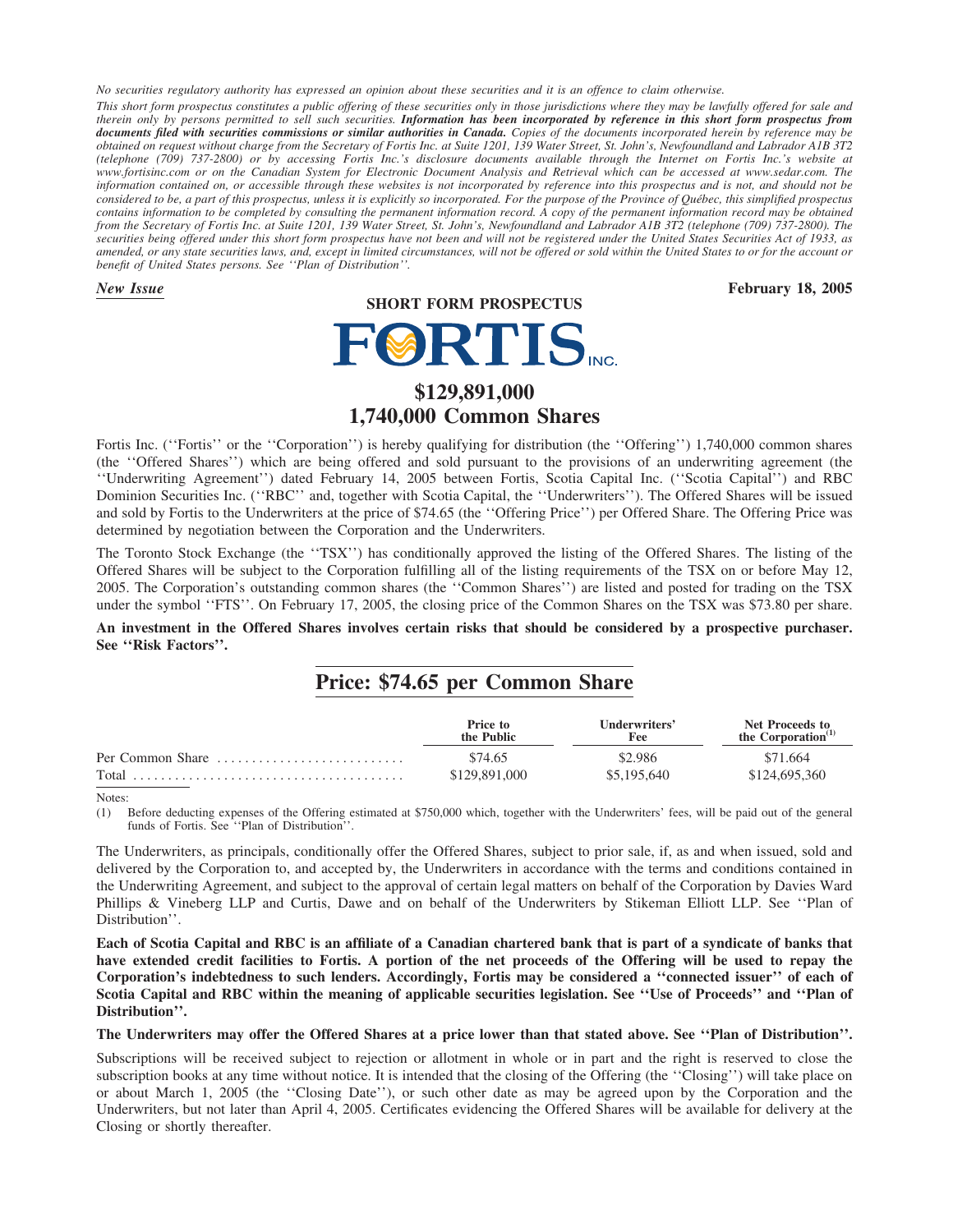# **TABLE OF CONTENTS**

| SPECIAL NOTE REGARDING FORWARD-LOOKING STATEMENTS   |       |
|-----------------------------------------------------|-------|
|                                                     |       |
|                                                     |       |
|                                                     |       |
|                                                     | 15    |
| PRICE RANGE AND TRADING VOLUME OF THE COMMON SHARES | 19    |
|                                                     | 19    |
|                                                     | 19    |
|                                                     | 19    |
|                                                     | 20    |
|                                                     | 2.1   |
|                                                     | 21    |
|                                                     | 22    |
|                                                     | 26    |
|                                                     | 26    |
|                                                     | 26    |
|                                                     | 27    |
|                                                     | $F-1$ |
|                                                     | $C-1$ |
|                                                     | $C-2$ |
|                                                     |       |

# SPECIAL NOTE REGARDING FORWARD-LOOKING STATEMENTS

This prospectus (the "Prospectus"), and the documents incorporated herein by reference, contain forwardlooking statements which reflect management's expectations regarding Fortis Inc.'s ("Fortis" or the "Corporation") future growth, results of operations, performance and business prospects and opportunities. Wherever possible, words such as "anticipate", "believe", "expects", "intend" and similar expressions have been used to identify these forward-looking statements. These statements reflect management's current beliefs and are based on information currently available to the Corporation's management. Forward-looking statements involve significant risks, uncertainties and assumptions. A number of factors could cause actual results, performance or achievements to differ materially from the results discussed or implied in the forwardlooking statements, including regulation, realization of benefits from the Acquisition (as defined below), hedging, energy prices, economic conditions and demand, loss of service areas, environmental matters, insurance, labour relations, weather and liquidity risks. These factors should be considered carefully and prospective investors should not place undue reliance on the forward-looking statements. Although the forward-looking statements contained in the Prospectus, and the documents incorporated herein by reference, are based upon what management believes to be reasonable assumptions, the Corporation cannot assure prospective purchasers that actual results will be consistent with these forward-looking statements. These forward-looking statements are made as of the date of the Prospectus, and the Corporation assumes no obligation to update or revise them to reflect new events or circumstances.

# DOCUMENTS INCORPORATED BY REFERENCE

The disclosure documents of Fortis listed below and filed with the appropriate securities commissions or similar regulatory authorities in each of the provinces of Canada are specifically incorporated by reference into and form an integral part of the Prospectus:

- (a) audited consolidated financial statements for the years ended December 31, 2002 and 2001, together with the notes thereto and the auditors' report thereon as contained in the Corporation's 2002 annual report;
- (b) material change report dated January 13, 2004 describing the entering into of an agreement between the Corporation and a syndicate of underwriters in respect of the offering by the Corporation of 8,000,000 first preference units:
- (c) audited consolidated financial statements for the years ended December 31, 2003 and 2002, together with the notes thereto and the auditors' report thereon as contained in the Corporation's 2003 annual report;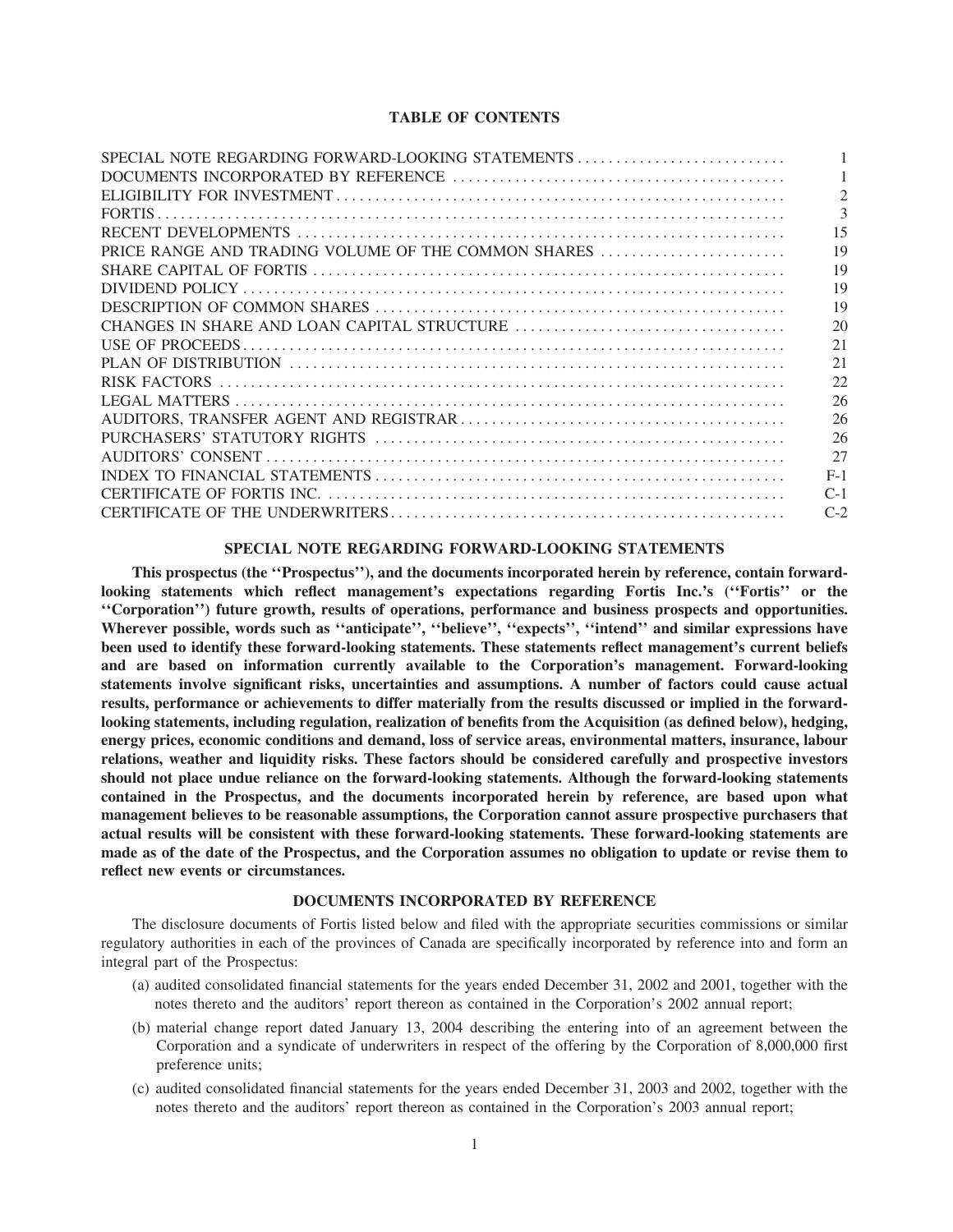- (d) annual information form dated March 31, 2004;
- (e) management discussion and analysis of financial condition and results of operations contained in the Corporation's 2003 annual report;
- (f) management information circular dated March 31, 2004, prepared in connection with the Corporation's annual meeting of shareholders held on May 12, 2004, excluding the portions that appear under the headings ''Performance Chart'', ''Report on Corporate Governance'' and ''Report on Executive Compensation'';
- (g) material change report dated May 31, 2004 describing the closing of the Acquisition (as defined below);
- (h) unaudited consolidated financial statements for the three and nine month periods ended September 30, 2004 and 2003;
- (i) management discussion and analysis of financial condition and results of operations of the Corporation for the three and nine month periods ended September 30, 2004 and 2003;
- (j) press release dated February 8, 2005 containing unaudited comparative consolidated financial statements for the years ended December 31, 2004 and 2003; and
- (k) material change report dated February 10, 2005 describing the entering into of an agreement between the Corporation and Scotia Capital Inc. (''Scotia Capital'') and RBC Dominion Securities Inc. (''RBC'' and, together with Scotia Capital, the ''Underwriters'') in respect of this offering (the ''Offering'').

Any document of the type referred to in the preceding paragraph (other than any press release or any confidential material change report) subsequently filed by the Corporation with such securities commissions or regulatory authorities after the date of the Prospectus, and prior to the termination of the Offering, shall be deemed to be incorporated by reference into the Prospectus.

**Any statement contained in a document incorporated or deemed to be incorporated by reference herein shall be deemed to be modified or superseded for purposes of the Prospectus to the extent that a statement contained herein, or in any other subsequently filed document that is also incorporated or is deemed to be incorporated by reference herein, modifies or supersedes such statement. The modifying or superseding statement need not state that it has modified or superseded a prior statement or include any other information set forth in the document that it modifies or supersedes. The making of a modifying or superseding statement will not be deemed an admission for any purpose that the modified or superseded statement, when made, constituted a misrepresentation, an untrue statement of a material fact or an omission to state a material fact that is required to be stated or that is necessary to make a statement not misleading in light of the circumstances in which it was made. Any statement so modified or superseded shall not be deemed, except as so modified or superseded, to constitute a part of the Prospectus.**

Copies of the documents incorporated herein by reference may be obtained on request without charge from the Secretary of the Corporation at Suite 1201, 139 Water Street, St. John's, Newfoundland and Labrador A1B 3T2 (telephone (709) 737-2800). These documents are also available through the Internet on the Corporation's website at www.fortisinc.com or on the Canadian System for Electronic Document Analysis and Retrieval (''SEDAR'') which can be accessed at www.sedar.com. The information contained on, or accessible through, these websites is not incorporated by reference into the Prospectus and is not, and should not be considered to be, a part of the Prospectus, unless it is explicitly so incorporated.

# **ELIGIBILITY FOR INVESTMENT**

In the opinion of Davies Ward Phillips & Vineberg LLP, counsel to the Corporation, and Stikeman Elliott LLP, counsel to the Underwriters, the common shares of the Corporation being offered pursuant to the Prospectus (the ''Offered Shares'') would, if issued on the date hereof, be qualified investments under the *Income Tax Act* (Canada) (the ''Tax Act'') for trusts governed by registered retirement savings plans, registered retirement income funds, registered education savings plans and deferred profit sharing plans. The Offered Shares would not, if issued on the date hereof, be foreign property for purposes of Part XI of the Tax Act.

*All dollar amounts in the Prospectus are expressed in Canadian dollars.*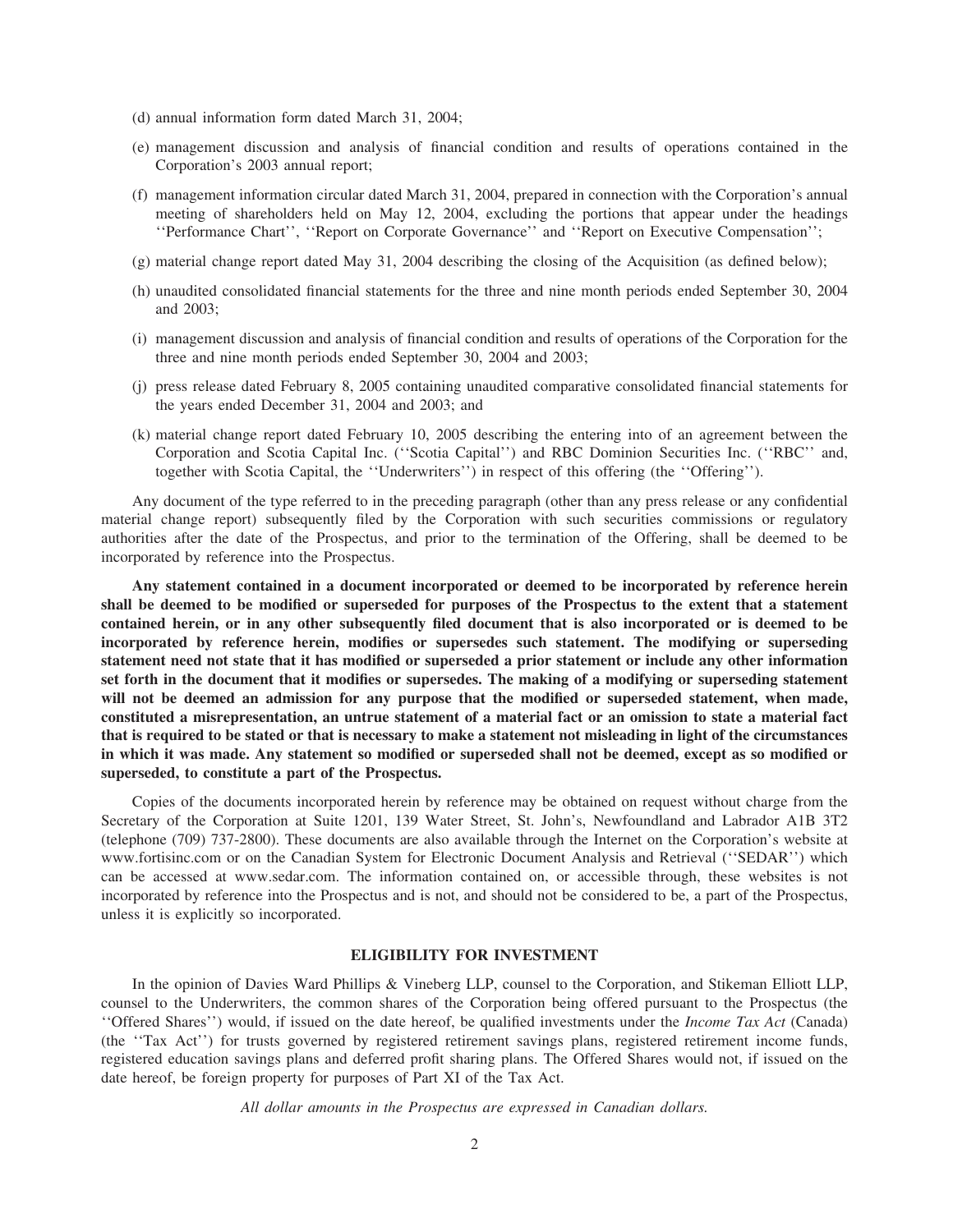# **FORTIS**

Fortis was incorporated as 81800 Canada Ltd. under the *Canada Business Corporations Act* on June 28, 1977. The Corporation was continued under the *Corporations Act* (Newfoundland) on August 28, 1987 and on October 12, 1987 the Corporation amended its articles to change its name to ''Fortis Inc.'' The address of the head office and principal place of business of the Corporation is The Fortis Building, Suite 1201, 139 Water Street, St. John's, Newfoundland and Labrador A1B 3T2.

Fortis is a diversified, international electric utility holding company. The majority of Fortis' subsidiaries are engaged in the regulated distribution of electricity. Regulated utility assets comprise approximately 80% of the Corporation's total operating assets, with the balance comprised primarily of non-regulated hydroelectric electricity generation operations and commercial real estate and hotel operations owned and operated through its non-utility subsidiaries.

Fortis holds all of the common shares of Newfoundland Power Inc. (''Newfoundland Power'') and, through Fortis Properties Corporation (''Fortis Properties''), holds all of the common shares of Maritime Electric Company, Limited (''Maritime Electric''), which are the principal distributors of electricity in the Provinces of Newfoundland and Labrador and Prince Edward Island, respectively. Fortis Properties also owns FortisUS Energy Corporation (''FortisUS Energy''), which operates four hydroelectric generating stations in the State of New York. As well, through its whollyowned subsidiary FortisOntario Inc. and its subsidiaries (collectively, ''FortisOntario''), Canadian Niagara Power Inc. (''CNPI''), Cornwall Street Railway, Light and Power Company Limited (''Cornwall Electric'') and FortisOntario Generation Corporation (''FortisOntario Generation''), Fortis generates and wholesales electricity in Ontario, and also operates local distribution companies that distribute electricity to customers in Fort Erie, Port Colborne, Cornwall and Gananoque.

In May 2004, Fortis acquired (the ''Acquisition''), through wholly-owned subsidiaries, all of the issued and outstanding shares of Aquila Networks Canada (Alberta) Ltd. (now FortisAlberta Inc.) (''FortisAlberta'') and Aquila Networks Canada (British Columbia) Ltd. (now FortisBC Inc.) (''FortisBC''). FortisAlberta is a regulated electric utility that distributes electricity generated by other market participants in the Province of Alberta. FortisBC is a regulated electric utility that generates, transmits and distributes electricity in the Province of British Columbia.

As at and for the year ended December 31, 2004, the Corporation's principal regulated Canadian electric utility subsidiaries accounted for the following percentages of the Corporation's total operating assets and total operating revenue, respectively: (a) FortisBC: 17.4% and 9.4%; (b) FortisAlberta: 18% and 11.2%; (c) FortisOntario: 3.5% and 10.8%; (d) Maritime Electric: 7.2% and 9.9%; and (e) Newfoundland Power: 23.4% and 34.8%.

Fortis' regulated electric utility assets in the Caribbean consist of its ownership, through wholly-owned subsidiaries, of a 68% interest in Belize Electricity Limited ("Belize Electricity"), the primary transmitter and distributor of electricity in Belize, Central America and a 37.3% interest in Caribbean Utilities Company, Ltd. (''Caribbean Utilities''), the sole provider of electricity to the island of Grand Cayman, Cayman Islands. As at and for the year ended December 31, 2004, Fortis' regulated Caribbean electric utility investments accounted for 6.3% of the Corporation's total operating assets and 10.7% of the Corporation's total operating revenues, including the equity earnings of Caribbean Utilities.

Fortis' non-regulated electricity generation operations principally consist of its 100% interest in each of Central Newfoundland Energy Inc. (''Central Newfoundland Energy'') and, through a wholly-owned subsidiary, Belize Electric Company Limited (''BECOL''), as well as non-regulated electricity generation assets owned by FortisBC, FortisUS Energy and FortisOntario. Central Newfoundland Energy is a non-regulated subsidiary whose principal activity is its 51% interest in the Exploits River Hydro Partnership (the ''Exploits River Partnership'') project (the ''Partnership Project''). The Partnership Project is a partnership with Abitibi-Consolidated Inc. (''Abitibi-Consolidated'') that developed additional capacity at Abitibi-Consolidated's hydroelectric plant at Grand Falls-Windsor and redeveloped Abitibi-Consolidated's hydroelectric plant at Bishop's Falls, both in Newfoundland and Labrador. BECOL owns and operates the Mollejon hydroelectric facility, located on the Macal River in Belize, Central America. Through FortisUS Energy, the Corporation owns and operates four hydroelectric generating stations in upper New York State. The non-regulated electricity generation operations of FortisOntario include the Rankine Generating Station on the Niagara River in Niagara Falls, Ontario, a gas-fired district heating co-generation plant and six small hydroelectric generating stations in eastern Ontario. The non-regulated electricity generation operations of FortisBC include the run-of-the-river Walden hydroelectric power plant (the ''Walden Power Plant'') near Lillooet, British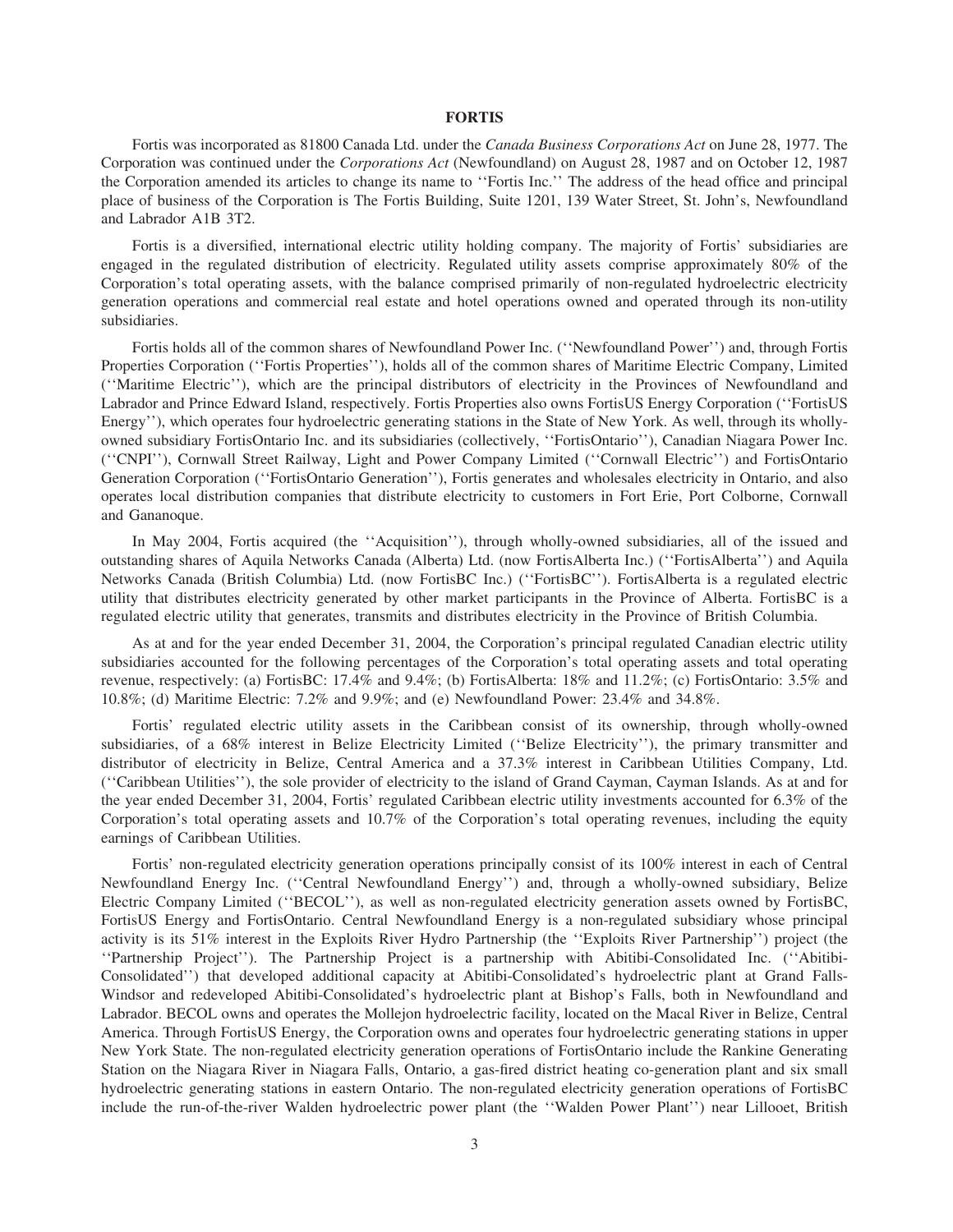Columbia. As at and for the year ended December 31, 2004, Fortis' non-regulated electricity generation operations accounted for 8% of the Corporation's total operating assets and 6% of the Corporation's total operating revenue.

Through its wholly-owned subsidiary, Fortis Properties, Fortis has investments in commercial real estate and hotel operations in Atlantic Canada, Ontario, Manitoba and Alberta. As at and for the year ended December 31, 2004, Fortis Properties' commercial real estate and hotel operations accounted for 10.6% of the Corporation's total operating assets and 11.6% of the Corporation's total operating revenue.

Fortis expects that its primary focus for growth will be growing the rate base of its utilities and the further acquisition of electric utility assets both in Canada and outside of Canada. Fortis will also carry out strategic assessments of non-regulated hydro and commercial real estate and hotel operations to identify and, in appropriate circumstances, make investments.

# **FortisBC**

On May 31, 2004, Fortis acquired, through wholly-owned subsidiaries, all of the issued and outstanding shares of FortisBC (formerly Aquila Networks Canada (British Columbia) Ltd.) from Aquila Canada ULC for aggregate consideration of approximately \$428 million. As a condition to the closing of the Acquisition, FortisBC repaid certain indebtedness totalling \$155 million. Aquila Canada ULC is not (and was not at the time of the Acquisition) an insider, associate or affiliate of Fortis.

FortisBC is an integrated, regulated electric utility that owns a network of generation, transmission and distribution assets located in the southern interior of British Columbia. FortisBC serves approximately 143,000 customers, with residential customers representing FortisBC's largest customer segment. Of these customers, approximately 94,000 are served directly while the remainder are served through wholesale power purchase agreements with six municipal utilities within or adjacent to the FortisBC service area. FortisBC's generation assets consist of four hydroelectric generating plants on the Kootenay River with an aggregate installed capacity of 205 MW and an annual energy output of approximately 1,500 GWh.

FortisBC's four hydroelectric generation facilities are governed by the Canal Plant Agreement (the ''CPA''). The CPA is a multi-party agreement that enables the four separate owners of seven major hydroelectric generating plants (having a combined capacity of approximately 1,400 MW and all located in relatively close proximity to each other) to coordinate the operation and dispatch of their plants. FortisBC is currently in discussions to extend the CPA, which expires on September 30, 2005. The plants and their owners are:

| <b>Plant</b> | Capacity — Owners |
|--------------|-------------------|
|              |                   |
|              |                   |
|              |                   |
|              |                   |

Brilliant Power Corporation, Teck Cominco Metals Ltd. and FortisBC are collectively defined in the CPA as the ''Entitlement Parties'' or ''EPs''. The CPA enables BC Hydro and Power Authority (''BC Hydro'') and the EPs, through coordinated use of water flows subject to the 1961 Columbia River Treaty between Canada and the United States and storage reservoirs, and through the coordinated operation of generating plants, to generate more power from their respective generating resources than they could if they operated independently. Under the CPA, BC Hydro takes into its system all power actually generated by all of the six third party-owned plants. In exchange for permitting BC Hydro to determine the output of these facilities, each of the EPs are contractually entitled to a fixed annual entitlement of capacity (an ''Entitlement'') and energy from BC Hydro. The EPs receive their Entitlements irrespective of actual water flows to the EPs' generating plants and are, accordingly, insulated from the hydrology risk of water availability.

FortisBC meets the balance of its requirements through a portfolio of long-term and short-term power purchase contracts approved by the British Columbia Utilities Commission (the ''BCUC''), the costs of which are flowed through to customers. FortisBC's regulated transmission and distribution assets consist of approximately 7,100 kilometres of transmission and distribution power lines and include terminal transformers, distribution substations, distribution service transformers and support structures. FortisBC also conducts unregulated activity relating primarily to the operation and management of third-party owned hydroelectric generation, transmission and distribution systems located within the FortisBC service area.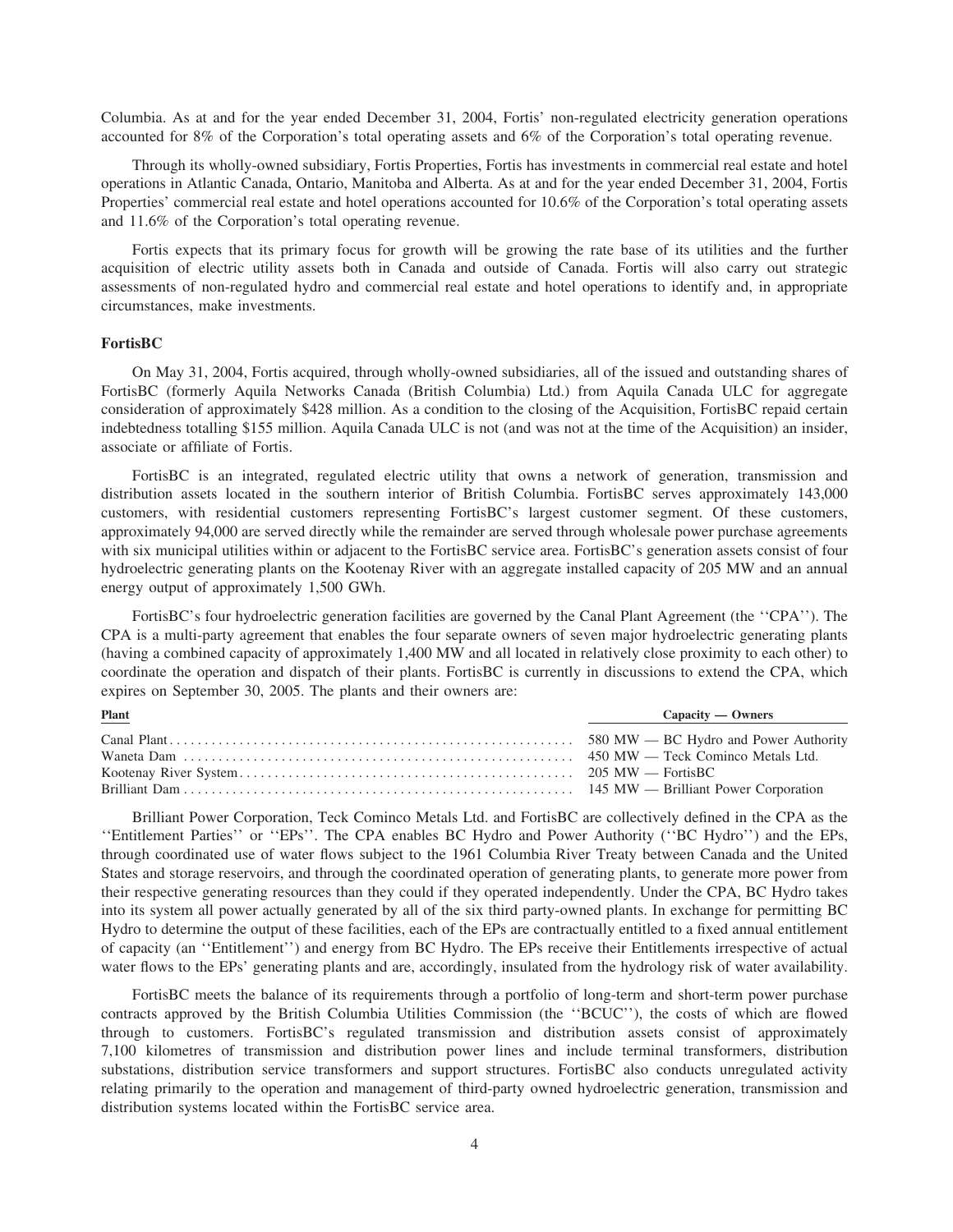The acquisition of FortisBC significantly increased the Corporation's regulated rate base assets and provided a broader and more diverse base of earnings for Fortis. For the seven months ended December 31, 2004, FortisBC contributed \$110.6 million to revenues, and \$17.8 million to operating earnings, of Fortis, which amount includes FortisBC's non-regulated revenues.

## **Market and Sales**

FortisBC has a diverse customer base comprised of residential, general service, industrial and municipal/wholesale customers. Electricity sales for the year ended December 31, 2004 increased from 2,864 GWh in 2003 to 2,905 GWh. Revenue for the year ended December 31, 2004 increased from \$167.9 million in 2003 to \$183 million.

The following chart compares FortisBC's customer classes and 2004 and 2003 revenues and energy sales, which include the non-regulated revenues of FortisBC:

| Revenue<br>(per cent) |       | <b>Gigawatt Hour</b><br><b>Sales</b><br>(per cent) |       |
|-----------------------|-------|----------------------------------------------------|-------|
| 2004                  | 2003  | 2004                                               | 2003  |
| 39.8                  | 41.9  | 36.2                                               | 35.1  |
| 23.4                  | 21.9  | 30.6                                               | 31.9  |
| 22.6                  | 23.9  | 20.1                                               | 20.2  |
| 9.8                   | 9.4   | 11.6                                               | 11.8  |
| -4.4                  | 2.9   | 1.5                                                | 1.0   |
| 100.0                 | 100.0 | 100.0                                              | 100.0 |

Note<sup>-</sup>

(1) Includes revenue from sources other than the sale of electricity, as well as revenue from the Walden Power Plant.

# **Generation and Power Supply**

FortisBC meets the electricity supply requirements of its customers through a mix of owned generation and shortterm and long-term power purchase contracts. FortisBC owns four regulated hydroelectric generating plants with an aggregate installed capacity of 205 MW that provide almost 50% of its energy and 30% of its capacity needs. FortisBC's remaining electricity supply is acquired through power purchase contracts and spot market purchase contracts, consisting of the following:

- a 125 MW long-term power purchase agreement, terminating in 2056, with Brilliant Power Corporation (the "Brilliant PPA":
- an additional ongoing option to purchase 20 MW of power pursuant to the Brilliant PPA;  $\bullet$
- $\bullet$ a 200 MW power purchase agreement with BC Hydro terminating in 2013;
- a number of small power purchase contracts with independent power producers; and  $\bullet$
- a small number of short-term or real-time power purchases.  $\bullet$

FortisBC's long-term, fixed-price power supply contracts provide FortisBC with the flexibility to respond to changes in demand with very little commodity exposure. These costs are passed through to customers through rates as permitted by FortisBC's regulatory framework.

Although FortisBC can currently meet substantially all of its customer supply requirements from its own generation and the major power purchase agreements described above, all of which have been approved by the BCUC, a portion of the customer load during peak demand periods may need to be supplied from the market in the form of real-time power purchases. Costs related to such purchases, provided they are prudently incurred and reasonably forecast, are flowed-through to customers through rates. FortisBC generally makes arrangements prior to the periods of peak requirements to acquire most of this additional capacity and energy through block capacity purchases or scheduled call options. In this way, the risk of forecasting a price is minimized.

FortisBC's non-regulated generating assets consist of the Walden Power Plant, a 16 MW non-regulated hydroelectric operation that sells its entire output to BC Hydro under a long-term contract.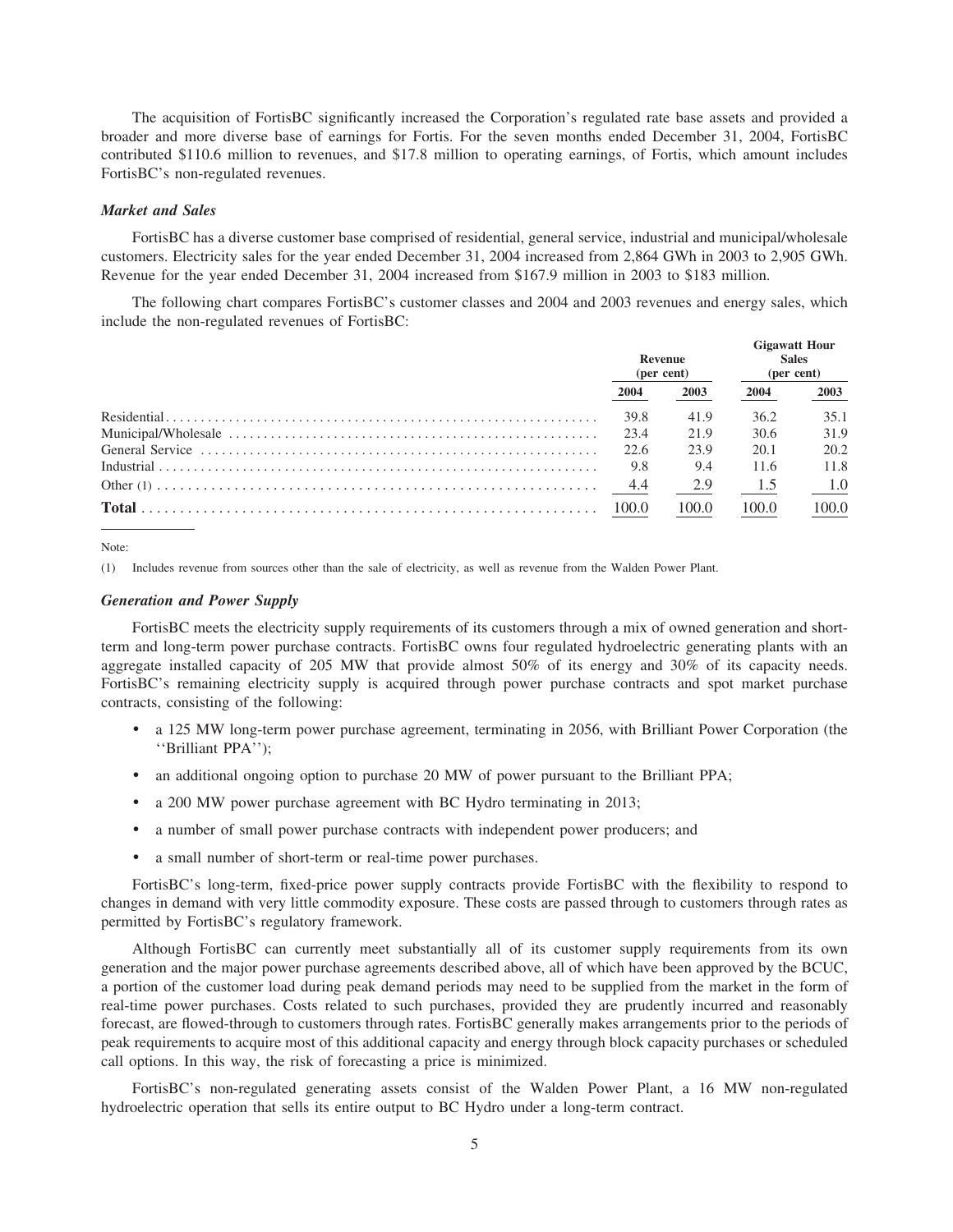# *Regulation*

FortisBC is regulated by the BCUC, which operates under and administers the *Utilities Commission Act* (British Columbia). FortisBC is required to regularly file rate applications with the BCUC. FortisBC's rates are established on a cost-of-service basis, with a performance-based rate setting (''PBR'') framework for annual rate adjustments. In short, the rate process first requires FortisBC to establish and have its annual revenue requirement approved by the BCUC. This annual revenue requirement includes the recovery of prudently incurred operating expenses, power purchase costs, depreciation, income taxes, interest on debt and a reasonable return on equity. Second, an appropriate customer rate structure is established. The purpose of the rate structure is to charge fair rates to each customer class and to permit FortisBC to recover its approved revenue requirements. The PBR framework, which in part governs FortisBC's rates, is intended to encourage FortisBC to operate efficiently by permitting its shareholders and customers to share in costs savings if specific targets are met.

The existing PBR framework, combined with a negotiated settlement of forecasts and extraordinary costs and deferrals, established a revenue requirement for FortisBC for 2003. The 1995 cost-of-service decision set the base revenue requirement for PBR. This 1995 base revenue requirement was escalated each year based on customer and sales growth and inflation, less defined productivity improvement factors, which were set at 1% for 2003. The year 2004 was to be a rate rebasing year for the PBR framework. However, because of the change in ownership of FortisBC, in its application for 2004 rates filed with the BCUC in November 2003, FortisBC proposed extending the existing settlement agreement and PBR framework for 2004, with a rebasing in 2005. The application was the subject of a successful negotiated settlement reached in March 2004, which was reviewed and approved by the BCUC in April 2004.

In order to establish 2005 rates, FortisBC filed a 2005 Revenue Requirements Application (the ''Revenue Requirements Application'') with the BCUC on November 26, 2004. FortisBC's application: (a) sought approval of: (i) its \$184.4 million revenue requirement, which requires a 4.4% rate increase effective January 1, 2005; (ii) a continuation of the power purchase and demand side management aspects of the incentive sharing mechanism for 2005; and (iii) a cost of capital for rate making purposes to reflect a capital structure of 40% equity and 60% debt, with a return on equity that is 0.75% above the 2005 benchmark return of 9.03%; (b) and proposed to: (i) share 50% of savings in actual operating and maintenance expenditures from forecast for 2005; and (ii) develop a comprehensive performance based mechanism in consultation with customers, which may be implemented as early as 2006. FortisBC's 2005-2024 System Development Plan and Resource Plan (the ''System Development and Resource Plan'') and \$121.6 million 2005 capital expenditure plan was filed with the Revenue Requirements Application. The BCUC has approved an interim refundable rate increase of 3.7%, effective January 1, 2005, pending a hearing on the Revenue Requirements Application.

The BCUC has also established a public review process for the Revenue Requirements Application and the System Development and Resource Plan, which will likely be completed by the end of April 2005, with an order to follow thereafter.

#### *Unregulated Activities*

FortisBC's unregulated activities are not significant relative to its regulated operations but provide an opportunity to enhance utilization of FortisBC's utility operation and management resources under service contracts to third parties. FortisBC provides operations, maintenance and management services relating to (a) the 450-MW Waneta hydroelectric generation plant owned by Teck Cominco Metals Ltd., and (b) the 145-MW hydroelectric generating plant jointly owned by Columbia Basin Trust (''CBT'') and Columbia Power Corporation (''CPC'') through Brilliant Power Corporation. Fortis Pacific Holdings Inc. (''Fortis Pacific''), the direct parent of FortisBC, provides services of a similar nature to various third parties, including the City of Kelowna, CBT and CPC. FortisBC provides staff and material resources to Fortis Pacific in order for it to carry out the services required under the contracts, and charges Fortis Pacific its cost plus a mark-up as compensation.

FortisBC also owns the Walden Power Partnership, an independent power producer that owns and operates the Walden Power Plant. The Walden Power Plant commenced operating in 1992 and sells 100% of its output to BC Hydro under a long-term contract expiring in 2013. The Walden Power Plant is financed by a mortgage on the Walden Power Plant. See ''— Financing Activities and Existing Indebtedness — Walden Power Partnership Indebtedness''.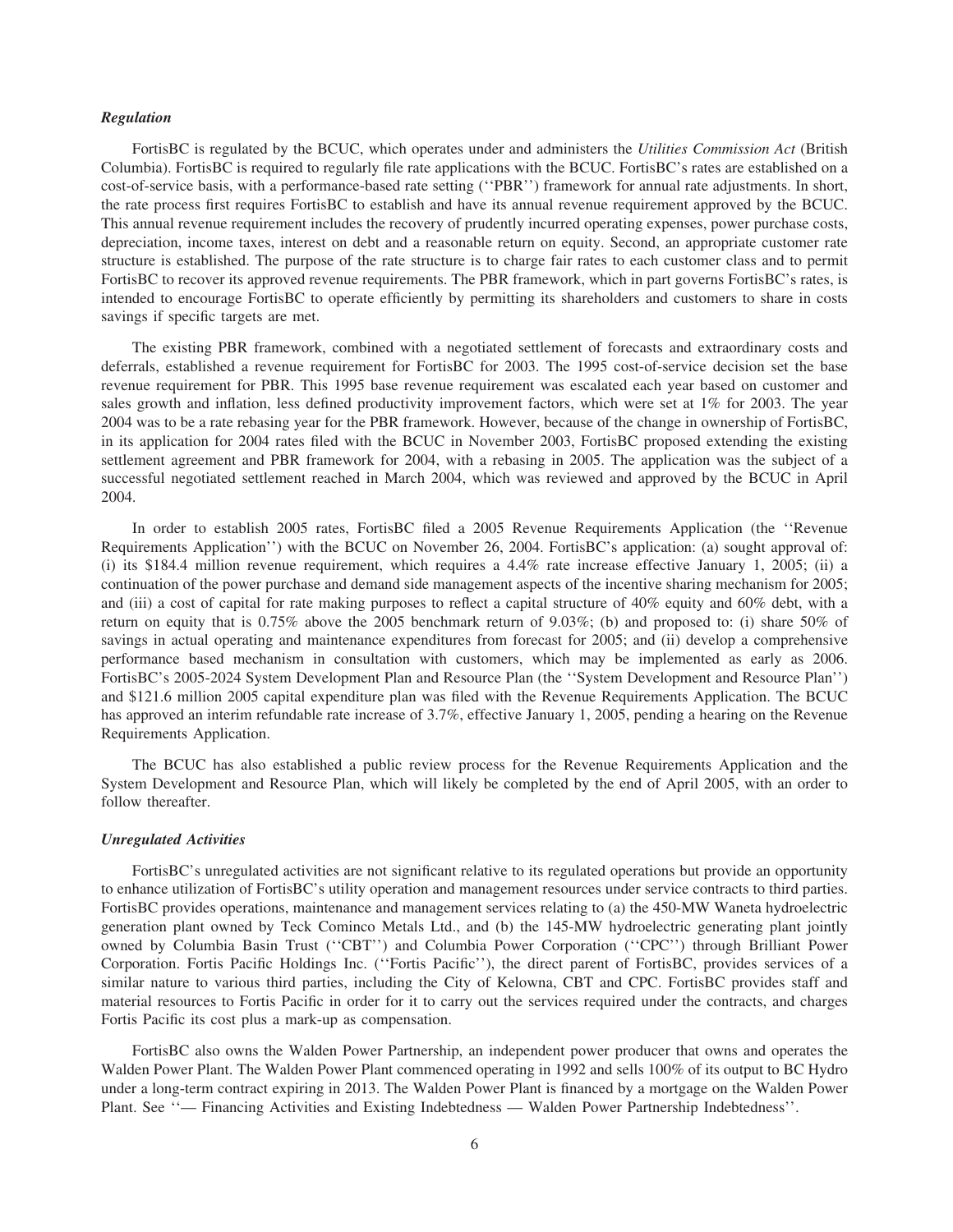# *Human Resources*

At December 31, 2004, FortisBC had 395 employees. FortisBC has separate collective agreements with the International Brotherhood of Electrical Workers, Local 213 (the ''IBEW'') and the Canadian Office and Professional Employees Union, Local 378 (the ''COPE'') covering 320 employees. There are 75 employees who are not represented by any union.

The last strike by FortisBC's employees lasted from April 2, 2001 to June 27, 2001 and involved the IBEW. The collective agreement between FortisBC and the IBEW expired on January 31, 2005 but the terms of the collective agreement will continue to be in effect until such time as a new collective agreement is signed. FortisBC and the IBEW are each preparing their bargaining positions. Both parties have agreed to commence discussions during the first week of March 2005. FortisBC and the COPE are parties to a collective agreement that expires on January 31, 2006.

## *Environmental Matters*

FortisBC is subject to various federal, provincial and local laws and regulations pertaining to the environment, including those relating to the generation, storage, handling, disposal and emission of various substances and wastes.

FortisBC has developed an environmental management system that is consistent with the international standard for environmental management systems, namely ISO 14001. The intent of the system is to provide a framework that allows for the monitoring of performance and the establishment of processes to enhance that performance. FortisBC's management system has a ''plan, check, do, review'' cycle, which is the core of continuous improvement. This system is continually refined to enhance FortisBC's environmental performance and to reflect organizational changes as they occur.

The environmental management system includes an environmental policy, a summary of the major environmental aspects of FortisBC's business, a summary of relevant environmental legislation and an internal reporting system, which includes the FortisBC board of directors. The environmental management programs designed to achieve the objectives, measures and targets of the system are in various stages of implementation. Reporting procedures and an environmental information management system are being developed, tested and implemented. The management system will be used to identify environmental impacts and aid in the continual improvement of FortisBC's environmental performance.

# *Financing Activities and Existing Indebtedness*

## Secured Debentures

FortisBC has three series of senior secured debentures outstanding in an aggregate principal amount of \$46.8 million as at January 31, 2005. The secured debentures were issued under indentures supplemental to the deed of trust and mortgage (together with all supplemental indentures, the ''Trust Deed'') dated as of March 15, 1983 made between FortisBC and The Canada Trust Company (since replaced by Computershare Trust Company of Canada), as trustee and are comprised of \$6.8 million principal amount 11% Series E sinking fund debentures due December 1, 2009, \$15 million principal amount 9.65% Series F debentures due October 16, 2012 and \$25 million principal amount 8.8% Series G debentures due August 28, 2023. The Series E debentures require annual sinking fund payments in the amount of \$750,000 to be made against outstanding principal. All three series of debentures are secured against all of the real and personal property of FortisBC.

The obligations of FortisBC under the Series E, F and G secured debentures issued under the Trust Deed have been guaranteed by FortisWest Inc. (''FortisWest''), a direct subsidiary of Fortis and the indirect parent of FortisBC. FortisWest provided the guarantee in connection with the Acquisition to replace a guarantee previously provided by Aquila, Inc.

#### Unsecured Debentures

On November 30, 2004, FortisBC completed a \$140 million public debenture offering of 5.48% senior unsecured debentures due November 28, 2014. The proceeds from this issue were used to re-pay the short-term debt associated with the repayment of the indebtedness of FortisBC upon closing of the Acquisition. Immediately after the closing of the debenture offering, FortisBC completed the conversion of \$100 million aggregate principal amount of its outstanding senior secured debentures into unsecured debentures ranking *pari passu* with its newly-issued debentures. The senior secured debentures that were converted consisted of \$25 million principal amount 8.77% Series H debentures due February 1, 2016, \$25 million principal amount 7.81% Series I debentures due December 1, 2021 and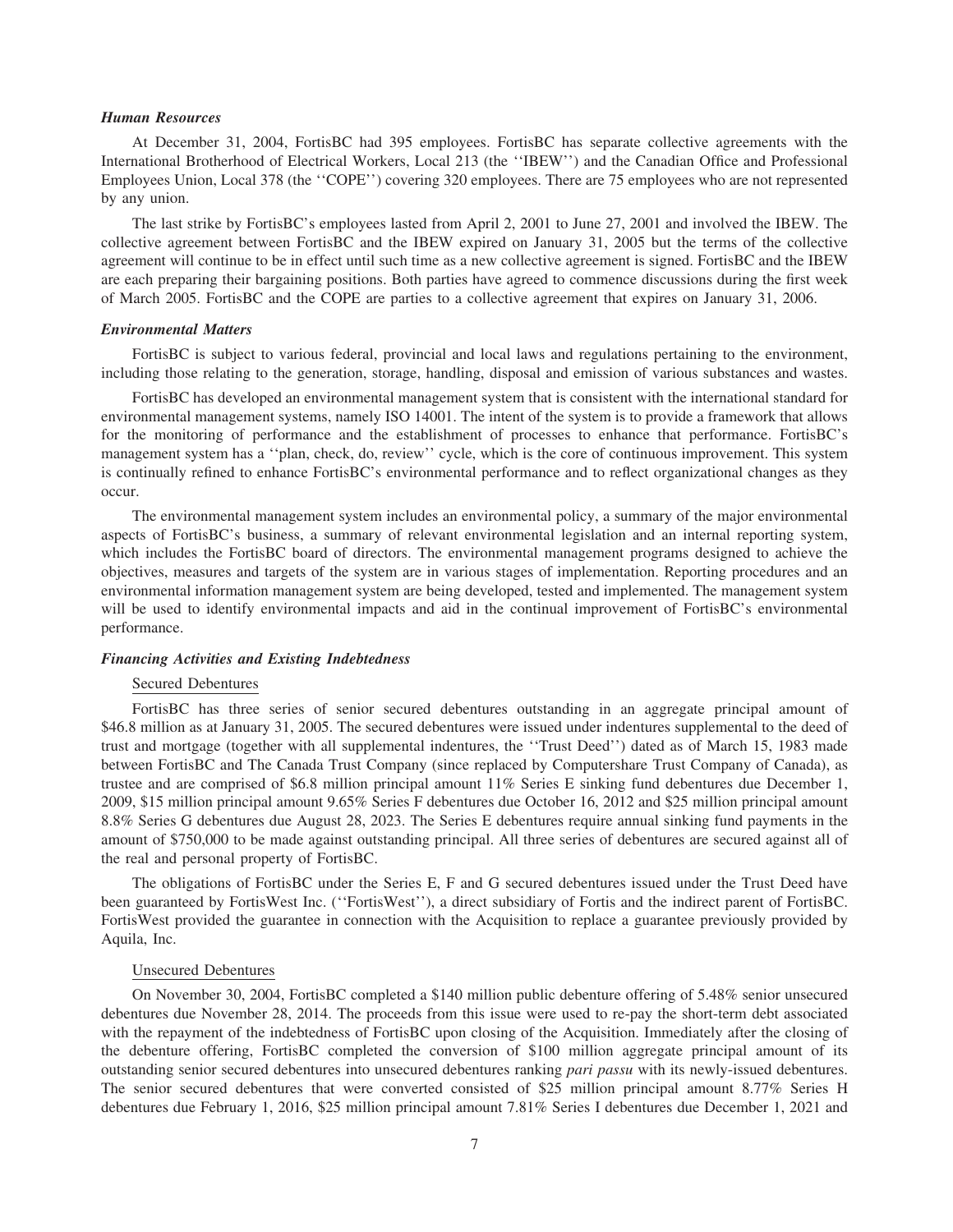\$50 million principal amount 6.75% Series J debentures due July 31, 2009. The obligations of FortisBC under the Series H, I and J unsecured debentures are guaranteed by FortisWest. The newly issued unsecured debentures do not have the benefit of this guarantee.

# \$100 Million Revolving/Non-Revolving Operating Facility

FortisBC entered into a \$100 million unsecured revolving/non-revolving term credit facility (the ''FortisBC Operating Facility'') for its general working capital and capital expenditure requirements. The FortisBC Operating Facility will mature on May 13, 2005. However, at any time not more than 90 days and not less than 60 days prior to maturity, FortisBC may request the lenders to extend the term for additional terms of 364 days and if the request for an extension is not granted, the FortisBC Operating Facility will automatically convert into a non-revolving term credit facility (the ''FortisBC Conversion'') that will mature six months from the date of the FortisBC Conversion. The FortisBC Operating Facility also is available to support up to \$20 million in letters of credit in Canadian dollars. As at January 31, 2005, there was approximately \$32 million outstanding under the FortisBC Operating Facility.

Fortis has not provided any guarantee of FortisBC's obligations under the FortisBC Operating Facility.

# Walden Power Partnership Indebtedness

Walden Power Partnership, a subsidiary of FortisBC, has outstanding indebtedness in the principal amount of \$6.9 million as at January 31, 2005, secured by a first mortgage against the Walden Power Plant as well as a pledge by FortisBC of all of its partnership interest and units in the Walden Power Partnership. The mortgage bears interest at 9.44% per annum and is due on October 31, 2013. Pursuant to the terms of the loan documents, recourse of the lender is limited to the security against the Walden Power Plant and the partnership interests and units in the Walden Power Partnership.

The Walden Power Partnership is not in compliance with its debt service ratio of 1.2 times as required by a covenant contained in its loan documents. As at December 31, 2004, Walden Power Partnership's debt service ratio was 0.41 times. FortisBC provided the lender with a comfort letter pursuant to which FortisBC has agreed to lend to the Walden Power Partnership sufficient funds to enable it to meet any monthly principal and interest payments that arise exclusively in connection with the indebtedness of the Walden Power Partnership and which cannot be satisfied out of the Walden Power Partnership's cash flow, and, at December 31, 2004, the lender waived the debt service covenant default. Compliance with the debt service covenant is required at the end of each fiscal year. Fortis does not expect any change in the regular debt repayment schedule relating to this \$6.9 million mortgage.

# **FortisAlberta**

On May 31, 2004, Fortis acquired, through wholly-owned subsidiaries, all of the issued and outstanding shares of FortisAlberta (formerly Aquila Networks Canada (Alberta) Ltd.) from Aquila Canada ULC for aggregate consideration of approximately \$348 million, including acquisition costs. As a condition to the closing of the Acquisition, Fortis also repaid certain indebtedness of FortisAlberta totalling \$402 million. Aquila Canada ULC is not (and was not at the time of the Acquisition) an insider, associate or affiliate of Fortis.

FortisAlberta is a regulated electricity distribution utility in the Province of Alberta. Its business is the ownership and operation of regulated low-voltage electricity distribution facilities that distribute electricity generated by other market participants from high-voltage transmission substations to end-use customers. FortisAlberta is not involved in the generation, transmission or the direct sale of electricity. FortisAlberta's revenues are principally derived from distribution charges to end-use customers.

The acquisition of FortisAlberta significantly increased the Corporation's regulated asset base and provided a broader and more diverse base of earnings for Fortis. For the seven months ended December 31, 2004, FortisAlberta contributed \$129.7 million to revenues, and \$18.6 million to operating earnings, of Fortis.

FortisAlberta operates a largely rural, approximately 103,000 kilometre, low-voltage distribution network in central and southern Alberta, which represents approximately 60% of the total distribution network as measured by kilometres of line in Alberta. FortisAlberta's distribution network serves approximately 400,000 electricity customers, comprised of residential, commercial, farm and industrial consumers of electricity. This represents approximately 29% of Alberta's end-use customers. In 2003, FortisAlberta distributed approximately 22,300 GWh of electricity (including to those customers within its service area that are connected directly to the transmission grid), representing approximately 46% of the approximately 48,350 GWh of electricity distributed in Alberta.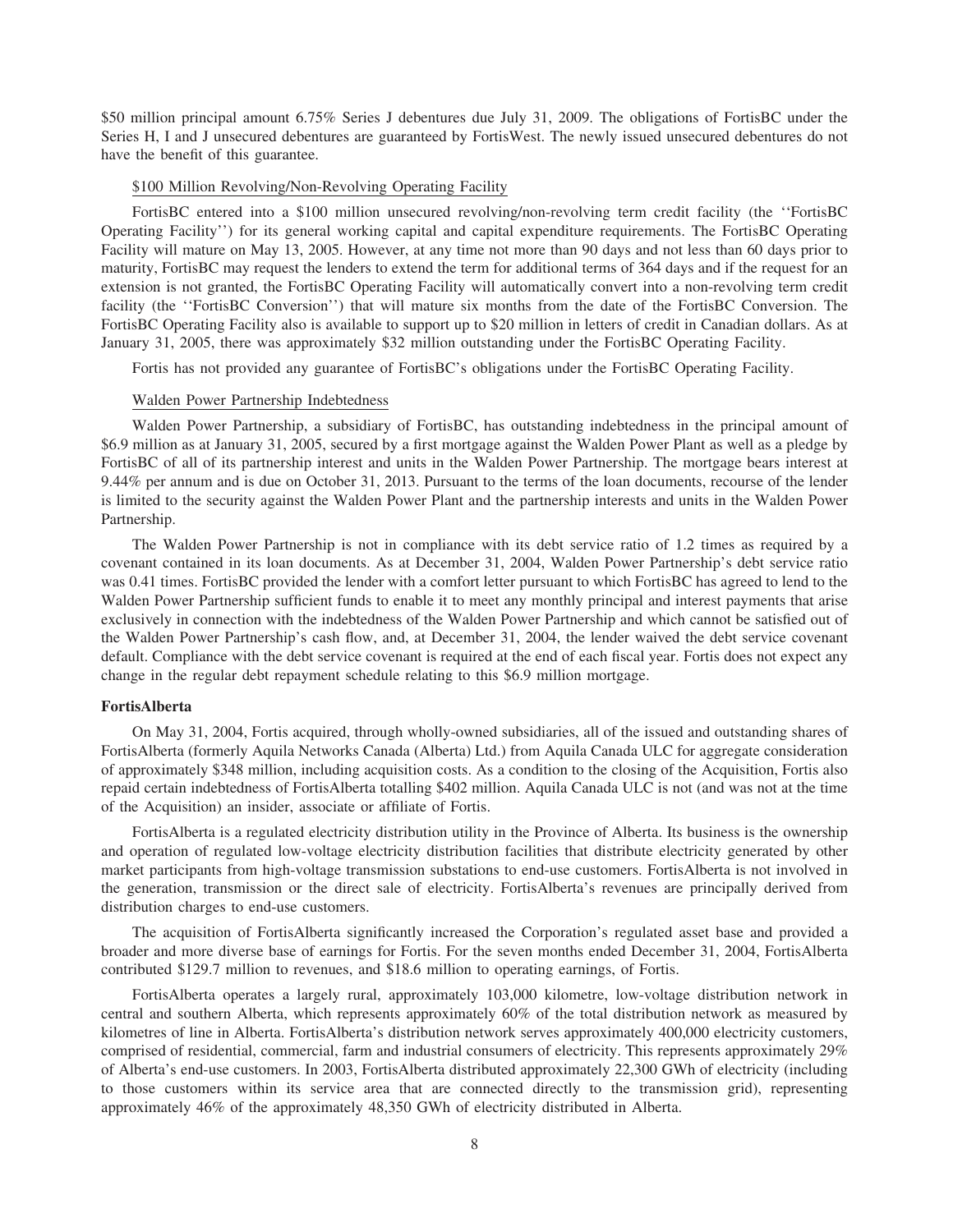FortisAlberta collects its distribution revenues from the retailers (including self-retailers) that sell electricity to end-use customers within its service area. In accordance with applicable regulations, FortisAlberta takes prudential measures to minimize credit risk associated with such non-regulated electricity retailers. Such prudential measures include FortisAlberta obtaining security or other financial protection from a retailer, often in the form of letters of credit, third party guarantees or cash deposits. In the event that FortisAlberta incurs credit losses that exceed the prudential measures secured from its customers, FortisAlberta may apply to the Alberta Energy Utilities Board (the ''AEUB'') to recover these bad debts in rates.

As an owner of an electricity distribution network under the *Electric Utilities Act* (Alberta) (the ''EUA''), FortisAlberta was required to act, or to authorize a substitute party to act, as a provider of electricity services, including the sale of electricity, to eligible customers under a regulated rate and to appoint a retailer as default supplier to provide electricity services to customers otherwise unable to obtain electricity services. In order to remain solely a distribution utility, FortisAlberta appointed EPCOR Energy Services (Alberta) Inc. (''EPCOR'') as its regulated rate provider until June 30, 2006 and as its default supplier until December 31, 2010 pursuant to various agreements entered into with EPCOR (the ''EPCOR Agreements''). As a result of this appointment, EPCOR assumed all of FortisAlberta's rights and obligations in respect of these services. As a result of these arrangements, EPCOR collects approximately 50% of FortisAlberta's revenues. FortisAlberta manages its credit risk exposure to EPCOR in accordance with its overall corporate policy. In the unlikely event that EPCOR is unable or unwilling to act as regulated rate provider or as default supplier, and no other person is willing to act as regulated rate provider or as default supplier, FortisAlberta would be required under the EUA to act as a provider of electricity services to eligible customers under a regulated rate or to provide electricity services to customers otherwise unable to obtain electricity services.

# *Market and Sales*

Annual customer electricity sales have increased from 22,319 GWh in 2003 to 22,998 GWh in 2004. Revenue increased from \$177.2 million in 2003 to \$223.4 million in 2004. Revenues for 2003 were reduced by a rebate of \$40.0 million in 2002 distribution charges.

The following chart compares 2004 and 2003 electric rate revenues and electricity sales:

| <b>Revenue</b> $(1)$<br>(per cent) |       | <b>Gigawatt Hour</b><br>Sales $(1)$<br>(per cent) |       |  |
|------------------------------------|-------|---------------------------------------------------|-------|--|
| 2004                               | 2003  | 2004                                              | 2003  |  |
| 32.8                               | 32.8  | 9.0                                               | 9.1   |  |
| 27.2                               | 31.2  | 35.6                                              | 35.8  |  |
| 13.2                               | 14.3  | 4.9                                               | 5.1   |  |
| 12.5                               | 9.9   | 5.2                                               | 5.7   |  |
| 9.2                                | 7.2   | 4.0                                               | 4.2   |  |
| 5.1                                | 4.6   | 41.3                                              | 40.1  |  |
| 100.0                              | 100.0 | 100.0                                             | 100.0 |  |

Note:

(1) Includes customers within FortisAlberta's service area that are connected directly to the transmission grid.

#### *Regulation*

FortisAlberta is a regulated electricity distribution utility under the jurisdiction of the AEUB. Its distribution assets are regulated on a cost-of-service basis, and its regulated revenues are established in accordance with this framework. Rate orders issued by the AEUB establish FortisAlberta's revenue requirements, being those revenues required to recover all prudently incurred operating expenses, depreciation, income tax, interest on debt supporting regulated assets and a reasonable return on deemed common equity applied to approved rate base assets.

On July 2, 2004, the AEUB issued a decision (the ''General Cost of Capital Decision'') that established a common approach for setting the return on deemed common equity for all electricity and natural gas utilities under its jurisdiction. The General Cost of Capital Decision also established a capital structure of 63% debt and 37% equity for FortisAlberta. This notional capital structure represents how FortisAlberta is deemed to be financing its rate base assets for purposes of determining rates. This capital structure will be used for determining future rates for FortisAlberta. This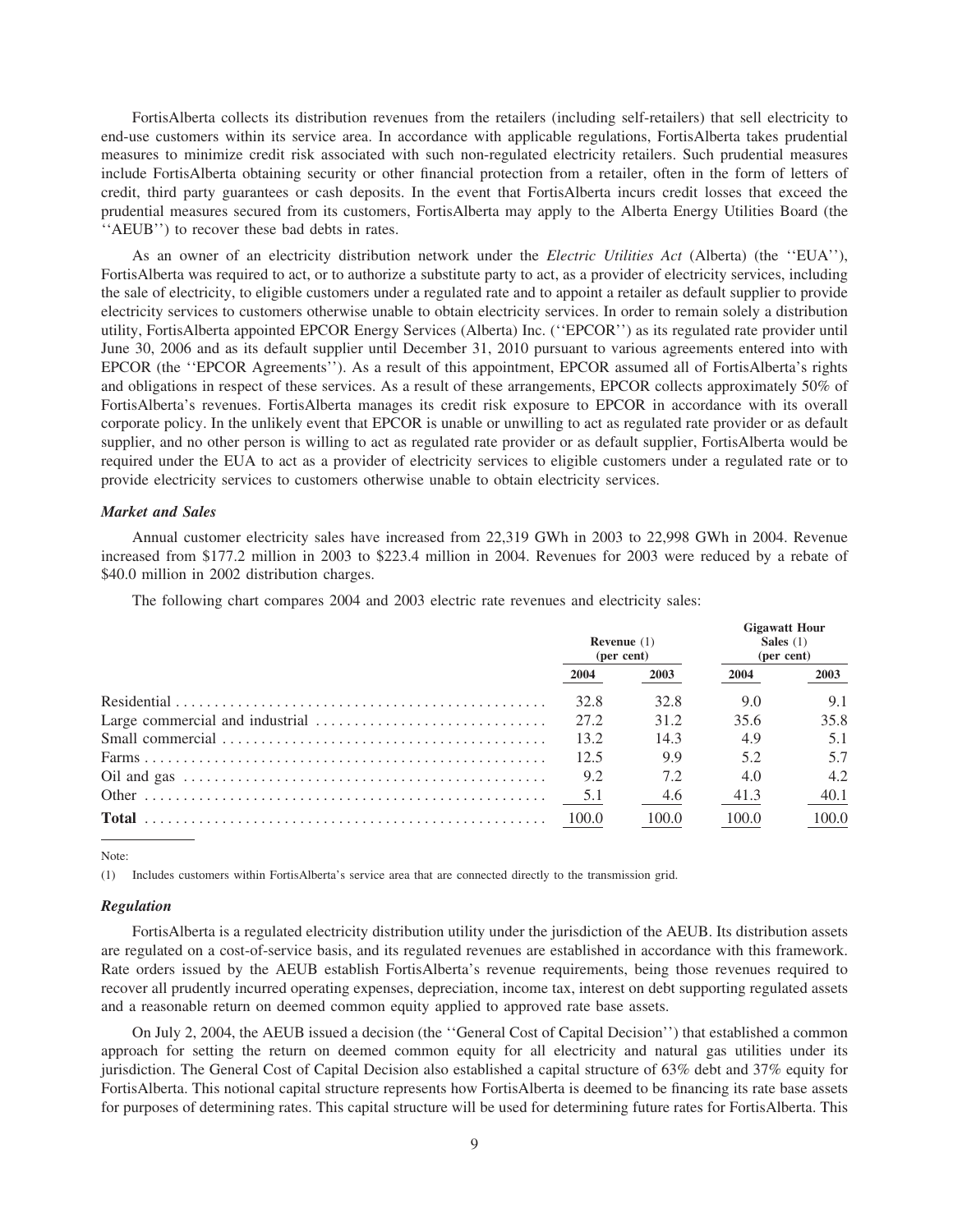compares to a deemed capital structure of 60% debt and 40% equity that was used to set FortisAlberta's 2002-2004 rates. The General Cost of Capital Decision set FortisAlberta's regulated base rate of return on deemed common equity for future rates at 9.6% based on a forecast long-term Canada bond of 5.68%. Beginning in 2005, FortisAlberta's regulated base rate of return on deemed common equity will be adjusted based on changes in Government of Canada bond yields. FortisAlberta believes that this formulaic approach to rate setting enhances the transparency and predictability of the regulatory process and will, in many cases, reduce the complexity and cost of regulatory proceedings.

On November 30, 2004, the AEUB issued another decision, which set the general rate of return on common equity at 9.5% for 2005. FortisAlberta filed a general rate application (the ''General Rate Application'') on November 26, 2004 to set 2005 rates using this rate of return on a capital structure consisting of 37% common equity previously established pursuant to the General Cost of Capital Decision. The General Rate Application sought to establish 2005 rates based on forecasted revenue requirement of operating and capital costs of \$219.3 million and addressed, among other things, the outcome of a depreciation study conducted by FortisAlberta in accordance with regulatory directives. If the forecasted revenue requirement is approved, distribution rates would need to be increased by an average of 4.5% effective January 1, 2005. The General Rate Application also included a forecast of \$135 million of capital expenditures, including software development costs. Most of the capital expenditures are related to improvements and extensions to the electrical distribution system to meet customer growth and improve reliability.

#### *Franchise Agreements*

Most of FortisAlberta's residential customers are served through franchise agreements between FortisAlberta and the customer's community of residence. In Alberta, the standard franchise agreement, which includes a franchise fee payable to the municipality, is generally for ten years and can be renewed for five years upon the mutual consent of the parties. FortisAlberta serves over 145 communities, of which 117 communities, or 81% of such communities, are on standardized, individual franchise agreements, substantially all of which have initial terms that expire between 2011 and 2013. The balance of these franchise agreements are currently being negotiated. The remaining municipal franchises are based upon earlier agreements that have either expired or will expire before 2010. Any agreement that is not renewed continues in effect until either FortisAlberta or the municipality terminates it with AEUB permission. All municipal franchises are governed by legislation that requires the municipality or the utility to give notice, and obtain AEUB approval, if it intends to terminate its franchise agreement. If a franchise agreement is terminated and the municipality subsequently exercises its right under the *Municipal Government Act* (Alberta) to purchase FortisAlberta's distribution network within the municipality's boundaries, FortisAlberta is required to be compensated in respect of such purchase.

# *Human Resources*

At December 31, 2004, FortisAlberta had 721 full-time employees, 48 part-time employees and 60 temporary and term employees. The majority of the full-time employees and some of the part-time employees are represented by the United Utility Workers Association (''UUWA''). There are approximately 180 employees who are not represented by any union.

Currently, there are two collective labour agreements in place with the UUWA. The first agreement is the dispatch/contact centre agreement, which expired on December 31, 2004. Negotiations commenced in the fall of 2004 and are not yet completed. However, it is anticipated that a mutually satisfactory agreement will be reached in the first quarter of 2005. The second agreement is the main agreement, which expires on December 31, 2005. The terms of this main agreement provide for a salary increase of 2% effective January 1, 2005. FortisAlberta has historically had a good relationship with its unions.

# *Environmental Matters*

FortisAlberta is subject to various federal, provincial and local laws and legislation pertaining to the environment, including those relating to the generation, storage, handling, disposal and emission of various substances and wastes.

FortisAlberta is in the process of developing, designing and implementing an environmental management system that is consistent with the guidelines of ISO 14001. FortisAlberta's system is intended to provide a framework that allows for the monitoring of performance and the establishment of processes to enhance that performance. FortisAlberta's programs are designed to achieve the objectives, measures and targets of the system and are in various stages of implementation. Reporting procedures and an environmental information management system are being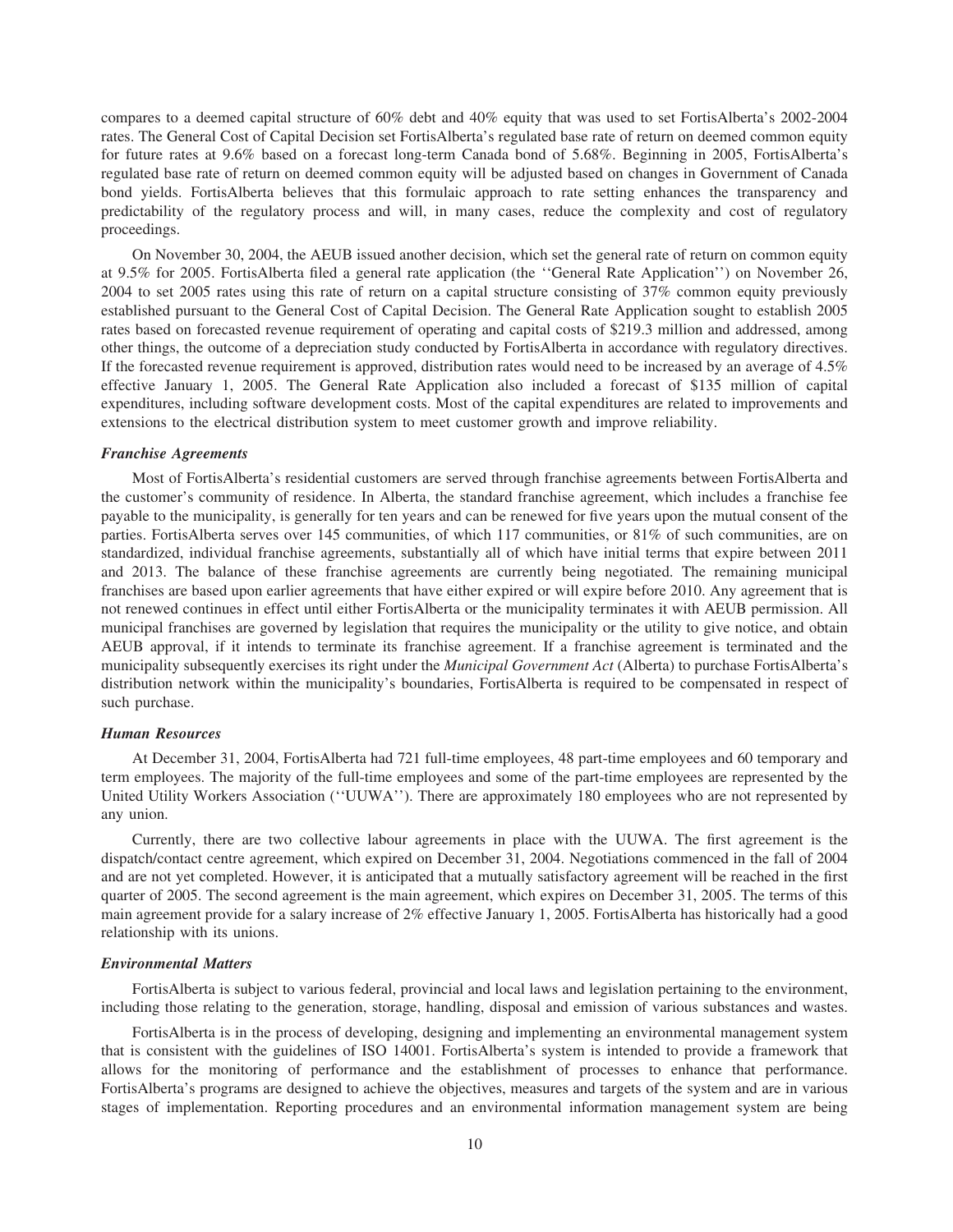developed, tested and implemented. The management system will be used to identify environmental impacts and aid in the continual improvement of FortisAlberta's environmental performance.

# *Legal Proceedings*

In November 2000, EPCOR purchased from FortisAlberta various assets necessary to operate FortisAlberta's call centre and billing centre operations. Additionally, EPCOR entered into the EPCOR Agreements pursuant to which it was appointed the exclusive default retailer and supplier of last resort to customers within FortisAlberta's service area and was granted the exclusive right to act as a retailer within FortisAlberta's service area for customers purchasing electricity under FortisAlberta's regulated rate tariff pursuant to a regulated rate option arrangement agreement.

On August 18, 2003, EPCOR filed a statement of claim in the Court of Queen's Bench of Alberta in the Judicial District of Edmonton against FortisAlberta, Aquila Networks Canada Ltd. (''ANCL'') and Aquila, Inc. (''Aquila''). EPCOR's claim is that FortisAlberta, as owner of the distribution system, and ANCL, as the wire services provider, failed to provide EPCOR with timely and accurate information and data required by EPCOR to operate the retail business acquired from FortisAlberta. EPCOR's claim alleges breaches of the EPCOR Agreements, breach of fiduciary duty and statutory duty by FortisAlberta and ANCL, as well as negligence. EPCOR is seeking approximately \$83 million in damages, interest, costs, an order compelling FortisAlberta and ANCL to comply with the EPCOR Agreements and an order requiring FortisAlberta to comply with its obligations. Aquila has been named as a defendant in the litigation as it guaranteed the performance by FortisAlberta and ANCL of the EPCOR Agreements. Pursuant to agreements entered into on completion of the Acquisition, FortisAlberta released ANCL from any liability it might have to FortisAlberta in relation to EPCOR's claim and an affiliate of Fortis agreed to indemnify ANCL and Aquila in respect of any liability they might have in relation to EPCOR's claim.

A demand for further and better particulars was made by FortisAlberta on September 29, 2003 and a reply to demand for particulars was filed by EPCOR on November 7, 2003. Additional particulars were provided by EPCOR on November 7, 2003. A statement of defence was filed on February 17, 2004 and a reply to statement of defence was filed on March 22, 2004. The parties have begun the document production process, which is expected to continue for some time. Given the preliminary stage of the proceedings, FortisAlberta has not made any definitive assessment of potential liability with respect to the litigation, however, management of FortisAlberta believes that these allegations are without merit.

# *Financing Activities and Existing Indebtedness*

# Unsecured Debentures

On October 25, 2004, FortisAlberta completed a \$400 million public offering of debentures comprised of \$200 million aggregate principal amount of 5.33% Series 04-1 senior unsecured debentures due October 31, 2014 and \$200 million aggregate principal amount of 6.22% Series 04-2 senior unsecured debentures due October 31, 2034. The proceeds from these issues were used to repay the short-term debt associated with the repayment of the indebtedness of FortisAlberta upon closing of the Acquisition.

# \$100 Million Revolving/Non-Revolving Operating Facility

FortisAlberta entered into a \$100 million unsecured revolving/non-revolving term credit facility (the ''FortisAlberta Operating Facility'') for its general working capital and capital expenditure requirements. The FortisAlberta Operating Facility will mature on May 13, 2005, however, at any time not more than 90 days and not less than 60 days prior to maturity, FortisAlberta may request the lenders to extend the term for additional terms of 364 days and if the request for an extension is not granted, the FortisAlberta Operating Facility will automatically convert into a non-revolving term credit facility (the ''FortisAlberta Conversion'') that will mature one year from the date of the FortisAlberta Conversion. The FortisAlberta Operating Facility also is available to support up to \$60 million in letters of credit in Canadian dollars. As at January 31, 2005, there were no amounts outstanding under the FortisAlberta Operating Facility.

Fortis has not provided any guarantee of FortisAlberta's obligations under the FortisAlberta Operating Facility.

# **FortisOntario**

FortisOntario and its subsidiaries own and operate generation, transmission and distribution operations. Through FortisOntario's wholly-owned subsidiaries, CNPI and Cornwall Electric, electricity is distributed to approximately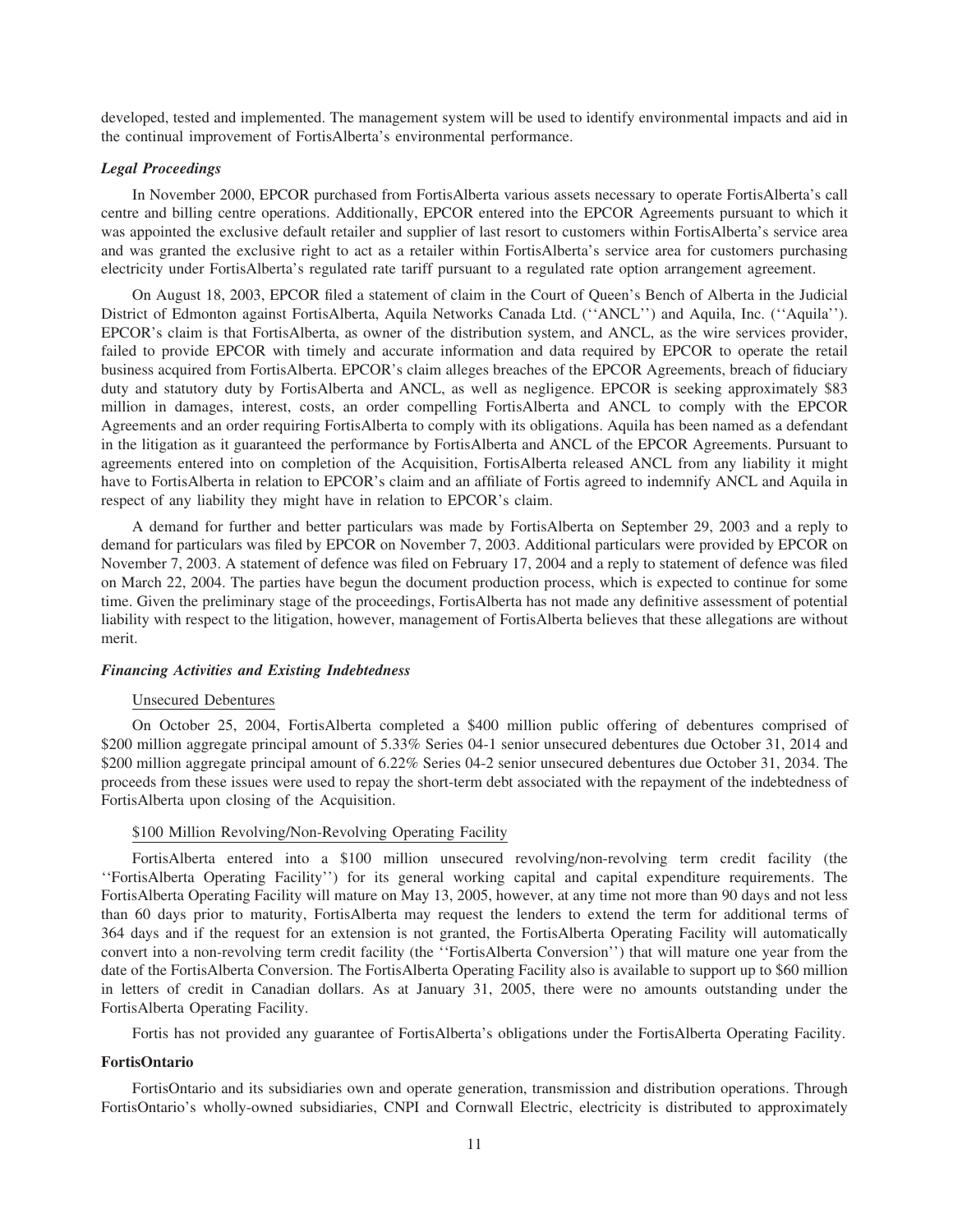51,600 Ontario customers in Fort Erie, Port Colborne, Gananoque, Cornwall, South Glengarry, South Stormont and the Ontario portion of the Mohawk Territory of Akwesasne. FortisOntario owns and operates the 75 MW Rankine Generating Station on the Niagara River in Niagara Falls, Ontario. FortisOntario's licence to divert water from the Niagara River will expire on April 30, 2009. FortisOntario also owns and operates a 5 MW gas-fired cogeneration plant that provides district heating to 16 commercial customers in Cornwall, Ontario. FortisOntario's wholly-owned subsidiary, FortisOntario Generation, generates electricity from six small hydroelectric generating stations with a combined capacity of 8 MW.

The Ontario Energy Board (the ''OEB'') is currently formulating a Regulated Price Plan for electricity rates, which is expected to be completed by May 1, 2005, and will create a pricing structure for electricity that better reflects actual costs. The OEB has also initiated a process to establish approved rates for electricity distributors based on revenue requirements. It is anticipated that local distribution companies such as those operated by FortisOntario will be required to submit rate applications by mid-2005 for the new distribution rates to take effect on May 1, 2006. The OEB has also submitted a plan to the Minister of Energy (Ontario), which, if approved, identifies mandatory technical requirements for ''smart'' meters and the support systems required to operate electricity distribution with smart metering. While the costs of smart meters are expected to be recovered in rates, the impact of this initiative is not certain at this time.

On February 18, 2005, FortisOntario completed an agreement (the ''Niagara Exchange Agreement'') with Ontario Power Generation Inc. (''OPGI'') addressing the future disposition of FortisOntario's water rights and facilities on the Niagara River. The Niagara Exchange Agreement facilitates the firm and irrevocable exchange of 75 MW of wholesale electric power supply to FortisOntario from OPGI until April 30, 2009 in exchange for the transfer of FortisOntario's water entitlement to OPGI. FortisOntario also received a payment of \$10 million from OPGI resulting from the settlement of other contractual matters.

# **Maritime Electric**

Maritime Electric operates an integrated electric utility, which directly supplies approximately 69,500 customers constituting just over 90% of the electricity consumers on Prince Edward Island. Maritime Electric owns and operates generating plants on Prince Edward Island with a total capacity of 100 MW, but purchases most of the energy it distributes to its customers from New Brunswick Power, a provincial Crown corporation, and Emera Inc. In 2004, Maritime Electric renewed and increased some of its power purchase commitments from New Brunswick Power and allowed the power purchase agreement with Emera to expire. Maritime Electric's system is connected to the mainland power grid via two submarine cables between Prince Edward Island and New Brunswick, which are leased from the Government of Prince Edward Island.

The Legislative Assembly of Prince Edward Island passed legislation to return Maritime Electric to traditional cost-of-service regulation effective January 1, 2004. Previously, Maritime Electric operated under price cap regulation. On April 30, 2004, Maritime Electric filed a rate application with the Island Regulatory and Appeals Commission for the period ending June 30, 2006. On January 6, 2005, the Island Regulatory and Appeals Commission issued an interim order which re-established an energy cost adjustment mechanism. This mechanism will help mitigate the impact of fluctuating energy costs on Maritime Electric's financial results as it will allow Maritime Electric to collect energy costs above a base rate per kWh or rebate to customers energy costs below a base rate per kWh. The rates charged to customers in effect at December 31, 2004 have been adopted as basic rates.

During 2004, Maritime Electric received all necessary approvals for the construction of a 50 MW generating facility on Prince Edward Island. This facility is designed to operate on light oil or natural gas and it will address submarine cable loading issues and will reduce Maritime Electric's reliance on imported electricity. This project, which has a budget of \$35 million, is expected to be completed in late 2005. The costs of this facility are expected to be recovered through rates.

## **Newfoundland Power**

Newfoundland Power operates an integrated generation, transmission and distribution system throughout the island portion of Newfoundland and Labrador. Newfoundland Power serves approximately 224,000 customers, constituting 85% of all electricity customers in the province. Approximately 90% of the energy required by Newfoundland Power is purchased from Newfoundland and Labrador Hydro Corporation, a provincial Crown corporation. Newfoundland Power generates the balance of its energy requirements. It has an installed generating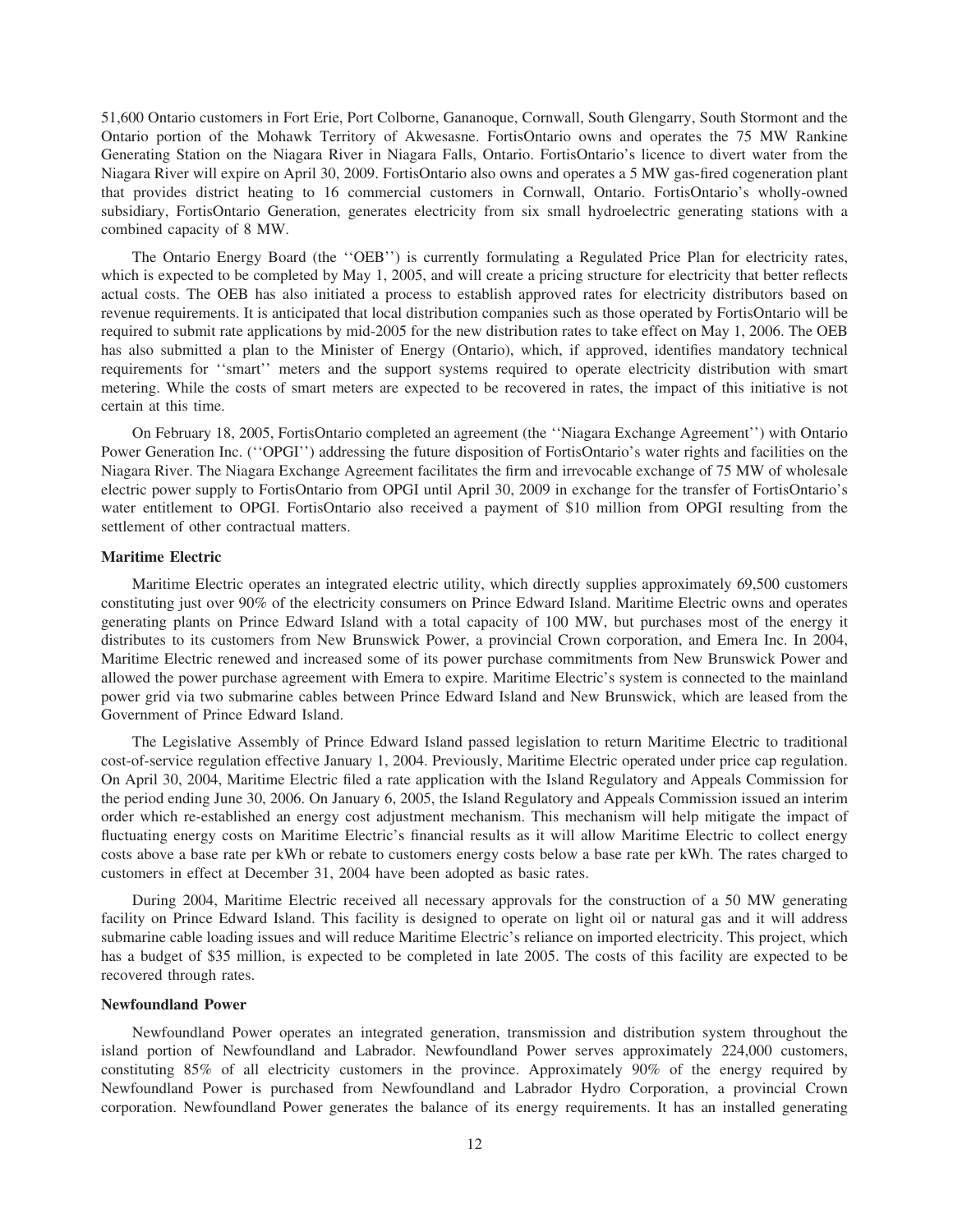capacity of approximately 146 MW comprised of hydroelectric, diesel and gas turbine generation with the bulk, 95 MW, coming from hydroelectric facilities.

In 2003, the Board of Commissioners of Public Utilities of Newfoundland and Labrador (the ''PUB'') issued an order implementing the use of an automatic annual adjustment formula in the ratemaking process for 2005, 2006 and 2007. As part of the general rate order in 2003, the PUB determined a rate of return on rate base for 2004 of 8.91% within a range of 8.73% to 9.09% to reflect the allowed return on common equity of 9.75%. As a result of the operation of the automatic annual adjustment formula for 2005, the PUB has ordered a decrease in the allowed rate of return on rate base to 8.68% within a range of 8.50% to 8.86% to reflect an adjusted return on common equity of 9.24%. The PUB also approved a 0.5% decrease in electricity rates effective January 1, 2005 to reflect the reduction in allowed return on rate base.

In 1995, Canada Revenue Agency (''CRA'') issued notices of reassessment to Newfoundland Power, for the years 1988 through 1993, to which Newfoundland Power filed notices of objection.

The reassessments included in income the value of electricity consumed in December 1993 but not billed until January 1994 (the ''Unbilled Revenue Issue''). Newfoundland Power's practice is to recognize and record revenue on the billed basis in accordance with regulatory requirements. In May 2000, CRA reaffirmed its position with regard to the Unbilled Revenue Issue. Newfoundland Power filed notices of objection with CRA and continued to make representations to CRA in support of its position. In October 2002, Newfoundland Power received a notification of confirmation from the Minister of Revenue confirming that the 1993 income tax assessment was made in accordance with the provisions of the Tax Act. In December 2002, Newfoundland Power filed an appeal to the Tax Court of Canada (the ''Tax Court''). A trial and decision of the Tax Court is not expected before 2006.

Newfoundland Power believes that it has reported its tax position appropriately. However, should it be unsuccessful, a liability of approximately \$16.2 million, representing income tax and interest thereon, would arise as of December 31, 2004. Newfoundland Power has a \$6.9 million tax deposit with CRA on account of this issue, which would be applied by CRA against that liability in the event Newfoundland Power is unsuccessful in defending its position. An application by Newfoundland Power to the PUB to have the liability considered in the ratemaking process could be made should this occur. Such an application might include a request to change the current practice of recognizing revenue when billed to the accrual method. If the PUB were to approve such a change in accounting practice, electricity consumed in December 2004 and billed in January 2005, valued at \$23.1 million, would be included in revenue in 2004.

## **Belize Electricity**

Belize Electricity is the primary transmitter and distributor of electric power in Belize, Central America. Serving approximately 66,000 customers, Belize Electricity satisfies Belize's aggregate peak demand of 61 MW from multiple sources, which include power purchases from BECOL, the Comissión Federal de Electricidad (the "CFE"), which is the Mexican state-owned power company, and from its own oil-fired generating stations. The CFE gave notice of its intent to terminate its existing power purchase agreement with Belize Electricity in 2006 with a view to continuing to sell power to Belize Electricity on amended terms. Belize Electricity has begun negotiations with the CFE but is also pursuing other options to meet its power supply requirements. Belize Electricity currently operates 43.6 MW of oil generation.

Electricity rates in Belize are comprised of two components. The first, Value Added Delivery (''VAD''), is subject to price cap and the second is the cost of fuel and power purchase, including the variable cost of generation, which is a flow through in customer rates. The current VAD is subject to a BZ\$0.05 reduction over a five-year transition period that ends July 2005. As of July 1, 2004, the BZ\$0.05 rate reduction has been implemented. A new four-year VAD tariff setting arrangement will be required by July 1, 2005.

Belize Electricity has signed a new power purchase agreement with Hydro Maya Limited. The agreement is to purchase output from a 2 MW run-of-the-river hydroelectric plant in the Punta Gorda District (Southern Belize) which is expected to become operational in 2006. Belize Electricity also signed a power purchase agreement with Belize Cogeneration Energy Limited in December 2004 for the supply of 13.5 MW of power by early 2007.

# **Caribbean Utilities**

Caribbean Utilities is the sole provider of electricity to the Island of Grand Cayman, Cayman Islands pursuant to an exclusive 25-year licence renewable in 2011 with the Government of the Cayman Islands (the ''Cayman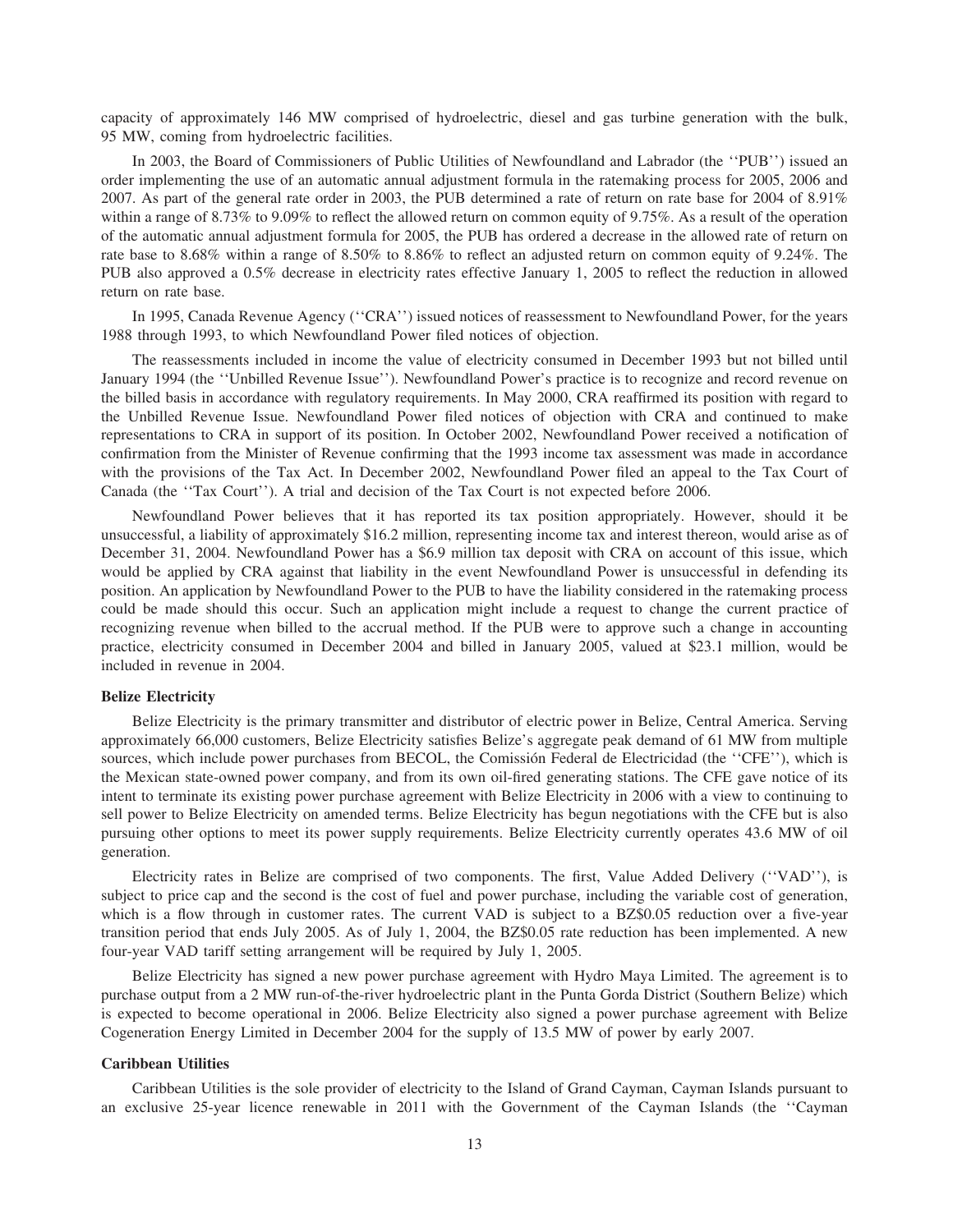Government''). Caribbean Utilities generates, transmits and distributes electricity to more than 21,000 customers and currently has an installed capacity of 123 MW.

In September 2004, the transmission and distribution systems of Caribbean Utilities were substantially damaged as a result of Hurricane Ivan. Fortis deployed utility crews, equipment and humanitarian and emergency supplies to Grand Cayman to help Caribbean Utilities restore power to customers impacted by Hurricane Ivan. In December 2004, the final crew of personnel from Fortis returned from Grand Cayman after restoring service to all Caribbean Utilities' customers that were able to accept service. In view of the immediate cash flow requirements needed to restore service following the passage of Hurricane Ivan, interruption to Caribbean Utilities' billing and collection procedures and the loss of revenues during the 45-day deductible period associated with business interruption insurance, the board of directors of Caribbean Utilities elected not to declare a dividend for its second quarter of fiscal year 2005. The total uninsured cost of Hurricane Ivan for Caribbean Utilities was approximately US\$17.8 million, which was expensed by Caribbean Utilities for its second quarter of fiscal year 2004. Fortis accounts for its 37.3% ownership interest in Caribbean Utilities on an equity basis. Equity earnings of Caribbean Utilities are recorded on a lag basis, or two months behind Fortis' reported earnings, and, therefore, Fortis' portion of the Hurricane Ivan related costs (approximately \$8.2 million), were reflected in the Corporation's results for its fourth quarter of fiscal year 2004.

The terms of Caribbean Utilities' licence permit the recovery of hurricane-related costs through rate adjustment. It is expected that Caribbean Utilities will make proposals to the Cayman Government on the best way to implement rate adjustments and recover these costs. However, it cannot be assured that these costs will be recovered in full or over what period such costs will be recovered.

Caribbean Utilities submitted a proposal to the Cayman Government in July 2002 to extend its current licence and replace the 15% return on rate base mechanism for adjusting consumer rates with a price cap mechanism. Under the proposal, electricity rates would be tied to and move with published inflation indices. Additionally, Caribbean Utilities would continue to recover fuel cost, regulatory costs and government levies. Caribbean Utilities anticipates that, under the proposed regulatory framework, it would continue to have the potential to achieve returns that are consistent with investor expectations. In June 2004, Caribbean Utilities and the Cayman Government reached a non-binding tentative agreement to extend Caribbean Utilities' operating license to 2024 from 2011. The proposed terms of the license extension allowed competition in the electricity industry and included a change in the rate-setting regulation that would provide for a price cap based on an inflation index. The tentative agreement expired in September 2004 following Hurricane Ivan. It is expected that Caribbean Utilities will meet with the Cayman Government to assess the status of licence renewal negotiations. In the interim, Caribbean Utilities continues to operate under its existing licence, which expires in 2011.

# **BECOL**

BECOL is a non-regulated, wholly-owned indirect subsidiary of Fortis. BECOL owns and operates the Mollejon hydroelectric facility located on the Macal River in Belize, Central America. The facility is a 25 MW generating plant capable of delivering average annual energy of 80 GWh and is currently the only operational commercial hydroelectric facility in Belize, Central America. BECOL sells its entire output to Belize Electricity. BECOL operates under various agreements with the Government of Belize and Belize Electricity, including a 50-year power purchase agreement with Belize Electricity and a franchise agreement with the Government of Belize. The franchise agreement grants BECOL the right to use the water in the Macal River upstream of the Mollejon plant for hydroelectric generation and the Government of Belize has agreed not to grant any rights or take any action that would impede the amount or quality of water flow on the upper Macal River.

BECOL commenced construction of the Chalillo project (the ''Chalillo Project'') in May 2003 following approval by the Public Utilities Commission of Belize. The Chalillo Project is a US\$30 million upstream storage and hydroelectric generating facility that is expected to increase BECOL's annual energy production from an average of 80 GWh to 170 GWh. Construction is scheduled for completion by the end of 2005.

In May 2004, Fortis acquired the remaining 5% interest in BECOL from the Social Security Board of the Government of Belize for US\$3.5 million, making it a wholly-owned indirect subsidiary of the Corporation.

# **Central Newfoundland Energy**

Central Newfoundland Energy, a non-regulated, wholly-owned subsidiary of Fortis, holds a 51% interest in the Exploits River Partnership with Abitibi-Consolidated holding the remaining 49%. The Exploits River Partnership was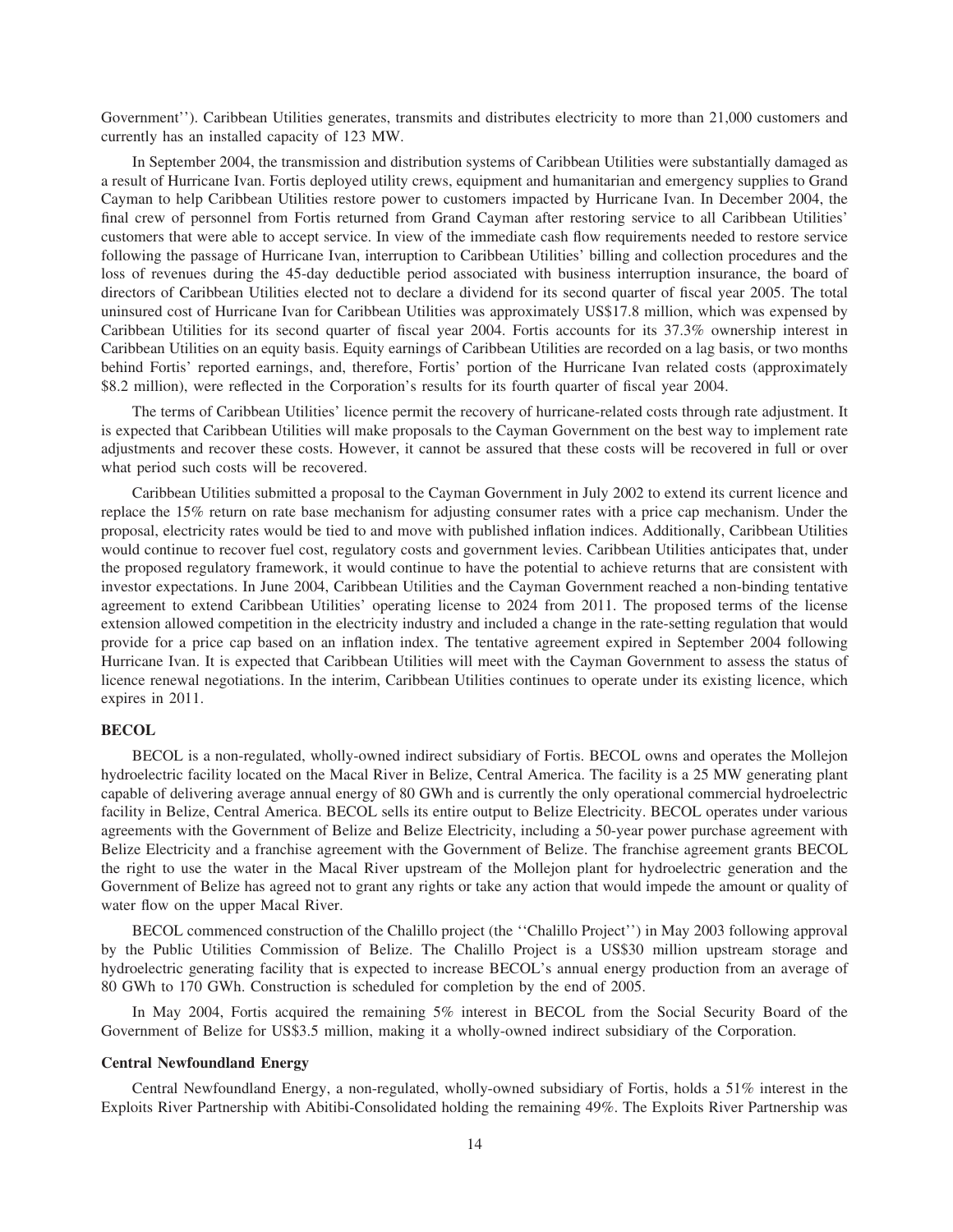established in 2001 to develop additional capacity at Abitibi-Consolidated's hydroelectric generating plant at Grand Falls-Windsor and to redevelop the hydroelectric generating plant at Bishop's Falls in central Newfoundland to increase annual energy production by approximately 140 GWh to 600 GWh. The additional energy produced by the development is being sold to Newfoundland and Labrador Hydro under a long-term power purchase agreement.

The project was completed in November 2003 at a cost of \$68 million and was financed principally with \$65 million of non-recourse debt. In 2004, the first full year of operations, the energy production of the project was 152 GWh.

# **Fortis Properties**

Fortis Properties is a leading owner and operator of commercial real estate and hotels in Atlantic Canada. Fortis Properties expanded its hotel operations to Ontario in 2003 and to Manitoba and Alberta in February 2005. Fortis Properties is the primary vehicle for diversification and growth outside the electric utility business, with interests in office buildings, shopping centres, hotels and the provision of property management services. At February 1, 2005, Fortis Properties held a commercial real estate portfolio of 2.7 million square feet and 15 hotels with more than 2,800 rooms. Its assets and income are distributed between Newfoundland and Labrador, Nova Scotia, New Brunswick, Ontario, Manitoba and Alberta and are diversified between commercial real estate and hotel operations, providing stability and opportunity for growth.

In February 2004, Fortis Properties completed a \$15.6 million financing of the Four Points by Sheraton located in Halifax. The net proceeds were used principally to repay short-term indebtedness to Fortis.

In May 2004, Fortis Properties commenced a \$15 million expansion of the Delta St. John's Hotel and Conference Centre which will add an additional 126 rooms and approximately 5,000 square feet of meeting space. This project is expected to be completed and the facilities open for operation in June 2005.

In December 2004, Fortis Properties announced a \$7 million expansion to the Holiday Inn Sarnia/Point Edward which will add an additional 65 rooms and 3,000 square feet of banquet space. An application for site plan approval has been submitted to the Village of Point Edward. Subject to receipt of the site plan approval, Fortis Properties expects to begin construction in the second quarter of 2005, with completion a year later.

On February 1, 2005, Fortis Properties acquired three Western Canadian hotel properties from Greenwood Inn Ltd. for an aggregate purchase price of \$62.6 million. The hotels, which were constructed between 1997 and 2000, operate under the independent brand of Greenwood Inn and are located in Edmonton, Calgary and Winnipeg. The properties have a total of 650 rooms and approximately 27,000 square feet of banquet space.

Fortis Properties' subsidiary, FortisUS Energy, operates four hydroelectric generating stations in upper New York State having a combined generating capacity of 23 MW.

# **RECENT DEVELOPMENTS**

# **Completion and Financing of the Acquisition of FortisAlberta and FortisBC**

On May 31, 2004, Fortis completed the Acquisition. Prior to and following the closing of the Acquisition, Fortis (as well as FortisAlberta and FortisBC) completed a series of capital market financing transactions, the proceeds of which were used principally to directly or indirectly pay for the Acquisition. These are described below.

On October 8, 2003, Fortis completed a public offering of \$350 million of Subscription Receipts which were converted, for no additional consideration, into common shares of Fortis (''Common Shares'') contemporaneously with the closing of the Acquisition. On January 29, 2004, Fortis completed a public offering of \$50 million of First Preference Units, substantially all of which were converted into Series E First Preference Shares following the closing of the Acquisition through an additional aggregate payment of approximately \$150 million by holders of First Preference Units. On October 25, 2004, FortisAlberta completed a \$400 million public offering of debentures comprised of \$200 million aggregate principal amount of 5.33% Series 04-1 senior unsecured debentures due October 31, 2014 and \$200 million aggregate principal amount of 6.22% Series 04-2 senior unsecured debentures due October 31, 2034. On October 28, 2004, Fortis completed a private placement of US\$150 million of 5.74% senior unsecured notes due October 31, 2014 to U.S.-based institutional investors. On November 30, 2004, FortisBC completed a \$140 million public offering of 5.48% senior unsecured debentures due November 28, 2014.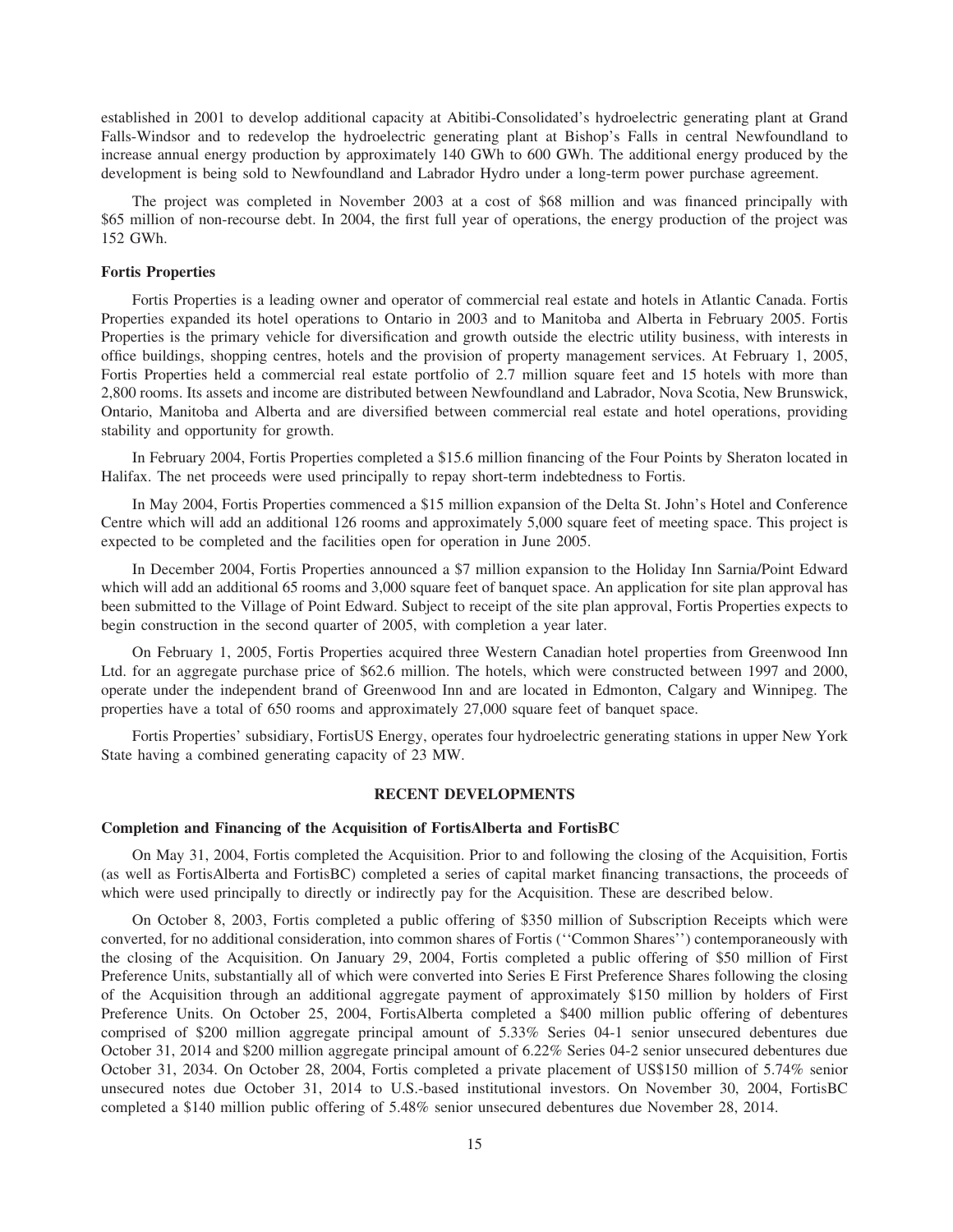For the purpose of financing the Acquisition, Fortis had entered into a credit agreement (the ''Fortis Acquisition Facility'') dated October 28, 2003 with a syndicate of Canadian chartered banks pursuant to which the lenders made available non-revolving credit facilities of an aggregate principal amount of \$860 million, of which Fortis drew down \$581 million on May 31, 2004. FortisBC also issued a demand note (the ''FortisBC Note'') to Fortis in the principal amount of \$155 million, the proceeds of which FortisBC used to repay outstanding indebtedness upon the closing of the Acquisition. In addition, Fortis Alberta Holdings Inc., the direct parent company of FortisAlberta, had entered into a credit agreement (the ''FortisAlberta Facility'') dated October 28, 2003 with the same syndicate of Canadian chartered banks pursuant to which the lenders made available a \$393 million, non-revolving credit facility in favour of FortisAlberta, which FortisAlberta drew down in its entirety on May 31, 2004. As at November 30, 2004, all amounts drawn down under the Fortis Acquisition Facility and the FortisAlberta Facility, along with all amounts outstanding under the FortisBC Note, have been repaid by Fortis, FortisAlberta and FortisBC, respectively.

# **Revolving/Non-Revolving Credit Facilities**

On May 14, 2004, a syndicate of Canadian chartered banks made available to the Corporation a \$145 million unsecured revolving/non-revolving term credit facility (the ''Fortis Operating Facility'') for its general working capital requirements. The Fortis Operating Facility is also available to support up to \$20 million in letters of credit.

On January 24, 2005, a Canadian chartered bank made available to the Corporation a \$50 million unsecured revolving/non-revolving term credit facility (the ''Fortis Credit Facility'') for its general corporate purposes, including acquisitions.

The Fortis Operating Facility is a revolving facility until May 13, 2005, and the Fortis Credit Facility is a revolving facility until January 23, 2006 (each of these dates, as they may be extended, are referred to as the ''Conversion Date''). At any time not more than 90 days and not less than 60 days prior to the relevant Conversion Date, the Corporation may request the lenders to extend the revolving term of the relevant facility for an additional term of 364 days. If the request for an extension is not granted, the relevant facility will automatically convert into a non-revolving term credit facility (''Conversion'') which will mature one year from the date of Conversion.

As at January 31, 2005, \$72 million was outstanding under the Fortis Operating Facility and \$50 million was outstanding under the Fortis Credit Facility.

Borrowings under both the Fortis Operating Facility and the Fortis Credit Facility (collectively, the ''Facilities'') may be made in Canadian dollars and bear interest based on prime rate or CDOR rates for bankers' acceptances or in U.S. dollars and bear interest based on U.S. base rate or LIBOR plus, in each case, a margin based on the Corporation's debt ratings provided by the major credit rating agencies.

The Corporation is entitled, at its option, to prepay all or any portion of any outstanding credit under either of the Facilities (subject to a minimum repayment of \$2 million) and, until Conversion, to reborrow amounts repaid, up to the maximum available amount thereunder.

The Facilities contain customary representations, warranties, covenants (including limitations on additional indebtedness other than, among other things, indebtedness under the Facilities, indebtedness existing or incurred to refinance indebtedness existing on May 14, 2004 and indebtedness to refinance indebtedness incurred under the Facilities) and events of default, which include the failure of the Corporation to maintain a rating by at least one major credit rating agency. The Fortis Operating Facility further requires that the Corporation's consolidated debt to consolidated capitalization ratio not exceed (a) 0.75:1.00 at any time prior to May 14, 2005, and (b) 0.70:1.00 at any time thereafter. The Fortis Credit Facility also requires that the Corporation's consolidated debt to consolidated capitalization ratio not exceed 0.70:1.00 at any time.

# **Overdraft Facility**

On January 17, 2005, a Canadian chartered bank made available to the Corporation a \$15 million uncommitted unsecured demand credit facility (the ''Fortis Overdraft Facility'') to be used by the Corporation for working capital purposes. The Fortis Overdraft Facility is available by way of current account overdrafts and standby letters of credit in Canadian or U.S. dollars. The Fortis Overdraft Facility contains customary covenants of the Corporation. As at January 31, 2005, \$10.9 million was outstanding under the Fortis Overdraft Facility.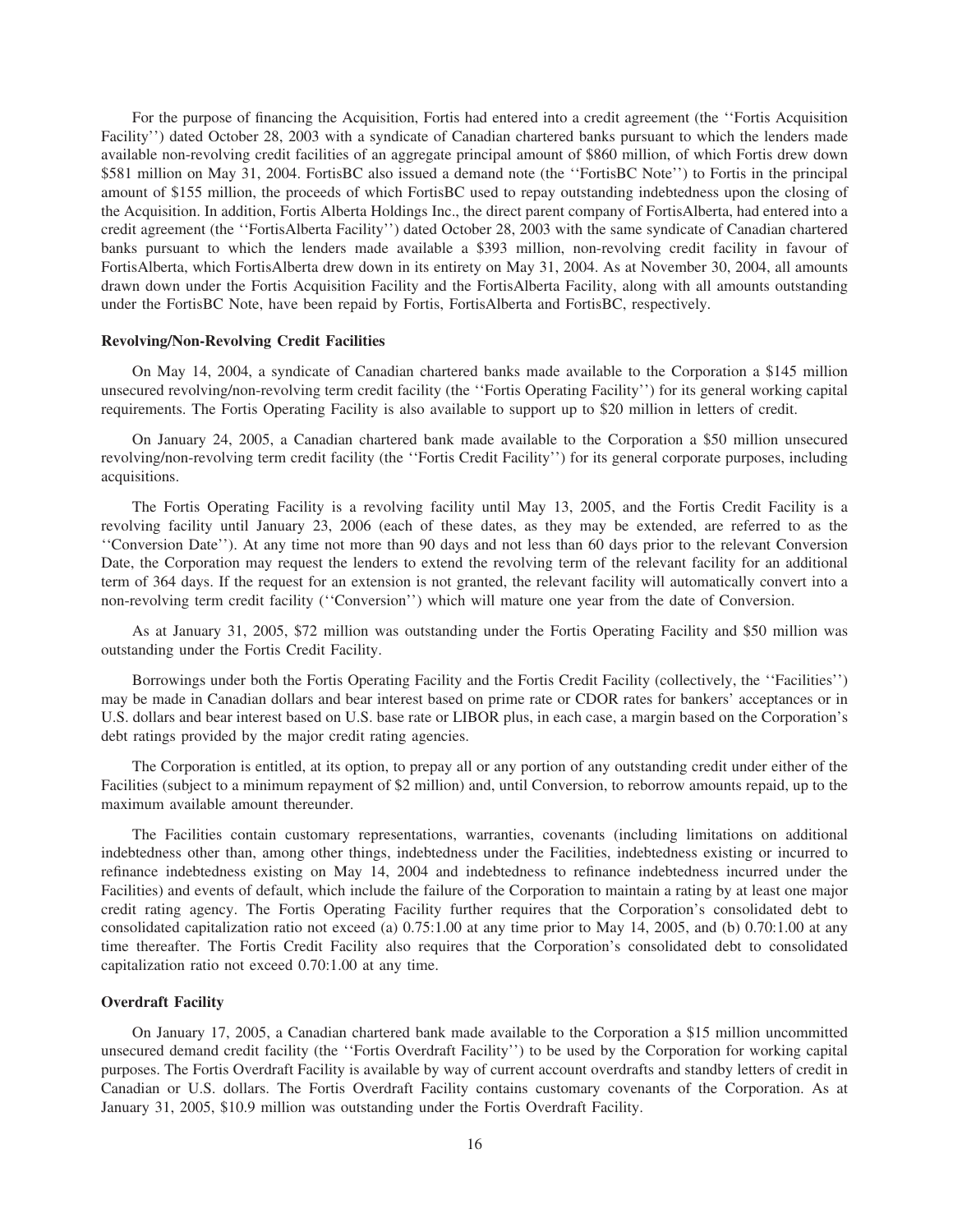# **US\$150 Million of Senior Notes**

On October 28, 2004, the Corporation issued US\$150 million principal amount of senior unsecured notes (the ''Senior Notes'') in a private placement to U.S.-based institutional investors. The Senior Notes will mature on October 31, 2014 and bear interest at 5.74% per annum.

The Senior Notes are prepayable in whole or in part at any time. In the event of prepayment, the Corporation will pay accrued interest to the date set for prepayment plus the greater of (a) the outstanding principal amount, and (b) the present value of the remaining principal payments and interest payments on the Senior Notes discounted at a rate based on the yield of the U.S. treasury note corresponding to the then remaining average life of the Senior Notes calculated at the time of prepayment plus 1.00% or, in limited circumstances, 0.50%. Neither Fortis nor any of its affiliates may acquire any of the outstanding Senior Notes except upon the prepayment of the Senior Notes described herein.

The note purchase agreement pursuant to which the Senior Notes were issued contains customary representations, warranties, covenants (including limitations on the incurrence of additional debt unless consolidated funded obligations do not exceed 75% of consolidated total capitalization) and events of default.

# **Acquisition of Princeton Light and Power Company Limited**

On December 15, 2004, Fortis and Princeton Light and Power Company (''PLP'') reached an agreement pursuant to which Fortis will purchase all of the issued and outstanding common and preferred shares of PLP. Fortis, upon closing of the acquisition, will transfer ownership of PLP to Fortis Pacific. In consideration for their shares, PLP shareholders will have the option of receiving cash or Common Shares or a combination thereof. The closing of the transaction is subject to the approval of securities regulatory authorities, including the Toronto Stock Exchange (the ''TSX''), final due diligence and regulatory approval by the BCUC. The purchase price will be adjusted depending on the time of closing but is expected to result in a premium over rate base assets of approximately 14%. As of March 31, 2004, the regulated rate base of PLP was approximately \$6.2 million. PLP is an electric utility that serves approximately 3,200 customers in Princeton, British Columbia and surrounding areas. PLP also provides utility service to customers of FortisBC in the Similkameen and Tulameen regions. PLP presently purchases its wholesale power from FortisBC under a long-term contract.

# **Changes in Accounting Policies**

During 2004, a number of accounting policies evolved. Fortis has reviewed the applicable accounting policies and consulted with the Corporation's independent auditors about the appropriate interpretation and application of these policies. The following accounting policy changes occurred during 2004.

# *Amortization Policy*

Effective January 1, 2004, new recommendations by the Canadian Institute of Chartered Accountants (''CICA'') effectively eliminated certain industry-specific accounting practices, which previously qualified as Canadian generally accepted accounting principles (''GAAP''). To comply with these new recommendations, the Corporation's non-utility investment, Fortis Properties, has changed from a sinking fund method of amortization to the straight-line method. This change, as required under the recommendations, has been adopted with no restatement of prior period amounts. The change in accounting policy from the sinking fund method to the straight-line method has negatively impacted after-tax earnings by approximately \$2.7 million in 2004. FortisOntario has also changed from a sinking fund method of amortization on intangibles to the straight-line method. The change in accounting policy from the sinking fund method of depreciation to the straight-line method had no material impact on the financial statements.

# *Asset Retirement Obligations*

Effective January 1, 2004, the Corporation retroactively adopted the recommendations of the CICA on accounting for asset retirement obligations. The recommendations require total retirement costs to be recorded as a liability at fair value, with a corresponding increase to property, plant and equipment. The Corporation recognizes asset retirement obligations in the period in which they are incurred if a reasonable estimate of a fair value can be determined. While some of the Corporation's utility long-lived tangible assets will have future legal retirement obligations, no asset retirement obligations have been recognized upon adoption of the new recommendations. The final date of removal of the long-lived tangible assets that carry asset retirement obligations cannot be reasonably determined at this time. An asset retirement obligation and offsetting capital asset will be recognized when the timing and amount can be reasonably estimated.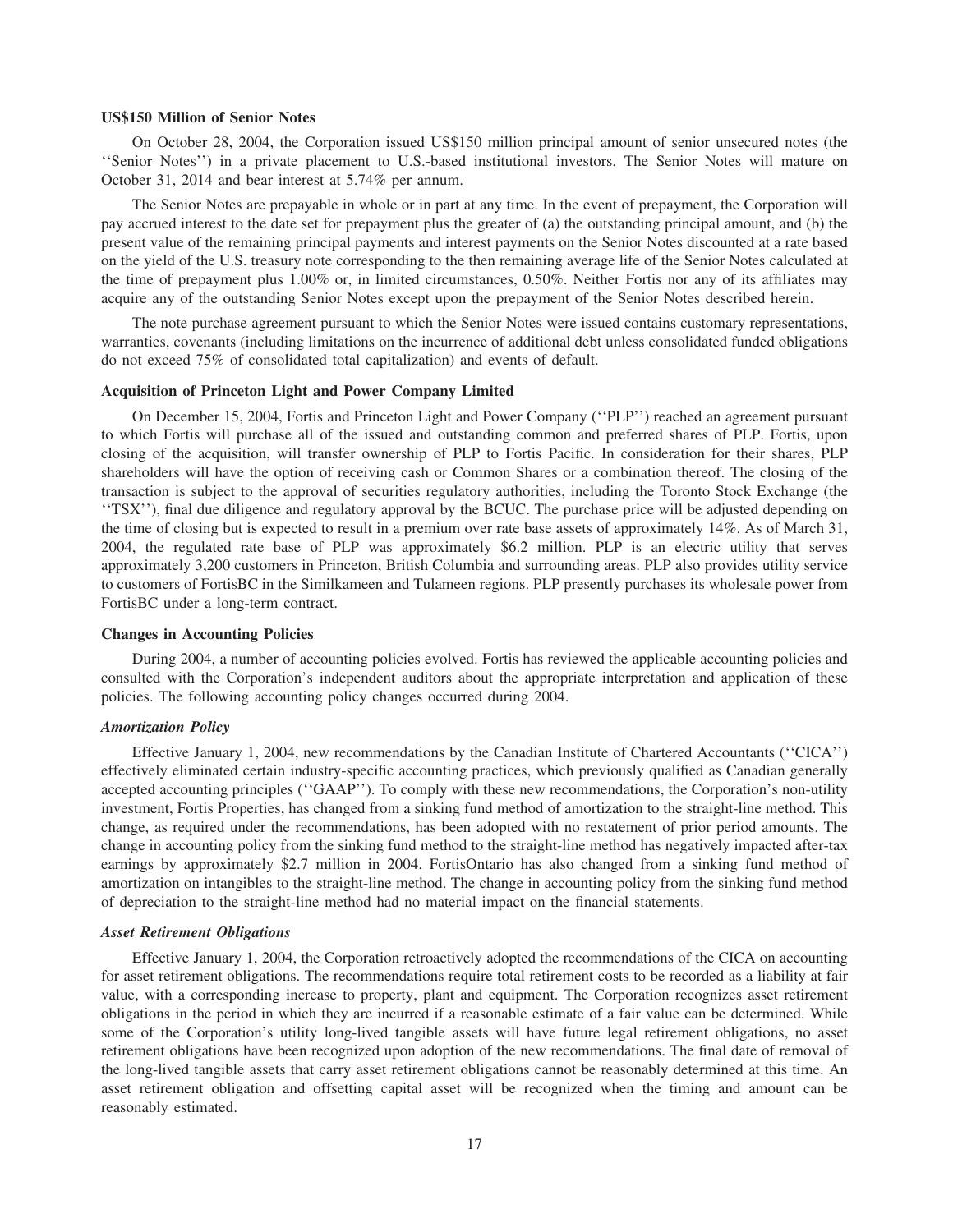# *Valuation of Property, Plant and Equipment*

Effective January 1, 2004, the Corporation prospectively adopted the recommendations of the CICA on accounting for asset impairment. The recommendations require an impairment of property, plant and equipment, intangible assets with finite lives, deferred operating costs and long-term prepaid expenses to be recognized in income when the asset's carrying value exceeds the total cash flows expected from its use and eventual disposition. The impairment loss is calculated as the difference between the asset's carrying value and its fair value, which is determined using present value techniques. There has been no impact on the financial statements resulting from the adoption of the recommendations.

# *Liabilities and Equity*

Effective December 31, 2004, the Corporation implemented the recommendations of the CICA on the classification of financial instruments as liabilities or equity. The recommendations require that certain financial instruments that are ultimately convertible into a variable number of Common Shares at the holders' option be classified as liabilities. As a result, the Corporation has reclassified all of its First Preference Shares from shareholders' equity to liabilities on December 31, 2004. The dividends on the First Preference Shares have also been reclassified as a deduction to arrive at net earnings. The change does not impact net earnings applicable to Common Shares as the dividends on the First Preference Shares were previously deducted to arrive at net earnings applicable to Common Shares. This change has been adopted retroactively with restatement of comparative figures.

# *Accounting for Rate-Regulated Operations*

The Accounting Standards Board (''AcSB'') of the CICA is reviewing Canadian GAAP applicable to enterprises with rate-regulated operations. Potential future changes in this area could have a material impact on the Corporation's financial statements. The AcSB has released a draft guideline on disclosures as an interim measure pending completion of the full project. The final disclosure guideline is expected to be effective for interim periods beginning on or after April 1, 2005.

## *Hedging Relationships*

Effective January 1, 2004, the Corporation implemented the recommendations of the CICA Accounting Guideline 13 which outlines the requirements for identification, designation, documentation and effectiveness testing of hedging relationships in order to meet the conditions for applying hedge accounting to certain financial instruments. Implementation of this Guideline did not have an impact on the Corporation's earnings or financial position as at December 31, 2004.

# **Organizational Changes**

John Walker, President and Chief Executive Officer of Fortis Properties, will become President and Chief Executive Officer of FortisBC, effective April 1, 2005, and Earl Ludlow, Senior Vice President of FortisBC and Vice President, Operations of FortisAlberta, will become President and Chief Executive Officer of Fortis Properties, effective June 1, 2005. Stan Marshall, President and Chief Executive Officer of Fortis, will function as President and Chief Executive Officer of Fortis Properties during the interim period of April through May 2005. Philip Hughes will continue to act as President and Chief Executive Officer of FortisAlberta.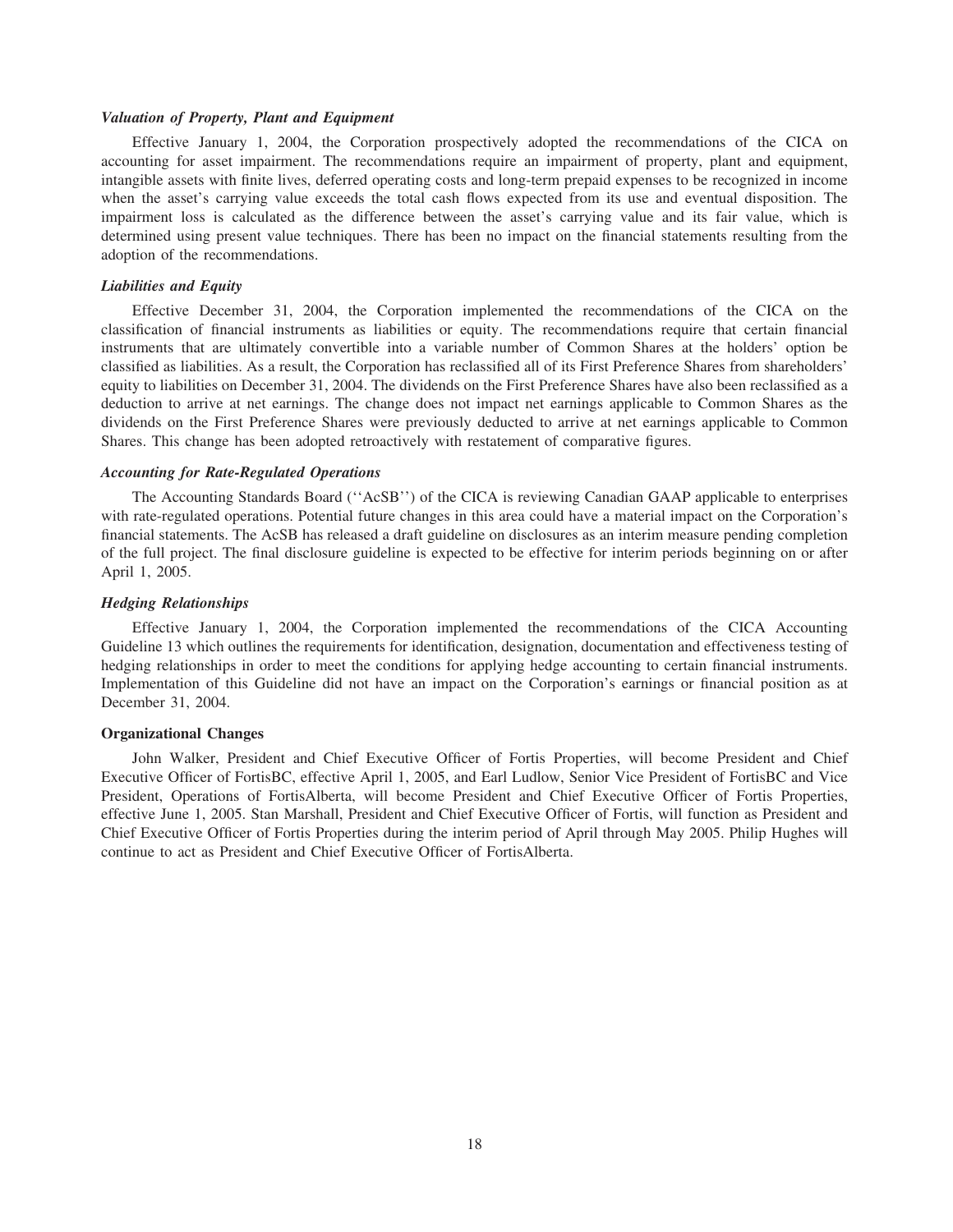# PRICE RANGE AND TRADING VOLUME OF THE COMMON SHARES

The Common Shares are traded on the TSX under the trading symbol "FTS". The following table sets forth the reported high and low trading prices and trading volumes of the Common Shares as reported by the TSX from December 2003.

| Period | High    | Low     | Volume    |
|--------|---------|---------|-----------|
| 2003   |         |         |           |
|        | \$60.50 | \$57.70 | 712.399   |
| 2004   |         |         |           |
|        | \$62.50 | \$58.00 | 835.394   |
|        | 63.00   | 60.50   | 534.092   |
|        | 64.91   | 60.05   | 694.457   |
|        | 64.73   | 61.00   | 487,865   |
|        | 63.90   | 58.00   | 498,433   |
|        | 61.35   | 58.05   | 1.251.866 |
|        | 59.53   | 56.90   | 477,054   |
|        | 60.90   | 59.00   | 413.718   |
|        | 61.50   | 59.60   | 595,577   |
|        | 64.99   | 61.00   | 503,552   |
|        | 67.95   | 63.60   | 565,488   |
|        | 70.99   | 65.05   | 455.921   |
| 2005   |         |         |           |
|        | \$74.49 | \$68.00 | 416,522   |
|        | 75.50   | 72.65   | 601.619   |

On February 17, 2005, the closing price of the Common Shares was \$73.80.

# **SHARE CAPITAL OF FORTIS**

The authorized share capital of the Corporation consists of an unlimited number of Common Shares, an unlimited number of first preference shares (the "First Preference Shares"), issuable in series and an unlimited number of second preference shares (the "Second Preference Shares"), issuable in series, in each case without nominal or par value. As at January 31, 2005, 23,908,122 Common Shares, 5,000,000 Series C First Preference Shares, 6,500 Series D First Preference Shares and 7,993,500 Series E First Preference Shares were issued and outstanding.

#### **DIVIDEND POLICY**

Dividends on the Common Shares are declared at the discretion of the board of directors of Fortis. The Corporation paid cash dividends on its Common Shares of \$2.16 in 2004, \$2.08 in 2003 and \$1.94 in 2002. On December 1, 2004, the Fortis board of directors increased the regular quarterly dividend to \$0.57 per Common Share, payable on March 1, 2005 to holders of record on February 4, 2005.

Regular quarterly dividends at the prescribed annual rate have been paid on all of the Series C First Preference Shares, Series D First Preference Shares and Series E First Preference Shares, respectively. On December 1, 2004, the Fortis board of directors also declared a first quarter dividend on each such series of First Preference Shares in accordance with the applicable prescribed annual rate, in each case payable on March 1, 2005 to holders of record on February 4, 2005.

# **DESCRIPTION OF COMMON SHARES**

# **Dividends**

Holders of the Common Shares are entitled to dividends on a *pro rata* basis if, as and when declared by the board of directors of Fortis. Subject to the rights of the holders of the First Preference Shares and Second Preference Shares and any other class of shares of the Corporation entitled to receive dividends in priority to or rateably with the holders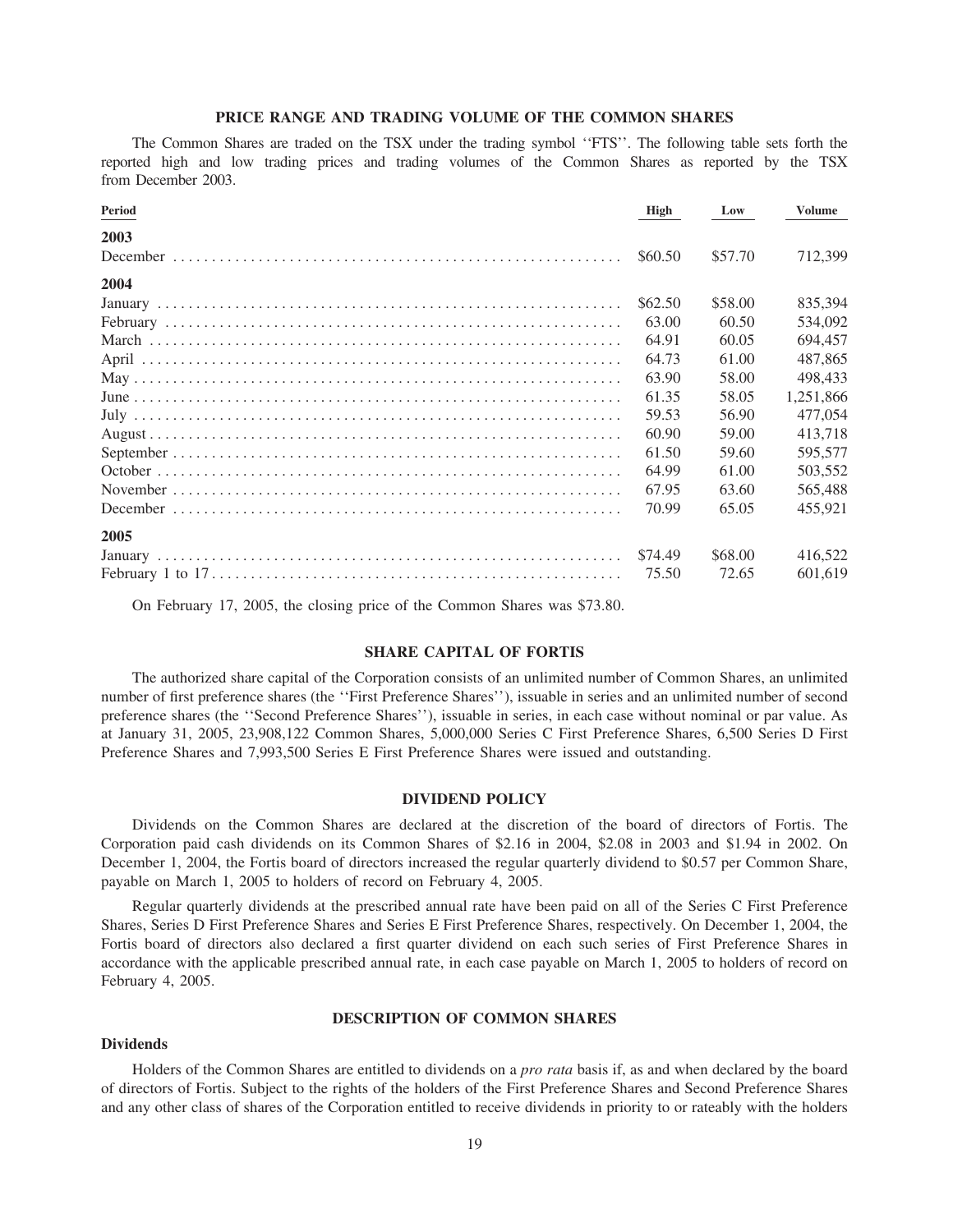of the Common Shares, the Fortis board of directors may declare dividends on the Common Shares to the exclusion of any other class of shares of the Corporation.

# **Liquidation, Dissolution or Winding-Up**

On the liquidation, dissolution or winding-up of Fortis, holders of the Common Shares are entitled to participate rateably in any distribution of assets of Fortis, subject to the rights of holders of First Preference Shares and Second Preference Shares and any other class of shares of the Corporation entitled to receive the assets of the Corporation on such a distribution in priority to or rateably with the holders of the Common Shares.

# **Voting Rights**

Holders of the Common Shares are entitled to receive notice of and to attend all annual and special meetings of the shareholders of Fortis, other than separate meetings of holders of any other class or series of shares, and to one vote in respect of each Common Share held at such meetings.

# **CHANGES IN SHARE AND LOAN CAPITAL STRUCTURE**

The following changes in the share and loan capital structure of Fortis have occurred since December 31, 2003:

- ) On January 29, 2004, Fortis completed a public offering of 8,000,000 First Preference Units at a price of \$6.25 per First Preference Unit for proceeds of \$50 million. Each First Preference Unit consisted of one Series D First Preference Share of Fortis and one Series E First Preference Share Purchase Warrant of Fortis (a ''Warrant''). Upon the closing of the Acquisition, each holder of a Series D First Preference Share had the right to convert on July 15, 2004, September 1, 2004 or December 1, 2004 such Series D First Preference Share into 0.25 of a Series E First Preference Share of Fortis provided such holder concurrently exercised one Warrant. Each Warrant entitled the holder to acquire 0.75 of a Series E First Preference Share upon payment of \$18.75 per Warrant. Consequently, each First Preference Unit entitled the holder to obtain one fully-paid Series E First Preference Share. A total of 7,993,500 Warrants were exercised, yielding aggregate proceeds of \$149,878,125 and the issuance of 7,993,500 Series E First Preference Shares. 6,500 Series D First Preference Shares remain outstanding.
- ) On May 14, 2004, Fortis entered into the Fortis Operating Facility in the amount of \$145 million. As at January 31, 2005, there was \$72 million outstanding under the Fortis Operating Facility. See ''Recent Developments — Revolving/Non-Revolving Credit Facilities''.
- On May 31, 2004, Fortis issued 6,310,000 Common Shares for proceeds of \$350 million upon the conversion of all of the issued and outstanding Subscription Receipts. Fortis had completed a public offering of 6,310,000 Subscription Receipts in September 2003 at a price of \$55.50 per Subscription Receipt. The proceeds were held in escrow until the satisfaction of the conditions precedent to the closing of the Acquisition on May 31, 2004. At such time, each Subscription Receipt was automatically converted, without payment of additional consideration, into one Common Share and a cash payment of \$1.60 per Common Share, which was an amount equal to the dividends declared on a Common Share by Fortis during the period from the closing date of the Subscription Receipt offering to May 31, 2004.
- ) On May 31, 2004, Fortis loaned \$155 million to FortisBC pursuant to the terms of the FortisBC Note. As at November 30, 2004, all amounts outstanding under the FortisBC Note have been repaid by FortisBC.
- ) On May 31, 2004, Fortis loaned \$130 million to FortisOntario and \$70 million to Fortis Properties pursuant to promissory notes issued in favour of Fortis by FortisOntario and Fortis Properties, respectively. Interest is payable on the principal amounts outstanding under each promissory note at the rate of 7.5% per annum. The FortisOntario loan is secured by the pledge by FortisOntario in favour of Fortis of 5.2 million series A preferred shares in the capital of FortisWest Inc., a direct wholly-owned subsidiary of Fortis. The Fortis Properties loan is secured by the pledge by Fortis Properties in favour of Fortis of 2.8 million series B preferred shares of FortisWest Inc. As of the date hereof, the total principal amount of each loan remains outstanding.
- ) In October 2004, Fortis issued US\$150 million principal amount of Senior Notes by way of private placement. See ''Recent Developments — US\$150 Million of Senior Notes''.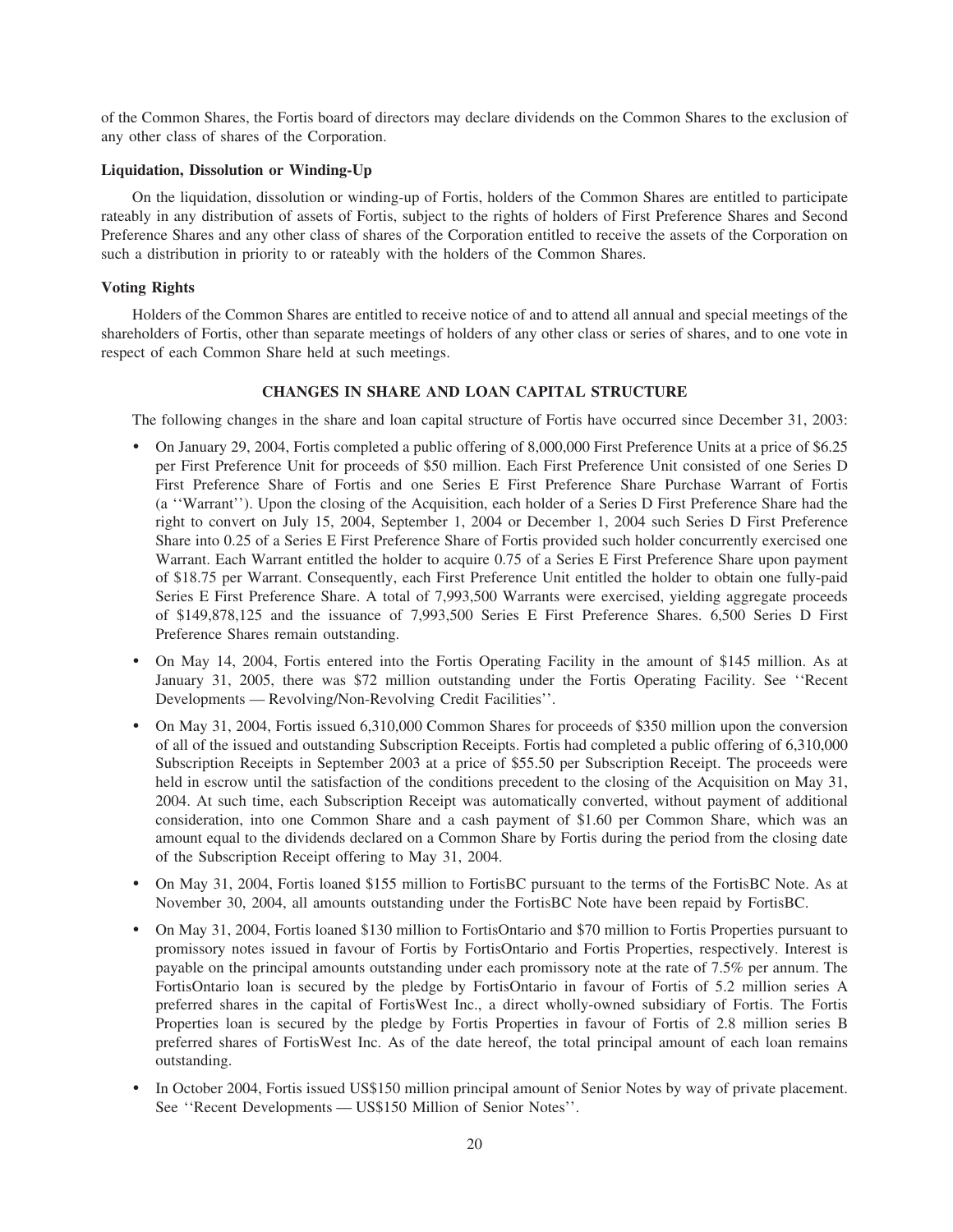- ) On November 30, 2004, Fortis repaid all outstanding amounts owing under the Fortis Acquisition Facility. Fortis used the proceeds of, among other things, the issuance of Senior Notes and the repayment of the FortisBC Note to retire all such indebtedness.
- ) During 2004, Fortis issued an aggregate of 191,904 Common Shares pursuant to the Corporation's Dividend Reinvestment and Share Purchase Plan, Consumer Share Purchase Plan and Employee Share Purchase Plan and upon the exercise of options granted pursuant to the Executive Stock Option Plan, the Directors' Stock Option Plan and the 2002 Stock Option Plan, for aggregate consideration of \$9.8 million.
- ) On January 17, 2005, Fortis entered into the Fortis Overdraft Facility in the amount of \$15 million. As at January 31, 2005, there was \$10.9 million outstanding under the Fortis Overdraft Facility. See ''Recent Developments — Overdraft Facility''.
- ) On January 24, 2005, Fortis entered into the Fortis Credit Facility in the amount of \$50 million. As at January 31, 2005, there was \$50 million outstanding under the Fortis Credit Facility. See ''Recent Developments — Revolving/Non-Revolving Credit Facilities''.

# **USE OF PROCEEDS**

The proceeds to the Corporation from the Offering, after deducting the fee payable to the Underwriters and estimated expenses of the Offering, are expected to be \$123,945,360. The net proceeds of the Offering will be used to repay outstanding indebtedness under the Fortis Operating Facility, the Fortis Credit Facility, the Fortis Overdraft Facility and for general corporate purposes, including utility-based capital expenditures. See ''Plan of Distribution''.

# **PLAN OF DISTRIBUTION**

Pursuant to an underwriting agreement dated February 14, 2005 (the ''Underwriting Agreement'') between Fortis and the Underwriters, Fortis has agreed to issue and sell, and the Underwriters have agreed to purchase, as principals, on or about March 1, 2005 (the ''Closing Date''), 1,740,000 Common Shares offered hereby at a price of \$74.65 per Common Share, subject to compliance with all the necessary legal requirements and to the conditions contained in the Underwriting Agreement. The Underwriting Agreement provides that the Underwriters will be paid a fee of \$2.986 per Common Share from the general funds of Fortis.

Subscriptions for the Offered Shares will be received, subject to rejection or allotment in whole or in part, and the right is reserved to close the subscription books at any time without notice. It is expected that the closing (the ''Closing'') of the Offering will take place on the Closing Date or such other date as may be agreed upon by the Corporation and the Underwriters, but not later than April 4, 2005. Certificates evidencing the Offered Shares will be available for delivery at the Closing or shortly thereafter.

Pursuant to policy statements of the relevant securities commissions, the Underwriters may not, throughout the period of distribution under the Prospectus, bid for or purchase Common Shares. The foregoing restriction is subject to certain exceptions, as long as the bid or purchase is not engaged in for the purpose of creating actual or apparent active trading in or raising the price of such securities. These exceptions include a bid or purchase permitted under the bylaws and rules of the TSX relating to market stabilization and passive market-making activities and a bid or purchase made to and on behalf of a customer where the order was not solicited during the period of distribution. Pursuant to the first-mentioned exception, in connection with the Offering, the Underwriters may over-allot or effect transactions that stabilize or maintain the market price of the Common Shares at levels other than those which may otherwise prevail on the open market. Such transactions, if commenced, may be discontinued at any time.

The Underwriters propose to offer the Offered Shares initially at the offering price specified on the cover page of the Prospectus. After the Underwriters have made a reasonable effort to sell all of the Offered Shares at the price specified on the cover page, the offering price may be decreased and may be further changed from time to time to an amount not greater than that set out on the cover page, and the compensation realized by the Underwriters will be decreased by the amount that the aggregate price paid by purchasers for the Offered Shares is less than the price paid by the Underwriters to the Corporation.

The Offered Shares have not been, and will not be, registered under the United States *Securities Act of 1933*, as amended (the ''1933 Act'') or any state securities laws and, subject to certain exceptions, may not be offered, or delivered, directly or indirectly, or sold in the United States except in certain transactions exempt from the registration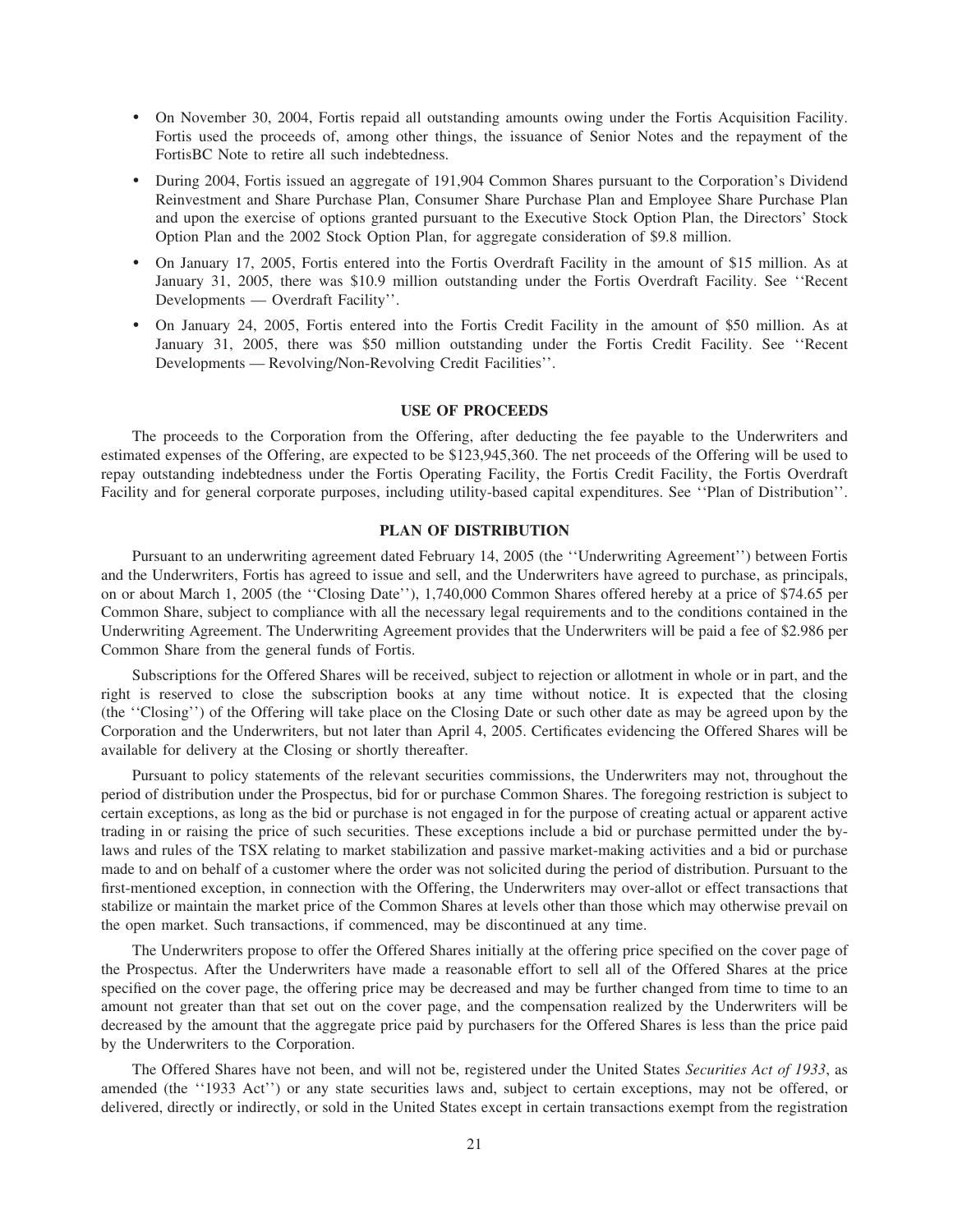requirements of the 1933 Act and in compliance with any applicable state securities laws. The Underwriters have agreed that they will not offer or sell the Offered Shares within the United States, its territories, its possessions and other areas subject to its jurisdiction or to, or for the account or benefit of, a ''U.S. Person'' (as defined in Regulation S under the 1933 Act), except in accordance with the Underwriting Agreement pursuant to an exemption from the registration requirements of the 1933 Act provided by Rule 144A thereunder and in compliance with applicable state securities laws. In addition, until 40 days after the commencement of the Offering, an offer or sale of Offered Shares within the United States by any dealer (whether or not participating in the Offering) may violate the registration requirements of the 1933 Act if such offer is made otherwise than in reliance on Rule 144A.

The obligations of the Underwriters under the Underwriting Agreement are several and may be terminated at their discretion upon the occurrence of certain stated events. The Underwriters are, however, obligated to take up and pay for all of the Offered Shares if any are purchased under the Underwriting Agreement. Under the terms of the Underwriting Agreement, the Underwriters may be entitled to indemnification by the Corporation against certain liabilities, including liabilities for misrepresentation in the Prospectus.

Each of Scotia Capital and RBC is an affiliate of a Canadian chartered bank that is currently a lender to the Corporation under the Fortis Operating Facility, the Fortis Credit Facility and/or the Fortis Overdraft Facility. As at January 31, 2005, an aggregate of \$78.8 million was owed by the Corporation to the bank affiliate of Scotia Capital and an aggregate of \$32.5 million was owed by the Corporation to the bank affiliate of RBC. Consequently, the Corporation may be considered a ''connected issuer'' of each of Scotia Capital and RBC within the meaning of applicable securities legislation. The Corporation is in compliance with the terms of each of the Fortis Operating Facility, the Fortis Credit Facility and the Fortis Overdraft Facility, and the bank affiliate of each of Scotia Capital and RBC has not waived a breach of the Fortis Operating Facility, the Fortis Credit Facility or the Fortis Overdraft Facility, as applicable, since their respective dates of execution.

The net proceeds to the Corporation from the Offering, after deducting the fee payable to the Underwriters and expenses of the Offering, will be used in part by the Corporation to repay outstanding indebtedness under the Fortis Operating Facility, the Fortis Credit Facility and the Fortis Overdraft Facility to the bank affiliates of the Underwriters. The decision to distribute the Offered Shares and the determination of the terms of the Offering were made through negotiation between the Corporation and the Underwriters. The bank affiliates of the Underwriters did not have any involvement in such decision or determination. None of the Underwriters will receive any direct benefit from the Offering other than its respective share of the Underwriters' fee.

The TSX has conditionally approved the listing of the Offered Shares. The listing of the Offered Shares will be subject to the Corporation fulfilling all of the listing requirements of the TSX on or before May 12, 2005.

# **RISK FACTORS**

Investing in the Offered Shares involves risks. In evaluating the Corporation and its business, prospective purchasers of the Offered Shares should carefully consider, in light of their own financial circumstances, the following risk factors set out below, as well as the other information contained in and incorporated by reference in the Prospectus.

# **Regulation**

Most of Fortis' revenue and earnings are derived from regulated utilities operations. These regulated operations, owned and operated principally through FortisBC, FortisAlberta, FortisOntario, Maritime Electric, Newfoundland Power and Belize Electricity, are subject to the normal uncertainties faced by regulated companies. These uncertainties include the approval by the BCUC (in British Columbia), the AEUB (in Alberta), the OEB and the Ontario Power Authority (in Ontario), the Island Regulatory and Appeals Commission (in Prince Edward Island), the PUB (in Newfoundland and Labrador) and the Public Utilities Commission (in Belize), as applicable, of customer rates that permit a reasonable opportunity to recover on a timely basis the estimated costs of providing services, including a fair return on rate base. The ability of these utilities to recover the actual costs of providing services and to earn the approved rates of return depends on achieving the forecasts established in the rate-setting process. Upgrades of existing facilities and the addition of new facilities by some of these utilities requires the approval of the regulators. There is no assurance that capital projects perceived as required by the management of the utilities will be approved or that conditions to such approval will not be imposed. Capital cost overruns relative to such capital projects might not be recoverable in rates under the terms of such approvals or otherwise.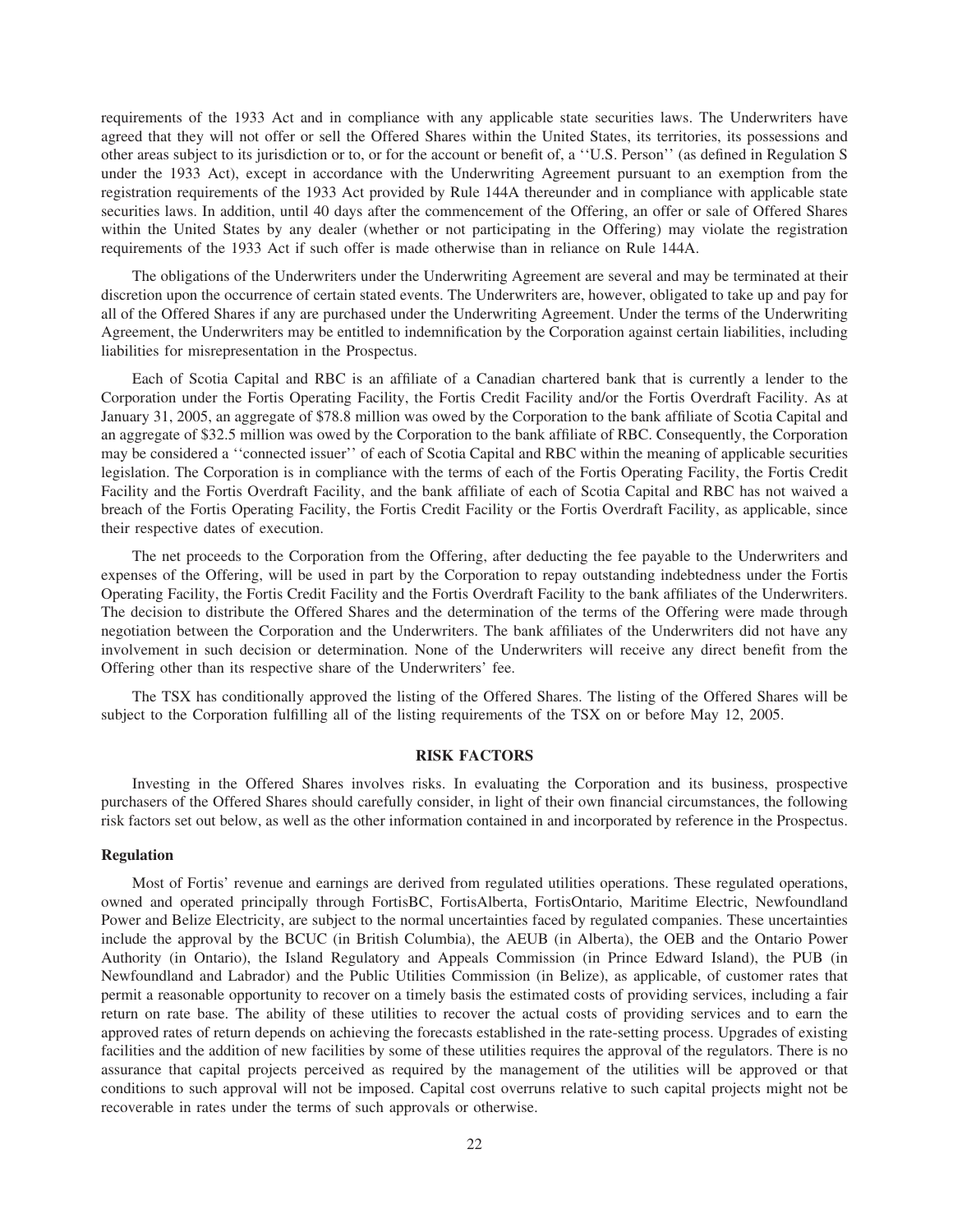Rate applications that establish revenue requirements may be subject to negotiated settlement procedures as well as being pursued through public hearing processes. On November 26, 2004, each of FortisAlberta and FortisBC filed rate applications for 2005. As well, Maritime Electric has filed for rates for 2004 and 2005 and FortisOntario and Belize Electricity are expected to file rate applications in 2005. There can be no assurance that the rate orders issued will permit these utilities to recover all costs actually incurred and to earn the expected rate of return. A failure to obtain acceptable rate orders may adversely affect the business carried on by each of these utilities, the undertaking or timing of proposed expansion projects, the issue and sale of securities, ratings assigned by rating agencies, and other matters which may, in turn, negatively impact Fortis' results of operations or financial position

Although Fortis considers the regulatory frameworks in each of the jurisdictions in which it operates regulated utilities to be fair and balanced, uncertainties do exist at the present time. The regulatory frameworks of British Columbia, Alberta and Ontario have undergone significant changes since the deregulation of new generation and the introduction of retail competition. The regulations and market rules in these jurisdictions which govern the competitive wholesale and retail electricity markets are relatively new and there may be significant changes in these regulations and market rules that could adversely affect the ability of each of FortisBC, FortisAlberta and FortisOntario to recover its costs or to earn a reasonable return on its capital. Although all of Fortis' regulated utilities operate under traditional cost of service methodologies, their regulators are utilizing to varying degrees performance-based and other rate setting mechanisms such as automatic rate of return formulas, which could adversely affect the ability of these utilities to earn a reasonable return on their capital.

# **Realization of Benefits from the Acquisition of FortisAlberta and FortisBC**

The Corporation believes that the Acquisition has provided, and will continue to provide, certain benefits, including long-term strategic benefits, to Fortis. However, there is a risk that some or all of the expected benefits of the Acquisition may fail to materialize, or may not occur within the time periods anticipated by the Corporation. The realization of such benefits may be affected by a number of factors including those disclosed in the Prospectus, some of which are beyond the control of the Corporation.

# **Hedging**

The Corporation manages its financial exposures in accordance with its risk management policy and procedures. Derivative instruments are used only to manage risk and not for trading purposes. The Corporation's policy is to designate each derivative instrument as a hedge of specific assets or liabilities on the Corporation's balance sheet. The Corporation also assesses, both at the hedge's inception and on an ongoing basis, whether the hedging transactions are effective in offsetting changes in cash flows of the hedged items. Payments or receipts on derivative instruments that are designated and effective as hedges are recognized concurrently with, and in the same financial category as, the hedged item. If a derivative instrument is terminated or ceases to be effective as a hedge prior to maturity, the gain or loss at that date is deferred and recognized in income concurrently with the hedged item. Subsequent changes in the value of the financial instrument are reflected in income. If the designated hedged item is sold, extinguished or matures prior to the termination of the related derivative instrument, the gain or loss at that date on such derivative instrument is recognized in income.

The Corporation's foreign investments are exposed to changes in U.S. exchange rates. The Corporation has effectively decreased its exposure to foreign currency exchange rate fluctuations on a substantial portion of its foreign investments through the use of U.S. dollar-denominated debt obligations.

Including the US\$150 million of Senior Notes which were issued on October 28, 2004, Fortis now has US\$170 million in US\$-denominated debt. Approximately US\$90 million has been designated as a hedge against the Corporation's net foreign investments. Net foreign investments of Fortis exclude its investment in Caribbean Utilities, as the earnings of Caribbean Utilities are accounted for by the equity method of accounting and do not qualify for accounting purposes as a net foreign investment. As a result, the remaining US\$80 million has not been designated as a hedge and the fluctuations in the carrying value of this debt as a result of foreign currency exchange rate fluctuations will be recorded in income each reporting period.

As a result of the Corporation's hedging strategy, the estimated annual sensitivity to each increase of \$0.02 in the U.S.-Canadian exchange rate will result in an increase of \$0.01 in the Corporation's earnings per Common Share.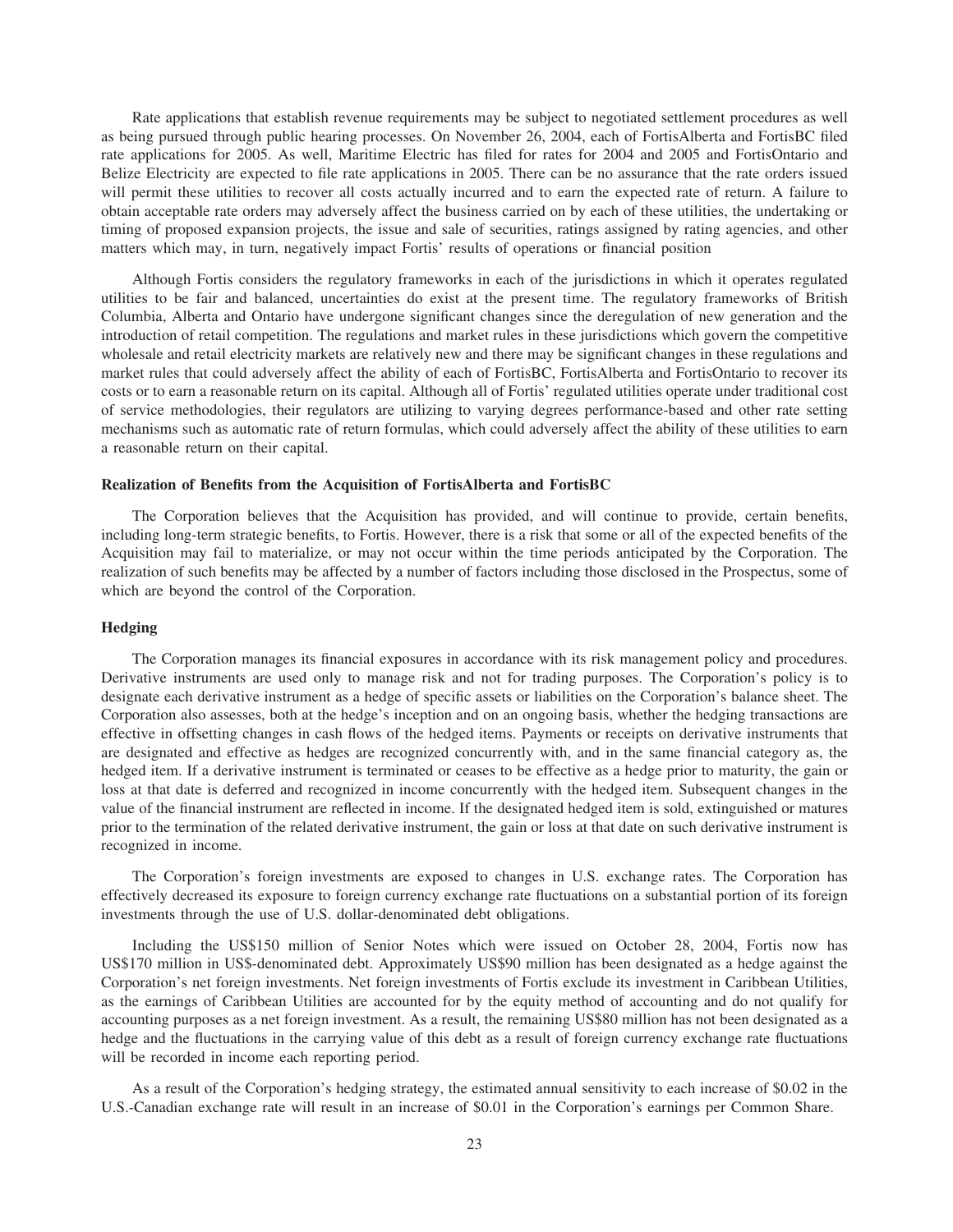Earnings of Fortis will also be impacted by foreign currency exchange rate fluctuations associated with the US\$80 million long-term debt. At the end of each reporting period, the estimated sensitivity to each increase of \$0.01 in the U.S.-Canadian exchange rate will result in a decrease of \$0.02 in the Corporation's earnings per Common Share.

Fortis manages interest rate risk by locking in interest rates for long periods through fixed rate debt. The Corporation also utilizes interest rate swaps. Approximately 87% of the Corporation's long-term debt facilities have maturities beyond 5 years. The Corporation's exposure to interest rate risk is associated with short-term debt. The amount of consolidated short-term debt at December 31, 2004 was \$192.9 million, or approximately 9.21% of total consolidated debt.

# **Energy Prices**

The Corporation's primary exposure to changes in energy prices relates to its non-regulated generation sales in Ontario. Electricity is sold to Ontario's Electricity System Operator (formerly Independent Market Operator) at market prices. The sensitivity of the Corporation's earnings to each \$1 per MWh change in the average annual wholesale market price of electricity is expected to be \$0.4 million in 2005. Energy sales from the non-regulated generation assets of Central Newfoundland Energy, FortisBC and BECOL are sold under long-term, fixed-price contracts.

# **Economic Conditions and Demand**

Typical of electrical utilities, the general economic conditions in the Corporation's service territories influence electricity sales. Electricity sales are influenced by economic factors such as changes in employment levels, personal disposable income, energy prices and housing starts.

Fortis also holds investments in both commercial real estate and hotel operations. The hotel properties, in particular, are subject to operating risks associated with industry fluctuations and possible downturns. Exposure to lease renewals averages approximately 10% per annum over the next five years. Approximately 50% of Fortis Properties' earnings are derived from real estate investments, which mitigates the risk associated with fluctuations in the hotel industry. A 5% decrease in revenues from the hotel division of Fortis Properties would reduce earnings by approximately \$1 million.

# **Loss of Service Areas**

FortisAlberta serves a number of direct customers that reside within various municipalities throughout its service areas. From time to time, municipal governments in Alberta give consideration to creating their own electric distribution utility by purchasing the assets of FortisAlberta that are located within their municipal boundaries. Upon the termination of its franchise agreement, a municipality has the right, subject to AEUB approval, to purchase FortisAlberta's assets within its municipal boundaries pursuant to the *Municipal Government Act* (Alberta) (the ''Municipal Act''). Under the *Hydro and Electric Energy Act* (Alberta), if a municipality that owns an electric utility expands its boundaries, such municipality can acquire FortisAlberta's assets in the annexed area. The consequence to FortisAlberta of a municipality purchasing its distribution assets would be an erosion of its rate base. This would reduce the capital upon which FortisAlberta could earn a regulated return.

During 2003, the City of Airdrie provided notice under the Municipal Act to FortisAlberta of its intention to purchase FortisAlberta's assets within its jurisdiction. The AEUB has subsequently made a determination that the value of such assets is approximately \$20.4 million, before customer contributions and adjustments. FortisAlberta is not aware of whether the City of Airdrie intends to continue the process of purchasing these assets. FortisAlberta is concerned with the policy implications of the AEUB decision and FortisAlberta has sought a review and variance of the decision through the AEUB. The City of Airdrie has also sought a review and variance of the decision.

# **Environmental Matters**

The Corporation is subject to numerous laws, regulations and guidelines governing the management, transportation and disposal of hazardous substances and other waste materials and otherwise relating to the protection of the environment and health and safety. The costs arising from compliance with such laws, regulations and guidelines may be material to the Corporation. Potential environmental damage and costs could arise due to a variety of events, including severe weather, human error or misconduct or equipment failure. However, there can be no assurance that such costs will be recoverable through rates and, if substantial, unrecovered costs may have a material effect on the business, results of operations, financial condition and prospects of the Corporation.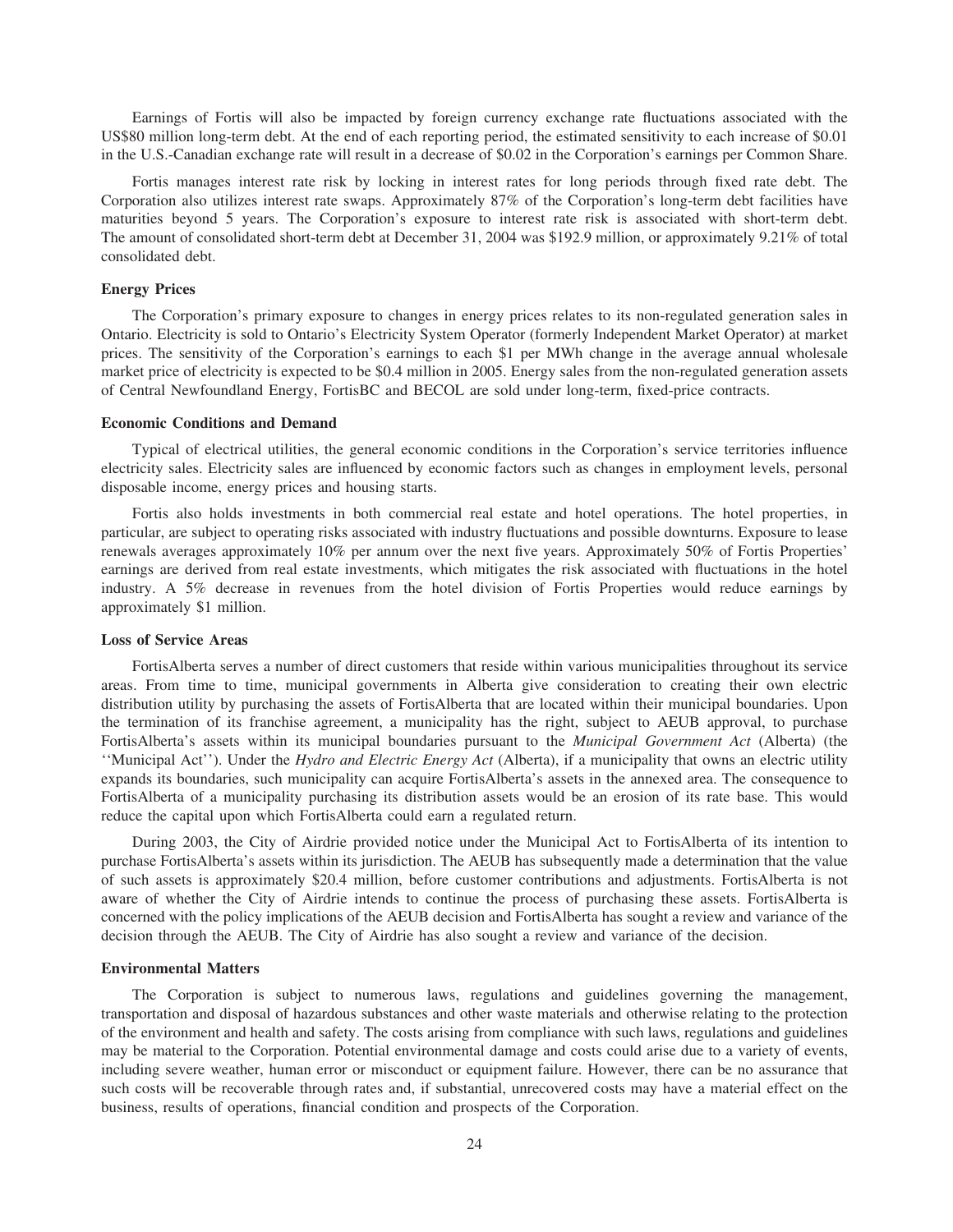# **Insurance**

While the Corporation maintains insurance, the insurance is subject to coverage limits as well as time-sensitive claims discovery and reporting provisions and there can be no assurance that the possible types of liabilities that may be incurred by the Corporation will be covered by its insurance. The Corporation's utilities would likely apply to the regulator to recover the loss (or liability) through increased rates. However, there can be no assurance that the regulator would approve any such application, in whole or in part. Any major damage to the Corporation's facilities could result in repair costs and customer claims that are substantial in amount and which could have an adverse effect on the Corporation's business, results of operations, financial position and prospects.

It is anticipated that such insurance coverage will be maintained. However, there can be no assurance that the Corporation will be able to obtain or maintain adequate insurance in the future at rates it considers reasonable or that insurance will continue to be available on terms as favourable as the Corporation's existing arrangements.

Caribbean Utilities has made a claim for its business interruption loss as a result of Hurricane Ivan. Typically, the ultimate recovery under a business interruption policy is judgmental and subject to negotiations between the insured and the insurance company. Given the subjectivity of the ultimate settlement and the lengthy claim coverage period, many contingencies may exist in the ultimate settlement.

# **Labour Relations**

Approximately 54% of the employees of the Corporation are members of labour unions which have entered into collective bargaining agreements with the Corporation. The provisions of such collective bargaining agreements affect the flexibility and efficiency of the business carried on by the Corporation. The Corporation considers its relationships with its labour unions to be satisfactory but there can be no assurance that current relations will continue in future negotiations or that the terms under the present collective bargaining agreements will be renewed. The inability to maintain, or to renew, the collective bargaining agreements on acceptable terms could result in increased labour costs or service interruptions arising from labour disputes that are not provided for in approved rate orders and which could have an adverse effect on the results of operations, cash flow and net income of the Corporation.

# **Weather**

The facilities of the Corporation are exposed to the effects of severe weather conditions and other acts of nature. Although the Corporation's facilities have been constructed, operated and maintained to withstand severe weather, there is no assurance that they will successfully do so in all circumstances. Fortis utilities' exposure to climatic factors are generally addressed by regulatory mechanisms. In particular, the PUB has approved the operation of a weather normalization reserve at Newfoundland Power which mitigates year over year volatility in earnings that would otherwise be caused by variations in weather conditions.

Despite preparation for severe weather, extraordinary conditions, like Hurricane Ivan and other natural disasters will always remain a risk to the Corporation's utilities. Except for Caribbean Utilities, the Corporation uses a centralized insurance management function to create a higher level of insurance expertise and to reduce its liability exposure.

The assets and earnings of Belize Electricity and Caribbean Utilities are subject to hurricane risk. Similar to other Fortis utilities, these companies manage weather risks through insurance on generation assets and self insurance on transmission and distribution assets. The Public Utilities Commission in Belize provides for recovery of certain costs arising from hurricanes through a surcharge on electricity rates, thereby mitigating the financial impact to Belize Electricity.

Earnings from non-regulated generating assets are sensitive to rainfall levels, however, the geographic diversity of the Corporation's generation assets mitigates the risk associated with rainfall levels.

## **Liquidity Risks**

Earnings from Belize Electricity and BECOL are denominated in Belizean dollars, earnings from Caribbean Utilities are denominated in Cayman Island dollars and earnings from FortisUS Energy are denominated in U.S. dollars. Both the Cayman Island dollar and the Belizean dollar are pegged to the U.S. dollar: CI\$1.00 = US\$1.20; and BZE\$1.00 = US\$0.50. Foreign earnings derived in currencies other than a U.S. dollar must be converted into U.S. dollars before repatriation, presenting temporary liquidity risks. Due to the small size and cyclical nature of the economy in Belize, conversion of local currency into U.S. dollars may be subject to restrictions from time to time.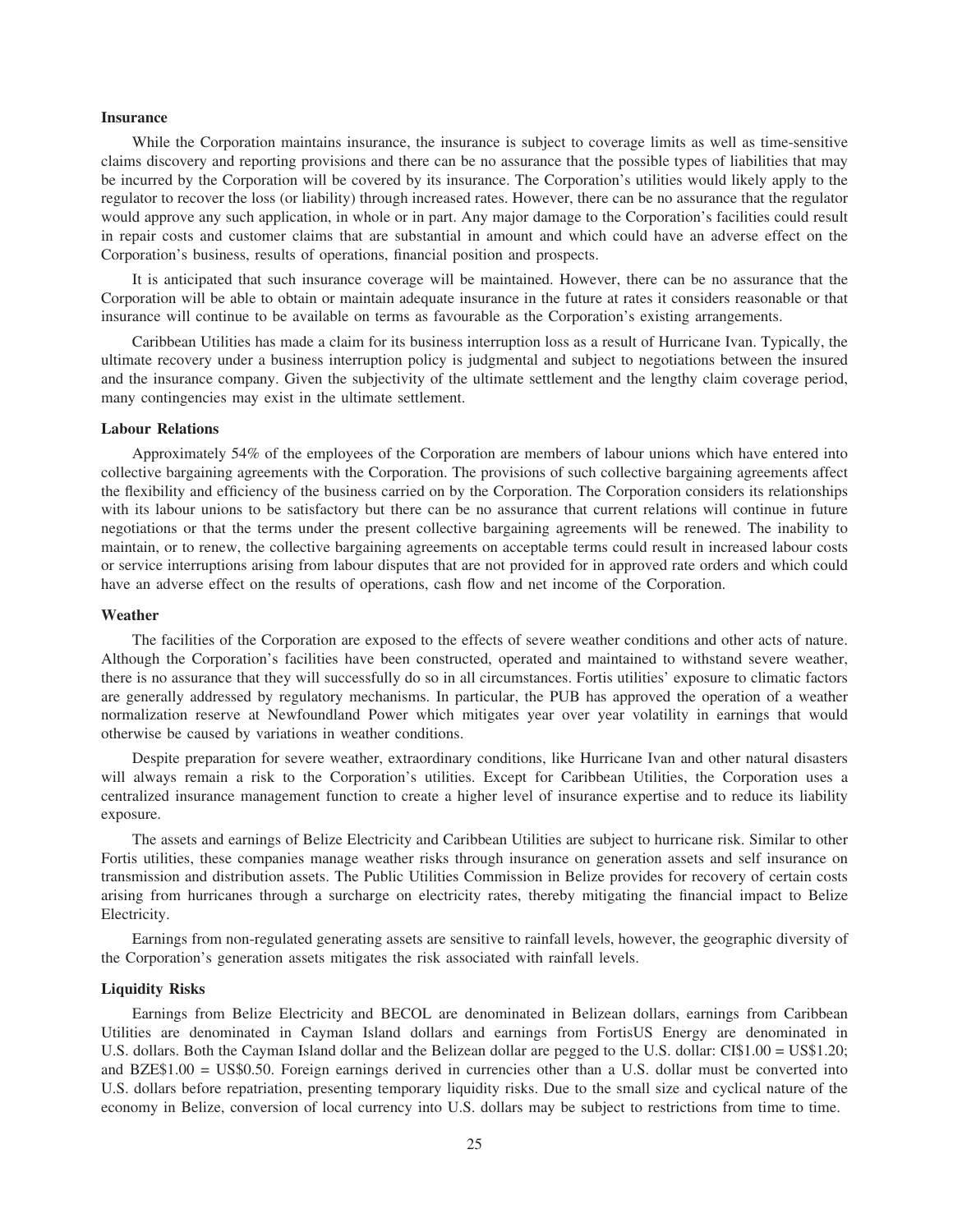# **LEGAL MATTERS**

Certain legal matters relating to the Offering will be passed upon on behalf of Fortis by Davies Ward Phillips & Vineberg LLP and Curtis, Dawe and on behalf of the Underwriters by Stikeman Elliott LLP. At the date hereof, partners and associates of each of Davies Ward Phillips & Vineberg LLP, Curtis, Dawe and Stikeman Elliott LLP own beneficially, directly or indirectly, less than 1% of any securities of Fortis or any associate or affiliate of Fortis.

# **AUDITORS, TRANSFER AGENT AND REGISTRAR**

Ernst & Young LLP, The Fortis Building, 7th Floor, 139 Water Street, St. John's, Newfoundland and Labrador, are the auditors of the Corporation.

The transfer agent and registrar for the Offered Shares is Computershare Trust Company of Canada in Toronto and Montréal.

# **PURCHASERS' STATUTORY RIGHTS**

Securities legislation in certain provinces of Canada provides purchasers with the right to withdraw from an agreement to purchase securities within two business days after receipt or deemed receipt of the Prospectus and any amendments thereto. In several of the provinces, securities legislation further provides a purchaser with remedies for rescission or, in some provinces, damages where the short form prospectus and any amendments thereto contain a misrepresentation or are not delivered to the purchaser but such remedies must be exercised by the purchaser within the time limit prescribed by the securities legislation of such purchaser's province. The purchaser should refer to any applicable provisions of the securities legislation of such purchaser's province for the particulars of these rights or consult with a legal advisor.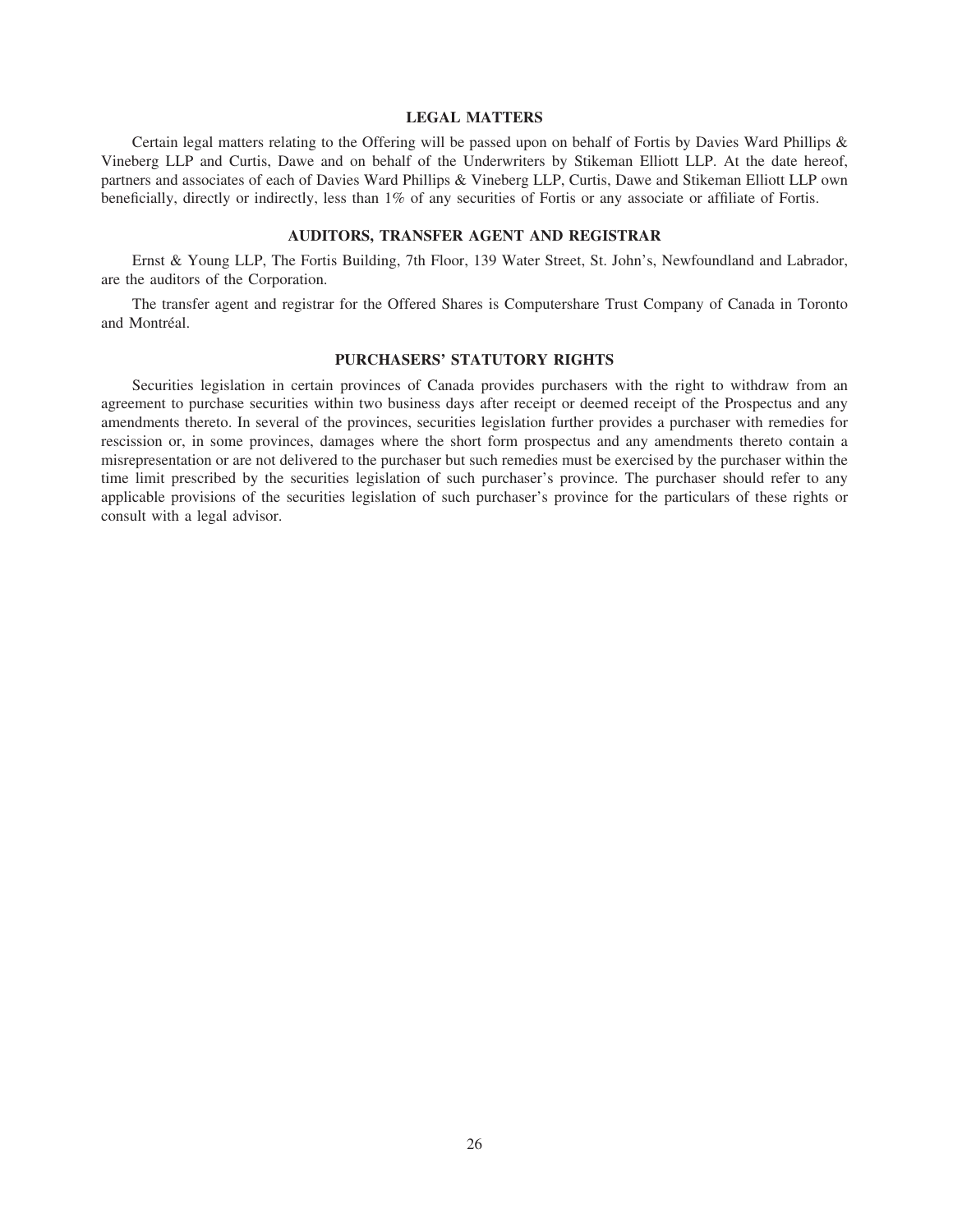# **AUDITORS' CONSENT**

We have read the short form prospectus of Fortis Inc. (the "Corporation") dated February 18, 2005 relating to the issue and sale of 1,740,000 common shares of the Corporation. We have complied with Canadian generally accepted standards for an auditor's involvement with offering documents.

We consent to the incorporation by reference, in the above-mentioned prospectus, of our report to the shareholders of the Corporation on the consolidated balance sheets of the Corporation as at December 31, 2002 and 2001 and the consolidated statement of earnings, retained earnings and cash flows for the years in the two-year period ended December 31, 2002. Our report is dated February 11, 2003.

St. John's, Canada (Signed) *Deloitte & Touche LLP* February 18, 2005 Chartered Accountants

# **AUDITORS' CONSENT**

We have read the short form prospectus of Fortis Inc. (the "Corporation") dated February 18, 2005 relating to the issue and sale of 1,740,000 common shares of the Corporation. We have complied with Canadian generally accepted standards for an auditor's involvement with offering documents.

We consent to the incorporation by reference, in the above-mentioned prospectus, of our report to the shareholders of the Corporation on the consolidated balance sheet of the Corporation as at December 31, 2003 and the consolidated statements of earnings, retained earnings and cash flows for the year ended December 31, 2003. Our report is dated February 6, 2004.

St. John's, Canada (Signed) *Ernst & Young LLP* February 18, 2005 Chartered Accountants

# **AUDITORS' CONSENT**

We have read the short form prospectus of Fortis Inc. (the "Corporation") dated February 18, 2005 relating to the issue and sale of 1,740,000 common shares of the Corporation. We have complied with Canadian generally accepted standards for an auditor's involvement with offering documents.

We consent to the use, in the above-mentioned prospectus, of our report dated February 2, 2005 to the directors of FortisAlberta Inc. (formerly Aquila Networks Canada (Alberta) Ltd.) on the balance sheet of FortisAlberta Inc. as at December 31, 2004 and 2003 and the statements of income (loss) and deficit and cash flows for each of the years in the three-year period ended December 31, 2004.

We also consent to the use, in the above-mentioned prospectus, of our report dated February 3, 2005 to the directors of FortisBC Inc. (formerly Aquila Networks Canada (British Columbia) Ltd.) on the consolidated balance sheet of FortisBC Inc. as at December 31, 2004 and 2003 and the consolidated statements of earnings, retained earnings and cash flows for each of the years in the three-year period ended December 31, 2004.

Calgary, Canada (Signed) *KPMG LLP* February 18, 2005 Chartered Accountants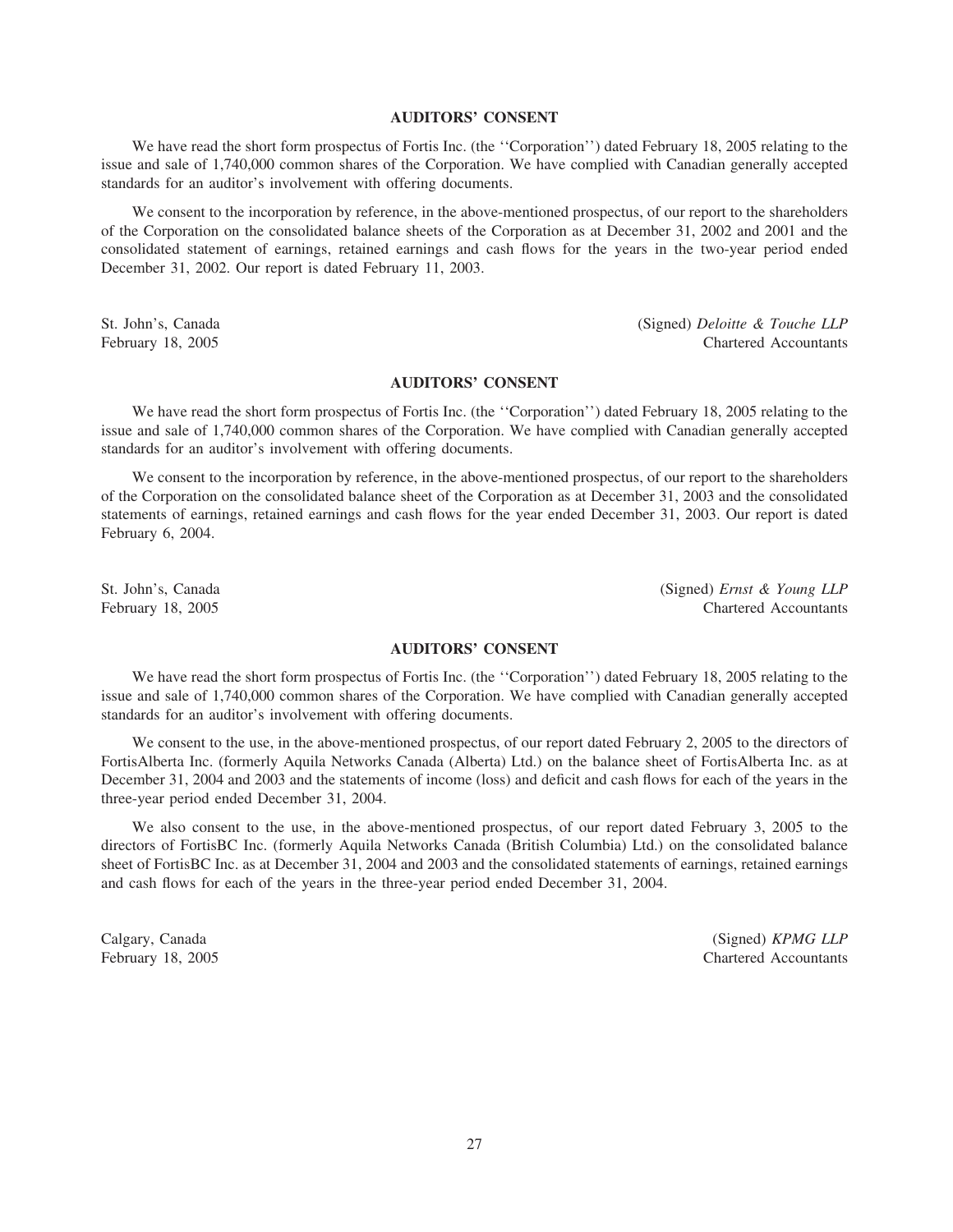# **INDEX TO FINANCIAL STATEMENTS**

# Page

| Fortis Inc.                                                                                                  |        |
|--------------------------------------------------------------------------------------------------------------|--------|
| Compilation report on unaudited <i>pro forma</i> consolidated statement of earnings                          | $F-3$  |
| Unaudited pro forma consolidated statement of earnings for the year ended December 31, 2003                  | $F-4$  |
| Unaudited pro forma consolidated statement of earnings for the nine-months ended September 30, 2004          | $F-5$  |
| Notes to unaudited <i>pro forma</i> consolidated statements of earnings for the year ended December 31, 2003 |        |
|                                                                                                              | $F-6$  |
| FortisAlberta Inc.                                                                                           |        |
| Auditors' report on the audited financial statements for the years ended December 31, 2004, 2003 and 2002    | $F-11$ |
| Audited financial statements for the years ended December 31, 2004, 2003 and 2002                            | $F-12$ |
| Notes to audited financial statements for the years ended December 31, 2004, 2003 and 2002                   | $F-15$ |
| FortisBC Inc.                                                                                                |        |
| Auditors' report on the audited consolidated financial statements for the years ended December 31, 2004,     |        |
|                                                                                                              | $F-26$ |
| Audited consolidated financial statements for the years ended December 31, 2004, 2003 and 2002               | $F-27$ |
| Notes to audited consolidated financial statements for the years ended December 31, 2004, 2003 and 2002      | $F-30$ |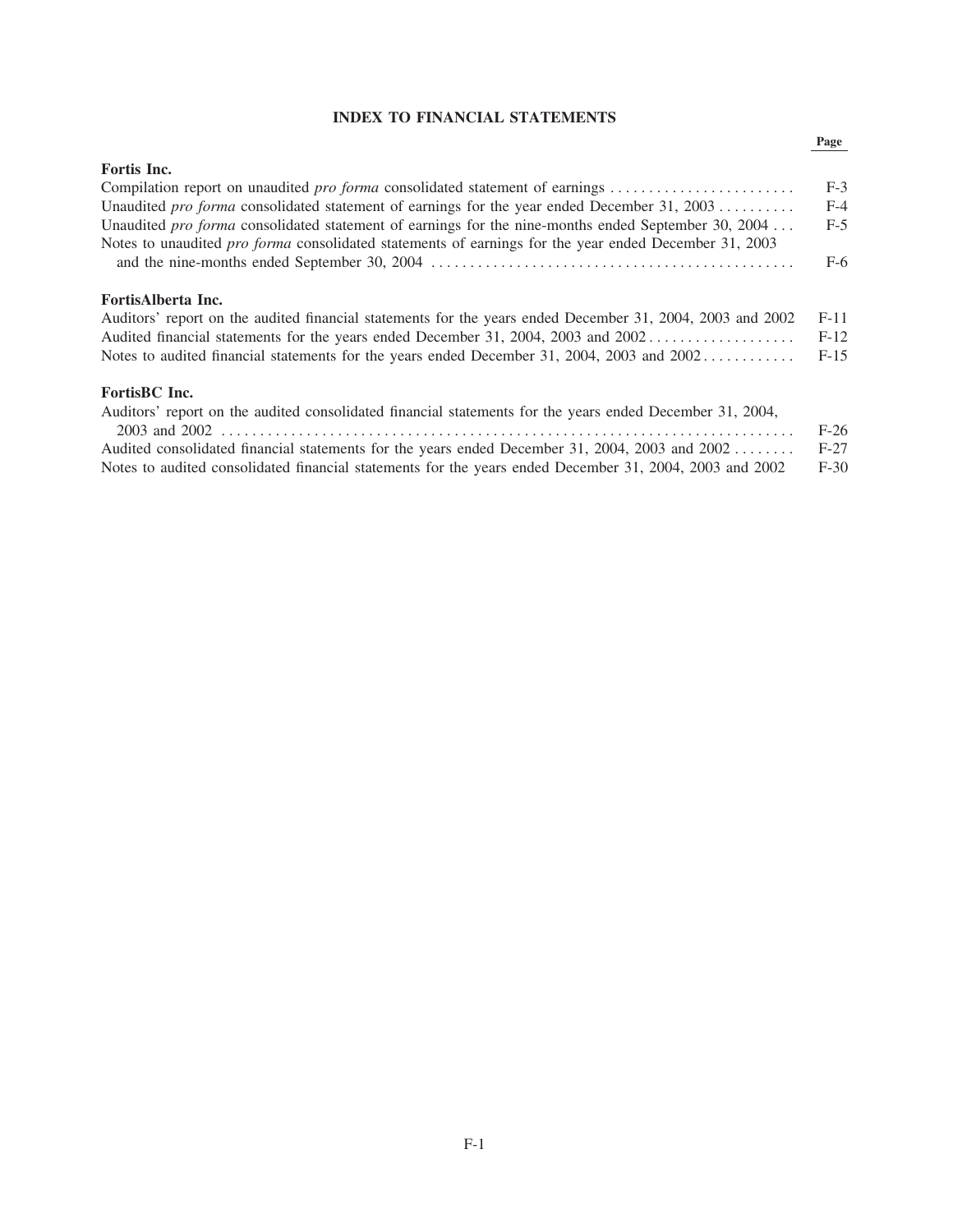# **Fortis Inc.**

*Pro Forma* Consolidated Statements of Earnings for the year ended December 31, 2003 and the nine-months ended September 30, 2004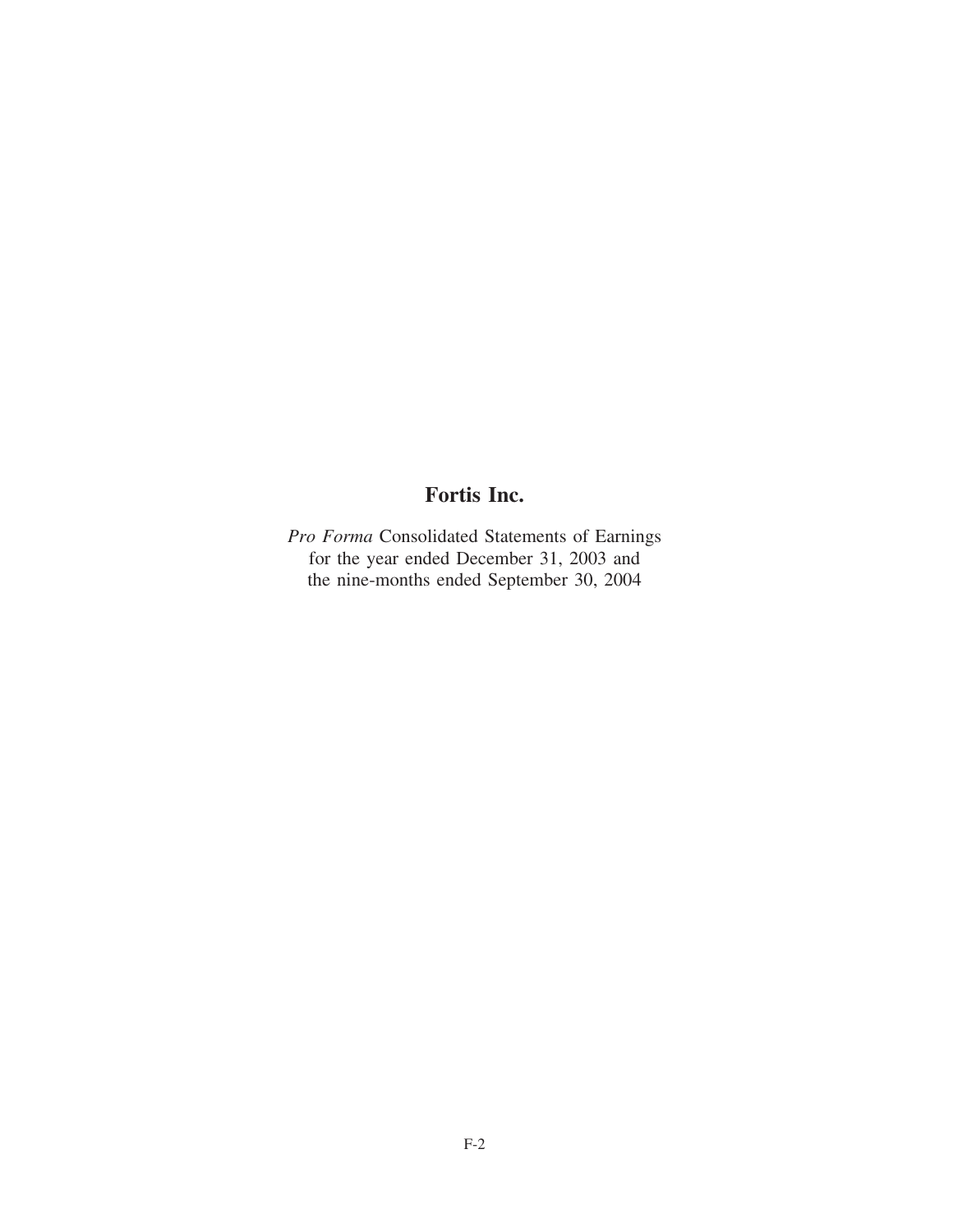# **COMPILATION REPORT**

# To the Directors of **FORTIS INC.**

We have read the accompanying unaudited *pro forma* consolidated statements of earnings of Fortis Inc. (the ''Corporation'') for the nine months ended September 30, 2004 and for the year ended December 31, 2003, and have performed the following procedures.

- 1. Compared the figures in the columns captioned ''Fortis Inc.'' to the unaudited consolidated financial statements of the Corporation for the nine-months ended September 30, 2004, and the audited consolidated financial statements of the Corporation for the year ended December 31, 2003, respectively, and found them to be in agreement.
- 2. Compared the figures in the columns captioned ''FortisAlberta Inc.'' and ''FortisBC Inc.'' to the audited financial statements of FortisAlberta Inc. and FortisBC Inc. for the five-months ended May 31, 2004 and the audited financial statements of FortisAlberta Inc. and FortisBC Inc. for the year ended December 31, 2003, respectively, and found them to be in agreement.
- 3. Made enquiries of certain officials of the Corporation who have responsibility for financial and accounting matters about:
	- (a) the basis for determination of the *pro forma* adjustments; and
	- (b) whether the *pro forma* financial statements comply as to form in all material respects with Canadian securities legislation.

The officials:

- (a) described to us the basis for determination of the *pro forma* adjustments, and
- (b) stated that the *pro forma* statements comply as to form in all material respects with Canadian securities legislation.
- 4. Read the notes to the *pro forma* statements, and found them to be consistent with the basis described to us for determination of the *pro forma* adjustments.
- 5. Recalculated the application of the *pro forma* adjustments to the aggregate of the amounts in the columns captioned ''Fortis Inc.'', ''FortisAlberta Inc.'' and ''FortisBC Inc.'' for the nine-months ended September 30, 2004, and for the year ended December 31, 2003, and found the amounts in the column captioned ''Consolidated *pro forma*'' to be arithmetically correct.

A *pro forma* financial statement is based on management assumptions and adjustments which are inherently subjective. The foregoing procedures are substantially less than either an audit or a review, the objective of which is the expression of assurance with respect to management's assumptions, the *pro forma* adjustments, and the application of the adjustments to the historical financial information. Accordingly, we express no such assurance. The foregoing procedures would not necessarily reveal matters of significance to the *pro forma* financial statements, and we therefore make no representation about the sufficiency of the procedures for the purposes of a reader of such statements.

St. John's, Canada, (Signed) *Ernst & Young LLP* February 18, 2005 Chartered Accountants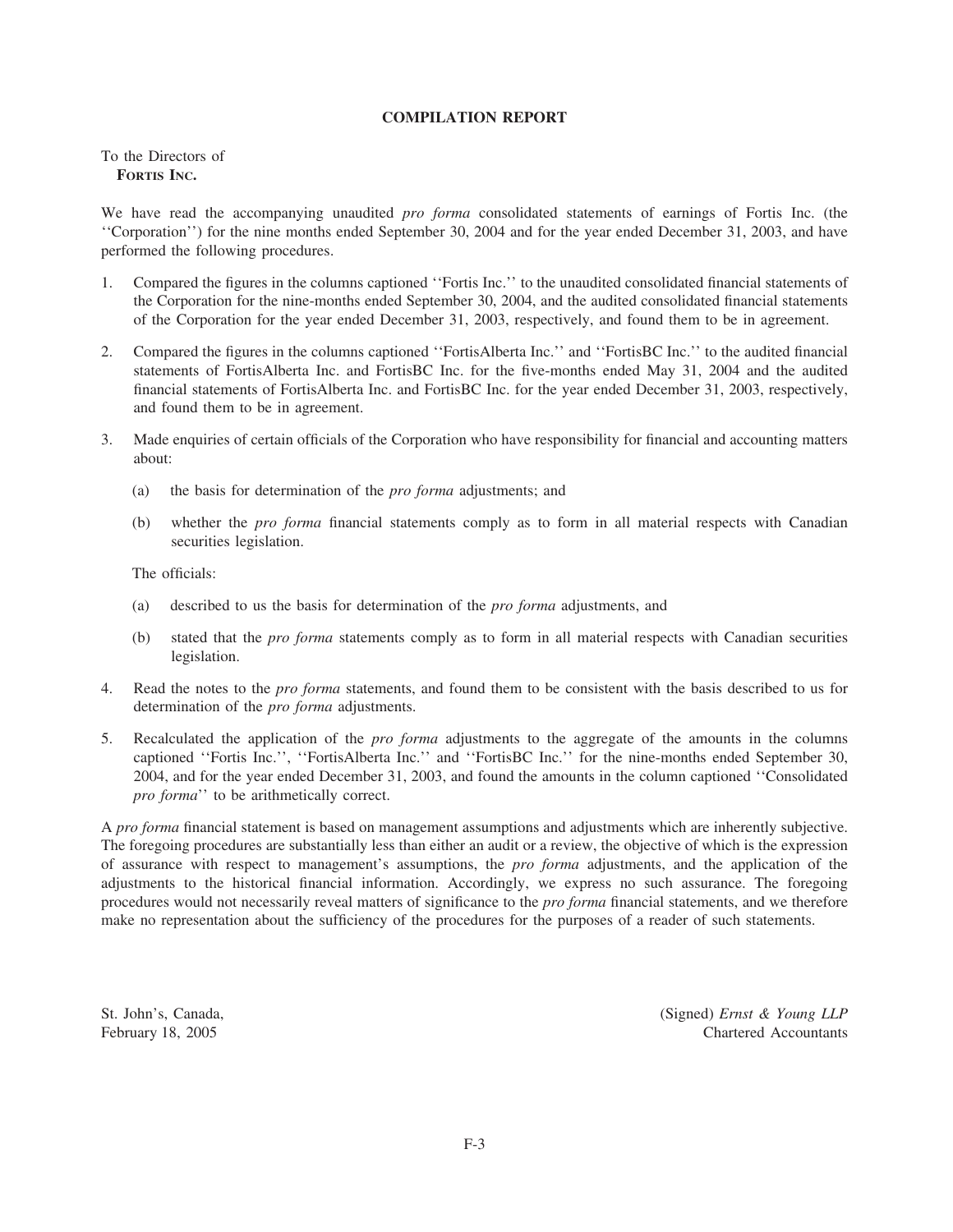# **FORTIS INC.**

# *PRO FORMA* **CONSOLIDATED STATEMENT OF EARNINGS For the year ended December 31, 2003**

(Unaudited)

# (in thousands of dollars, except for per share amounts)

|                                                                    | Fortis Inc.                   | FortisAlberta<br>Inc. $(1)$ | FortisBC Inc. |      | Pro forma<br>adjustments |      | Consolidated<br>pro forma |
|--------------------------------------------------------------------|-------------------------------|-----------------------------|---------------|------|--------------------------|------|---------------------------|
|                                                                    | $\mathcal{S}$                 | \$                          | $\mathbb{S}$  | Note | \$                       |      | \$                        |
| Operating Revenues                                                 | 843,080                       | 177,239                     | 167,907       |      |                          |      | 1,188,226                 |
| <b>Expenses</b>                                                    |                               |                             |               |      |                          |      |                           |
|                                                                    | 579,511                       | 103,520                     | 109,680       |      |                          |      | 792,711                   |
| Amortization                                                       | 62,327                        | 17,983                      | 14,794        | 2[h] | 1,575                    |      | 96,679                    |
|                                                                    | 641,838                       | 121,503                     | 124,474       |      | 1,575                    |      | 889,390                   |
| Operating Income                                                   | 201,242                       | 55,736                      | 43,433        |      | (1,575)                  |      | 298,836                   |
| Finance Charges                                                    | 81,555                        | 31,142                      | 17,590        | 2[d] | 19,812                   |      | 150,099                   |
| <b>Net Earnings Before Undernoted</b><br>Item, Income Taxes and    |                               |                             |               |      |                          |      |                           |
| Non-Controlling Interest                                           | 119,687                       | 24,594                      | 25,843        |      | (21, 387)                |      | 148,737                   |
| Goodwill Impairment                                                |                               | 80,000                      |               |      |                          |      | 80,000                    |
| <b>Net Earnings Before Income Taxes</b>                            |                               |                             |               |      |                          |      |                           |
| and Non-Controlling Interest                                       | 119,687                       | (55, 406)                   | 25,843        |      | (21, 387)                |      | 68,737                    |
| Income Taxes                                                       | 38,236                        | (2,028)                     | 6,640         | 2[i] | (8,152)                  |      | 34,696                    |
| <b>Net Earnings Before Non-</b><br><b>Controlling Interest and</b> |                               |                             |               |      |                          |      |                           |
| Preference Share Dividend                                          | 81,451                        | (53,378)                    | 19,203        |      | (13,235)                 |      | 34,041                    |
| Non-controlling interest                                           | 3,869                         |                             |               |      |                          |      | 3,869                     |
| <b>Net Earnings Applicable to</b><br>Common Shares                 | 73,630                        | (53,378)                    | 19,203        |      | (20, 585)                |      | 18,870                    |
| <b>Weighted Average Common Shares</b><br>Outstanding               | 17,309                        |                             |               | 2[j] | 6,310                    |      | 23,619                    |
| <b>Earnings per Common Share</b>                                   |                               |                             |               |      |                          |      |                           |
| Basic<br>Diluted                                                   | <sup>\$</sup><br>4.25<br>4.10 |                             |               |      |                          | 2[j] | \$<br>0.80<br>\$<br>0.80  |

Note:

(1) Refer to the December 31, 2003 financial statements of FortisAlberta Inc. for an explanation of these results.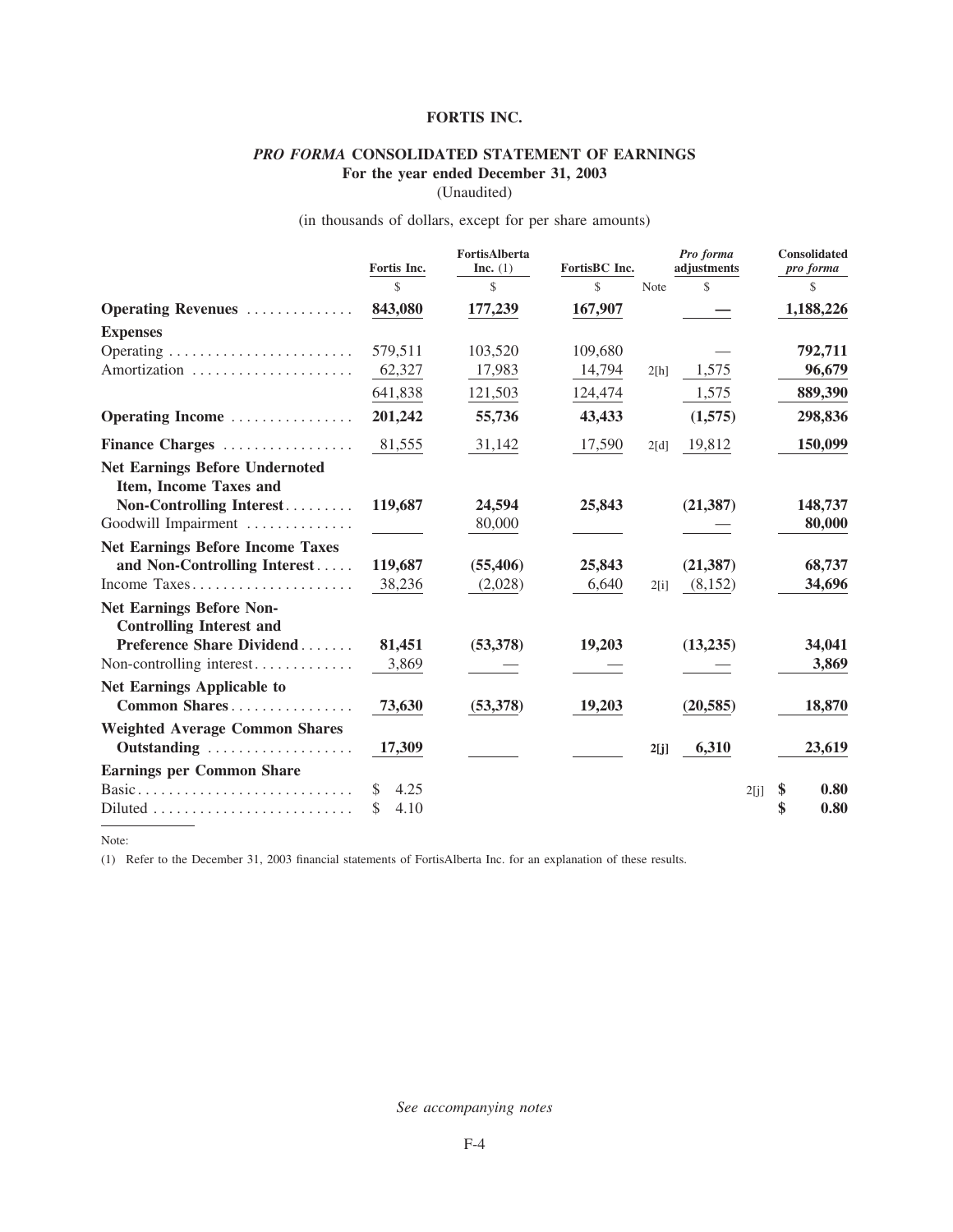# **FORTIS INC.**

# *PRO FORMA* **CONSOLIDATED STATEMENT OF EARNINGS**

**For the nine-months ended September 30, 2004**

(Unaudited)

# (in thousands of dollars, except for per share amounts)

|                                             | Fortis Inc. | <b>FortisAlberta</b><br>Inc. $(1)$ | <b>FortisBC</b><br>Inc. $(1)$ |             | Pro forma<br>adjustments |      | <b>Consolidated</b><br>pro forma |
|---------------------------------------------|-------------|------------------------------------|-------------------------------|-------------|--------------------------|------|----------------------------------|
|                                             | \$          | \$                                 | \$                            | <b>Note</b> | \$                       |      | S                                |
| <b>Operating Revenues</b>                   | 808,959     | 91,707                             | 74,936                        |             |                          |      | 975,602                          |
| <b>Expenses</b>                             |             |                                    |                               |             |                          |      |                                  |
|                                             | 535,411     | 41,722                             | 49,981                        |             |                          |      | 627,114                          |
|                                             | 78,841      | 21,355                             | 7,121                         | 2[h]        | 656                      |      | 107,973                          |
|                                             | 614,252     | 63,077                             | 57,102                        |             | 656                      |      | 735,087                          |
|                                             | 194,707     | 28,630                             | 17,834                        |             | (656)                    |      | 240,515                          |
| Finance Charges                             | 78,050      | 16,160                             | 9,431                         | 2[d]        | 8,255                    |      | 111,896                          |
| <b>Net Earnings Before Income Taxes and</b> |             |                                    |                               |             |                          |      |                                  |
| Non-Controlling Interest                    | 116,657     | 12,470                             | 8,403                         |             | (8,911)                  |      | 128,619                          |
| Income Taxes                                | 35,686      | 4,807                              | 2,212                         | 2[i]        | (3,190)                  |      | 39,515                           |
| <b>Net Earnings Before Non-Controlling</b>  |             |                                    |                               |             |                          |      |                                  |
| <b>Interest and Preference Share</b>        |             |                                    |                               |             |                          |      |                                  |
|                                             | 80,971      | 7,663                              | 6,191                         |             | (5, 721)                 |      | 89,104                           |
| Non-controlling interest                    | 3,069       |                                    |                               |             |                          |      | 3,069                            |
| <b>Net Earnings Applicable to</b>           |             |                                    |                               |             |                          |      |                                  |
| Common Shares                               | 69,679      | 7,663                              | 6,191                         |             | (8,784)                  |      | 74,789                           |
| <b>Average Common Shares Outstanding</b>    | 20,221      |                                    |                               | 2[j]        | 2,629                    |      | 22,850                           |
| <b>Earnings per Common Share</b>            |             |                                    |                               |             |                          |      |                                  |
|                                             | 3.45<br>S   |                                    |                               |             |                          | 2[j] | \$<br>3.27                       |
| Diluted                                     | 3.27<br>S   |                                    |                               |             |                          |      | 3.02                             |

Note:

(1) For the five-months ended May 31, 2004.

*See accompanying notes*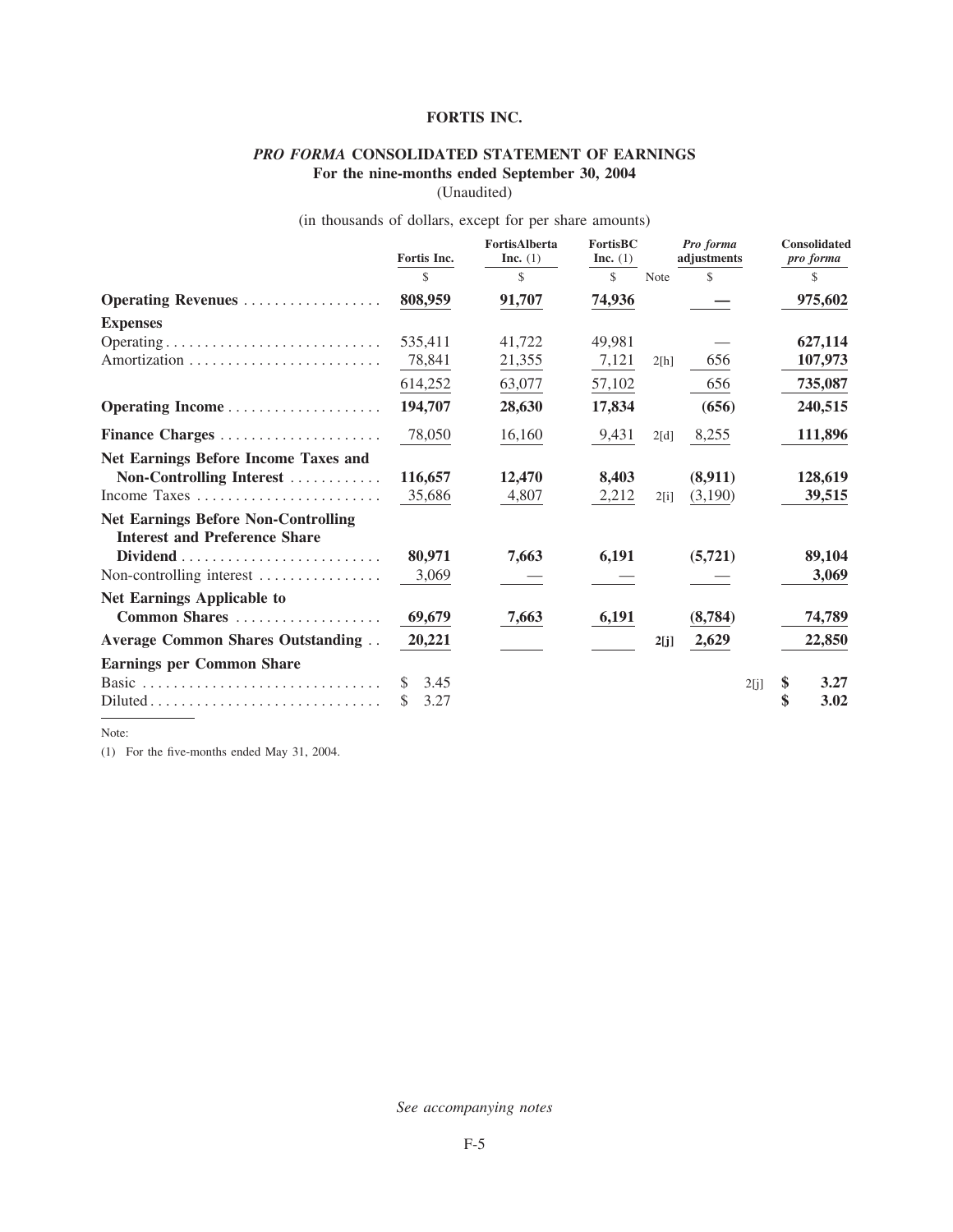# **FORTIS INC.**

# **NOTES TO** *PRO FORMA* **CONSOLIDATED STATEMENTS OF EARNINGS**

(Unaudited)

#### **1. BASIS OF PRESENTATION**

The accompanying *pro forma* consolidated statements of earnings give effect to the acquisition of all of the issued and outstanding shares of FortisAlberta Inc. (formerly Aquila Networks Canada (Alberta) Ltd.) (''FortisAlberta'') and FortisBC Inc. (formerly Aquila Networks Canada (British Columbia) Ltd.) (''FortisBC'') that was completed on May 31, 2004. Upon completion of the acquisition, Aquila Networks Canada (Alberta) Ltd. was renamed FortisAlberta Inc. and Aquila Networks Canada (British Columbia) Ltd. was renamed FortisBC Inc. The accompanying *pro forma* consolidated statement of earnings for the year ended December 31, 2003 has been prepared by Management of Fortis Inc. (''Fortis'' or the ''Corporation'') and is derived from the audited consolidated statement of earnings of Fortis for the year ended December 31, 2003, the audited statement of earnings of FortisAlberta for the year ended December 31, 2003, and the audited statement of earnings of FortisBC for the year ended December 31, 2003.

The accompanying *pro forma* consolidated statement of earnings for the nine-months ended September 30, 2004 has been prepared by Management of Fortis and is derived from the unaudited consolidated statement of earnings of Fortis for the nine-months ended September 30, 2004, the audited statement of earnings of FortisAlberta for the five-months ended May 31, 2004, and the audited statement of earnings of FortisBC for the five-months ended May 31, 2004.

The accounting policies used in the preparation of these *pro forma* consolidated financial statements are those disclosed in the Corporation's audited financial statements. Management has determined that no adjustments to FortisAlberta's and FortisBC's statements of earnings are required to comply with the accounting policies used by Fortis in the preparation of its consolidated financial statements.

As is standard with similar transactions in regulated utilities, the purchase price was primarily based upon the regulated assets at the point of closing, May 31, 2004. Based on the purchase price calculation as detailed in the purchase and sale agreements dated September 15, 2003, the net purchase price of FortisAlberta and FortisBC at May 31, 2004 was \$776,637, which includes \$14.2 million in acquisition costs, (refer to note 2[a]).

The *pro forma* consolidated statements of earnings reflect the acquisition effected January 1, 2003 in respect of the *pro forma* statement of earnings for the year ended December 31, 2003, and January 1, 2004 in respect of the *pro forma* statement of earnings for the nine-months ended September 30, 2004. The *pro forma* consolidated statement of earnings is not necessarily indicative of the results that actually would have been achieved if the transactions reflected therein had been completed on the dates indicated or the results which may be obtained in the future.

These *pro forma* consolidated statements of earnings should be read in conjunction with the description of the transactions described in the accompanying short form prospectus of the Corporation (the ''Prospectus''), the audited financial statements of FortisAlberta, including the notes thereto, the audited financial statements of FortisBC, including the notes thereto, and the unaudited and audited consolidated financial statements of Fortis, including the notes thereto, all of which are included in the Prospectus.

Effective December 31, 2004, the Corporation implemented the recommendations of the Canadian Institute of Chartered Accountants (the ''CICA'') on the classification of financial instruments as liabilities or equity. The recommendations require that certain financial instruments that are ultimately convertible into a variable number of Common Shares at the holders' option be classified as liabilities. As a result, the dividends on the First Preference Shares have been reclassified as a deduction to arrive at net earnings. The change does not impact net earnings applicable to Common Shares as the dividends on the First Preference Shares were previously deducted to arrive at net earnings applicable to Common Shares.

Effective January 1, 2004, new recommendations by the CICA effectively eliminated certain industry-specific accounting practices, which previously qualified as Canadian generally accepted accounting principles. To comply with these new recommendations, the Corporation's nonutility investment, Fortis Properties Corporation, has changed from a sinking fund method of amortization to the straight-line method. The change had a negative impact on after-tax earnings of approximately \$2.7 million in 2004.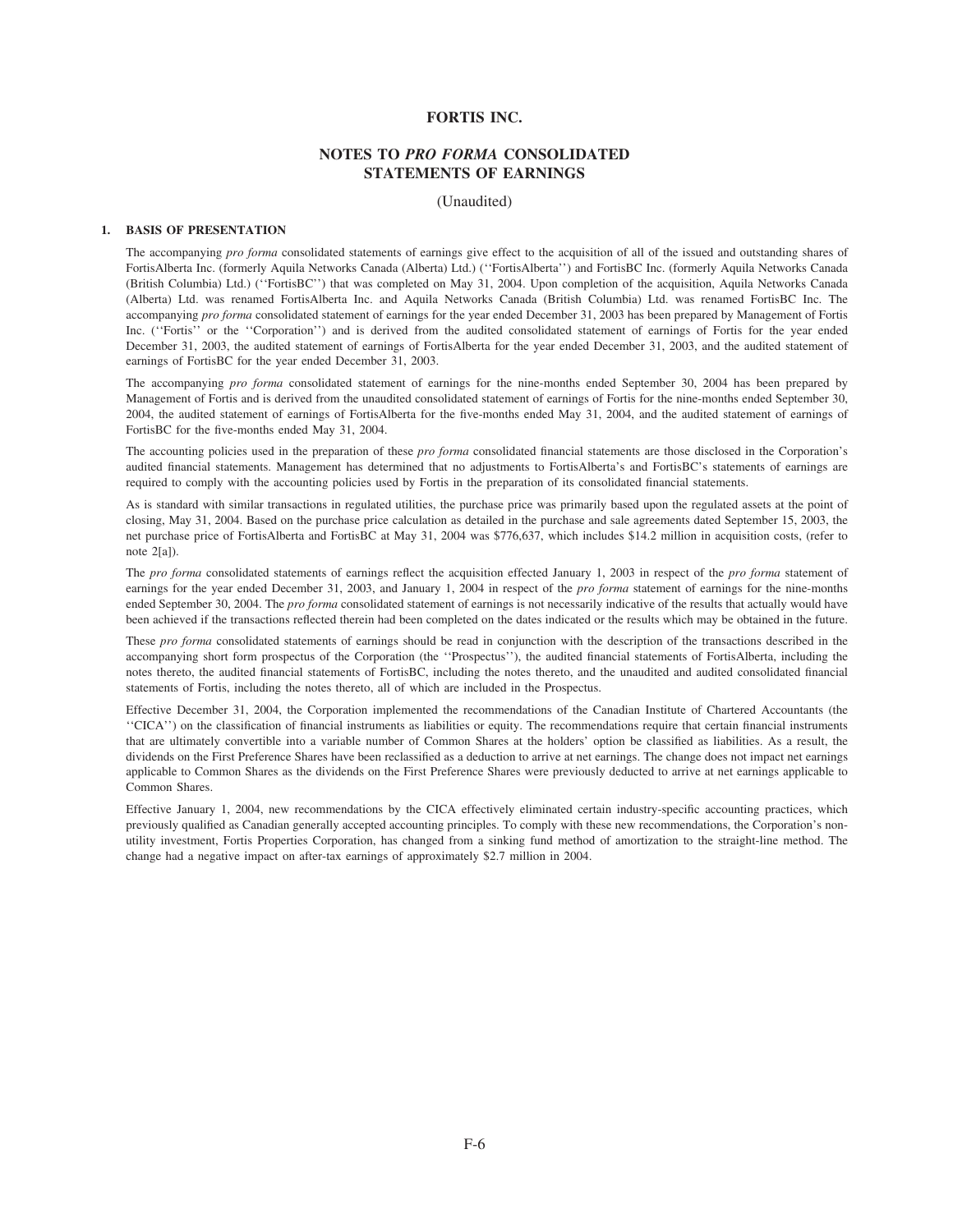# 2. PRO FORMA ASSUMPTIONS AND ADJUSTMENTS

These pro forma consolidated statements of earnings give effect to the completion of the acquisition of FortisAlberta and FortisBC, as if it had occurred on January 1, 2003 with respect to the pro forma consolidated statement of earnings for the year ended December 31, 2003 and January 1, 2004 with respect to the *pro forma* consolidated statement of earnings for the nine-months ended September 30, 2004. The acquisition has been reflected in these pro forma consolidated statements of earnings using the purchase method. For the purposes of the preparation of these pro forma consolidated statements of earnings, the transaction is deemed effective on January 1, 2003 with respect to the pro forma consolidated statement of earnings for the year ended December 31, 2003 and January 1, 2004 with respect to the pro forma consolidated statement of earnings for the nine-months ended September 30, 2004, using the net purchase price paid at May 31, 2004.

#### [a] Net Purchase Price Paid as of May 31, 2004

(in thousands of dollars)

| $\overline{\mathcal{P}}$ |  |
|--------------------------|--|
|                          |  |
|                          |  |
|                          |  |
|                          |  |
|                          |  |
|                          |  |

¢

 $\mathbf{d}$ 

#### **Estimated Net Funding Requirements**

(in thousands of dollars)

|             | $\mathbf{s}$ |
|-------------|--------------|
|             | 776,637      |
|             |              |
| Other costs |              |
|             |              |
|             |              |
|             |              |

## Assumed Financing Structure as of December 31, 2003

(in thousands of dollars)

| $\overline{\mathcal{P}}$ |
|--------------------------|
|                          |
|                          |
|                          |
|                          |
| 1.517.103                |

#### [b] Allocation of net purchase price paid

The acquisition has been accounted for using the purchase method, whereby the results of full operations have been included in the consolidated financial statements commencing May 31, 2004. The book value of these assets and liabilities has been assigned as fair value for purchase price allocation. FortisAlberta and FortisBC are regulated under traditional cost of service. The regulated nature of these businesses and the determination of revenues and earnings are based on the historic values and do not change with market conditions or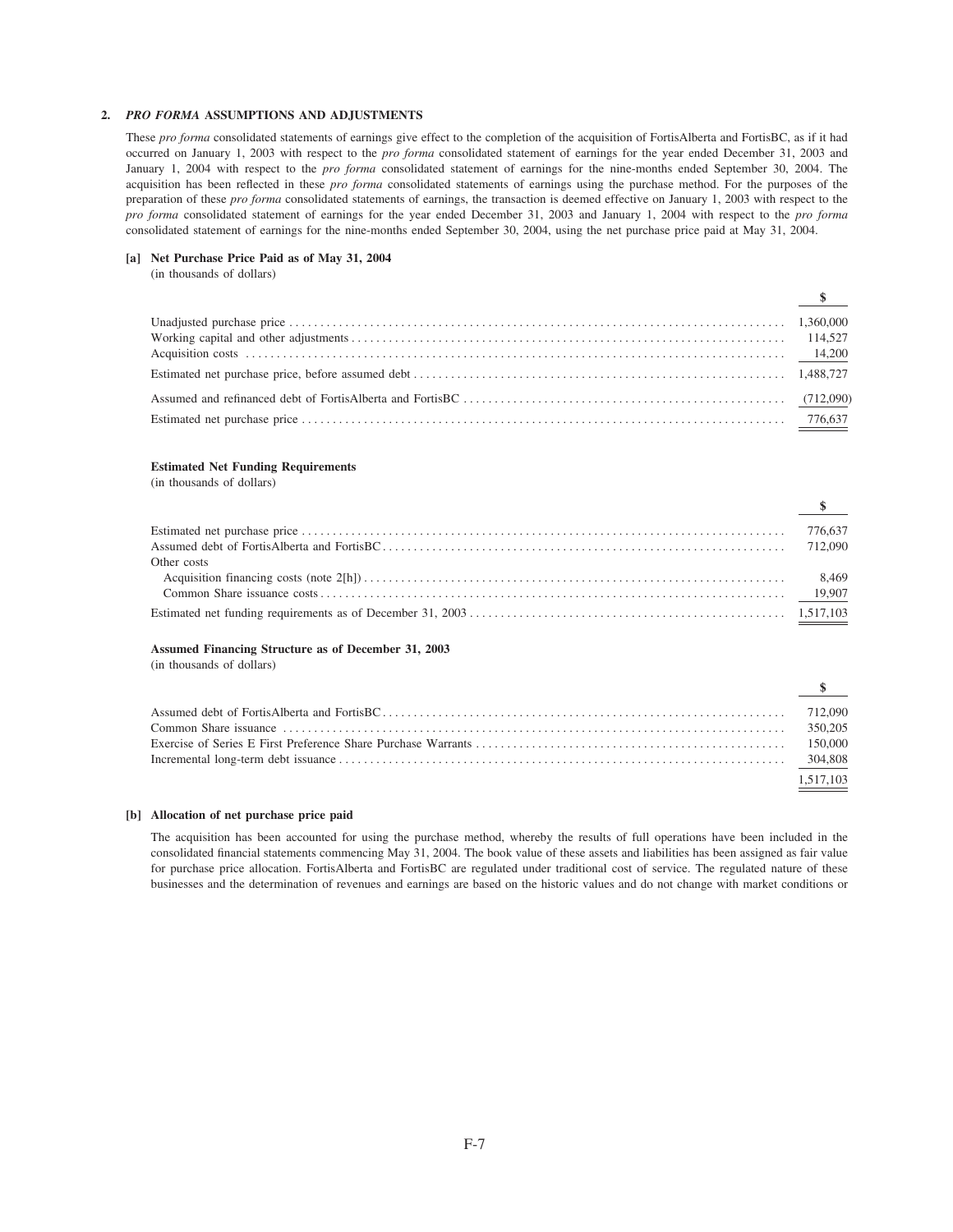change of ownership. Therefore no fair market value increments were recorded as part of purchase price on individual assets and liabilities because all economic benefits and obligations associated with them will accrue to the customers.

|                                    | FortisAlberta             | <b>FortisBC</b> | Total      |
|------------------------------------|---------------------------|-----------------|------------|
|                                    |                           |                 | \$         |
|                                    | (in thousands of dollars) |                 |            |
| Fair value assigned to net assets: |                           |                 |            |
|                                    | 499,592                   | 488.865         | 988,457    |
|                                    | 82,680                    | 38.243          | 120,923    |
|                                    | 229,097                   | 219,509         | 448,606    |
|                                    | 8.094                     | 13.239          | 21.333     |
|                                    | (57,110)                  | (33,063)        | (90, 173)  |
|                                    |                           | (154,709)       | (154,709)  |
|                                    | (402, 343)                | (155,038)       | (557, 381) |
|                                    | 13.145                    | (1,600)         | 11,545     |
|                                    | (40, 849)                 |                 | (40, 849)  |
|                                    | 332,306                   | 415,446         | 747,752    |
|                                    | 16,067                    | 12,818          | 28,885     |
|                                    | 348,373                   | 428,264         | 776,637    |

# [c] Goodwill

The excess of the purchase price over the fair value of net assets of FortisAlberta and FortisBC acquired from Aquila Canada ULC is not amortized. In accordance with Section 3062 of the CICA Handbook, goodwill is no longer amortized to earnings, instead, will be assessed for impairment at least annually.

## [d] Financing

The Corporation had drawn the funds required to complete the transaction on May 31, 2004, from the net proceeds of an offering of Subscription Receipts, bridge financing agreements in Fortis and FortisAlberta and through a revolving credit agreement with syndicates of lenders in FortisAlberta. This bridge financing agreements were refinanced with the \$150,000,000 in gross proceeds from the exercise of Series E First Preference Share Purchase Warrants and other permanent capital, including long-term debt issues in FortisAlberta, FortisBC and Fortis. It is assumed for these pro forma statements the total incremental debt financed has an average rate of 6.5%.

Additional interest expense of the following has been assumed:

| <b>Year Ended</b><br>December 31,<br>2003 | Nine Months<br>Ended<br>September 30,<br>2004 |
|-------------------------------------------|-----------------------------------------------|
|                                           |                                               |
|                                           | (in thousands of dollars)                     |
| 19.812                                    | 8,255(1)                                      |

#### Note:

(1) Interest is for the five-month period from January 1, 2004 to May 31, 2004.

Additional Preference Share dividends of the following have been assumed:

| <b>Year Ended</b><br>December 31,<br>2003 | Nine-Months<br>Ended<br>September 30,<br>2004 |  |
|-------------------------------------------|-----------------------------------------------|--|
|                                           |                                               |  |
|                                           | (in thousands of dollars)                     |  |
| 7.350(1)                                  | 3,063(2)                                      |  |

#### Notes:

(1) Dividends on \$150,000,000 of Series E First Preference Shares that were received as proceeds from conversion of Series E First Preference Share Purchase Warrants.

Dividends for the five-month period from January 1, 2004 to May 31, 2004 on \$150,000,000 of Series E First Preference Shares that  $(2)$ were received as proceeds from conversion of Series E First Preference Share Purchase Warrants, assuming the conversion occurred on January 1, 2004.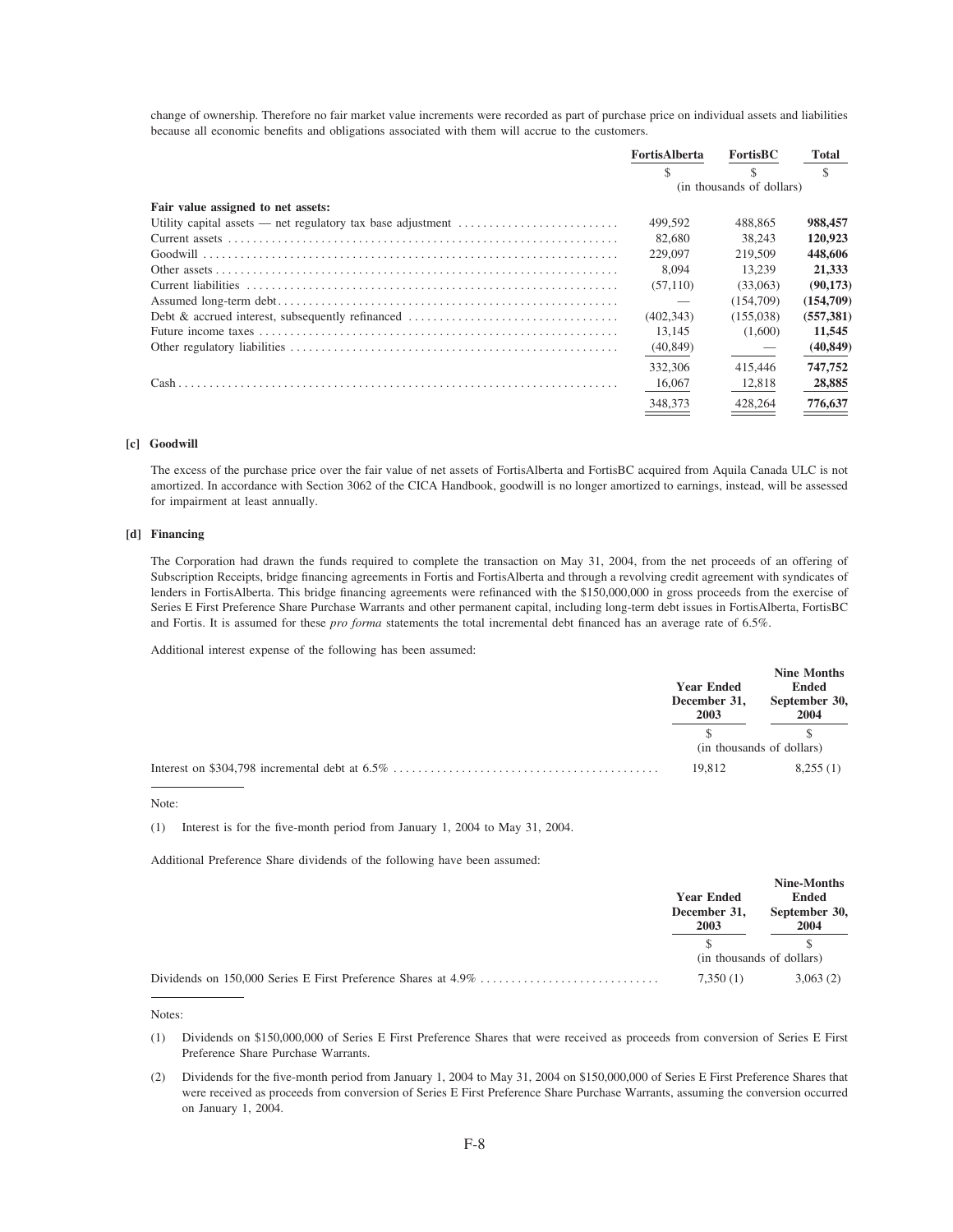#### **[f] Common Share issuance**

To fund a portion of the acquisition purchase price, on closing the Corporation issued 6,310,000 Common Shares upon the exchange of previously-issued Subscription Receipts resulting in gross proceeds of \$350,205,000 and net after-tax proceeds after Common Share issuance costs of \$335,794,000 (\$19,907,000 Common Share issuance costs less \$5,496,000 income taxes).

#### **[g] First Preference Unit issuance**

To fund a portion of the acquisition purchase price, on January 29, 2004 the Corporation issued 8,000,000 First Preference Units, each of which consisted of one Series D First Preference Share and one Series E First Preference Share Purchase Warrant. The Corporation received gross proceeds of \$50,000,000 from the issue of the First Preference Units, which, at that time, was used mostly for the repayment of short-term indebtedness and for general corporate purposes. After the acquisition of FortisAlberta and FortisBC, substantially all of the Series D First Preference Shares and Series E First Preference Share Purchase Warrants were converted to Series E First Preference Shares for gross proceeds of \$150,000,000. The proceeds were used to repay the short-term indebtedness associated with the acquisition.

The Series E First Preference Shares pay dividends at an annual rate of 4.9%. Based on this rate, the annual dividends associated with the \$150,000,000 in Series E First Preference Shares used to finance the acquisition will be \$7,350,000.

#### **[h] Acquisition financing costs**

Acquisition financing costs of \$8,469,000 have been deferred and are being amortized over five to ten year periods. The annual amortization is \$1,575,000 and, for the five-month period from January 1, 2004 to May 31, 2004, the amortization is \$656,000.

#### **[i] Income taxes**

Income taxes applicable to the *pro forma* adjustments are tax effected at Fortis' average tax rates of 38.12% for the year ended December 31, 2003 and 35.8% for the nine-months ended September 30, 2004.

#### **[j] Earnings per share**

The calculation of the *pro forma* earnings per share for the year ended December 31, 2003 and the nine-months ended September 30, 2004 considers the issuance of 6,310,000 Common Shares from the Subscription Receipt offering of September 29, 2003, as effective January 1, 2003 with respect to the *pro forma* consolidated statement of earnings for the year ended December 31, 2003, and effective January 1, 2004 with respect to the *pro forma* consolidated statement of earnings for the nine-months ended September 30, 2004. For the nine-months ended September 30, 2004, the additional weighted average number of Common Shares to cover the period from January 1, 2004 to May 31, 2004 is 2,629,000 Common Shares.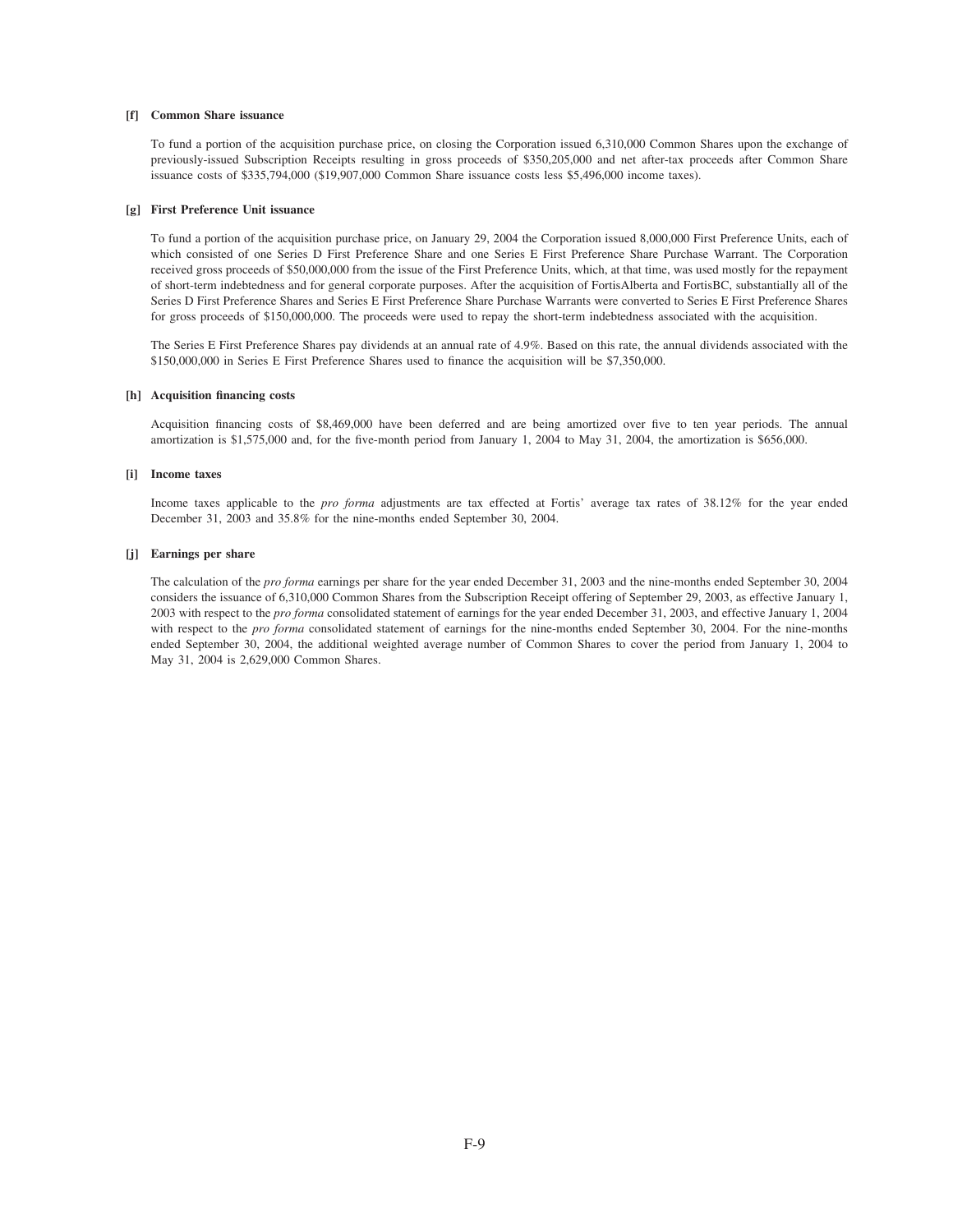# **FortisAlberta Inc. (formerly Aquila Networks Canada (Alberta) Ltd.)**

Audited Financial Statements for the years ended December 31, 2004, 2003 and 2002

Together with Auditors' Report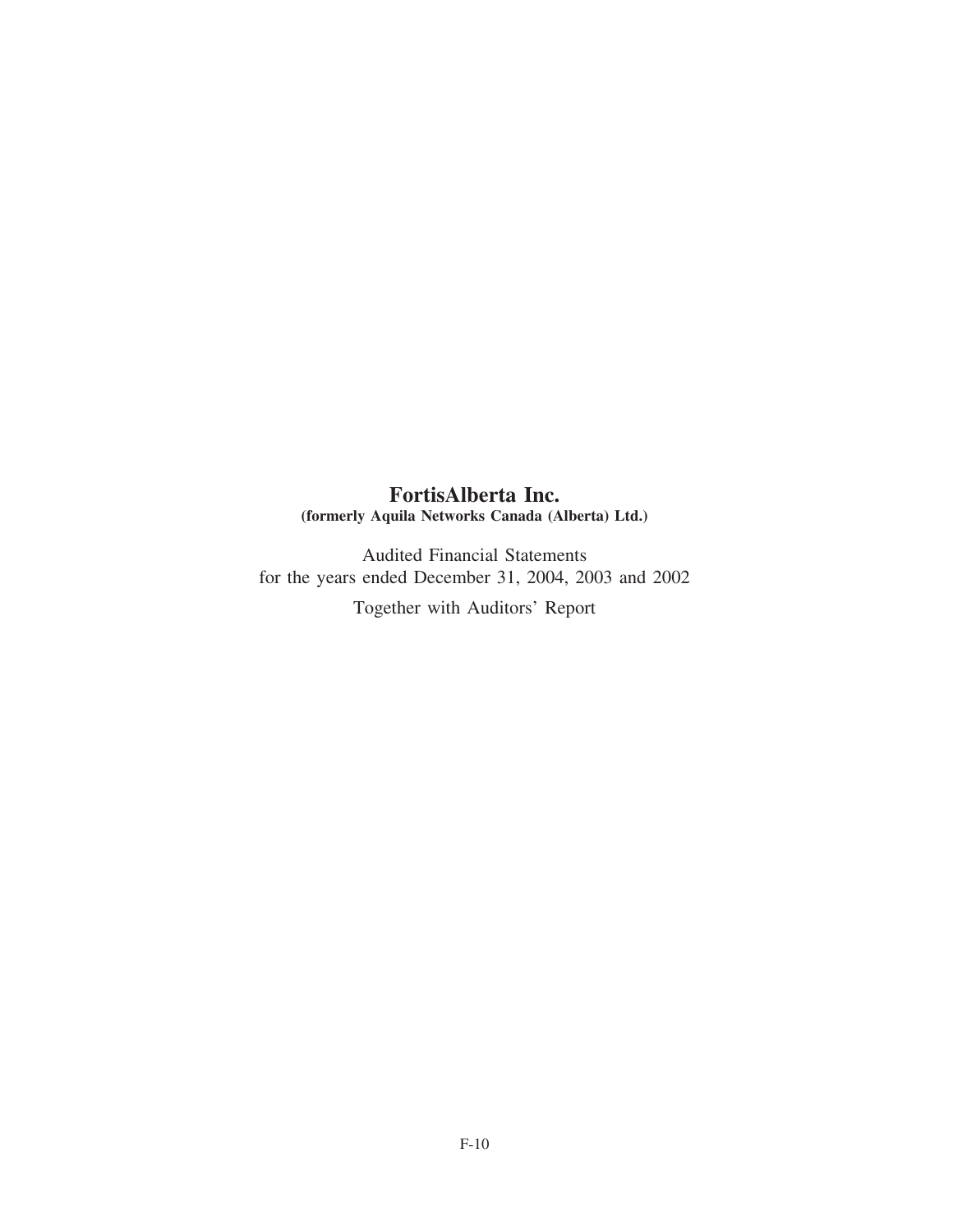# **AUDITORS' REPORT**

# To the Directors of **FortisAlberta Inc., (formerly Aquila Networks Canada (Alberta) Ltd.):**

We have audited the balance sheet of **FortisAlberta Inc**. (formerly Aquila Networks Canada (Alberta) Ltd.) (''FortisAlberta'') as at December 31, 2004 and 2003, and the statements of income (loss) and deficit and cash flows for each of the years in the three-year period ended December 31, 2004. These financial statements are the responsibility of FortisAlberta's management. Our responsibility is to express an opinion on these financial statements based on our audits.

We conducted our audits in accordance with Canadian generally accepted auditing standards. Those standards require that we plan and perform an audit to obtain reasonable assurance whether the financial statements are free of material misstatement. An audit includes examining, on a test basis, evidence supporting the amounts and disclosures in the financial statements. An audit also includes assessing the accounting principles used and significant estimates made by management, as well as evaluating the overall financial statement presentation.

In our opinion, these financial statements present fairly, in all material respects, the financial position of FortisAlberta as at December 31, 2004 and 2003, and the results of its operations and its cash flows for each of the years in the three-year period ended December 31, 2004, in accordance with Canadian generally accepted accounting principles.

(Signed) *KPMG LLP* Chartered Accountants

Calgary, Canada February 2, 2005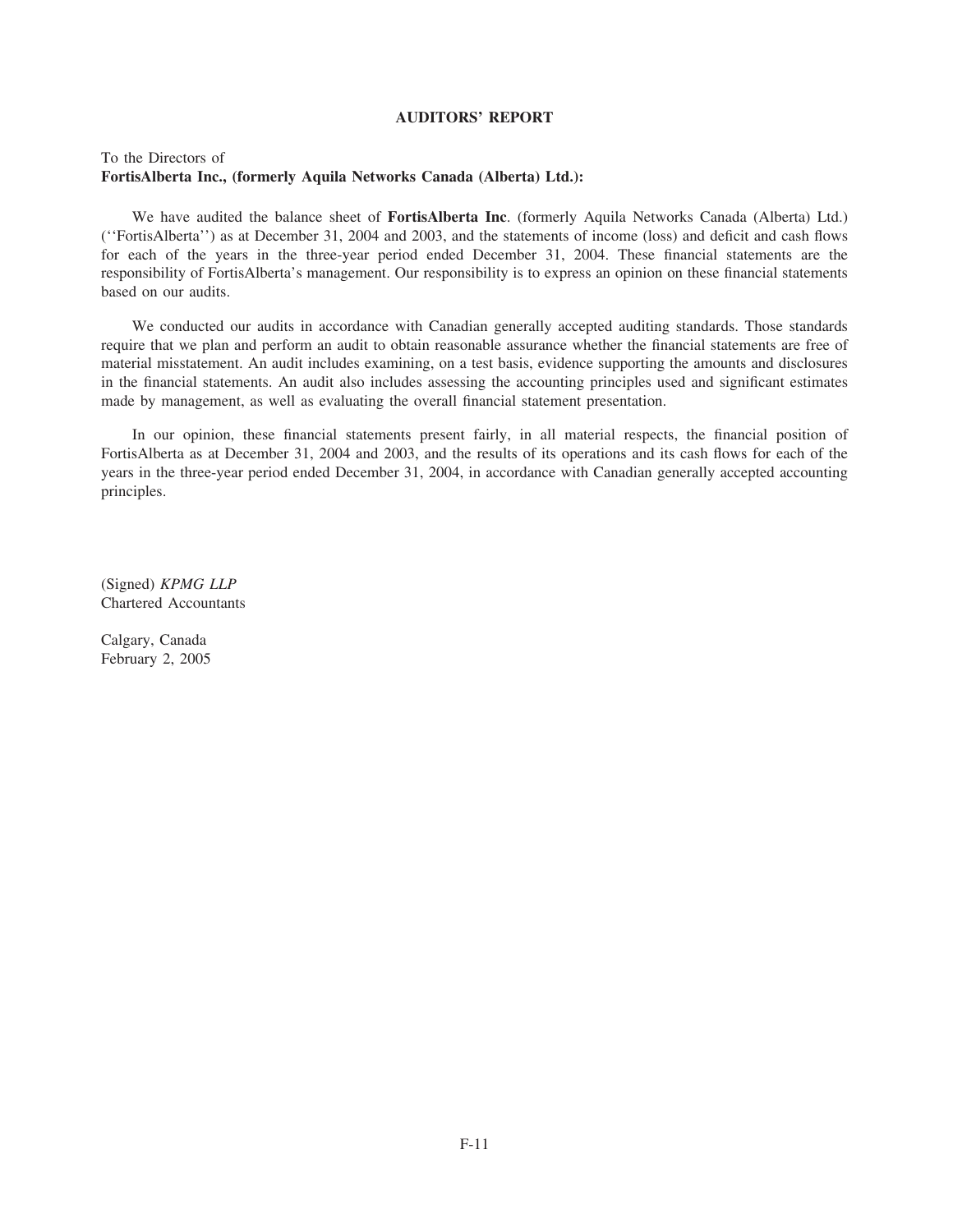# **BALANCE SHEET**

|                                                | As at December 31, |                                                           |
|------------------------------------------------|--------------------|-----------------------------------------------------------|
|                                                | 2004               | 2003                                                      |
|                                                | \$                 | $\mathcal{S}$<br>(All dollar amounts are<br>in thousands) |
| <b>ASSETS</b>                                  |                    |                                                           |
| <b>CURRENT ASSETS</b>                          |                    |                                                           |
|                                                | 2,765              | 46,584                                                    |
|                                                |                    | 46,856                                                    |
|                                                | 35,637             | 54,732                                                    |
|                                                | 4,390              | 3,466                                                     |
|                                                | 1,075              | 799                                                       |
|                                                | 1,405              |                                                           |
|                                                | 6,515              | 14,244                                                    |
|                                                | 3,635              | 4,072                                                     |
|                                                | 55,422             | 170,753                                                   |
|                                                | 8,780              | 6,930                                                     |
|                                                | 536,369            | 474,979                                                   |
|                                                | 4,399              | 1,667                                                     |
|                                                | 189,309            | 189,309                                                   |
|                                                | 794,279            | 843,638                                                   |
| <b>LIABILITIES AND SHAREHOLDER'S EQUITY</b>    |                    |                                                           |
| <b>CURRENT LIABILITIES</b>                     |                    |                                                           |
|                                                | 71,445             | 81,938                                                    |
|                                                |                    | 150,150                                                   |
|                                                |                    | 28,374                                                    |
|                                                | 18,384             | 41,029                                                    |
|                                                |                    | 11,225                                                    |
|                                                | 89,829             | 312,716                                                   |
|                                                | 400,000            | 230,000                                                   |
| <b>COMMITMENTS AND CONTINGENCIES (Note 13)</b> |                    |                                                           |
| <b>SHAREHOLDER'S EQUITY</b>                    |                    |                                                           |
|                                                | 382,579            | 397,579                                                   |
|                                                | (78, 129)          | (96, 657)                                                 |
|                                                | 304,450            | 300,922                                                   |
|                                                |                    |                                                           |
|                                                | 794,279            | 843,638                                                   |

# Approved on behalf of the Board:

(Signed) H. Stanley Marshall

(Signed) Barry V. Perry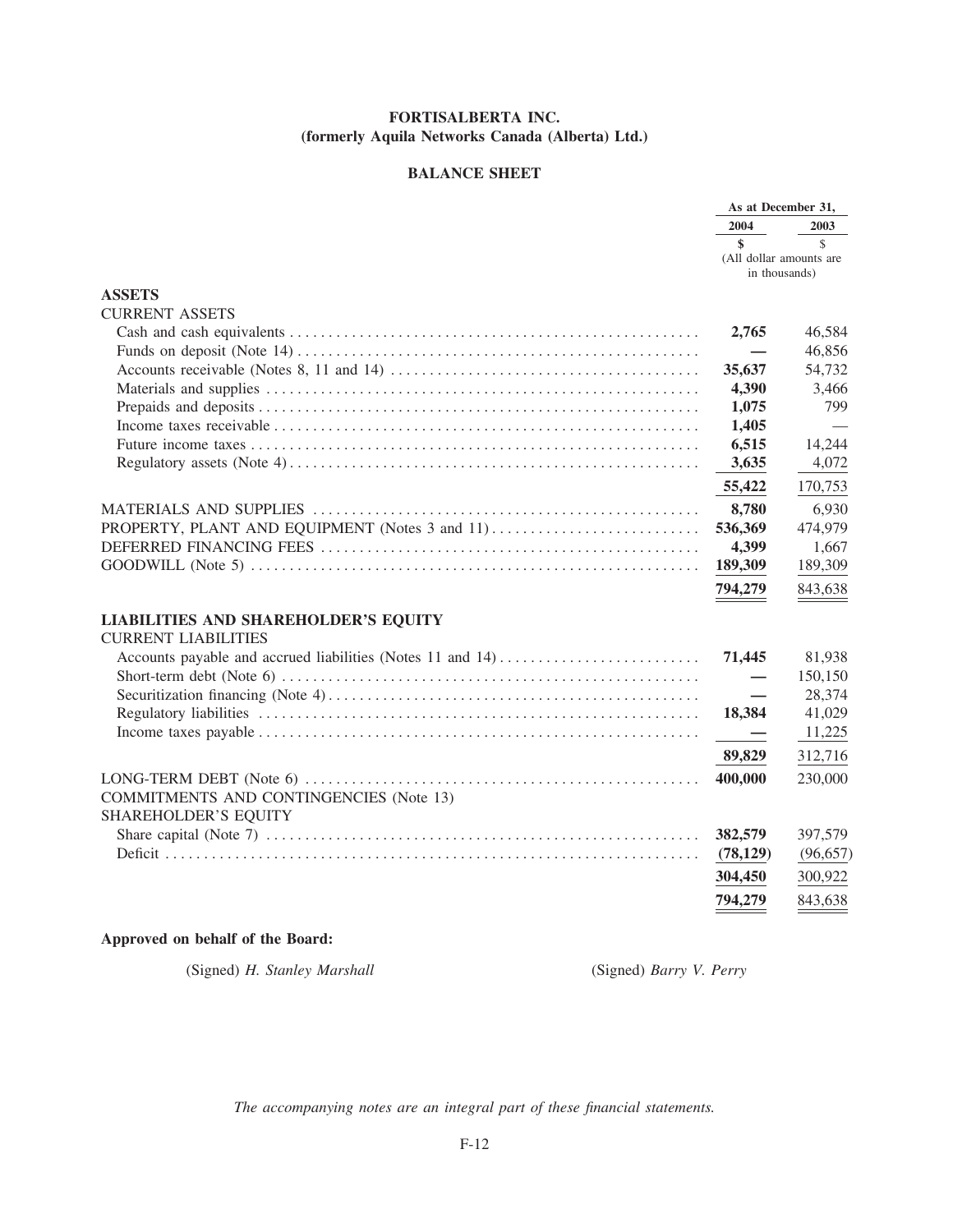# **STATEMENT OF INCOME (LOSS) AND DEFICIT**

|                                                                                                     | Year Ended December 31, |                                       |               |
|-----------------------------------------------------------------------------------------------------|-------------------------|---------------------------------------|---------------|
|                                                                                                     | 2004                    | 2003                                  | 2002          |
|                                                                                                     | \$                      | $\mathcal{S}$                         | $\mathcal{S}$ |
|                                                                                                     |                         | (All dollar amounts are in thousands) |               |
| <b>REVENUES</b>                                                                                     |                         |                                       |               |
| Electric rate revenue (Notes 4 and 8) $\dots \dots \dots \dots \dots \dots \dots \dots \dots \dots$ | 212,876                 | 165,768                               | 250,883       |
|                                                                                                     | 10,570                  | 11,471                                | 20,083        |
|                                                                                                     | 223,446                 | 177,239                               | 270,966       |
| <b>EXPENSES</b>                                                                                     |                         |                                       |               |
|                                                                                                     | 106,063                 | 103,520                               | 102,547       |
|                                                                                                     | 52,711                  | 17,983                                | 82,578        |
|                                                                                                     | $\sim$ $-$              | 80,000                                |               |
|                                                                                                     | 158,774                 | 201,503                               | 185,125       |
| EARNINGS (LOSS) FROM OPERATIONS                                                                     | 64,672                  | (24, 264)                             | 85,841        |
| <b>INTEREST EXPENSE AND FOREIGN EXCHANGE LOSS</b>                                                   |                         |                                       |               |
| Interest on short-term debt and foreign exchange loss (Notes 6 and 14)                              | 14,327                  | 11,224                                | 4,238         |
|                                                                                                     | 12,917                  | 19,918                                | 20,686        |
|                                                                                                     | 27,244                  | 31,142                                | 24,924        |
|                                                                                                     | 37,428                  | (55, 406)                             | 60,917        |
| INCOME TAX EXPENSE (RECOVERY) (Note 12)                                                             | 12,900                  | (2,028)                               | 33,376        |
|                                                                                                     | 24,528                  | (53,378)                              | 27,541        |
|                                                                                                     | (96, 657)               | (43,279)                              | (70, 550)     |
|                                                                                                     | (6,000)                 | $\overbrace{\phantom{123331}}$        | (270)         |
|                                                                                                     | (78, 129)               | (96, 657)                             | (43, 279)     |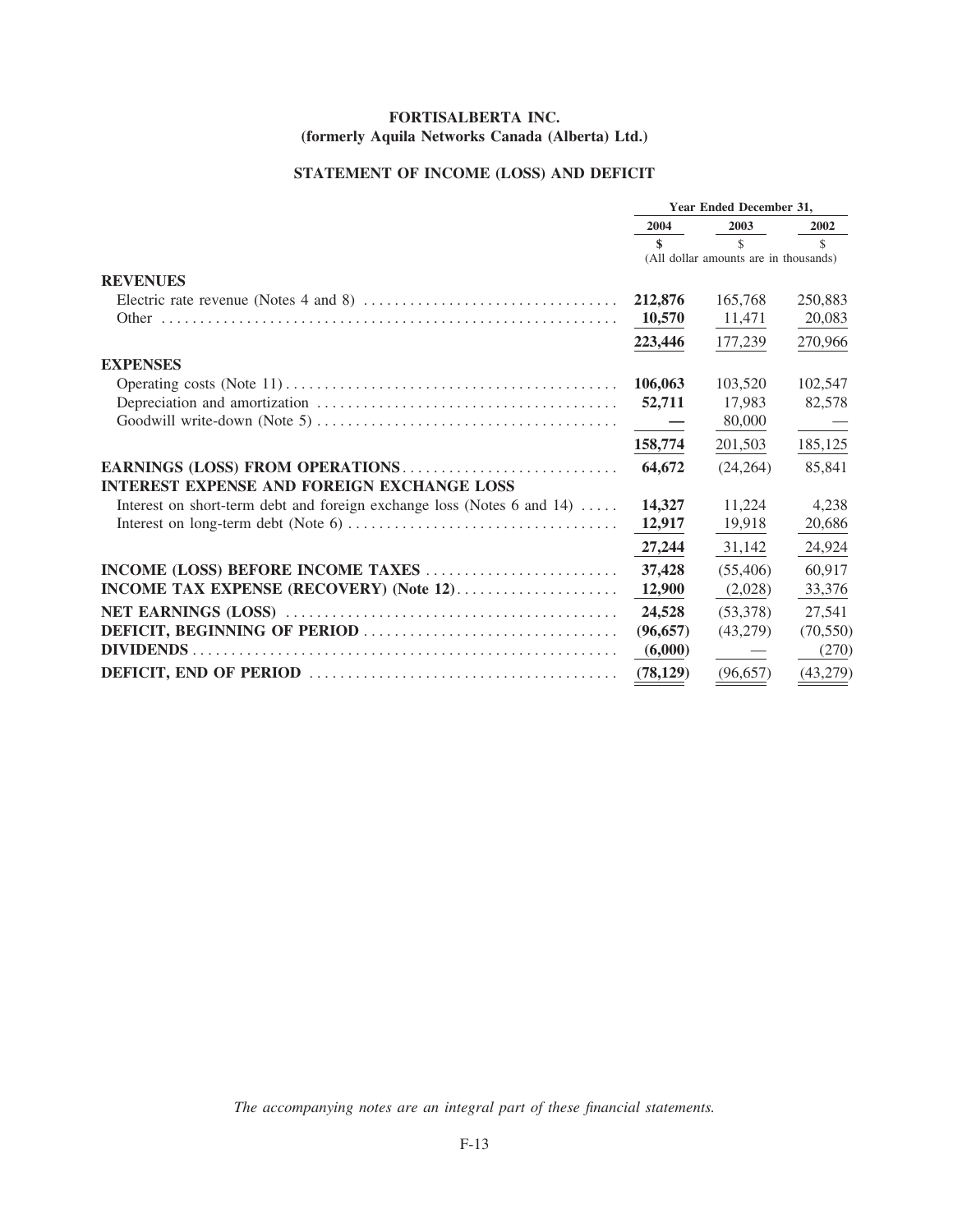# **STATEMENT OF CASH FLOWS**

|                                                         | Year Ended December 31,  |                                       |            |
|---------------------------------------------------------|--------------------------|---------------------------------------|------------|
|                                                         | 2004                     | 2003                                  | 2002       |
|                                                         | \$                       | \$                                    | \$         |
|                                                         |                          | (All dollar amounts are in thousands) |            |
| <b>OPERATING ACTIVITIES</b>                             |                          |                                       |            |
|                                                         | 24,528                   | (53,378)                              | 27,541     |
| Add items not involving cash:                           |                          |                                       |            |
|                                                         | 55,919                   | 19.684                                | 85,976     |
|                                                         |                          | 80,000                                |            |
|                                                         | 7,729                    | (11,282)                              | (48, 941)  |
|                                                         |                          | 1,957                                 |            |
|                                                         | 4,551                    | 208                                   |            |
|                                                         | 10,853                   | 54,536                                | 243,566    |
|                                                         | 103,580                  | 91,725                                | 308,142    |
| <b>INVESTING ACTIVITIES</b>                             |                          |                                       |            |
|                                                         | (106, 334)               | (105, 471)                            | (97, 439)  |
| Proceeds from the sale of property, plant and equipment | 661                      | 1,893                                 |            |
|                                                         |                          |                                       | 4,057      |
|                                                         | $\overline{\phantom{0}}$ |                                       |            |
|                                                         | (105, 673)               | (103, 578)                            | (93, 382)  |
| <b>FINANCING ACTIVITIES</b>                             |                          |                                       |            |
|                                                         | 393,000                  | 159,893                               |            |
|                                                         | (549, 550)               | (6,940)                               | (165, 645) |
|                                                         |                          |                                       | 255,000    |
|                                                         | (28, 374)                | (141, 449)                            | (85,177)   |
|                                                         | 400,000                  |                                       |            |
|                                                         | (230,000)                |                                       |            |
|                                                         |                          |                                       | (180, 348) |
| (Redemption of) increase in stated share capital        | (15,000)                 | 50,000                                |            |
|                                                         |                          |                                       | 30,000     |
|                                                         |                          |                                       | (66,000)   |
|                                                         | (6,000)                  |                                       | (270)      |
|                                                         | (5,802)                  | (3,067)                               | (2,320)    |
|                                                         | (41, 726)                | 58,437                                | (214,760)  |
| INCREASE (DECREASE) IN CASH AND CASH EQUIVALENTS        | (43, 819)                | 46,584                                |            |
| CASH AND CASH EQUIVALENTS, beginning of year            | 46,584                   |                                       |            |
| CASH AND CASH EQUIVALENTS, end of year                  | 2,765                    | 46,584                                |            |
| Cash flows include the following elements:              |                          |                                       |            |
|                                                         | 24,013                   | 28,418                                | 24,924     |
|                                                         | 17,841                   | 72,910                                | 11,670     |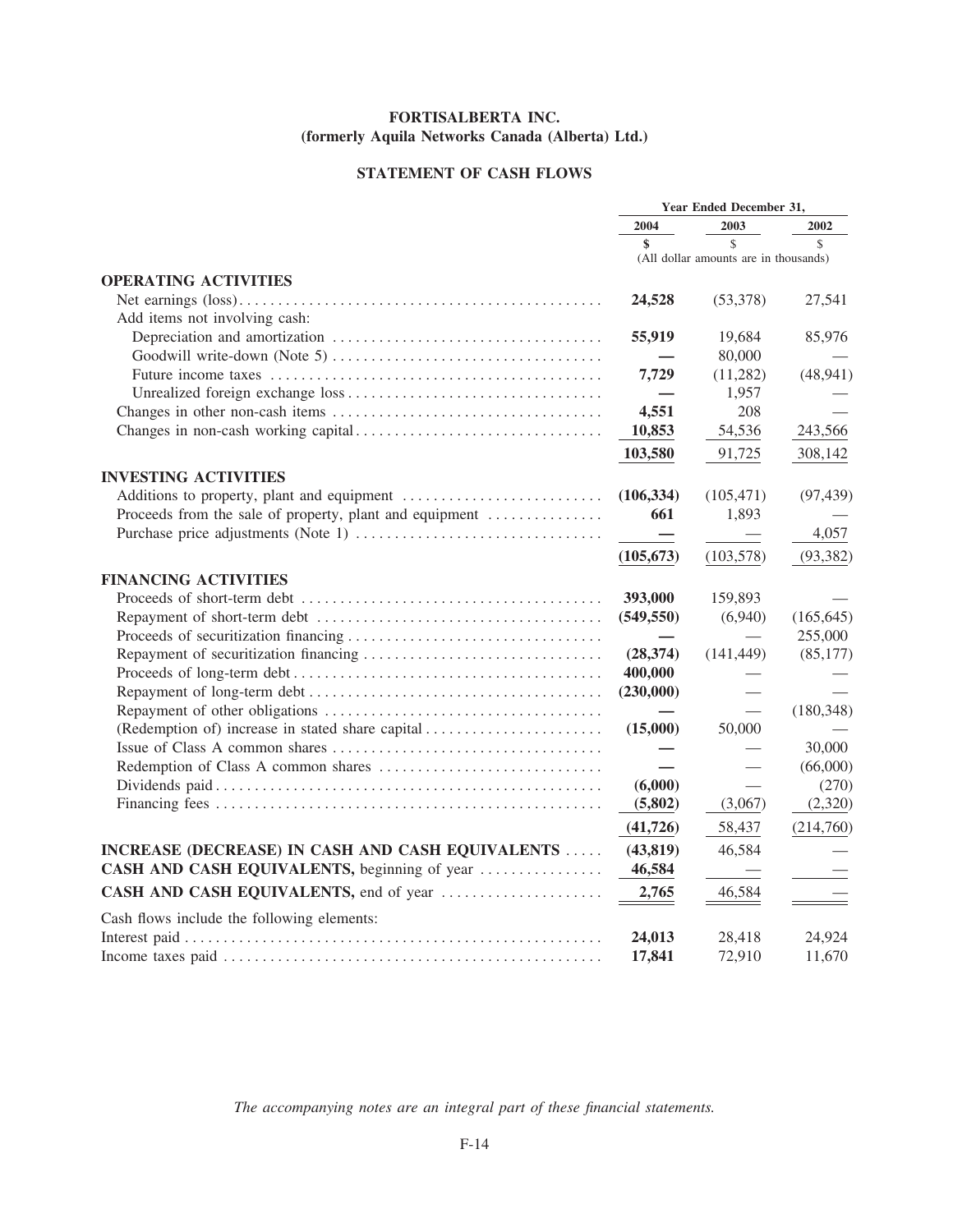# **NOTES TO FINANCIAL STATEMENTS For the years ended December 31, 2004, 2003 and 2002**

(All tabular dollar amounts are in thousands, unless otherwise noted)

# **1. ENTITY DEFINITION AND NATURE OF OPERATIONS**

FortisAlberta Inc. (the ''Corporation'') (formerly Aquila Networks Canada (Alberta) Ltd.) was incorporated under the laws of Alberta for the initial purpose of acquiring the distribution and retail operations of TransAlta Utilities Corporation (''TransAlta''), pursuant to an asset transfer agreement, which had an effective closing date of August 31, 2000. The Corporation was acquired by an indirect wholly owned subsidiary of Aquila, Inc. (''Aquila''), a U.S. public company, on August 31, 2000. The consideration paid for this acquisition has been recorded in these financial statements using pushdown accounting, the final adjustment of which occurred on March 15, 2002.

Effective January 1, 2001, the Corporation disposed of its retail operations and related assets and began operating solely as an owner and operator of distribution assets. As a distribution company, the Corporation invoices retail energy companies for the distribution and transmission portions of electricity rates. In turn, the Corporation is invoiced by the transmission administrator for the transmission services.

On May 31, 2004, all of the issued and outstanding shares of the Corporation were acquired by a wholly owned subsidiary of Fortis Inc. (''Fortis''), a Canadian public company. On June 1, 2004, the name of the Corporation was changed to FortisAlberta Inc.

## **2. SUMMARY OF SIGNIFICANT ACCOUNTING POLICIES**

## **Basis of presentation**

The financial statements of the Corporation have been prepared by management in accordance with Canadian generally accepted accounting principles (''GAAP''). All amounts are in Canadian dollars unless otherwise stated. The preparation of financial statements in conformity with GAAP requires management to make estimates and assumptions that affect amounts reported in the financial statements and accompanying notes. Certain estimates are necessary since the regulatory environment the Corporation operates within often requires amounts to be recorded at estimated values until these amounts are finalized pursuant to regulatory decisions, or other regulatory proceedings. Due to inherent uncertainty involved in making estimates, actual results reported in future periods could differ significantly from those estimates.

#### **Regulation**

The Corporation is regulated by the Alberta Energy and Utilities Board (''AEUB''). The AEUB administers acts and regulations covering such matters as tariffs, rates, construction, operations, financing and accounting. The timing of the Corporation's recognition of certain assets, liabilities, revenues and expenses as a result of regulation may differ from that otherwise expected using GAAP for entities not subject to rate regulation.

The Corporation operates under cost of service regulation as prescribed by the AEUB. Earnings are determined on the basis of rate of return on rate base. The Corporation applies for tariff revenue based on estimated costs of service. Once the tariff is approved, it is not adjusted as a result of actual costs of service being different from that which was estimated, other than for certain prescribed costs.

When the AEUB issues decisions affecting the financial statements, the effects of the decision are recorded in the period in which the decision is received.

#### **Revenue recognition**

Revenues are recognized as earned, at AEUB approved rates, including amounts recognized on an accrual basis for services rendered, but not yet billed. The Corporation reports revenues and expenses related to transmission services on a net basis in other revenue.

# **Property, plant and equipment**

Property, plant and equipment are carried at cost, which includes internal labour and allocated overhead, less depreciation. Certain assets may be acquired or constructed with financial assistance in the form of non-refundable contributions from customers. These contributions are recorded as a reduction of the net cost of property.

Depreciation is provided on a straight-line basis at various rates ranging from 2% to 20% as approved by the AEUB, based on depreciation studies prepared by the Corporation. Changes to depreciation rates approved by the AEUB are accounted for on a prospective basis. The AEUB approved rates are applied to the original historical capital costs reflected for regulatory rate setting purposes.

Included in depreciation expense and accumulated depreciation is an amount allowed for regulatory purposes for future removal and site restoration costs. Actual costs of removal and restoration incurred are recorded against this balance in accumulated depreciation.

When a regulated asset is retired or disposed of there is no gain or loss recorded in income. Any difference between the cost and accumulated depreciation of the asset, net of proceeds, is charged to accumulated depreciation.

#### **Asset retirement obligations**

As of January 1, 2004, the Corporation retroactively adopted the recommendations of the Canadian Institute of Chartered Accountants (''CICA'') on accounting for asset retirement obligations. The recommendations require total retirement costs to be recorded as a liability at fair value, with a corresponding increase to property, plant and equipment. The Corporation recognizes asset retirement obligations in the period in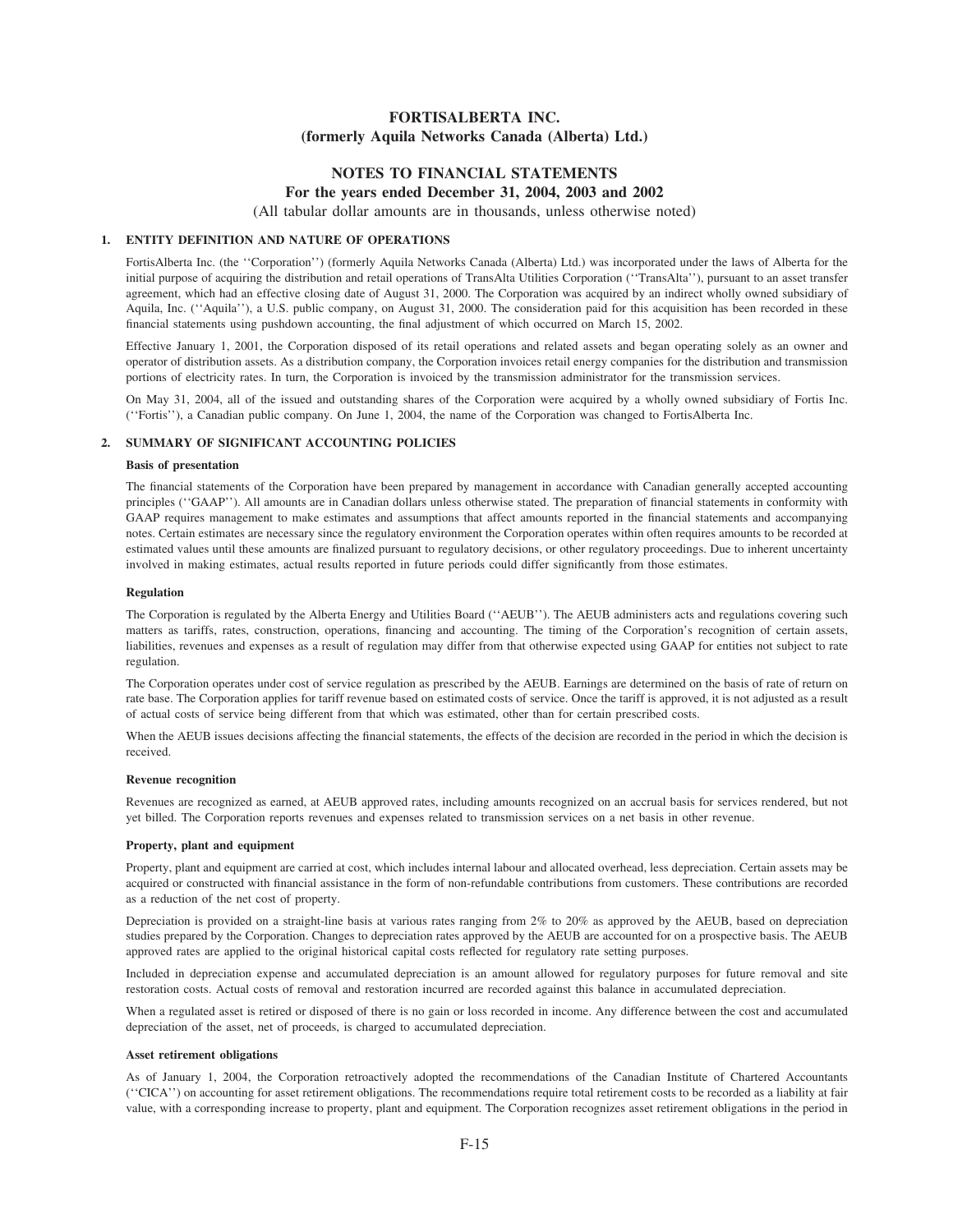which they are incurred if a reasonable estimate of fair value can be determined. While some of the corporation's long-lived tangible assets will have future legal retirement obligations, the date of removal of the assets cannot be reasonably determined at this time. An asset retirement obligation and offsetting capital asset will be recognized when the timing and amount can be reasonably estimated.

#### **Income taxes**

The Corporation follows the taxes payable method of accounting for income taxes, except as described in Note 12. Future income taxes are generally recognized only to the extent they will not be recoverable in future rates charged to customers.

#### **Cash and cash equivalents**

Cash and cash equivalents are comprised of cash and highly liquid investments with original maturities of three months or less.

#### **Materials and supplies**

Materials and supplies represent spare parts held for day-to-day operations and material held for construction and maintenance of property, plant and equipment. Materials and supplies held for construction of property, plant and equipment are classified as long-term assets. Materials and supplies are valued at the lower of cost and market determined on the basis of estimated net realizable value.

#### **Deferred financing fees**

Costs incurred to arrange debt financing are capitalized as deferred financing costs and are amortized to interest expense on a straight-line basis over the term of the related debt.

# **Goodwill**

Goodwill represents the excess of the purchase price over the fair value of the net identifiable assets of operations acquired. Goodwill is carried at initial cost less any previous amortization and write-down for impairment. If the carrying value of the reporting unit exceeds its fair value, an impairment loss is recognized to the extent that the carrying amount of the goodwill exceeds its fair market value. During each fiscal year and as economic events dictate, management reviews the valuation of the goodwill, taking into consideration any events or circumstances which might have impaired the fair value.

#### **Employee future benefits**

The Corporation records the costs of employee future benefits as employer contributions are made, as these costs are recoverable in rates from customers at the time that the Corporation is required to fund its obligations.

#### **Stock based compensation**

The Corporation calculates compensation expense upon the issuance of stock options under Fortis stock option plans, using the fair value method. The compensation expense is amortized over the vesting period of the options.

#### **3. PROPERTY, PLANT AND EQUIPMENT**

The cost and accumulated depreciation of property, plant and equipment has been presented using TransAlta's historic amounts as they form the basis used to determine depreciation expense for regulatory purposes.

| December 31, 2004 |                                    |                                 |
|-------------------|------------------------------------|---------------------------------|
| Cost              | Accumulated<br><b>Depreciation</b> | <b>Net</b><br><b>Book Value</b> |
|                   |                                    |                                 |
| 2,033,829         | (1,145,141)                        | 888,688                         |
| 5.423             |                                    | 5.423                           |
| (452, 342)        | 200,541                            | (251, 801)                      |
| 1.586.910         | (944, 600)                         | 642,310                         |
| (135,109)         | 29,168                             | (105, 941)                      |
| 1.451.801         | (915.432)                          | 536,369                         |

| December 31, 2003   |                                   |                   |
|---------------------|-----------------------------------|-------------------|
| Accumulated<br>Cost | <b>Net</b><br><b>Depreciation</b> | <b>Book Value</b> |
|                     |                                   |                   |
| 1.927.917           | (1,092,924)                       | 834,993           |
| 2.370               |                                   | 2.370             |
| (438, 504)          | 187,341                           | (251, 163)        |
| 1,491,783           | (905, 583)                        | 586,200           |
| (135,109)           | 23,888                            | (111, 221)        |
| 1.356.674           | (881.695)                         | 474,979           |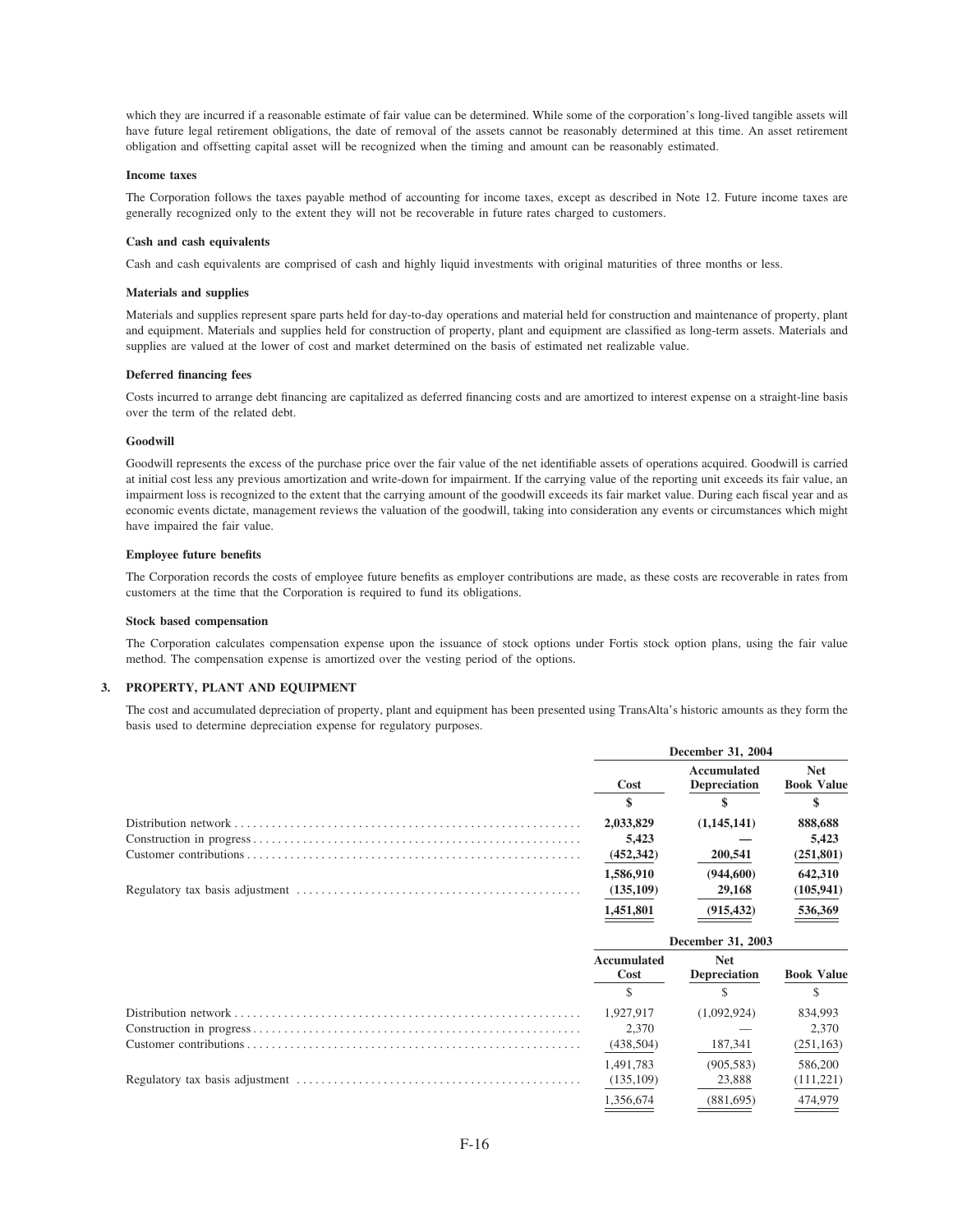The regulatory tax basis adjustment represents the excess of the deemed tax basis of the Corporation's property, plant and equipment for regulatory rate making purposes as compared to the Corporation's tax basis for income tax purposes.

The regulatory tax basis adjustment is being amortized over the estimated service lives of the Corporation's property, plant and equipment by an offset against the provision for depreciation and amortization. For the year ended December 31, 2004, depreciation and amortization expense was reduced by \$5.3 million ( $2003 - $5.5$  million and  $2002 - $5.8$  million) for the amortization of the regulatory tax basis adjustment.

# 4. REGULATORY ASSET - FORMER RETAIL OPERATIONS

Regulatory assets at December 31, 2004, include \$2.1 million (2003 - \$0.8 million) representing the remaining balance of the commodity costs incurred in 2000 by the Corporation's former retail operations in excess of amounts recovered from customers (the "deferred costs").

The deferred costs were collected from customers during the period from 2001 to 2003. In August 2002, the then remaining balance of deferred costs was securitized for proceeds of \$255 million. This transaction was recorded as securitization financing. The securitization financing was repaid on March 31, 2004 and the security interest in the assets was subsequently released.

As directed by the AEUB, FortisAlberta will submit a true-up filing to collect the remaining balance of the deferred costs from customers in 2005.

| 332,003<br>(191, 345)<br>(2,906) |
|----------------------------------|
| 137.752<br>(141, 527)            |
| 751<br>(1,550)                   |
|                                  |

# 5. GOODWILL

The Corporation's goodwill was written down by \$80 million in March 2003. The write-down was a result of the 2002/2003 Rate Decision (see Note 8a), which directed the Corporation to decrease depreciation rates, creating a reduction in the Corporation's annual cash flow.

#### 6. DEBT

|                                                                   | December 31. |              |
|-------------------------------------------------------------------|--------------|--------------|
|                                                                   | 2004         | 2003         |
|                                                                   | \$           | \$           |
| <b>Short-term Debt</b>                                            |              |              |
|                                                                   |              | 20,500       |
|                                                                   |              | 129,650      |
|                                                                   |              | 150,150      |
|                                                                   |              | December 31. |
|                                                                   | 2004         | 2003         |
|                                                                   | \$           | S            |
| Long-term Debt                                                    |              |              |
|                                                                   | 200,000      |              |
|                                                                   | 200,000      |              |
| Note payable — Aquila Networks Canada Finance Limited Partnership |              | 230,000      |
|                                                                   | 400,000      | 230,000      |
|                                                                   |              |              |

The Corporation has available a \$100 million revolving bank credit facility. On May 13, 2005, upon application by the Corporation to its lenders, the lender will either extend the facility for an additional 364 days, or convert it to a non-revolving term facility maturing May 13, 2006. Drawings are available by way of prime loans, banker's acceptances and letters of credit. As at December 31, 2004, there was no amount drawn in loans and \$51.5 million drawn in letters of credit.

The Corporation has available a \$10 million unsecured demand credit facility (the "overdraft facility") by way of current account overdrafts and standby letters of credit. As at December 31, 2004, there was no amount drawn on this facility.

The note payable to Aquila Networks Canada Finance Limited Partnership ("ANCFLP"), an affiliated company, as at December 31, 2003, was due on demand and bore interest at prime. The full amount of this loan was repaid May 31, 2004, immediately after the close of the sale to Fortis.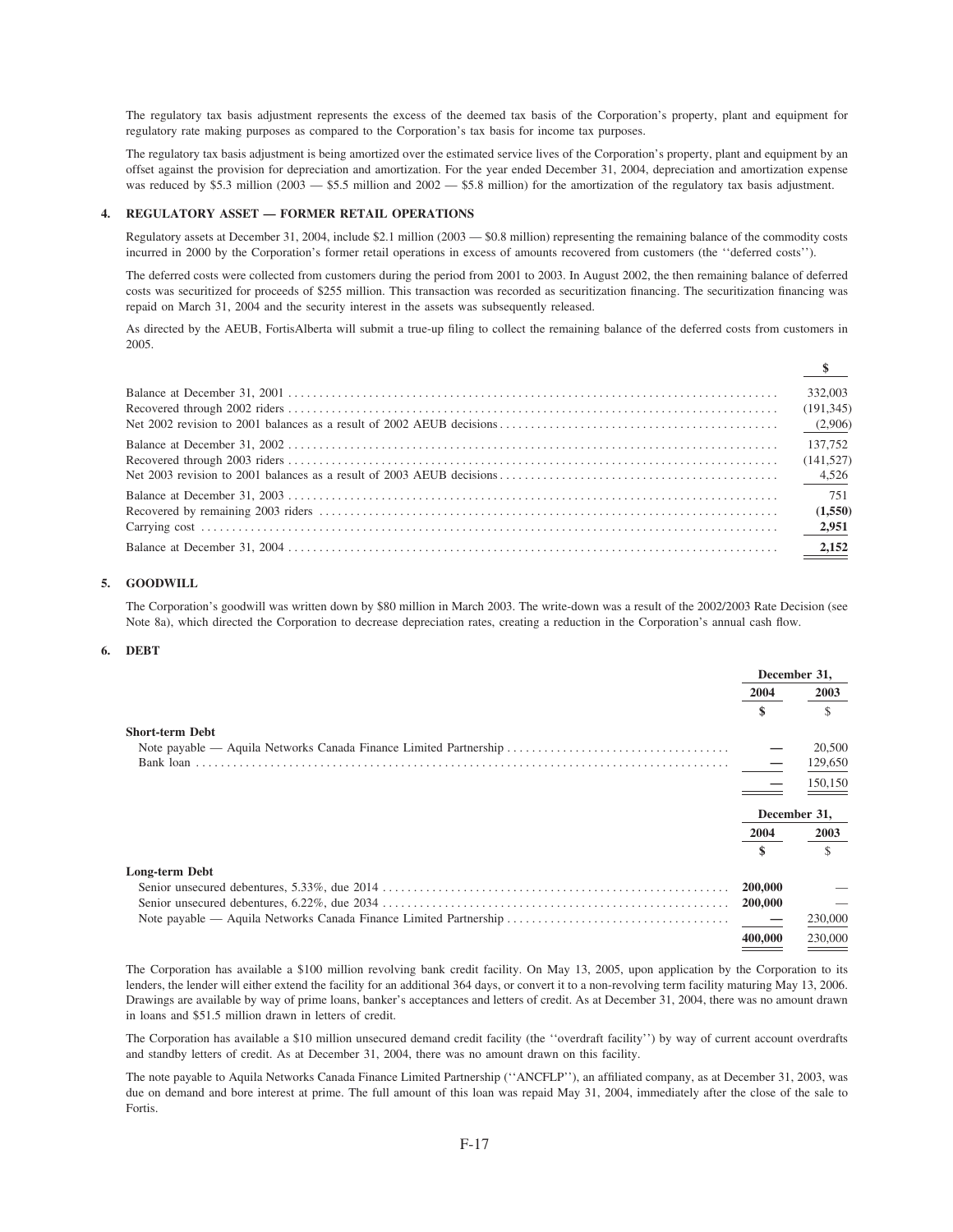On July 31, 2003, the Corporation received proceeds of a US\$100 million, 364-day unsecured debt facility from a U.S. lender, which was made available by alternate base rate loans (ABRs) or LIBOR loans. The loan bore interest at a variable rate based on prime, Federal funds rate or LIBOR rate, with a minimum rate of 6.75% plus the cost related to withholding tax and financing fees (effective total rate  $-$  10.71%). Financing fees of \$2.9 million were incurred and expensed over the term of the loan. The full amount of this loan was repaid on May 27, 2004 and replaced with a \$142.1 million short-term demand loan from Aquila Networks Canada Corp. (''ANCC''), bearing interest at 12.75%. The short term demand loan from ANCC was repaid May 31, 2004 immediately after the sale to Fortis and replaced with a \$393 million 364-day credit facility comprised of bankers' acceptances. This facility was fully repaid October 25, 2004 with the proceeds from the issuance of unsecured debentures.

Included in interest expense on short-term debt was \$3.1 million of amortization of deferred financing fees (2003 — nil and 2002 — \$0.4 million).

On October 25, 2004, the Corporation issued \$200 million in senior unsecured debentures bearing interest at 5.33% to be paid semi-annually, maturing on October 31, 2014 and \$200 million in senior unsecured debentures bearing interest at 6.22% to be paid semi-annually, maturing on October 31, 2034. These debentures are a direct obligation of the Corporation as to payment of principal and interest. The net proceeds of \$396.6 million were primarily used to repay the \$393 million short-term bank loan described above.

The note payable of \$230 million to ANCFLP as at December 31, 2003, bore interest at 8.66% and was unsecured. The note was repaid May 31, 2004, immediately after the close of the sale to Fortis and replaced with the \$393 million short-term bank loan.

Included in interest expense on long-term debt is \$0.1 million of amortization of deferred financing fees (2003 — \$1.2 million and 2002 — nil).

#### **7. SHARE CAPITAL**

Authorized — unlimited number of:

Common shares Class A Common shares

First Preferred non-voting shares, redeemable, cumulative dividend at 10% of the redemption price

Issued — 63 Class A Common shares, with no par value

| December 31. |         |
|--------------|---------|
| 2004         | 2003    |
|              |         |
| 173,848      | 188,848 |
| 208,731      | 208,731 |
| 382,579      | 397,579 |

During 2004, the Corporation declared and paid dividends totaling \$6 million to Fortis Alberta Holdings Inc. (the Corporation's parent and a wholly-owned subsidiary of Fortis Inc.). The Corporation returned \$15 million of share capital on August 6, 2004 to Fortis Alberta Holdings Inc.

On December 23, 2003, the Corporation received a capital contribution of \$50 million from its parent, which was recorded in the stated capital of Class A Common shares.

During 2002, the Corporation's parent subscribed for an additional 13 Class A Common shares for cash consideration of \$30 million and also redeemed 660 Class A Common shares for cash consideration of \$66 million.

Contributed surplus relates to the push-down of the purchase price premium paid by the Corporation's parent on acquisition of TransAlta's retail and distribution assets.

#### **8. REVENUE MEASUREMENT**

#### **(a) Regulated rates**

The Corporation operated on interim distribution rates for January 1, 2002 to July 31, 2003. On February 28, 2003, the AEUB issued a decision, the effects of which were reflected in a refiled rate application dated March 28, 2003. On July 4, 2003, the AEUB issued a subsequent decision (the ''2002/2003 Rate Decision''), which established distribution tariff rates for 2002 and 2003.

The effects of the 2002/2003 Rate Decision on the annual revenue requirement for both years were as follows:

|  | 2002     | Relating to<br>Relating to<br>2003 |          | Total |
|--|----------|------------------------------------|----------|-------|
|  |          |                                    |          |       |
|  | (40.000) | (46.300)                           | (86,300) |       |
|  | 26.600   | 38.000                             | 64.600   |       |
|  | 13.400   | 8.300                              | 21.700   |       |
|  |          |                                    |          |       |

The 2002/2003 Rate Decision resulted in a refund to customers of \$65.5 million. As directed by the AEUB, this refund to customers was made via revised electricity rates applied to electric load consumed during the period August 1 to December 31, 2003.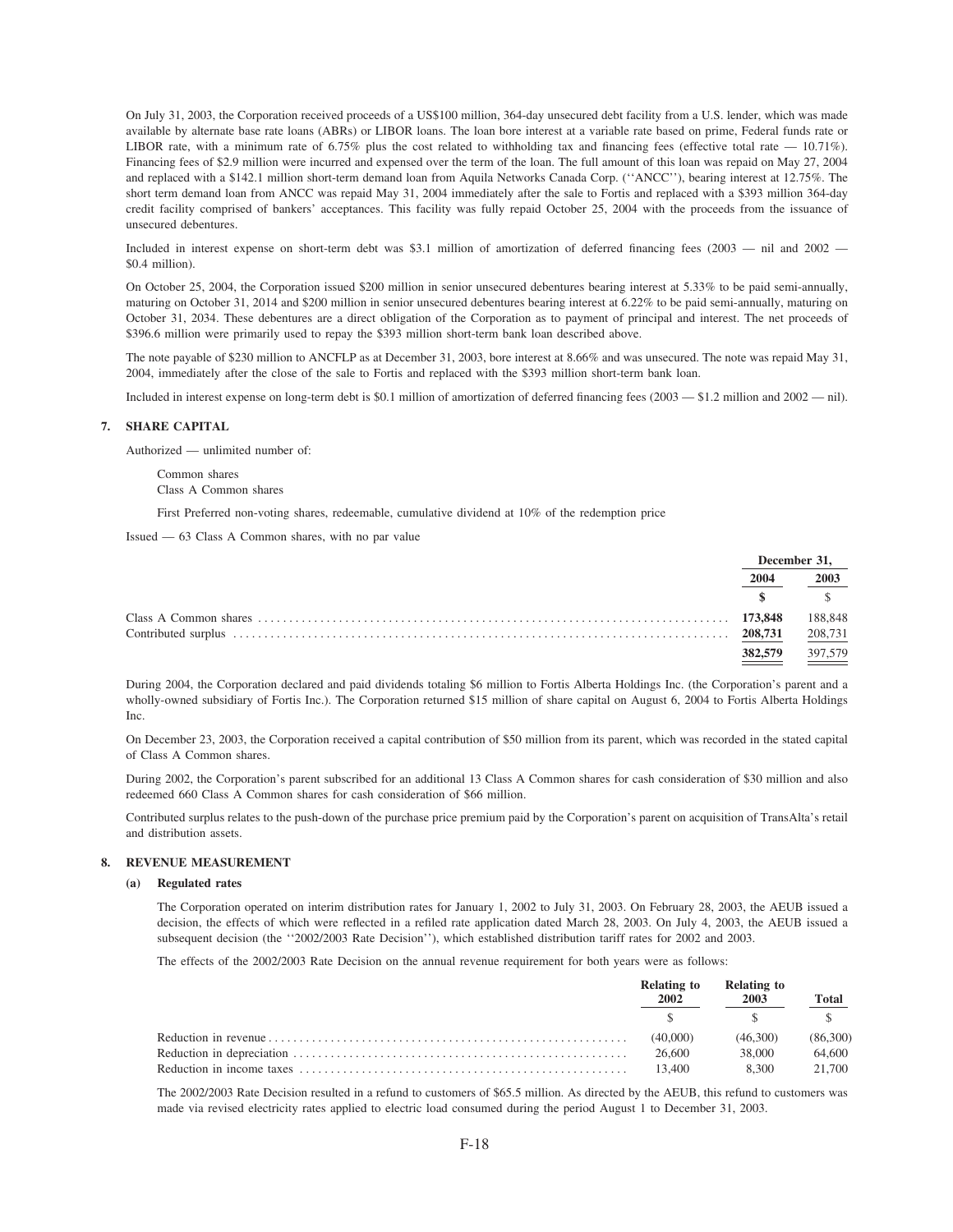Included in electric rate revenue in 2003 is \$5.8 million related to Option ''B'' revenue refunded to certain customers in 2001 and collected from remaining customers in 2002, but not recognized until regulatory certainty was attained as a result of the 2002/2003 Rate Decision.

Rates for 2004 remained the same as 2003 and have been approved by the AEUB on an interim basis for 2005. FortisAlberta filed a General Rate Application on November 26, 2004 to establish 2005 distribution rates.

#### **(b) Electrical load based billing**

The Corporation bills regulated transmission and distribution revenues based on regulated tariffs approved by the AEUB. For the period January 1, 2001 to July 31, 2003, hourly electrical load data was determined through a metering and load settlement function performed by the Corporation. The methodology used to determine the hourly electrical load by end-use customers was governed by regulation and included an initial load determination on a monthly basis, used to calculate an initial distribution tariff invoice for the retailers and selfretailers. This preliminary load information was then subject to further adjustment by the Corporation upon receipt of additional metering information in accordance with the Alberta Electrical System Operator settlement code, and a final ''true-up'' bill was generated. At this time, the Corporation was to prepare final invoices to retailers for distribution and transmission services.

The Corporation recognized regulated revenue for January 1, 2001 to July 31, 2003 based on management's best estimate of the electrical load. On June 30, 2003, the Corporation continued with the final "true-up" process to settle monthly billing amounts, based on electrical load, with its retailers and self-retailers for each month from June 2002 to July 2003. As at the date of these financial statements, settlements have been reached for each month in this period. These settlements resulted in a net increase in revenue for the years ended December 31, 2004 and 2003, of \$2.4 million and \$2.2 million respectively.

The Corporation is continuing its efforts to reach a final negotiated settlement with its retailers and self-retailers for the billings based on electrical load delivered in each of the months from January 2001 to May 2002 inclusive. One retailer has filed a statement of claim that is related, in part, to the settlement of billing based on electrical load as described herein (see Note 13).

Any adjustments will be recorded once signed acceptance is obtained from participants involved in negotiation and these adjustments may be material to these financial statements. An amount has been recognized in these financial statements reflecting management's estimate of the final settlement.

Effective August 1, 2003, FortisAlberta reverted to a cycle-based billing methodology based on actual meter readings and other applicable data and as a result no true-up billing is required except in the case of an incorrect read or estimation.

#### **9. EMPLOYEE FUTURE BENEFITS**

## **(a) Description**

The Corporation sponsors a defined contribution plan for the majority of its employees. Certain other long-service employees accrue benefits under a defined benefit pension plan. The Corporation also provides certain other post-retirement benefits including certain health and dental coverage provided to retired employees and a supplemental pension plan, which plans are unfunded.

The Corporation uses a measurement date that is three months prior to the reporting date. The most recent actuarial valuation of the plans was undertaken as at January 1, 2003. The results of this actuarial valuation have been projected to September 30, 2004 and 2003 (the measurement dates) based on the actuarial assumptions.

All accrued obligations for employee post-retirement benefits are determined using the projected benefits method prorated in services. In valuing the cost of post-retirement obligations, the Corporation uses management's best estimate assumptions, except for the liability discount rate where the Corporation uses the long-term market rate of high quality debt instruments at the measurement date. Cumulative net unamortized actuarial gains and losses in excess of 10% of the greater of the benefit obligation or fair value of the plan assets at the beginning of the fiscal year and unamortized past service costs are amortized over the expected average remaining service period of the active employees receiving benefits under the plan. The Corporation uses quoted market values to value pension assets.

Effective May 31, 2004, the Corporation was purchased by Fortis Inc. The assets and the accrued benefit obligations were remeasured as at the sale date. Therefore, the net periodic cost for the five-month period ended May 31, 2004 has been determined based on the financial position of the plans at December 31, 2003 (using a measurement date of September 30, 2003) and the net periodic cost for the sevenmonth period ended December 31, 2004 has been determined based on the financial position of the plans at May 31, 2004 (using a measurement date of February 28, 2004).

#### **(b) Costs Recognized**

The AEUB has ordered the Corporation to fund its contributions to the defined benefit and defined contribution plans from the surplus of the pension plan and as such, the Corporation does not presently collect any amounts for these costs in rates. For the years ended December 31, 2004, 2003 and 2002, the Corporation did not recognize any pension expense.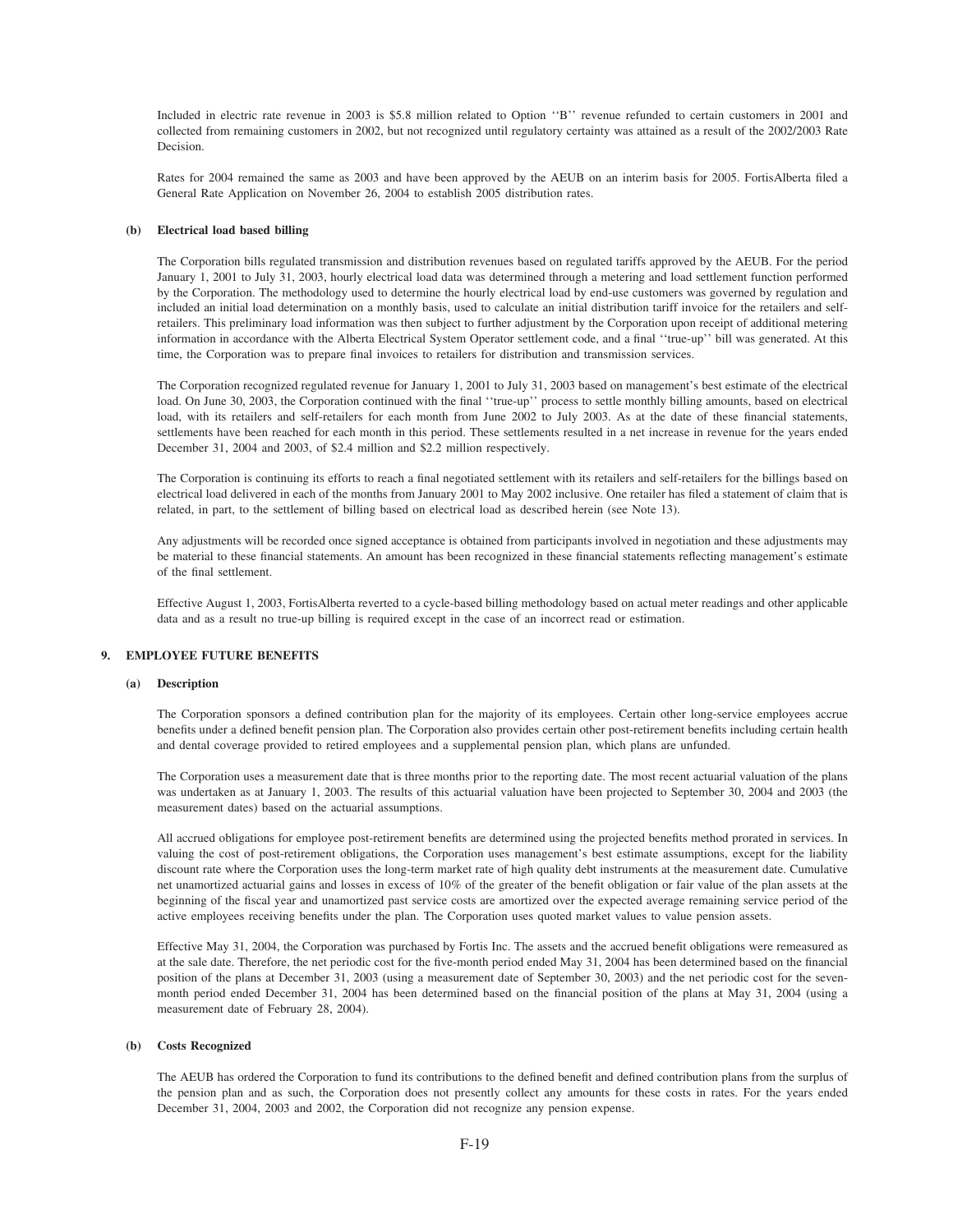The benefit expense disclosure tables below contain the combined total of the pension and other post-retirement benefit plans for the Corporation.

|                                      | Year Ended December 31, |               |                |
|--------------------------------------|-------------------------|---------------|----------------|
|                                      | 2004                    | 2003          | 2002           |
|                                      | \$                      | $\mathcal{S}$ | \$             |
| <b>Annual expense</b>                |                         |               |                |
|                                      | 527                     | 509           | 348            |
|                                      |                         | (83)          |                |
|                                      | 912                     | 796           | 701            |
|                                      | (1,804)                 | (2,007)       | (159)          |
|                                      | 26                      |               | 1.053          |
|                                      | 401                     | 574           | (1,506)        |
| Other adjustments to allocate costs: |                         |               |                |
|                                      | 83                      | 83            |                |
|                                      | 234                     | 324           | (974)          |
|                                      | 379                     | 196           | (537)          |
|                                      | (376)                   | (193)         | 540            |
|                                      | $\overline{\mathbf{3}}$ | 3             | $\overline{3}$ |
|                                      | 3.716                   | 3,339         | 3,006          |
|                                      | (3,716)                 | (3,339)       | (3,006)        |
|                                      |                         |               |                |
|                                      | $\overline{\mathbf{3}}$ |               | $\mathcal{R}$  |
|                                      | 3                       | 3             | 3              |

|                                      | December 31.        |               |          |
|--------------------------------------|---------------------|---------------|----------|
|                                      | 2004                | 2003          | 2002     |
|                                      | $\ddot{\mathbf{s}}$ | $\mathcal{S}$ |          |
| Composition of accrued benefit asset |                     |               |          |
|                                      | 17,650              | 19.450        | 20,777   |
|                                      | 16,381              | 14,849        | 11,972   |
|                                      | 1.269               | 4.601         | 8.805    |
| Unamortized amounts:                 |                     |               |          |
|                                      | 4,975               | 5.611         | 5.730    |
|                                      | 752                 | 835           |          |
|                                      | (874)               | (833)         | (789)    |
|                                      | 6.122               | 10.214        | 13,746   |
|                                      | (6,122)             | (10,214)      | (13,746) |
|                                      |                     |               |          |

|                    | Year Ended December 31. |         |         |
|--------------------|-------------------------|---------|---------|
|                    | 2004                    | 2003    | 2002    |
|                    | $\overline{\mathbf{s}}$ |         |         |
| <b>Plan assets</b> |                         |         |         |
|                    | 19,450                  | 20.777  | 23,782  |
|                    | (3,674)                 | (3.295) | (3,207) |
|                    | 94                      | 83      | 63      |
|                    | (24)                    | (122)   | (20)    |
|                    | 1,804                   | 2,007   | 159     |
|                    | 17,650                  | 19,450  | 20,777  |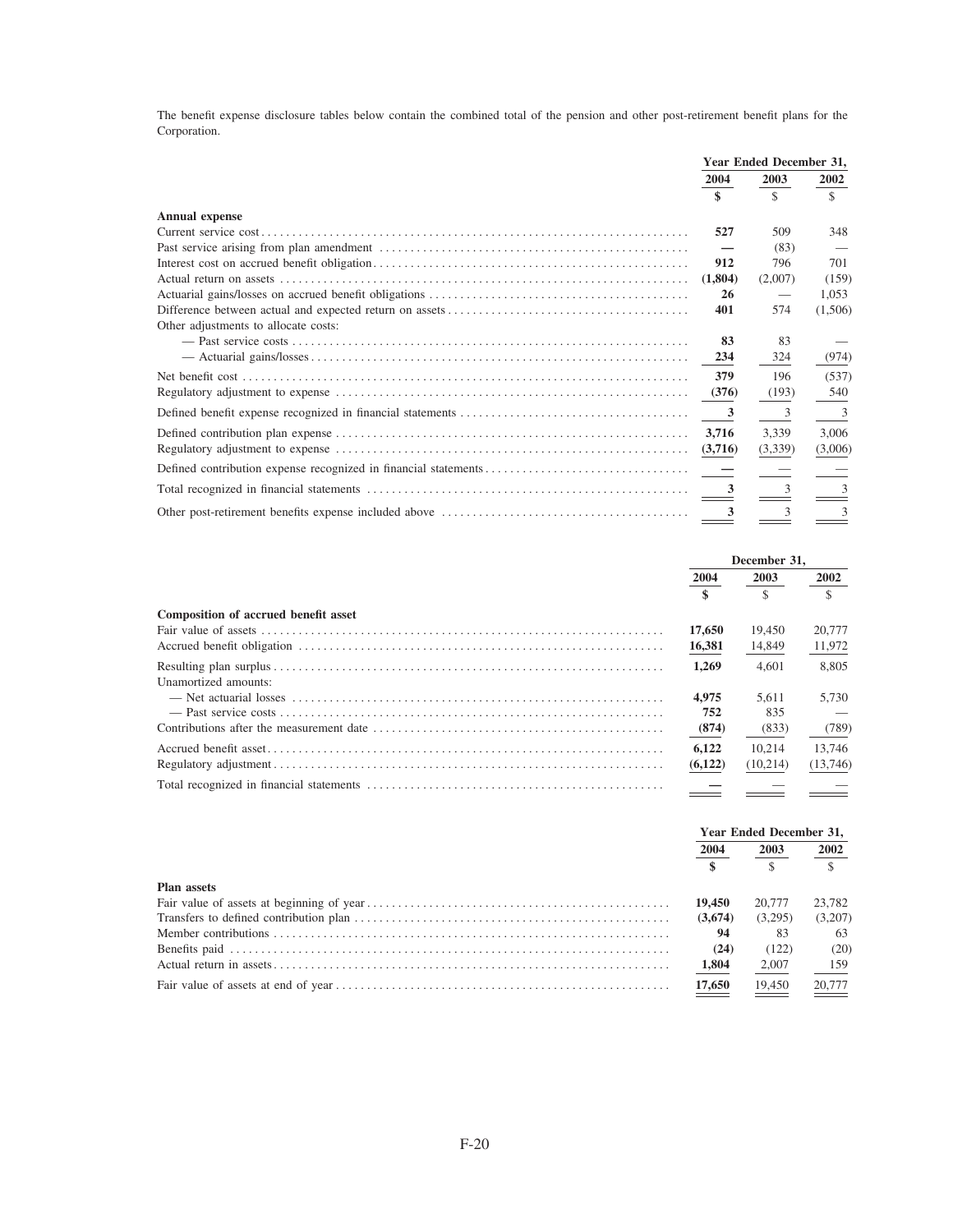|                                                                                             | <b>Year Ended December 31.</b> |               |              |  |
|---------------------------------------------------------------------------------------------|--------------------------------|---------------|--------------|--|
|                                                                                             | 2004                           | 2003          | 2002         |  |
|                                                                                             | $\mathbf{s}$                   | $\mathcal{S}$ | $\mathbf{s}$ |  |
| Reconciliation of accrued benefit obligation                                                |                                |               |              |  |
|                                                                                             | 14,849                         | 11.972        | 9.830        |  |
|                                                                                             | 527                            | 509           | 348          |  |
|                                                                                             | 912                            | 796           | 701          |  |
|                                                                                             | 94                             | 83            | 63           |  |
|                                                                                             | (27)                           | (125)         | (23)         |  |
|                                                                                             |                                | 918           |              |  |
|                                                                                             | 26                             | 696           | 1,053        |  |
|                                                                                             | $\underline{\frac{16,381}{}}$  | 14,849        | 11,972       |  |
| Benefit obligations at end of year related to other post-retirement benefits included above | 1,505                          | 1.293         | 1.137        |  |

|                                                                                                                                                     | Year Ended December 31, |                         |          |
|-----------------------------------------------------------------------------------------------------------------------------------------------------|-------------------------|-------------------------|----------|
|                                                                                                                                                     | 2004                    | 2003                    | 2002     |
|                                                                                                                                                     | \$                      | $\mathcal{S}$           | \$       |
| Reconciliation of accrued benefit asset                                                                                                             |                         |                         |          |
|                                                                                                                                                     | 10,214                  | 13,746                  | 16,212   |
|                                                                                                                                                     | 379                     | 196                     | (537)    |
|                                                                                                                                                     | 3,716                   | 3.339                   | 3,006    |
|                                                                                                                                                     | 3                       | 3                       | 3        |
|                                                                                                                                                     | 6,122                   | 10,214                  | 13,746   |
|                                                                                                                                                     | 2004                    | 2003                    | 2002     |
| As at September 30, the assets of the<br>defined benefit plan were invested as<br>follows:                                                          |                         |                         |          |
|                                                                                                                                                     | 58.6%                   | 58.1%                   | 51.2%    |
|                                                                                                                                                     | $41.0\%$                | 41.7%                   | 48.7%    |
|                                                                                                                                                     | $0.4\%$                 | $0.2\%$                 | $0.1\%$  |
|                                                                                                                                                     | 100.0%                  | 100.0%                  | 100.0%   |
|                                                                                                                                                     |                         | Year Ended December 31, |          |
|                                                                                                                                                     | 2004                    | 2003                    | 2002     |
| Plan assumptions — the significant actuarial assumptions<br>utilized in measuring the Corporation's accrued benefit<br>obligations were as follows: |                         |                         |          |
| Accrued benefit obligations                                                                                                                         |                         |                         |          |
| - Liability discount rate                                                                                                                           | 6.00%                   | $6.00\%$                | $6.50\%$ |

|                                           | 6.00% | $6.50\%$ |
|-------------------------------------------|-------|----------|
|                                           | 3.50% | 3.50%    |
| Net benefit plan expense for prior period |       |          |
|                                           | 6.50% | 7.00%    |
|                                           | 3.50% | 3.50%    |
|                                           | 7.50% | 7.50%    |
|                                           |       |          |

(1) Due to the sale of the Corporation, FortisAlberta was required to remeasure the assets and the accrued benefit obligation as of May 31, 2004. The net periodic costs for 2004 were determined with the following discount rates: 6.0% for the five-month period ended May 31, 2004 and 5.75% for the seven-month period ended December 31, 2004. A simple weighted average has been calculated to represent the average discount rate for the year.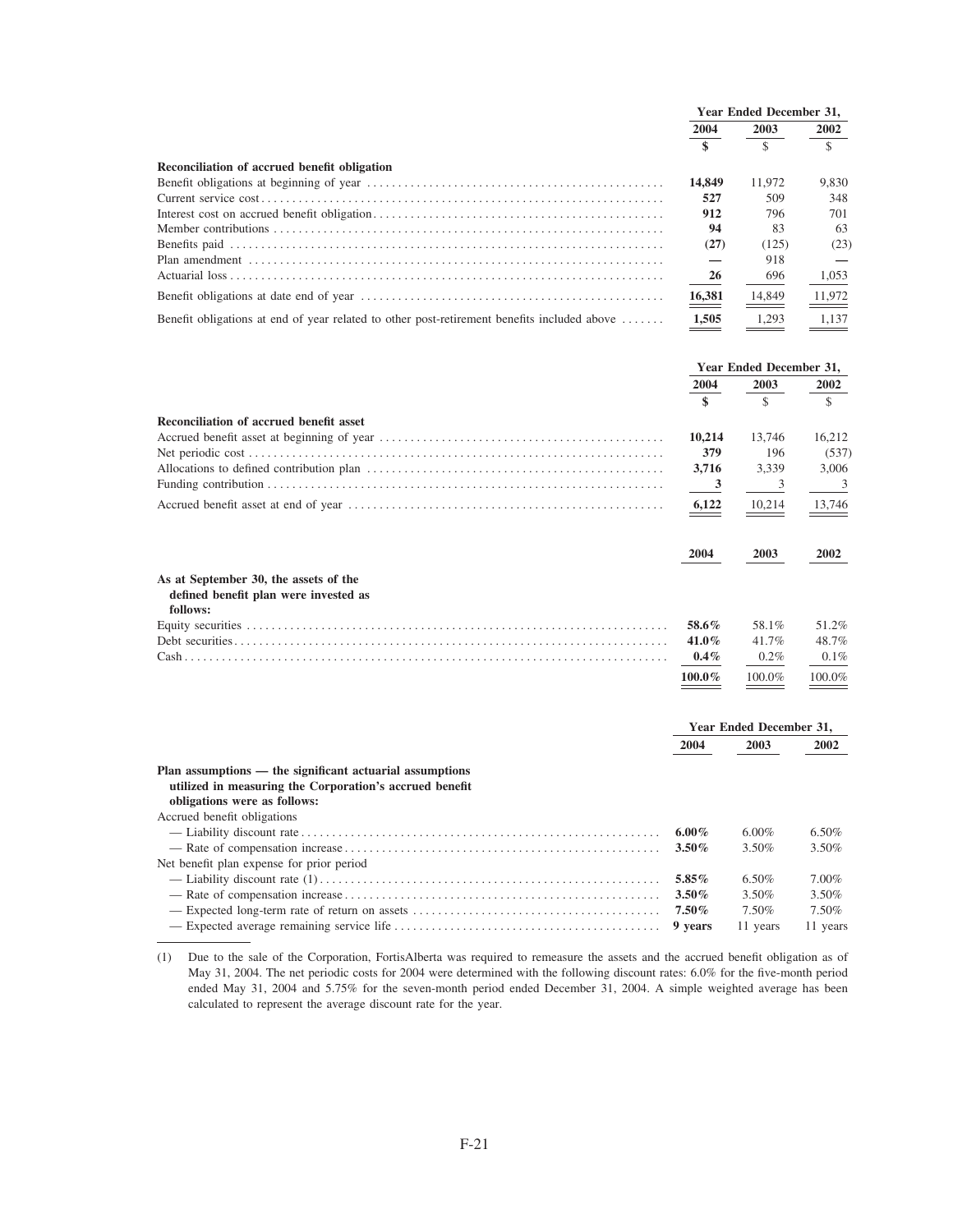# **10. STOCK OPTIONS**

Fortis is authorized to grant certain key employees and directors of Fortis and its subsidiaries options to purchase Common Shares of Fortis. Options vest evenly over a four-year period on each anniversary of the date of grant. The options expire 10 years after the date of grant.

During 2004, Fortis granted 19,593 options at an exercise price of \$61.12 and 13,402 options at an exercise price of \$58.20 to certain key employees of the Corporation.

Compensation expense was \$40 thousand for the year ended December 31, 2004 with an offsetting credit to inter-company accounts payable.

# 11. RELATED PARTY TRANSACTIONS

In the normal course of business, the Corporation transacts with its parent and other related companies under common control. The following transactions were measured at the exchange amount:

|                                                                         | Year Ended December 31, |         |        |
|-------------------------------------------------------------------------|-------------------------|---------|--------|
|                                                                         | 2004                    | 2003    | 2002   |
|                                                                         |                         |         |        |
| Included in other revenue are amounts charged to related parties:       |                         |         |        |
|                                                                         | 119                     |         |        |
| Included in operating costs are amounts by related parties:             |                         |         |        |
|                                                                         | 2.001                   | 19.679  | 24.235 |
|                                                                         | 182                     |         |        |
| Included in operating costs are amounts recovered from related parties: |                         |         |        |
|                                                                         | (2.907)                 | (4.509) | (812)  |
|                                                                         | (4,052)                 |         |        |
|                                                                         | 25                      | 17.473  | 12.197 |
|                                                                         | 1.615                   | 1.955   | 15.413 |
|                                                                         | 182                     | 15.684  | 19.439 |

The operating costs above consist of executive management costs, information technology expenses and parent company direct charges. The recoveries above consist of shared information technology services, contract and direct labour charges, joint use asset charges and meter shop charges. Except as disclosed elsewhere in these financial statements, the amounts due to and from the Corporation's parent and other related companies under common control are non-interest bearing, unsecured and due on demand.

# 12. PROVISION FOR INCOME TAXES

The provision for income taxes varies from the amount that would be expected if computed by applying the enacted Canadian federal and provincial statutory income tax rates to the income before income taxes as shown in the following table:

| <b>Year Ended December 31.</b> |                 |           |        |         |       |  |      |  |
|--------------------------------|-----------------|-----------|--------|---------|-------|--|------|--|
|                                | 2003            |           | 2004   |         |       |  | 2002 |  |
|                                | $\mathcal{O}_0$ |           | $\%$   |         | $\%$  |  |      |  |
| 37,428                         |                 | (55, 406) |        | 60.917  |       |  |      |  |
| 12.676                         | 33.9            | (20.356)  | 36.7   | 23,940  | 39.3  |  |      |  |
|                                |                 |           |        |         |       |  |      |  |
|                                |                 |           |        |         |       |  |      |  |
|                                |                 | 29,392    | (53.0) |         |       |  |      |  |
| (2,548)                        | (6.8)           | (10.371)  | 18.7   | 9.506   | 15.6  |  |      |  |
| 796                            | 2.1             | (2,388)   | 4.3    | (2.439) | (4.0) |  |      |  |
| 1.256                          | 3.4             | 1.695     | (3.0)  | 667     | 1.1   |  |      |  |
| 720                            | 1.9             |           |        | 1,702   | 2.8   |  |      |  |
| 12,900                         | 34.5            | (2.028)   | 3.7    | 33,376  | 54.8  |  |      |  |
|                                |                 |           |        |         |       |  |      |  |

|                                                | <b>Year Ended December 31.</b> |          |          |
|------------------------------------------------|--------------------------------|----------|----------|
|                                                | 2004                           | 2003     | 2002     |
|                                                |                                |          |          |
| Income tax expense (recovery) is comprised of: |                                |          |          |
|                                                | 7.729                          | (11,283) | (48,941) |
|                                                | 5,171                          | 9,255    | 82,317   |
|                                                | 12,900                         | (2,028)  | 33,376   |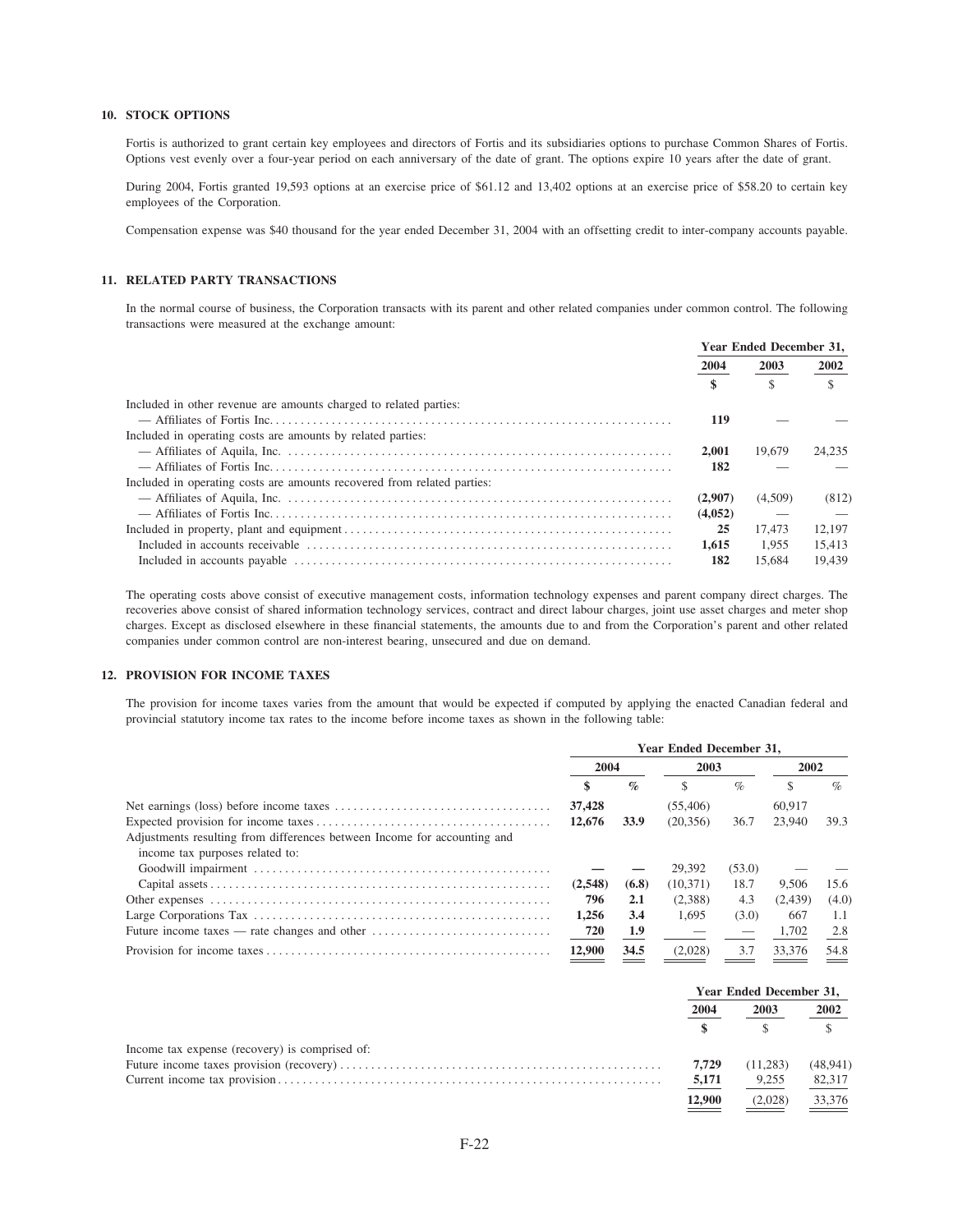|                                           |       | December 31. |
|-------------------------------------------|-------|--------------|
|                                           | 2004  | 2003         |
| Future income tax assets is comprised of: |       |              |
|                                           | 6.515 | 14.244       |

 $\mathbf{r}$  $\sim$ 

As described in Note 2, the Corporation follows the taxes payable method of accounting for income taxes. Had the Corporation accounted for its regulated operations using the liability method, the Corporation would have additional future income tax assets of approximately \$40 million at December 31, 2004 (2003 - \$40 million).

## 13. COMMITMENTS AND CONTINGENCIES

## (a) Operating lease and other contractual obligations

The Corporation has operating leases for facilities, office premises and equipment. In addition, the Corporation and an Alberta transmission service provider have also entered into a number of service agreements to ensure operational efficiencies are maintained through coordinated operations. The service agreements have minimum expiry terms of twenty years from September 1, 2000, and are subject to extension based on mutually agreeable terms. Future minimum annual payments are as follows:

| $\frac{\$}{}$ |
|---------------|
|               |
|               |
|               |
|               |
|               |
|               |
| 8948          |

# (b) Legal proceedings

The Corporation is subject to various legal proceedings and claims that arise in the ordinary course of business operations. The Corporation believes that the amount of liability, if any, from these actions would not have a material effect on the Corporation's financial position or results of operations.

In a statement of claim filed on August 18, 2003 in the Court of the Queen's Bench of Alberta, EPCOR Energy Services (Alberta) Inc. is pursuing damages of approximately \$83 million for alleged breaches of certain agreements between it and the Corporation, distribution tariff terms and conditions and fiduciary duty, as well as for negligence. The Corporation has not to date made a definitive assessment of potential liability with respect to this claim, however management believes that these allegations are without merit. The outcome is not determinable and accordingly no amount has been accrued for this claim in the financial statements.

## (c) Capital expenditures

As an electric utility, the Corporation is obligated to provide service to customers within its service territory. The Corporation has forecast capital expenditures for 2005 of \$126.6 million, which are largely driven by customer requests or are specifically identified large capital projects. The Corporation will be required to raise additional capital during 2005 to fund its capital expenditures.

# **14. FINANCIAL INSTRUMENTS**

# $(a)$  Fair values

The fair values of the Corporation's cash and cash equivalents, funds on deposit, accounts receivable, short-term debt and accounts payable approximate their carrying value. The fair values of other financial instruments are as follows:

| December 31, 2004 |               | December 31, 2003 |                   |               |
|-------------------|---------------|-------------------|-------------------|---------------|
| Carrying<br>value | Fair<br>value |                   | Carrying<br>value | Fair<br>value |
|                   |               |                   |                   |               |
| 200,000           | 204,932       |                   |                   |               |
| 200,000           | 208,680       |                   |                   |               |
|                   |               | 230,000           | 264,400           |               |
| 400,000           | 413,612       | 230,000           | 264,400           |               |
|                   |               |                   |                   |               |

#### (b) Forward foreign exchange contracts

The Corporation used forward foreign exchange contracts to reduce its exposure to fluctuations in foreign currency exchange rates on U.S. dollar denominated debt. The contracts obliged the Corporation to buy U.S. dollars in the future at predetermined exchange rates. On August 1, 2003, the Corporation had entered into a contract to buy US\$215 million on May 28, 2004 at an exchange rate of 1.4209. The Corporation entered into the foreign exchange contract on its own behalf and at the request and on behalf of Aquila Networks Canada Corp. ("ANCC"). A proportionate amount (115/215) of the benefit, obligations and liabilities under the foreign exchange contract was assigned to ANCC.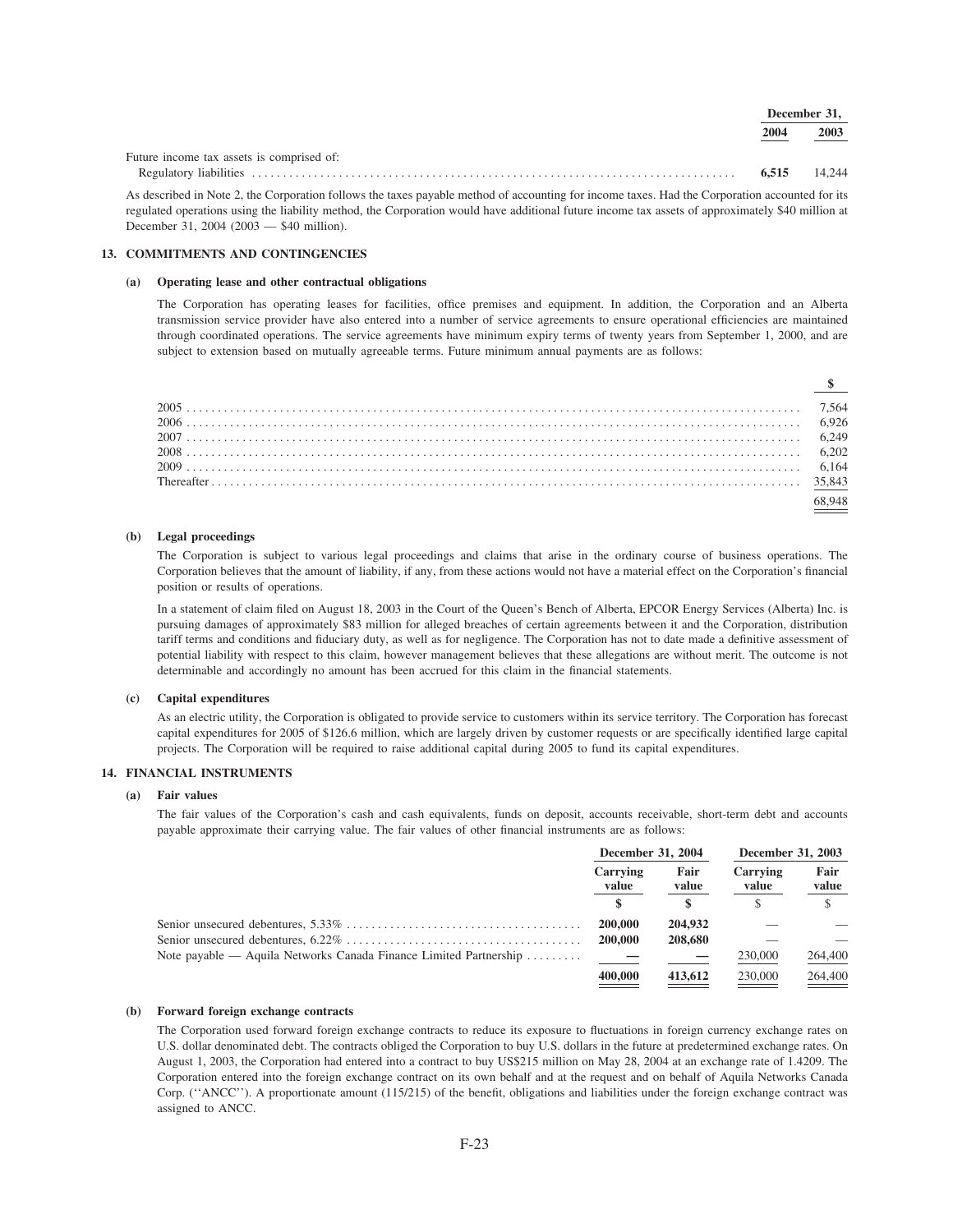These contracts were carried at fair value with gains and losses recognized in income. Accounts payable at December 31, 2003 included an unrealized loss of \$11.7 million on the Corporation's share of the contract, which partially offset foreign exchange gains on the debt. The contract was terminated on May 27, 2004. For the year ended December 31, 2004, the Corporation incurred net foreign exchange losses of \$0.8 million (2003 — \$1.9 million) on the forward contract and the debt.

#### **(c) Funds on deposit**

Funds on deposit include security as required by the Alberta Electric System Operator (''AESO'') for transmission related projects. The scope of these projects is to provide service for new customers in the service territory and/or upgrade load capacity to existing customers. The transmission facility owner requires security equivalent to its costs of the upgrades until the project's completion. At December 31, 2003, there was \$35.5 million in security deposits made to AESO or to a financial institution to support letters of credit in favor of AESO. As at July 30, 2004, these funds on deposit were returned.

At December 31, 2003, funds on deposit also included \$11.4 million in margin deposits on the forward foreign exchange contracts. Since this margin was posted by Aquila Inc. on behalf of the Canadian subsidiaries, these funds on deposit were offset by an equivalent intercompany liability included in accounts payable. These funds on deposit were repaid in conjunction with the termination of the forward contract.

## **(d) Concentration of credit risk**

Substantially all of the customer accounts receivable relate to electricity retailers located in the Province of Alberta. One customer comprised 29% of accounts receivable as at December 31, 2004 (2003 — 42%).

## **15. COMPARATIVE FIGURES**

Certain comparative figures have been reclassified to conform to the current period's presentation.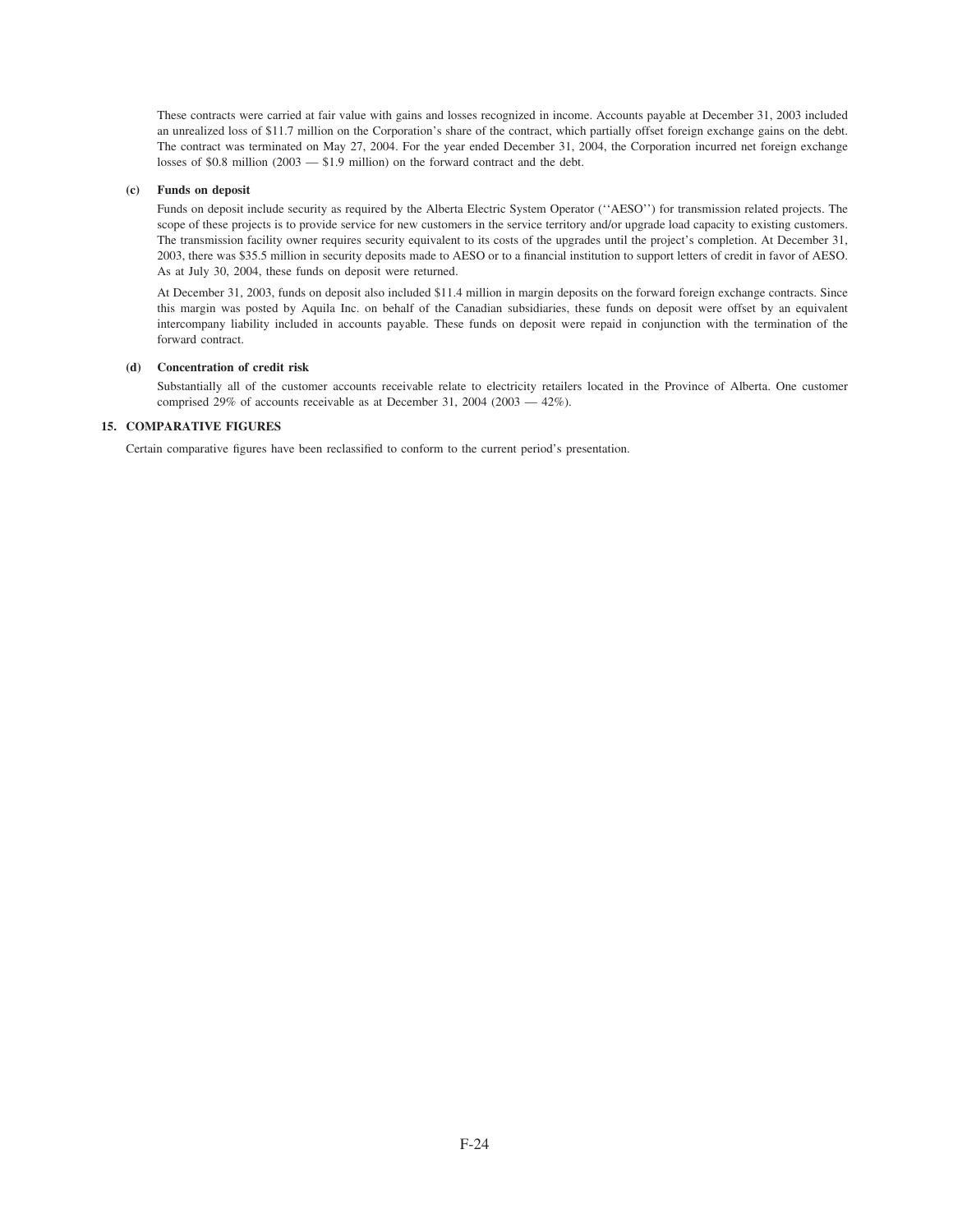# **FortisBC Inc. (formerly Aquila Networks Canada (British Columbia) Ltd.)**

Consolidated Financial Statements for the years ended December 31, 2004, 2003 and 2002

Together with Auditors' Report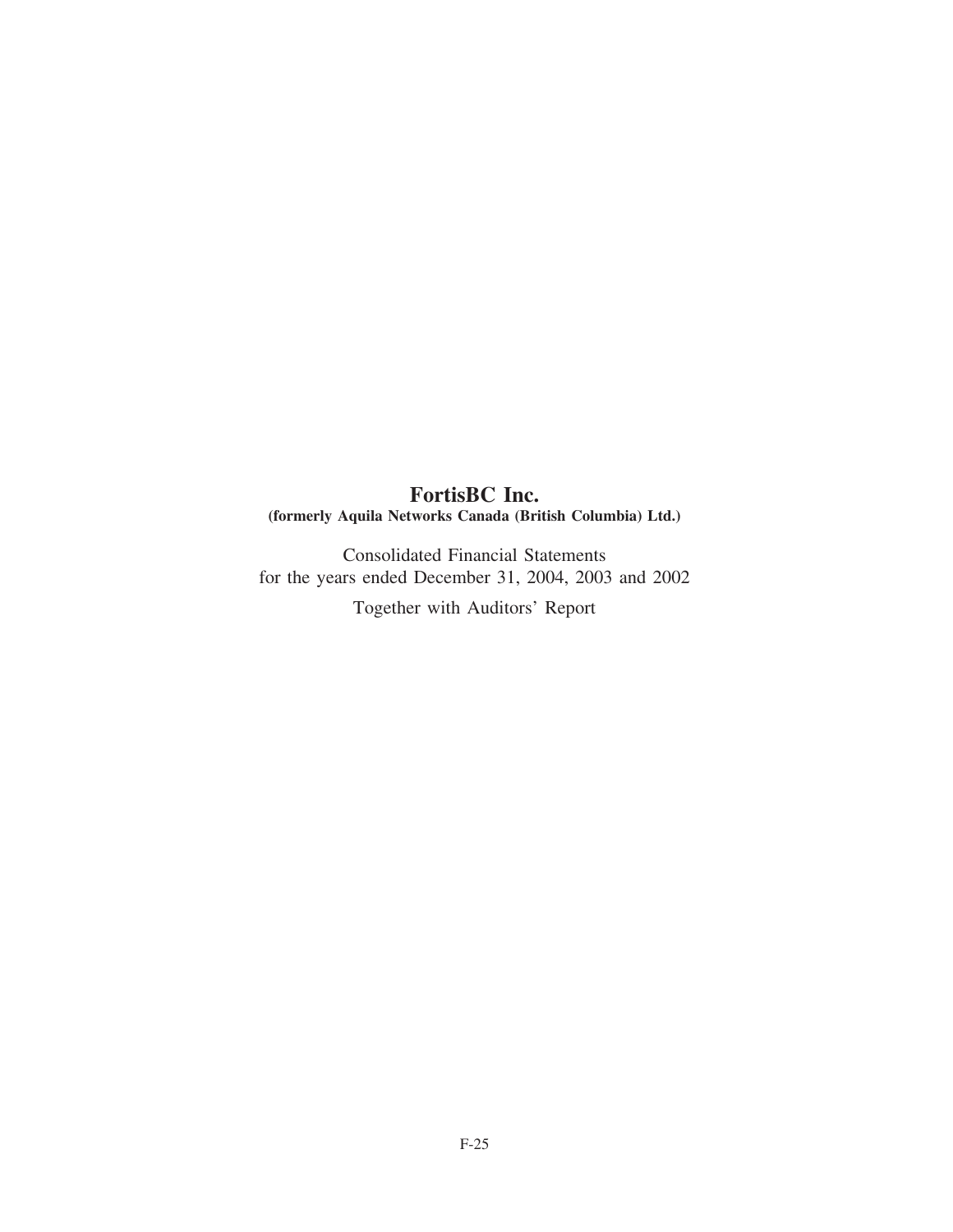# **AUDITORS' REPORT**

# To the Directors of **FortisBC Inc., (formerly Aquila Networks Canada (British Columbia) Ltd.):**

We have audited the consolidated balance sheets of **FortisBC Inc**. (formerly Aquila Networks Canada (British Columbia) Ltd.) (the ''Corporation'') as at December 31, 2004 and 2003 and the consolidated statements of earnings, retained earnings and cash flows for each of the years in the three-year period ended December 31, 2004. These financial statements are the responsibility of the Corporation's management. Our responsibility is to express an opinion on these financial statements based on our audits.

We conducted our audits in accordance with Canadian generally accepted auditing standards. Those standards require that we plan and perform an audit to obtain reasonable assurance whether the financial statements are free of material misstatement. An audit includes examining, on a test basis, evidence supporting the amounts and disclosures in the financial statements. An audit also includes assessing the accounting principles used and significant estimates made by management, as well as evaluating the overall financial statement presentation.

In our opinion, these consolidated financial statements present fairly, in all material respects, the financial position of the Corporation as at December 31, 2004 and 2003 and the results of its operations and its cash flows for each of the years in the three-year period ended December 31, 2004, in accordance with Canadian generally accepted accounting principles.

(Signed) *KPMG LLP* Chartered Accountants

Calgary, Canada February 3, 2005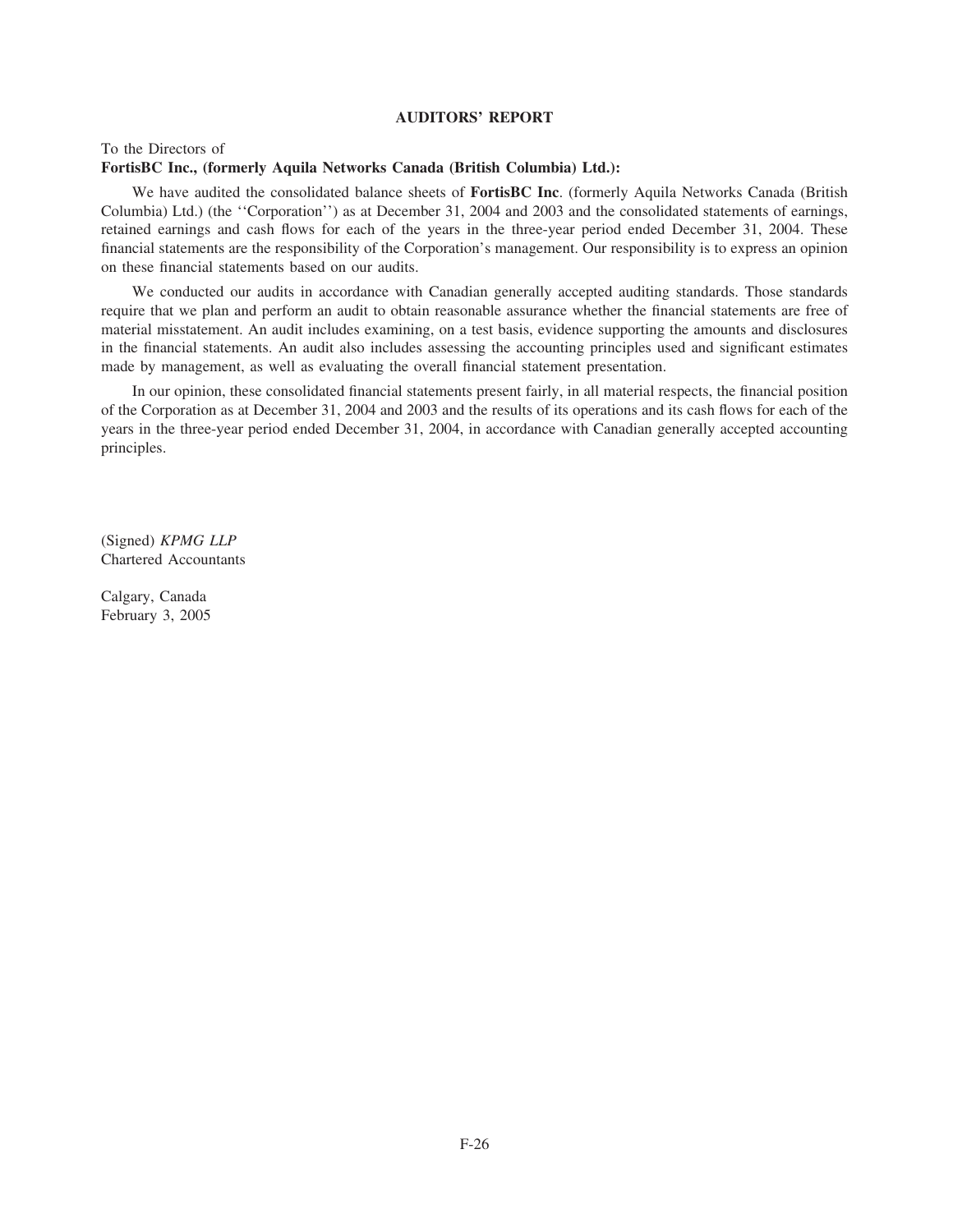# **CONSOLIDATED BALANCE SHEETS**

|                                                | As at December 31, |                                          |
|------------------------------------------------|--------------------|------------------------------------------|
|                                                | 2004               | 2003                                     |
|                                                | \$                 | $\mathcal{S}$                            |
|                                                |                    | (All dollar amounts are<br>in thousands) |
| <b>ASSETS</b>                                  |                    |                                          |
|                                                | 533,068            | 460,633                                  |
| DEFERRED CHARGES AND OTHER ASSETS (Note 5)     | 18,928             | 15,835                                   |
| <b>CURRENT ASSETS</b>                          |                    |                                          |
|                                                | 310                | 19                                       |
|                                                | 34,931             | 29,144                                   |
|                                                | 756                | 634                                      |
|                                                | 502                | 468                                      |
|                                                | 772                | 205                                      |
|                                                | 37,271             | 30,470                                   |
|                                                | 589,267            | 506,938                                  |
| SHAREHOLDER'S EQUITY AND LIABILITIES           |                    |                                          |
| <b>SHAREHOLDER'S EQUITY</b>                    |                    |                                          |
|                                                | 106,500            | 76,500                                   |
|                                                | 113,999            | 101,790                                  |
|                                                | 220,499            | 178,290                                  |
|                                                | 292,396            | 223,656                                  |
|                                                | 1,619              | 1,472                                    |
| <b>CURRENT LIABILITIES</b>                     |                    |                                          |
|                                                | 38,385             | 32,382                                   |
|                                                | 29,861             | 60,230                                   |
|                                                | 4,221              | 5,447                                    |
|                                                | 1,017              | 3,308                                    |
|                                                | 1,269              | 2,153                                    |
|                                                | 74,753             | 103,520                                  |
| <b>COMMITMENTS AND CONTINGENCIES (Note 12)</b> |                    |                                          |
|                                                | 589,267            | 506,938                                  |
|                                                |                    |                                          |

# Approved on behalf of the Board:

(Signed) H. Stanley Marshall

(Signed) Barry V. Perry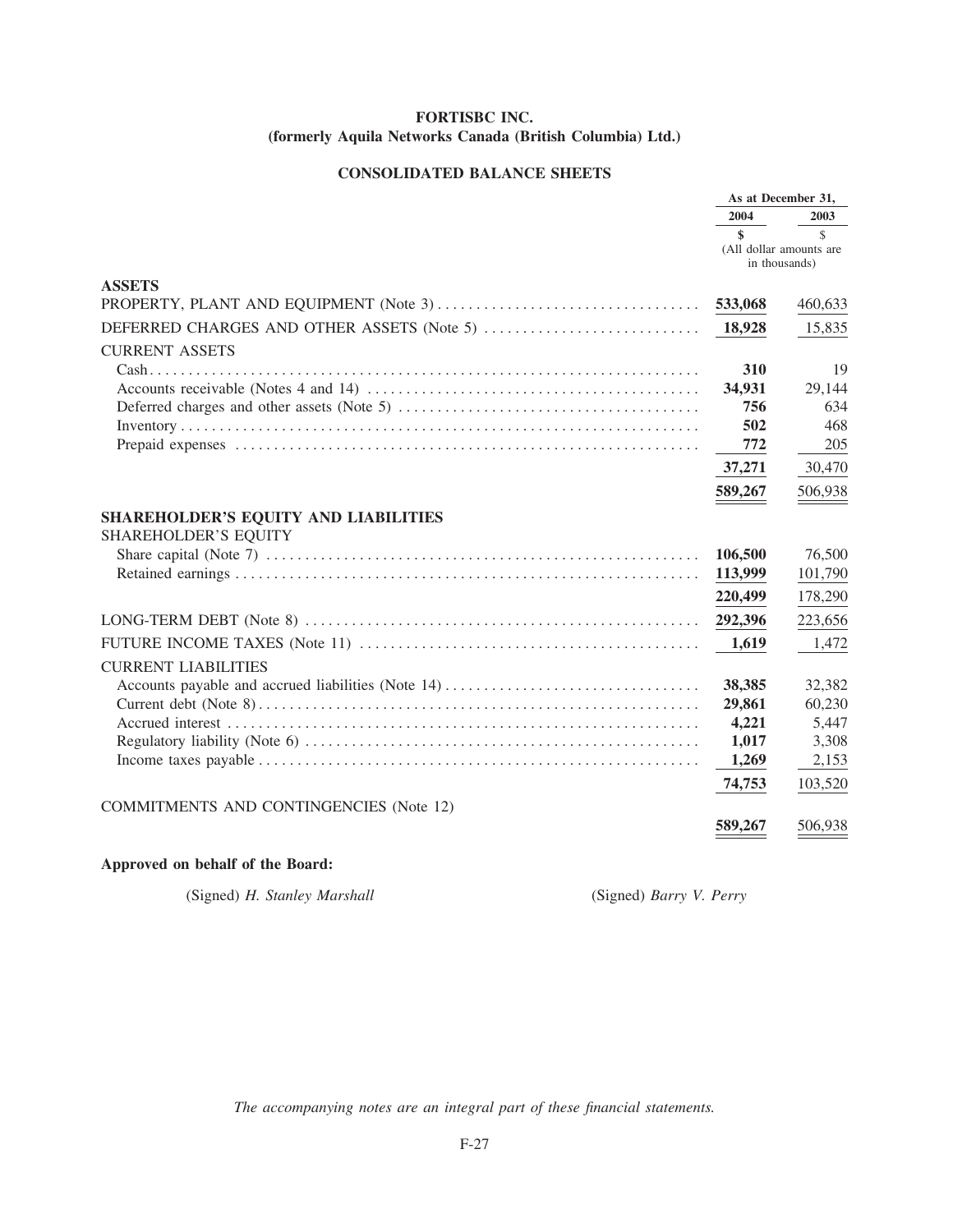# **CONSOLIDATED STATEMENTS OF EARNINGS**

|                                                        |          | For the years ended December 31,      |               |
|--------------------------------------------------------|----------|---------------------------------------|---------------|
|                                                        | 2004     | 2003                                  | 2002          |
|                                                        | \$       | $\mathcal{S}$                         | $\mathcal{S}$ |
|                                                        |          | (All dollar amounts are in thousands) |               |
| <b>REVENUES</b>                                        |          |                                       |               |
|                                                        | 176,427  | 164,179                               | 149,902       |
|                                                        | 6,599    | 3,728                                 | 4,092         |
|                                                        | 183,026  | 167,907                               | 153,994       |
| <b>EXPENSES</b>                                        |          |                                       |               |
|                                                        | 59,014   | 58,390                                | 52,154        |
|                                                        | 36,804   | 30.553                                | 35,670        |
|                                                        | 17,093   | 14.794                                | 24,685        |
|                                                        | 10,332   | 9.401                                 | 9,877         |
|                                                        | 7,387    | 7,567                                 | 7,270         |
|                                                        | 3,817    | 3,769                                 | 4,101         |
|                                                        | 134,447  | 124,474                               | 133,757       |
|                                                        | 48,579   | 43,433                                | 20,237        |
| <b>INTEREST EXPENSE</b>                                |          |                                       |               |
|                                                        | 13,336   | 12,087                                | 10,283        |
|                                                        | 7,588    | 8,873                                 | 6,509         |
|                                                        | (2, 434) | (3,370)                               | (2,451)       |
|                                                        | 18,490   | 17,590                                | 14,341        |
|                                                        | 30,089   | 25,843                                | 5,896         |
| <b>INCOME TAX (RECOVERY) EXPENSE</b> (Notes 11 and 15) | 8,154    | 6,640                                 | (242)         |
|                                                        | 21,935   | 19,203                                | 6,138         |

# **CONSOLIDATED STATEMENTS OF RETAINED EARNINGS**

| For the years ended December 31,      |          |              |
|---------------------------------------|----------|--------------|
| 2004                                  | 2003     | 2002         |
|                                       |          | $\mathbb{S}$ |
| (All dollar amounts are in thousands) |          |              |
|                                       | 93.205   | 96,706       |
| 21.935                                | 19.203   | 6.138        |
|                                       | (10,618) | (9,639)      |
|                                       | 101,790  | 93,205       |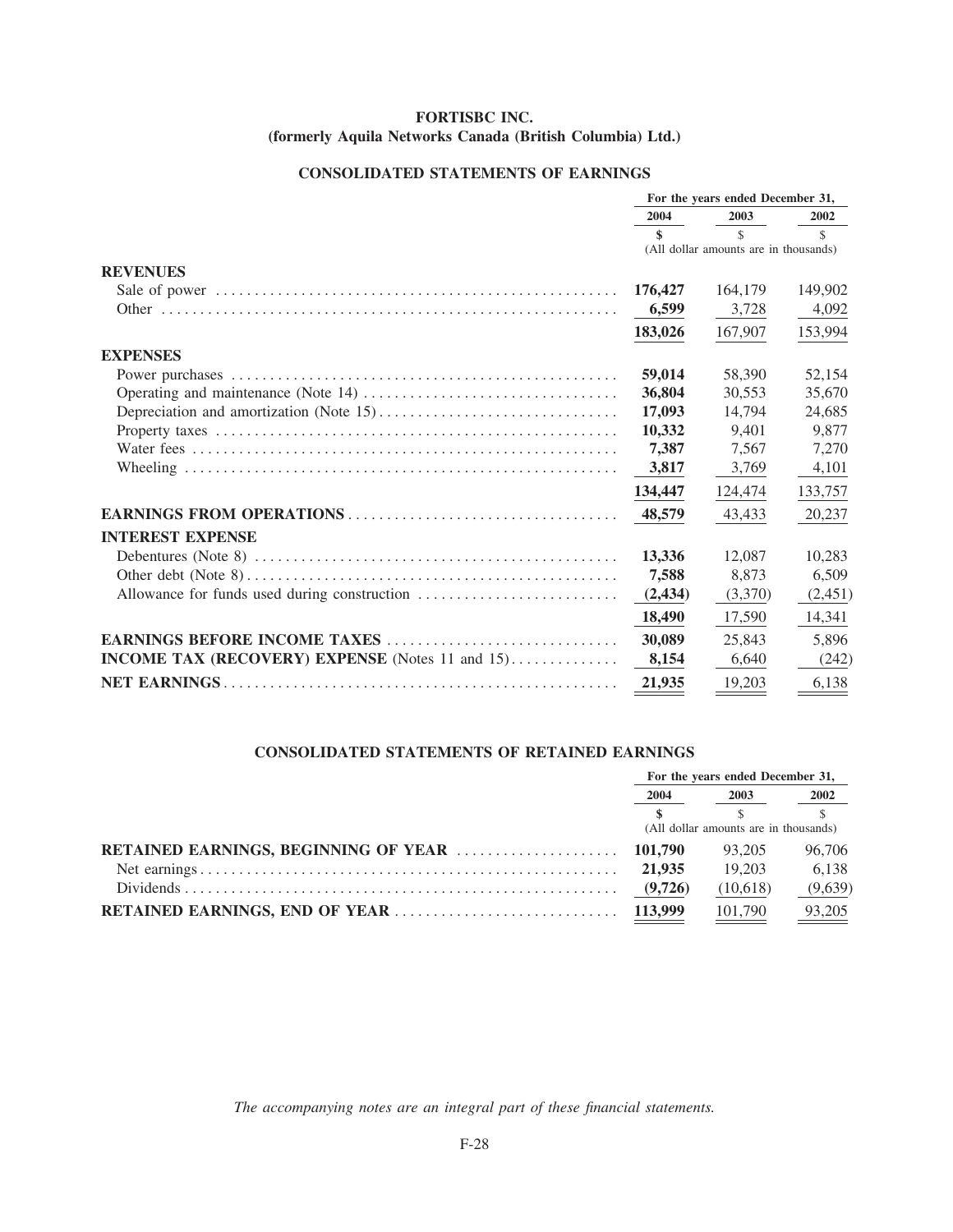# **CONSOLIDATED STATEMENTS OF CASH FLOWS**

|                                                               | For the years ended December 31, |                                       |               |
|---------------------------------------------------------------|----------------------------------|---------------------------------------|---------------|
|                                                               | 2004                             | 2003                                  | 2002          |
|                                                               | $\boldsymbol{\hat{\mathbf{s}}}$  | $\mathbf{\hat{S}}$                    | $\mathcal{S}$ |
|                                                               |                                  | (All dollar amounts are in thousands) |               |
| <b>OPERATING ACTIVITIES</b>                                   |                                  |                                       |               |
| Adjustments for non-cash items:                               | 21,935                           | 19,203                                | 6,138         |
|                                                               | 17,093                           | 14,794                                | 24,685        |
|                                                               | 147                              | (335)                                 | (4, 481)      |
| Deferred charges and other non-current assets and liabilities | (3, 633)                         | 944                                   | 1,067         |
|                                                               | 35,542                           | 34,606                                | 27,409        |
|                                                               | (2,618)                          | (1,846)                               | 13,098        |
|                                                               | 32,924                           | 32,760                                | 40,507        |
| <b>INVESTING ACTIVITIES</b>                                   |                                  |                                       |               |
|                                                               | (87, 541)                        | (57, 116)                             | (78, 759)     |
| Additions to deferred charges and other non-current assets    | (1,897)                          | (2,892)                               | (95)          |
|                                                               |                                  | 688                                   |               |
|                                                               | (89, 438)                        | (59, 320)                             | (78, 854)     |
| <b>FINANCING ACTIVITIES</b>                                   |                                  |                                       |               |
|                                                               | 30,000                           |                                       | 15,000        |
|                                                               | 140,000                          |                                       |               |
|                                                               |                                  |                                       | 50,000        |
|                                                               | 28,584                           |                                       |               |
|                                                               | (19,982)                         | (20, 807)                             | (15, 476)     |
| Proceeds from affiliate term and demand loans                 | 155,038                          | 59,000                                |               |
| Repayment of affiliate term and demand loans                  | (214, 038)                       |                                       |               |
|                                                               | (50,000)                         |                                       |               |
|                                                               | (750)                            | (750)                                 | (750)         |
|                                                               | (480)                            | (436)                                 | (423)         |
|                                                               | (9,726)                          | (10,618)                              | (9,639)       |
|                                                               | (1, 841)                         | 149                                   | (324)         |
|                                                               | 56,805                           | 26,538                                | 38,388        |
|                                                               | 291                              | (22)                                  | 41            |
|                                                               | 19                               | 41                                    |               |
|                                                               | 310                              | 19                                    | 41            |
| Cash flows include the following elements:                    |                                  |                                       |               |
|                                                               | 22,150                           | 20,018                                | 16,249        |
|                                                               | 8,100                            | 246                                   | 9,407         |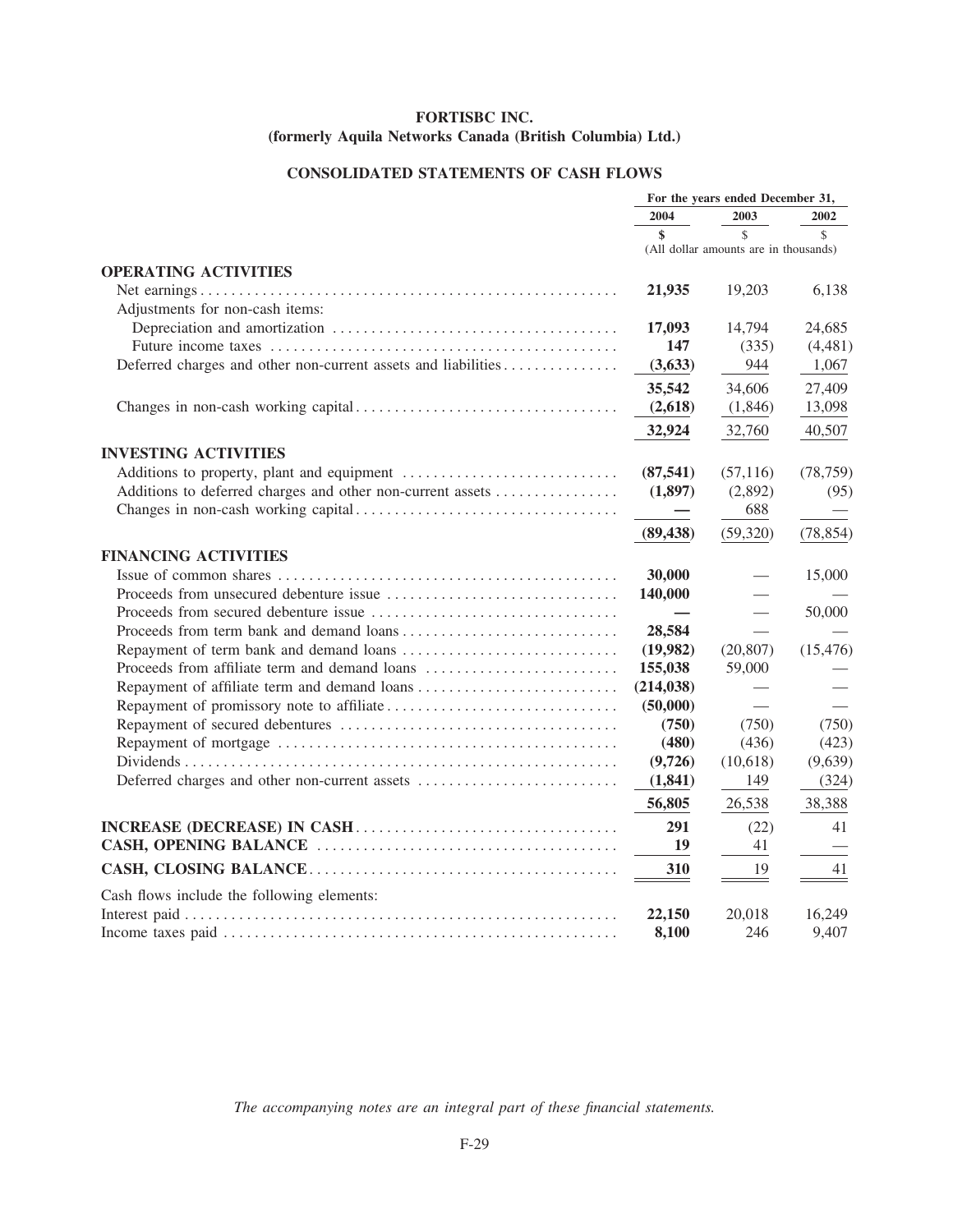# **NOTES TO CONSOLIDATED FINANCIAL STATEMENTS For the years ended December 31, 2004, 2003, and 2002**

(All tabular dollar amounts are in thousands, unless otherwise noted)

# **1. ENTITY DEFINITION AND NATURE OF OPERATIONS**

FortisBC Inc. ('''FortisBC'' or the ''Corporation'') (formerly Aquila Networks Canada (British Columbia) Ltd. and, before that, UtiliCorp Networks Canada (British Columbia) Ltd. and West Kootenay Power Ltd.) was incorporated pursuant to *West Kootenay Power and Light Company, Limited Act 1897* (British Columbia). On May 31, 2004, it became a wholly-owned subsidiary of Fortis Pacific Holdings Inc., which is an indirect wholly-owned subsidiary of Fortis Inc., (''Fortis''), a Canadian public company.

The consolidated financial statements include the accounts of the Corporation and its wholly-owned subsidiaries, Walden Power Partnership (''WPP''), ESI-Power Walden Corporation Ltd., West Kootenay Power Ltd. and Kootenay River Power Corporation. All significant intercompany transactions and balances have been eliminated upon consolidation.

FortisBC is an integrated, regulated electric utility which owns and operates a network of generation, transmission and distribution assets located in the southern interior of British Columbia. The Corporation serves residential, commercial, wholesale and industrial consumers of electricity. The Corporation's generation assets include four regulated hydroelectric generating plants on the Kootenay River with an aggregate installed capacity of 205 megawatts. The Corporation's regulated transmission and distribution assets consist of a network of transmission and distribution power lines, substations and support structures.

## **2. SUMMARY OF SIGNIFICANT ACCOUNTING POLICIES**

#### **Regulation**

The Corporation is regulated by the British Columbia Utilities Commission ("BCUC"). The BCUC administers acts and regulations, pursuant to the *Utilities Commission Act* (British Columbia), covering such matters as tariffs, rates, facilities, construction, operations, financing and accounting of public utilities.

FortisBC operates primarily under a cost-of-service regulation as prescribed by the BCUC. The Corporation applies to the BCUC for annual revenue requirements based on estimated costs of service, including operating expenses, depreciation, income tax, interest on debt and a reasonable return on equity. Additionally, the Corporation operates under a performance-based rate setting framework that provides for a sharing of achieved savings, or in some cases, increased expenditures, with ratepayers. Sharing applies only on certain components of operating expenditures, and is subject to change as the regulatory framework evolves.

The timing of FortisBC's recognition of certain assets, liabilities, revenues and expenses as a result of regulation may differ from that otherwise expected using Canadian generally accepted accounting principles for entities not subject to rate regulation.

The following describes circumstances in which the effects of rate regulation result in financial statement recognition or measurement that differs from what Canadian generally accepted accounting principles otherwise require or permit:

#### **(a) Income taxes**

As prescribed by a regulatory rate order, regulated income tax expense is recovered through rates based on the taxes payable method. Therefore, rates do not include the recovery of future income taxes related to temporary differences between the tax basis of regulated assets and liabilities and their carrying amounts for accounting purposes. The Corporation has not recognized future income taxes other than for non-regulated assets, as it is expected that when these amounts become payable, they will be recovered through future rate revenues. Entities not subject to rate regulation are required to recognize future income tax liabilities and future tax assets. As at December 31, 2004, future income tax liabilities of \$41.1 million (2003 — \$40.5 million), based on currently enacted income tax rates, have not been recognized.

## **(b) Depreciation**

The capital costs of fixed assets are depreciated using the group method, as prescribed by the regulator. Under this method, assets with similar useful lives and other characteristics are grouped and depreciated as one asset. When a fixed asset is retired, its original cost is charged to accumulated depreciation, with no gain or loss reflected in income unless the disposal is outside the normal course of business or involves a major item of plant. Entities not subject to rate regulation write off the net book value of the retired asset, and include any resulting gain or loss in current operating results. Since the Corporation does not calculate depreciation expense for individual assets, it cannot identify or quantify gains or losses on the retirement of fixed assets in any given year. Likewise, it cannot state the effect on depreciation expense of using the group method.

#### **(c) Brilliant Terminal Station Obligation**

As described in note 12, the Corporation is accounting for the Brilliant Terminal Station Obligation as an operating lease as directed by the BCUC.

Entities not subject to rate regulation are generally required to record leases as capital leases, if certain criteria are met. This obligation meets the criteria of a capital lease. Recording the obligation as a capital lease would result in an increase in property, plant and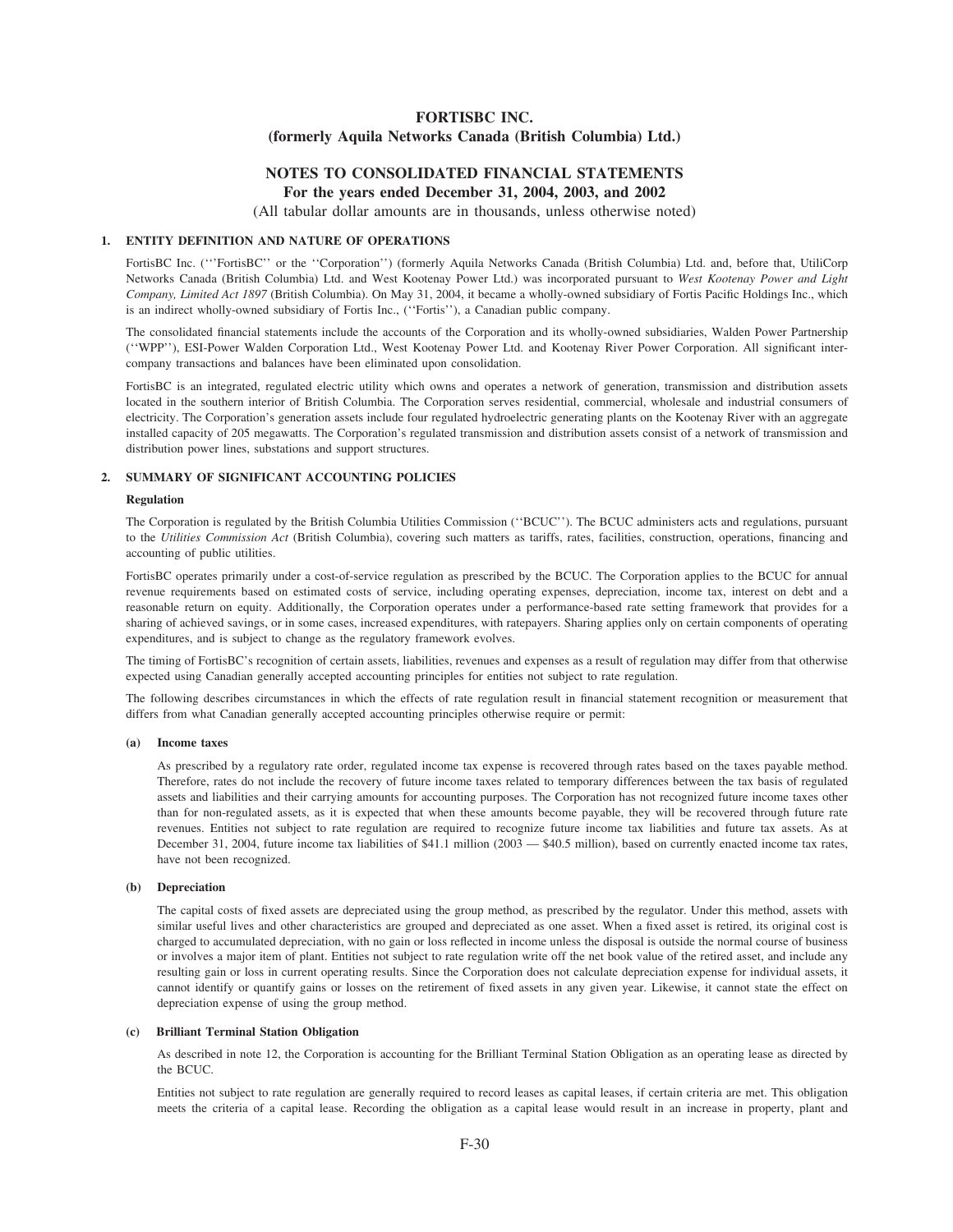equipment of \$24.3 million (2003 — \$25.1 million), an increase in capital lease obligation of \$21.8 million (2003 — \$21.9 million) and an increase in regulatory liabilities of \$2.5 million  $(2003 - $3.2$  million).

#### **(d) Post-retirement benefits other than pensions**

As ordered by the BCUC, the Corporation accounts for post-retirement benefits other than pensions as employer contributions are paid. Entities not subject to rate regulation generally account for these costs on an accrual basis. At December 31, 2004, the Corporation has unrecorded other post-retirement obligations of \$11.3 million (2003 – \$10.7 million) as described in note 10. Had the Corporation recognized other post-retirement benefits on an accrual basis rather than as contributions were made, it would have recognized additional post-retirement benefit expense of \$1.0 million (2003 — \$0.9 million,  $2002 - 80.8$  million).

#### **(e) Trail office building lease**

As described in Note 12, lease payments under the terms of the Trail Office lease agreement are structured and made on a stepped basis. As ordered by the BCUC, the Corporation accounts for the Trail Office lease payments on a cash basis. Entities not subject to rate regulation would generally be required to record these lease costs on a straight-line basis. Had the Corporation adopted such an accounting treatment, it would have expensed additional annual lease costs of approximately \$ nil (2003 — \$0.2 million, 2002 — \$0.2 million).

#### **Use of estimates**

The preparation of financial statements in accordance with generally accepted accounting principles requires management to make estimates and assumptions that affect the reported amounts of assets and liabilities and the disclosure of contingent assets and liabilities at the date of the financial statements, and the reported amounts of revenues and expenses during the period. Certain estimates are necessary since the regulatory environment in which the Corporation operates often requires amounts to be recorded at estimated values until finalization and adjustment, if any, is determined pursuant to subsequent regulatory decisions or other regulatory proceedings. Due to the inherent uncertainty in making such estimates, actual results reported in future periods could differ materially from those estimated.

The estimation process for unbilled energy consumption as described in note 4 may result in adjustments to estimates of electricity revenues. Any such adjustments, which could be material, will be recorded in the period they become known.

#### **Revenue recognition**

Revenues are recognized as customers are invoiced on a billing cycle basis at rates approved by the BCUC. These revenues include an estimate of the value of electricity consumed by customers in the year but billed subsequent to year-end.

#### **Property, plant and equipment**

Property, plant and equipment are recorded at cost including an allowance for funds used during construction. The cost of depreciable assets retired together with removal costs less salvage value is charged to accumulated depreciation. Gains or losses on disposal are not taken into income unless the disposal is outside the normal course of business or involves a major item of plant.

The Corporation provides for depreciation on a straight-line basis calculated on the investment in depreciable assets in service at the beginning of the year. The application of these rates for the year ended December 31, 2004 results in a composite rate of  $2.5\%$   $-2003$ ;  $2.5\%$  -2002).

#### **Customers' portion of costs**

Certain additions to property, plant and equipment are made with the assistance of non-refundable contributions from customers and others when the estimated revenue is less than the cost of providing service or when special equipment is needed to supply the customers' specific requirements. Such amounts are recorded as a reduction of property, plant and equipment and are being amortized over the estimated service lives of the related assets by an offset against the provision for depreciation.

#### **Asset retirement obligations**

As of January 1, 2004, the Corporation is required to retroactively adopt the recommendations of the Canadian Institute of Chartered Accountants (''CICA'') on accounting for asset retirement obligations. The recommendations require total retirement costs to be recorded as a liability at fair value, with a corresponding increase to property, plant and equipment. The Corporation recognizes asset retirement obligations in the period in which they are incurred if a reasonable estimate of fair value can be determined. While some of the Corporation's long-lived tangible assets will have future legal retirement obligations, the date of removal of the assets cannot be reasonably determined at this time and therefore no asset retirement obligations have been recorded as of December 31, 2004. An asset retirement obligation and offsetting capital asset will be recognized when the timing and amount can be reasonably determined.

## **Deferred charges and other assets**

Certain revenues and costs are carried on the consolidated balance sheets and are amortized against earnings as ordered or agreed to by the BCUC. Other deferred costs are carried on the consolidated balance sheets and are amortized against earnings over the expected period of benefit.

#### **Income taxes**

The Corporation follows the taxes payable method of accounting for income taxes on regulated earnings as ordered by the BCUC. For nonregulated business, income tax assets and income tax liabilities are recognized, at substantially enacted rates, for differences between the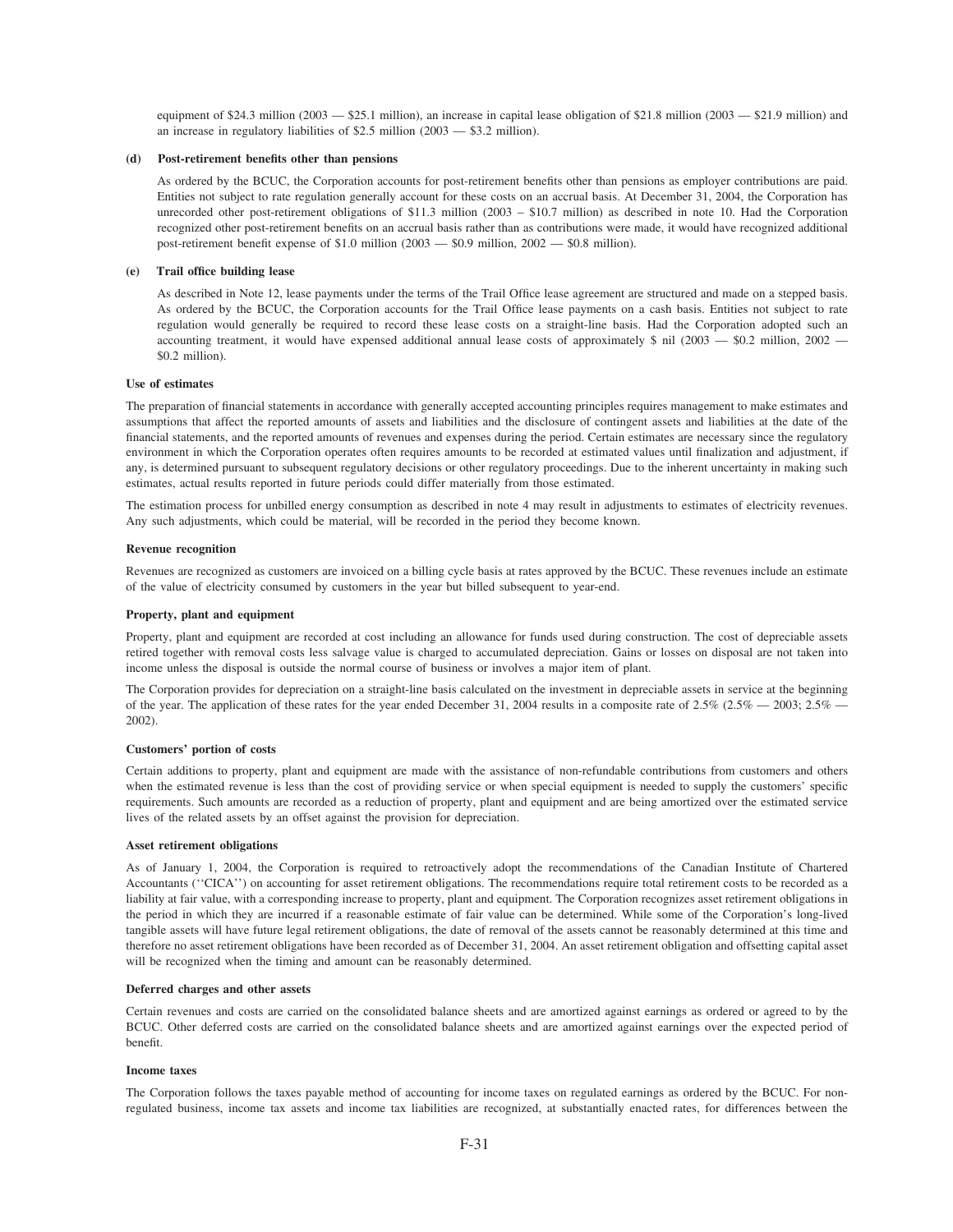amounts reported for financial statement purposes and their respective tax bases. The effect of a change in income tax rates on future income tax assets and future income tax liabilities is recognized in income in the period that the rate change occurs.

#### Post-retirement benefits

The Corporation has adopted the following policies with respect to post-retirement benefits:

#### Defined pension benefit

The Corporation has a number of defined benefit plans providing pensions to most of its employees. These plans are accounted for using the method recommended by Section 3461 of the CICA Handbook. The Corporation accrues its obligations under employee benefit plans and the related costs, net of plan assets.

Quoted market values are used to value pension assets. The cost of pensions is determined by independent actuaries using the projected benefit method prorated on service and management's best estimates of expected plan investment performance, salary escalation, and retirement ages of employees.

Adjustments arising from plan amendments, changes in assumptions and the excess of net actuarial gains or losses over 10% of the greater of the benefit obligation and the fair value of the plan assets are amortized on a straight line basis over the expected average remaining service life of the employees covered by the plans. The average remaining service life of the employees covered by these plans ranges from 12 to 14 years. The Corporation uses a measurement date of September 30 for all of its plans.

#### Other post-retirement benefits

As ordered by the BCUC, the Corporation accounts for other post-retirement benefits as employer contributions are paid.

#### **Stock based compensation**

The Corporation calculates compensation expense upon the issuance of stock options under Fortis stock option plans using the fair value method. The compensation expense is amortized over the vesting period of the options.

# 3. PROPERTY, PLANT AND EQUIPMENT

| December 31, 2004 |                                    |                   |
|-------------------|------------------------------------|-------------------|
| Cost              | Accumulated<br><b>Depreciation</b> | <b>Book Value</b> |
|                   | 35,149                             | 116,847           |
|                   | 35,631                             | 100.997           |
|                   | 19,654                             | 88,581            |
| 198.581           | 53,689                             | 144,892           |
| 76.537            | 30,194                             | 46,343            |
|                   |                                    | 35,408            |
| 707.385           | 174,317                            | 533,068           |

| Accumulated<br><b>Book Value</b><br><b>Depreciation</b><br>Cost<br>89,064<br>33.128<br>122.192<br>92,664<br>33.312<br>125,976 |  |
|-------------------------------------------------------------------------------------------------------------------------------|--|
|                                                                                                                               |  |
|                                                                                                                               |  |
|                                                                                                                               |  |
|                                                                                                                               |  |
| 75.492<br>18.436<br>93.928                                                                                                    |  |
| 130.584<br>184,697<br>54,113                                                                                                  |  |
| 48.422<br>25,688<br>74.110                                                                                                    |  |
| 24,407                                                                                                                        |  |
| 164,677<br>625.310                                                                                                            |  |

## **4. ACCOUNTS RECEIVABLE**

| 2004   |                    |
|--------|--------------------|
|        |                    |
|        | 19.590             |
|        | 9,554              |
| 34,931 | $\frac{29,144}{2}$ |

Accounts receivable represents amounts billed and due from customers. Estimated unbilled consumption represents an estimate of the value of customer electricity consumption not yet billed.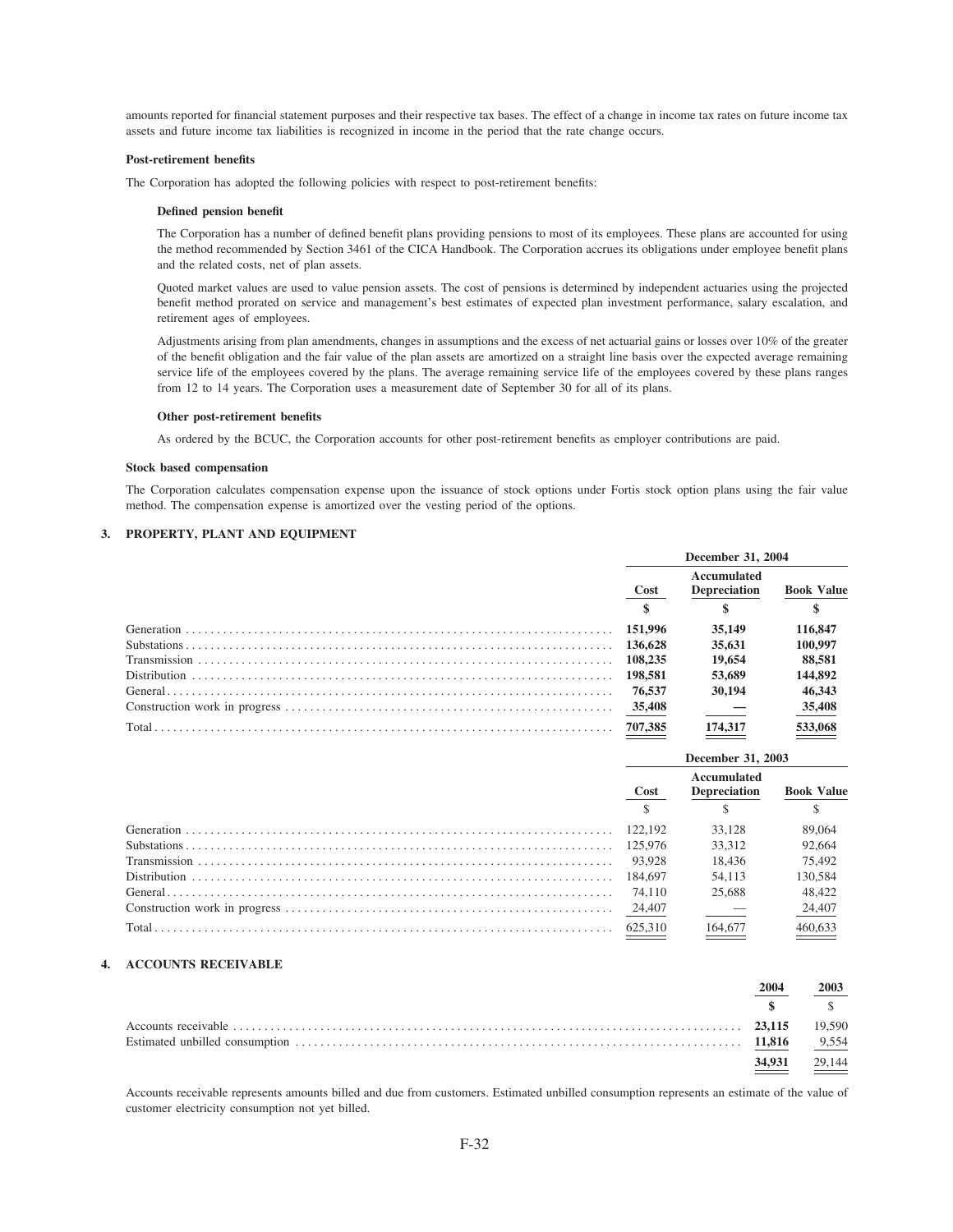# 5. DEFERRED CHARGES AND OTHER ASSETS

| 2004   | 2003   |
|--------|--------|
|        |        |
| 4,707  | 4.377  |
|        | 1,165  |
| 6.414  | 5.542  |
| 3.780  | 3.169  |
| 5.248  | 5.814  |
| 1.085  | 1.003  |
| 2.883  | 1.159  |
|        | (218)  |
| 19,684 | 16.469 |
| 756    | 634    |
| 18.928 | 15.835 |

#### **Regulatory** assets

#### **Energy management costs**  $(i)$

The Corporation provides energy management services to promote energy efficiency programs for its customers. As required by a BCUC order, the accounting treatment is to capitalize all expenditures (except certain defined costs) and amortize them on a straight-line basis at 12.5 percent per annum. Entities not subject to rate regulation are generally required to expense these costs as incurred. The \$4.7 million (2003 – \$4.4 million) deferred regulatory asset represents the unamortized balance of the energy management service program, and is included in long-term assets as part of deferred charges and other assets. Energy management costs are expected to be recovered from customers in rates over an eight year period.

#### (ii) Other regulatory deferred charges

Certain costs incurred with respect to such items as system planning, negotiations of agreements and rate applications have been deferred and amortized over terms approved by the BCUC. Entities not subject to rate regulation are generally required to expense these costs as incurred. The \$1.7 million (2003 - \$1.2 million) deferred regulatory asset represents the unamortized balance of these charges, and is included in long-term assets as part of deferred charges and other assets. Other deferred charges are expected to be recovered from customers in rates over the next one to five years.

During the year, amortization of deferred charges and other assets \$2.0 million (\$1.2 million - 2003; \$2.0 million - 2002) was charged against operations.

## 6. REGULATORY LIABILITY

In 2004 and 2003, the Corporation was regulated under a performance-based cost-of-service mechanism that set targets for various costs. Final disposition of costs is determined by a cost sharing mechanism with customers as approved by the BCUC. The regulatory liability of \$1.0 million (2003 – \$3.3 million) represents the portion of the excess of forecast costs used to set rates over actual costs that is due back to customers through future rates over the next one to two years.

#### 7. SHARE CAPITAL

#### **AUTHORIZED**

500,000,000 Common Shares, with a par value of \$100 each

500,000,000 Preferred Shares, with a par value of \$25 each, issuable in series

|        | 2004 | 2003           |
|--------|------|----------------|
|        |      | $\mathbf{s}$ s |
| ISSUED |      |                |
|        |      |                |

During the year, the Corporation issued  $300,000$  Common Shares ( $2003$  - nil;  $2002$  -  $150,000$ ) to its parent for cash consideration of \$30 million (2003 — \$nil; 2002 — \$15 million). There were no share capital issuances or redemptions in 2003.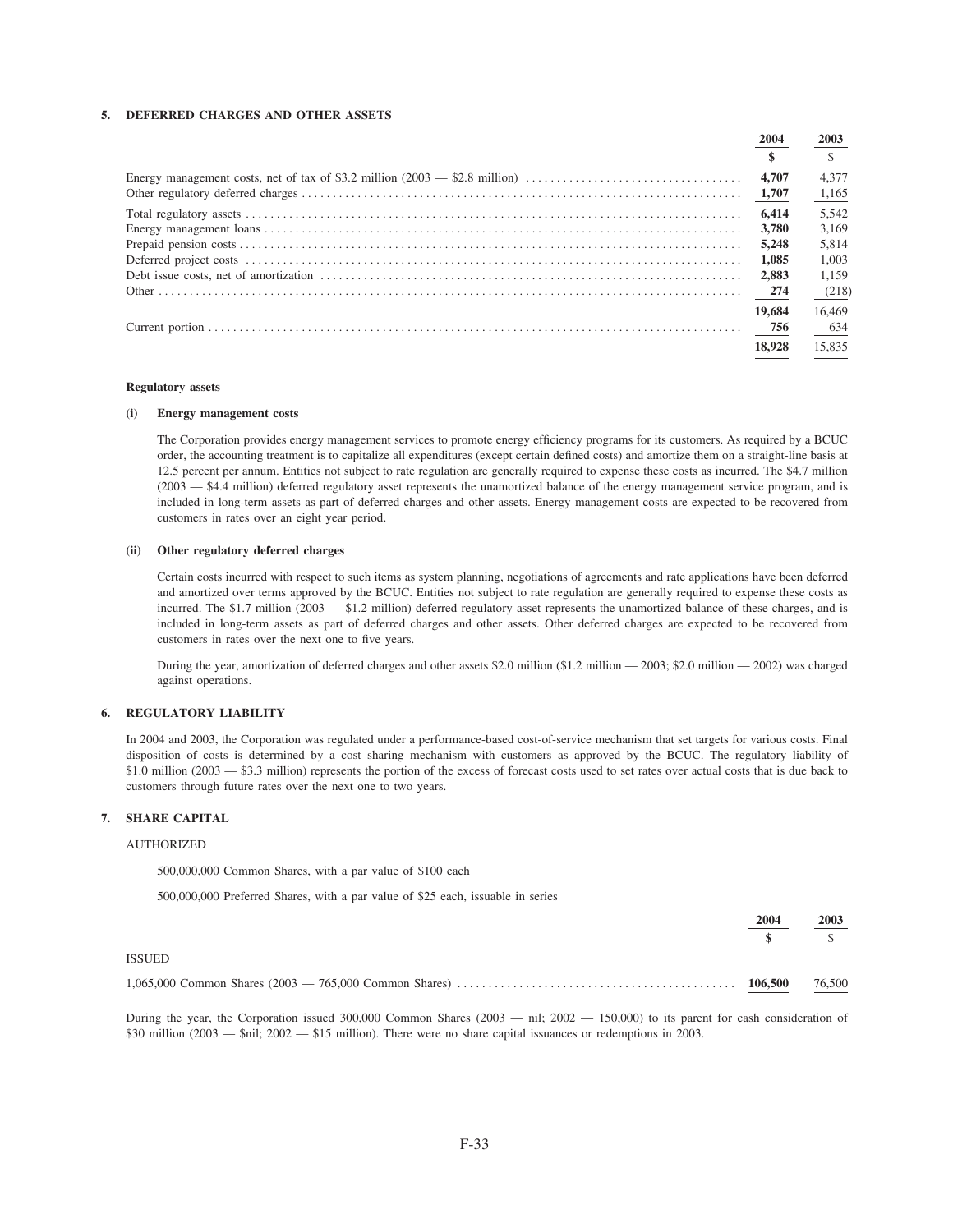# 8. DEBT

|                             | 2004      | 2003      |
|-----------------------------|-----------|-----------|
|                             | \$        | \$        |
| <b>Secured Debentures</b>   |           |           |
|                             | 6.750     | 7,500     |
|                             | 15,000    | 15,000    |
|                             | 25,000    | 25,000    |
|                             |           | 25,000    |
|                             |           | 25,000    |
|                             |           | 50,000    |
|                             | 6,923     | 7,404     |
|                             | 53,673    | 154,904   |
| <b>Unsecured Debentures</b> |           |           |
|                             | 25,000    |           |
|                             | 25,000    |           |
|                             | 50,000    |           |
|                             | 140,000   |           |
|                             | 240,000   |           |
|                             |           | 50,000    |
|                             |           | 19.982    |
|                             | 19,957    |           |
|                             | 8,627     |           |
|                             |           | 59,000    |
|                             | 28,584    | 128,982   |
|                             | 322,257   | 283.886   |
|                             | (29, 861) | (60, 230) |
|                             | 292,396   | 223,656   |

#### **Secured Debentures**

The Series E, F and G Secured Debentures are collateralized by a fixed and floating first charge on the assets of the Corporation and are guaranteed by FortisWest Inc., a subsidiary of Fortis. The secured trust deed provides for sinking fund payments of \$750,000 per year for the Series E Secured Debentures.

The WPP mortgage is secured by a fixed and floating charge over the assets of WPP, FortisBC's wholly-owned subsidiary.

#### **Unsecured Debentures**

On November 30, 2004, the Corporation issued Series 1-04 5.48% Unsecured Debentures in the principal amount of \$140.0 million, due November 28, 2014. The net proceeds received on November 30, 2004 in the amount of \$138.9 million were used to repay a \$125.0 million intercompany loan to Fortis, pay down the operating credit facility by \$10.0 million and the balance was used for working capital purposes.

Immediately following the issuance of the Series 1-04 Debentures on November 30, 2004, the Series H, I and J Secured Debentures were converted to Unsecured Debentures pursuant to the terms of the secured trust deed. The Series H, I and J Unsecured Debentures continue to be guaranteed by FortisWest Inc.

#### Operating credit facility

The operating credit facility is an unsecured \$100 million revolving/non-revolving term credit facility which matures on May 13, 2005. Prior to the maturity date, the Corporation may request to extend the term for an additional 364 days and if the request for an extension is not granted, the facility will automatically convert into a non-revolving term credit facility that will mature six months from the date of conversion. Borrowings under the operating credit facility bear interest at prime or the certificate of deposit offered rate for bankers' acceptances.

The operating credit facility is also available to support up to \$20 million in letters of credit. As at December 31, 2004, \$20 million of letters of credit were issued  $(2003 - $$  nil).

#### **Overdraft facility**

The overdraft facility is an unsecured \$10 million demand credit facility which bears interest at prime.

#### Promissory note payable

The promissory note payable to Aquila Networks Canada Finance Limited Partnership ("ANCFLP"), an affiliated company, was unsecured, bore interest at 8.66% and was due June 15, 2011.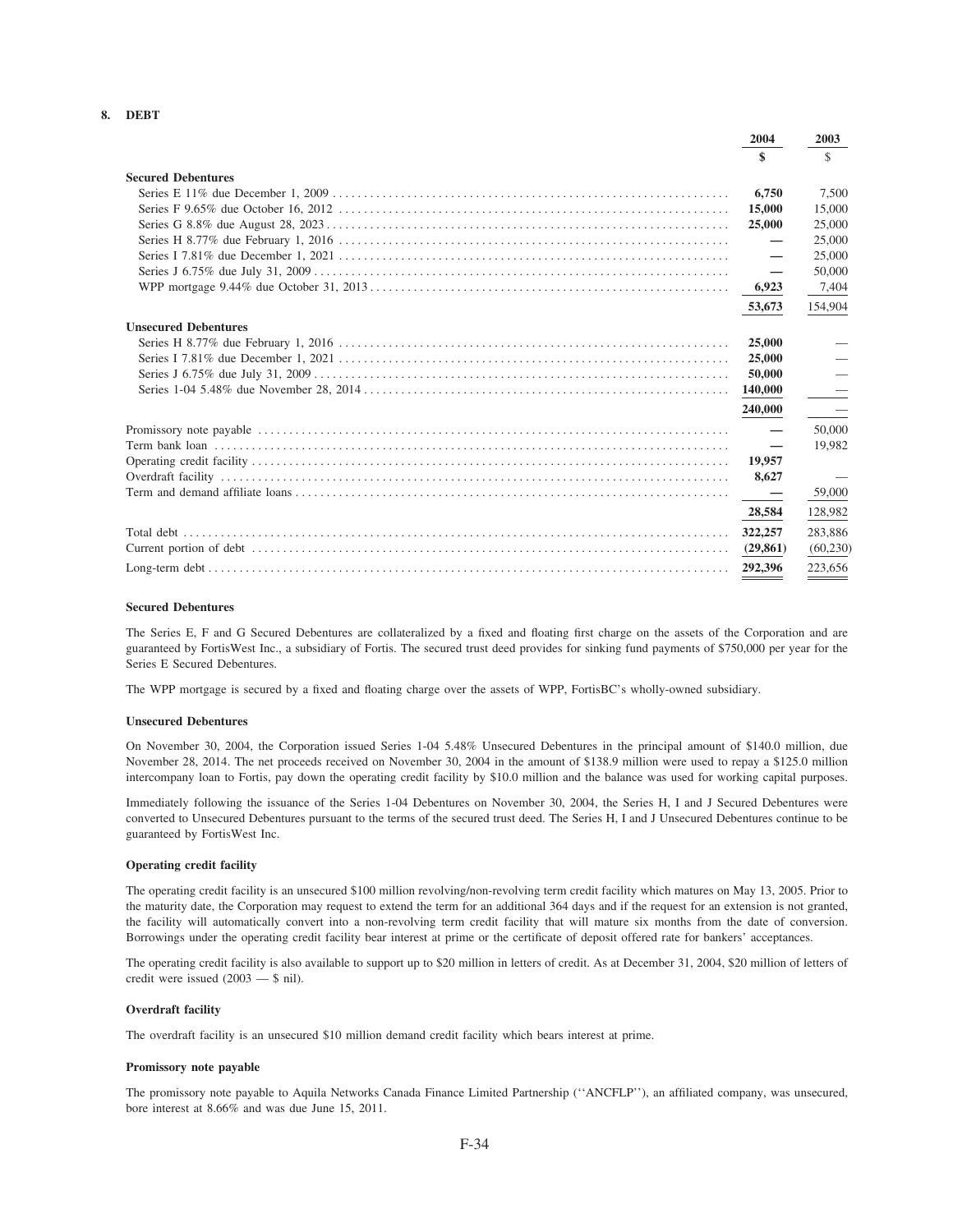# Term bank loan

The \$20 million term bank loan was unsecured, due May 29, 2005, guaranteed by Aquila, Inc. and drawn by way of bankers acceptances.

#### Term and demand affiliate loans

Included in term and demand loans was a \$29 million demand loan payable to ANCFLP and a \$30 million term loan payable to Aquila Networks Canada Corp., an affiliated company. The \$29 million demand loan was unsecured, bore interest at floating prime rate and was due on demand. The \$30 million term loan was unsecured, bore interest at 12.75% and was due on July 29, 2004.

The ANCFLP promissory note payable, the term and demand affiliate loans and the term bank loan were repaid May 31, 2004, immediately after the close of the sale to Fortis and replaced with a \$155.0 million 3.50% short-term loan from Fortis. The Fortis loan was repaid with proceeds from the November 30, 2004 debenture issue.

#### **Fair values**

As at December 31, 2004 the fair market value of FortisBC debt exceeded the book value by \$35.1 million (\$34.0 million - 2003).

Included within interest expense is \$13.0 million (\$18.1 million  $-$  2003, \$13.6 million  $-$  2002) related to long-term debt.

Principal payments required over the next five years and thereafter are as follows:

| <b>Sinking Fund</b><br>Requirement | Demand Loans and<br><b>Maturing Issues</b><br>of Debt |
|------------------------------------|-------------------------------------------------------|
| 750                                | 29.111                                                |
| 750                                | 579                                                   |
| 750                                | 636                                                   |
| 750                                | 699                                                   |
| 750                                | 53,768                                                |
|                                    | 233.714                                               |

# 9. PENSION BENEFITS

The Corporation has several defined benefit pension plans, which cover most of its employees. The most recent actuarial valuations of the plans were undertaken as of December 31, 2001, 2002 or 2003. The expense for the Corporation's pension benefits is as follows:

|               | 2004    | 2003    | 2002     |
|---------------|---------|---------|----------|
|               |         |         |          |
|               | 1.721   | 1.261   | 965      |
|               | 5,178   | 4.785   | 4.674    |
|               | (7.282) | (5,486) | 688      |
|               | 4.868   | 5.905   | 4.724    |
|               | 2.085   | 1.114   | (5.148)  |
| Amortization: |         |         |          |
|               | (4.536) | (5.703) | (4, 724) |
|               | 1.009   | 978     | 980      |
|               | 292     | 240     | 252      |
|               | 3,335   | 3.094   | 2,411    |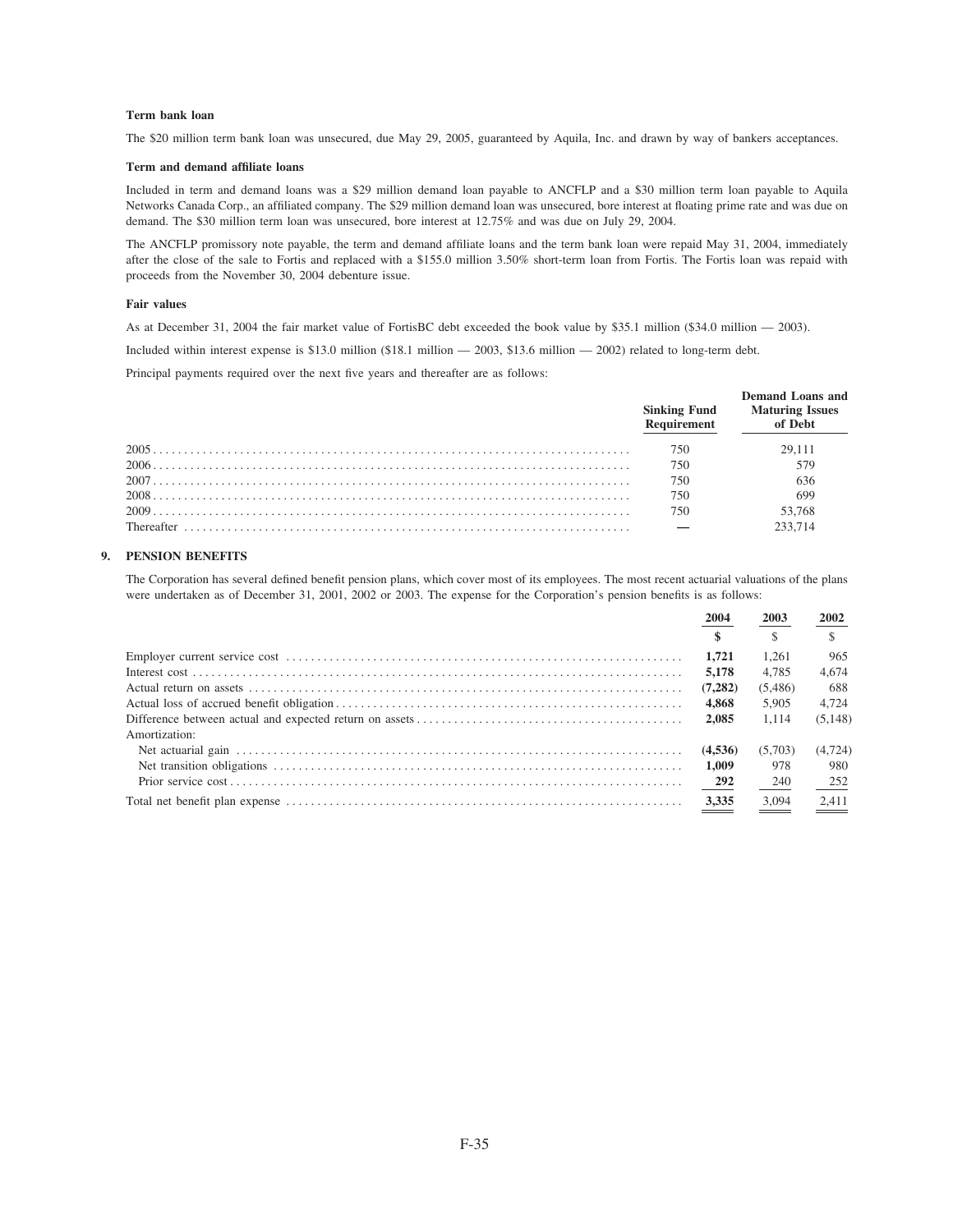| Information about the Corporation's defined benefit plans is as follows: |  |  |  |  |
|--------------------------------------------------------------------------|--|--|--|--|
|--------------------------------------------------------------------------|--|--|--|--|

|                                         | \$       | \$       |
|-----------------------------------------|----------|----------|
| Change in accrued benefit obligation    |          |          |
|                                         | 85,771   | 74,604   |
|                                         | 1,509    | 1.424    |
|                                         | 1,721    | 1.261    |
|                                         | 5,178    | 4.785    |
|                                         | (3,848)  | (4,456)  |
|                                         | 4,868    | 5,905    |
|                                         | 1,199    | 2,248    |
|                                         | 96,398   | 85,771   |
| Change in fair value of plan assets     |          |          |
|                                         | 64,819   | 58,819   |
|                                         | 7,282    | 5,486    |
|                                         | 2,577    | 2,172    |
|                                         | 1,509    | 1,424    |
|                                         | (3,848)  | (4,456)  |
|                                         | 1,066    | 1,374    |
|                                         | 73,405   | 64,819   |
| Composition of accrued benefit asset    |          |          |
|                                         | 96.398   | 85.771   |
|                                         | 73,405   | 64,819   |
|                                         | (22,993) | (20,952) |
|                                         | 740      | 660      |
|                                         | 16,700   | 14,727   |
|                                         | 8,270    | 8.909    |
|                                         | 2,531    | 2,470    |
|                                         | 5,248    | 5,814    |
| Reconciliation of accrued benefit asset |          |          |
|                                         | 5,814    | 6.775    |
|                                         | (3,335)  | (3,094)  |
|                                         | 2,769    | 2.133    |
|                                         | 5,248    | 5.814    |
|                                         |          |          |

The accrued benefit asset of \$5,248 (2003 - \$5,814) is included in deferred charges and other assets.

As at September 30, 2004, the assets of the defined benefit pension plans were invested as follows:

| $61.5\%$ |
|----------|
| 32.1%    |
|          |
|          |
|          |

The significant actuarial assumptions, adopted in measuring the Corporation's accrued benefit obligations, are as follows:

| 2004    | 2003    |
|---------|---------|
| 6.0%    | 6.0%    |
| $7.5\%$ | $7.5\%$ |
| $3.5\%$ | $3.5\%$ |
|         |         |

## 10. OTHER POST-RETIREMENT BENEFITS

The Corporation provides certain other post-retirement benefits to its retired employees including certain health and dental coverage and life insurance. These plans are not funded.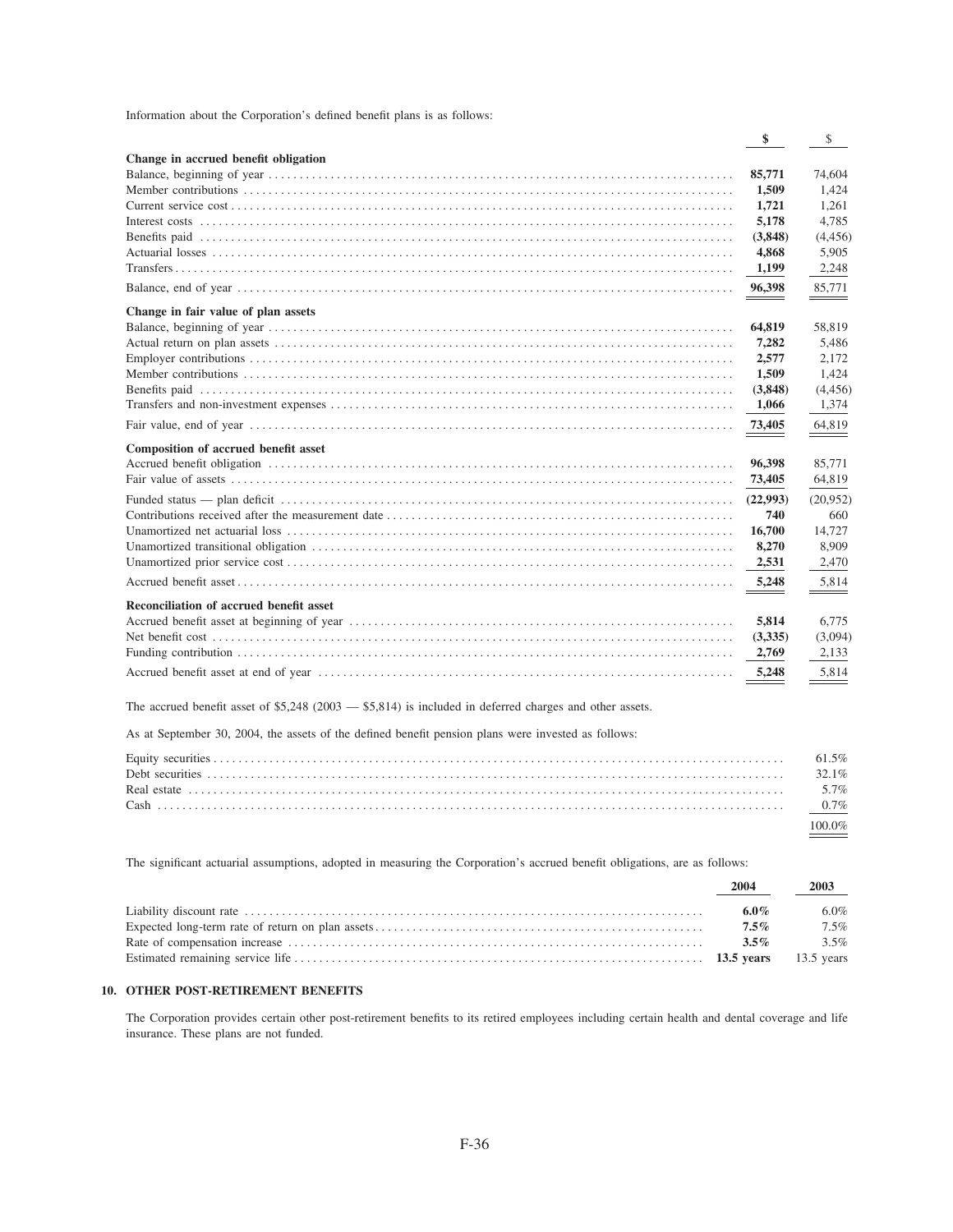As ordered by the BCUC, the cost of other post-retirement benefit obligations is expensed and recovered in rates as employer contributions are made. Information about the Corporation's benefit obligations as at December 31, 2004, and 2003 were the company on an accrual basis of accounting for other post-retirement benefits rather than a cash basis, is as follows:

|                                                  | 2004     | 2003     | 2002    |
|--------------------------------------------------|----------|----------|---------|
|                                                  | \$       | \$       | \$      |
|                                                  | 232      | 219      | 206     |
|                                                  | 641      | 614      | 493     |
| Amortization:                                    |          | 710      | 2,419   |
|                                                  | 134      | (618)    | (2,419) |
|                                                  | 364      | 364      | 364     |
|                                                  | 1,371    | 1,289    | 1,063   |
| Change in accrued benefit obligation             |          |          |         |
|                                                  | 10,736   | 9,494    |         |
|                                                  | 232      | 219      |         |
|                                                  | 641      | 614      |         |
|                                                  | (334)    | (301)    |         |
|                                                  |          | 710      |         |
|                                                  | 11,275   | 10,736   |         |
| Composition of accrued benefit liability         |          |          |         |
|                                                  | 11,275   | 10,736   |         |
|                                                  |          |          |         |
|                                                  | (11,275) | (10,736) |         |
|                                                  | 2,904    | 3,036    |         |
|                                                  | 3,971    | 4,337    |         |
|                                                  | (4,400)  | (3,363)  |         |
| Reconciliation of accrued benefit liability      |          |          |         |
|                                                  | (3,363)  | (2,375)  |         |
|                                                  | 1,371    | 1,289    |         |
|                                                  | 334      | 301      |         |
|                                                  | (4,400)  | (3,363)  |         |
| <b>Sensitivity to Changes in Assumptions</b>     |          |          |         |
| Effect of 1% Increase in Health Care Trend Rates |          |          |         |
|                                                  | 170      |          |         |
|                                                  | 1,670    |          |         |
| Effect of 1% Decrease in Health Care Trend Rates |          |          |         |
|                                                  | (140)    |          |         |
|                                                  | (1,460)  |          |         |

# 11. INCOME TAXES

The provision for income taxes varies from the amount that would be expected if computed by applying the Canadian federal and provincial statutory income tax rates to the earnings before income taxes as shown in the following table:

|                                                                                   | 2004    |       | 2003    |       | 2002    |        |
|-----------------------------------------------------------------------------------|---------|-------|---------|-------|---------|--------|
|                                                                                   |         | $\%$  |         | $\%$  |         | $\%$   |
|                                                                                   | 30,089  |       | 25,843  |       | 5.896   |        |
|                                                                                   | 10,718  | 35.6  | 9.645   | 37.3  | 2.288   | 38.8   |
| Adjustments in income taxes resulting from items capitalized for accounting but   |         |       |         |       |         |        |
| expensed for income tax purposes — Operating expenses $\dots\dots\dots\dots\dots$ | (913)   | (3.0) | (964)   | (3.7) | (844)   | (14.3) |
|                                                                                   | (867)   | (2.9) | (1.308) | (5.1) | (951)   | (16.0) |
|                                                                                   | (1,661) | (5.5) | (1,531) | (5.9) | (1,224) | (20.8) |
|                                                                                   | 871     | 2.9   | 940     | 3.6   | 905     | 15.3   |
|                                                                                   |         |       | (142)   | (0.5) | (416)   | (7.1)  |
|                                                                                   | 8,154   | 27.1  | 6,640   | 25.7  | (242)   | (4.1)  |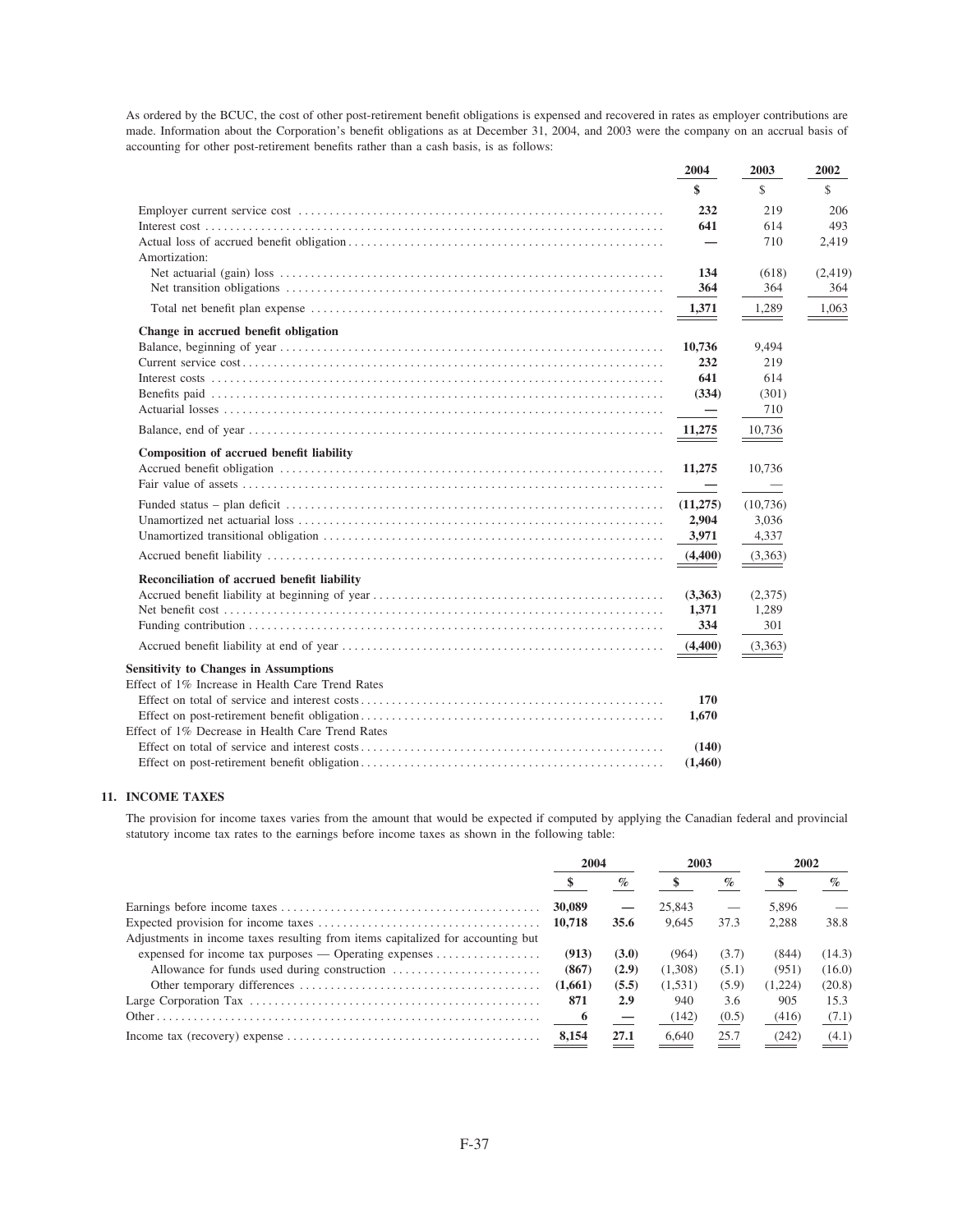Income tax (recovery) expense is comprised of:

| 2004  | 2003                                                                                                                                                                                                                                                                                                                                                                                                                                                                                                                                  | 2002 |
|-------|---------------------------------------------------------------------------------------------------------------------------------------------------------------------------------------------------------------------------------------------------------------------------------------------------------------------------------------------------------------------------------------------------------------------------------------------------------------------------------------------------------------------------------------|------|
|       | $\textcolor{red}{\textbf{\$}}\textcolor{red}{\textbf{\$}}\textcolor{red}{\textbf{\$}}\textcolor{red}{\textbf{\$}}\textcolor{red}{\textbf{\$}}\textcolor{red}{\textbf{\$}}\textcolor{red}{\textbf{\$}}\textcolor{red}{\textbf{\$}}\textcolor{red}{\textbf{\$}}\textcolor{red}{\textbf{\$}}\textcolor{red}{\textbf{\$}}\textcolor{red}{\textbf{\$}}\textcolor{red}{\textbf{\$}}\textcolor{red}{\textbf{\$}}\textcolor{red}{\textbf{\$}}\textcolor{red}{\textbf{\$}}\textcolor{red}{\textbf{\$}}\textcolor{red}{\textbf{\$}}\textcolor{$ |      |
|       |                                                                                                                                                                                                                                                                                                                                                                                                                                                                                                                                       |      |
|       |                                                                                                                                                                                                                                                                                                                                                                                                                                                                                                                                       |      |
| 8.154 | $6,640$ (242)                                                                                                                                                                                                                                                                                                                                                                                                                                                                                                                         |      |

The future income tax liability is comprised of the net book value of non-regulated plant and equipment in excess of its tax basis.

## 12. COMMITMENTS AND CONTINGENCIES

#### (i) Brilliant Power Purchase Contract

On May 3, 1996 an Order was issued by the BCUC approving a 60-year power purchase contract for the output of the Brilliant hydroelectric plant located near Castlegar, British Columbia. The Brilliant plant is owned by the Brilliant Power Corporation ("BPC"), a corporation owned as to 50% by each of the Columbia Power Corporation and the Columbia Basin Trust. FortisBC operates and maintains the Brilliant plant for the BPC in return for a management fee.

The contract requires fixed monthly payments based on specified natural flow take-or-pay amounts of energy. The contract includes a market related price adjustment after 30 years of the 60-year term. Minimum payments required over the next five years are as follows:

 $A$  mount

|                     | ашчин |
|---------------------|-------|
|                     |       |
|                     |       |
| $2006$ 32,258       |       |
| $2007$ 33,103       |       |
|                     |       |
| $2009$ and $34,737$ |       |
|                     |       |

#### (ii) Firm Power Purchase Contracts

The Corporation has a long-term, minimum-payment, firm power purchase contract with BC Hydro and Power Authority. The contract includes a take-or-pay provision based on a five-year rolling nomination of capacity requirements.

Minimum payments required over the next five years and thereafter are as follows:

# (iii) Vehicle Leases

The Corporation leases certain vehicles. These leases generally provide for the lessee to pay taxes, maintenance, insurance and certain other operating costs of the leased property, and typically have a lease term of three to five years. Minimum lease payments required over the next five years and thereafter are as follows:

| 652 |
|-----|
| 319 |
| 241 |
|     |
|     |

Included in operating and maintenance expense was  $$0.5$  million  $(2003 - $0.4$  million and  $2002 - $0.5$  million) relating to these leases.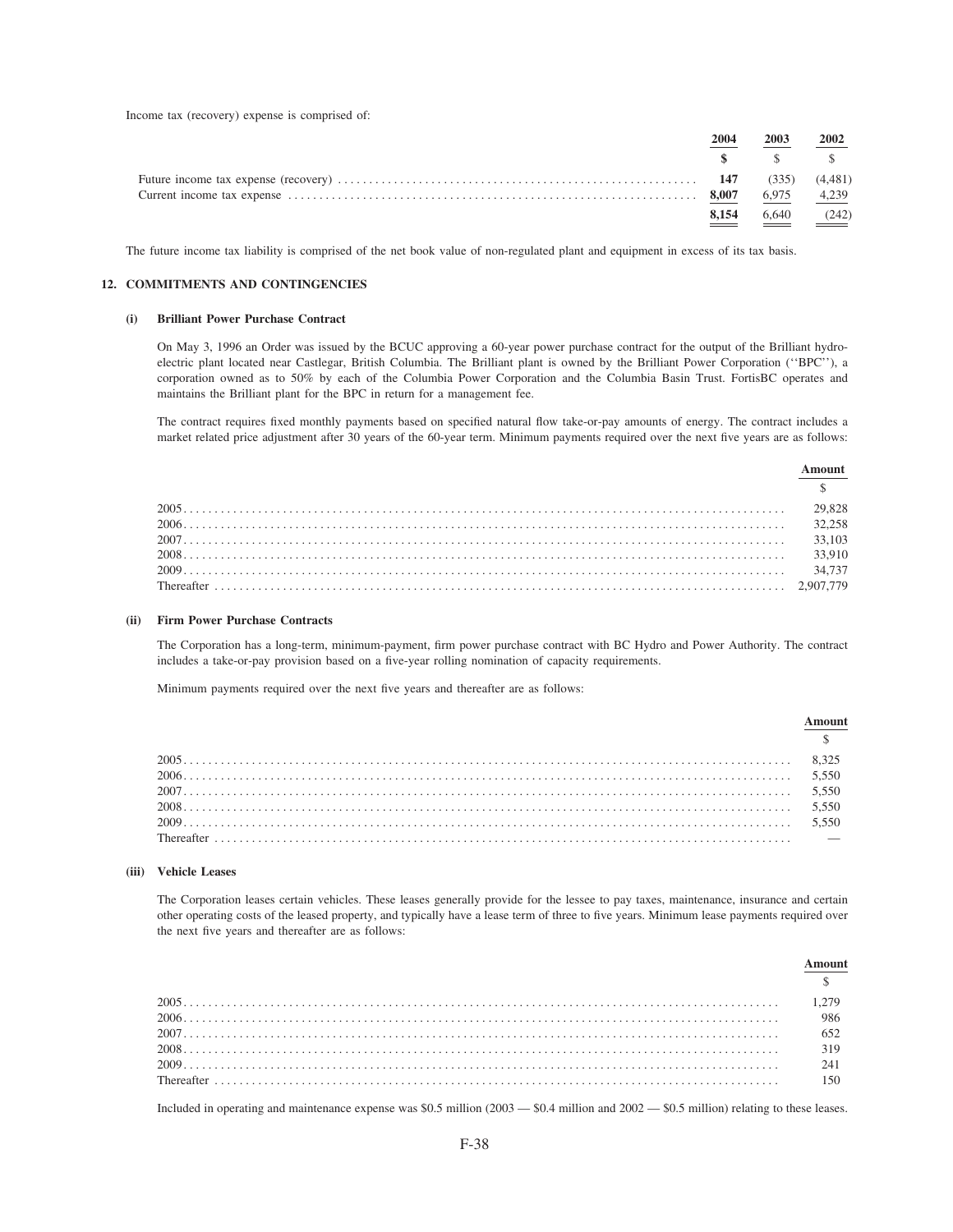## (iv) Office Leases

Under a sale-leaseback agreement, on September 29, 1993 the Corporation began leasing its Trail, British Columbia office building for a term of 30 years. The terms of the agreement grant the Corporation repurchase options at year 20 and year 30 of the lease term. The Corporation is accounting for the lease as an operating lease.

On December 1, 2004, the Corporation entered into a 5 year lease for the Kelowna head office. The terms of the lease allow for termination without penalty after 3 years.

Total minimum lease payments required over the next five years and thereafter are as follows:

|      | 885    |
|------|--------|
|      | 869    |
|      |        |
|      |        |
| 2009 |        |
|      | 17.534 |
|      |        |

Included in operating and maintenance expense was  $$0.6$  million  $(2003 - $0.3$  million and  $2002 - $0.3$  million) relating to these leases.

#### (v) Brilliant Terminal Station Obligation

Under the Brilliant Terminal Station Facilities Interconnection and Investment Agreement dated January 31, 2002 with Columbia Power Corporation and the Columbia Basin Trust, which relates to the engineering, design, procurement, construction, maintenance and ownership of the Brilliant Terminal Station (the "BTS"), the Corporation has an exclusive license to operate and maintain the BTS and is subject to a 30 year obligation (the "BTS Obligation") to pay to the BPC a charge related to the recovery of the capital cost of the BTS and related operating costs. The Corporation is accounting for the BTS Obligation as an operating lease, as directed by the BCUC (note 2). Minimum payments required over the next five years and thereafter are as follows:

| $2006$ $2,352$ |        |
|----------------|--------|
|                |        |
| $2008$ $2,352$ |        |
|                |        |
|                | 53.508 |
|                |        |

Included in operating and maintenance expense was \$3.2 million  $(2003 - $nil; 2002 - $nil)$  relating to this obligation.

# (vi) Legal Proceedings

The Corporation is subject to various legal proceedings and claims that arise in the ordinary course of business operations. The Corporation believes that the amount of liability, if any, from these actions would not have a material effect on the Corporation's financial position or results of operations.

FortisBC has been advised of a pending inquiry by the BC Ministry of Forests into fire suppression costs associated with certain forest fires in the Corporation's service territory in 2003. The Corporation is in the preliminary stages of collecting and analyzing information and evidence surrounding these fires.

# (vii) Capital Expenditures

As an electric utility, the Corporation is obligated to provide service to customers within its service territory. The Corporation has forecast capital expenditures of approximately \$120 million for 2005, which are largely driven by customer requests or include large capital projects specifically approved by the BCUC. The Corporation will be required to raise additional capital during 2005 to fund its capital expenditures and will strive to maintain a 40% equity percentage in its capital structure, the percentage deemed as being appropriate by the BCUC.

## **13. STOCK OPTIONS**

Fortis (the Corporation's ultimate parent company) is authorized to grant certain key employees and directors of Fortis and its subsidiaries options to purchase Common Shares of Fortis. Options vest evenly over a four-year period on each anniversary of the date of grant. The options expire 10 years after the date of grant.

During 2004, Fortis granted 19,593 options at an exercise price of \$61.12 to certain key employees of an affiliated company, of which 50% of the cost was allocated to FortisBC and 7,990 options at an exercise price of \$58.20 to certain key employees of the Corporation.

Compensation expense relating to these options was \$28 thousand for the year ended December 31, 2004 (2003  $-$  \$nil; 2002  $-$  \$nil).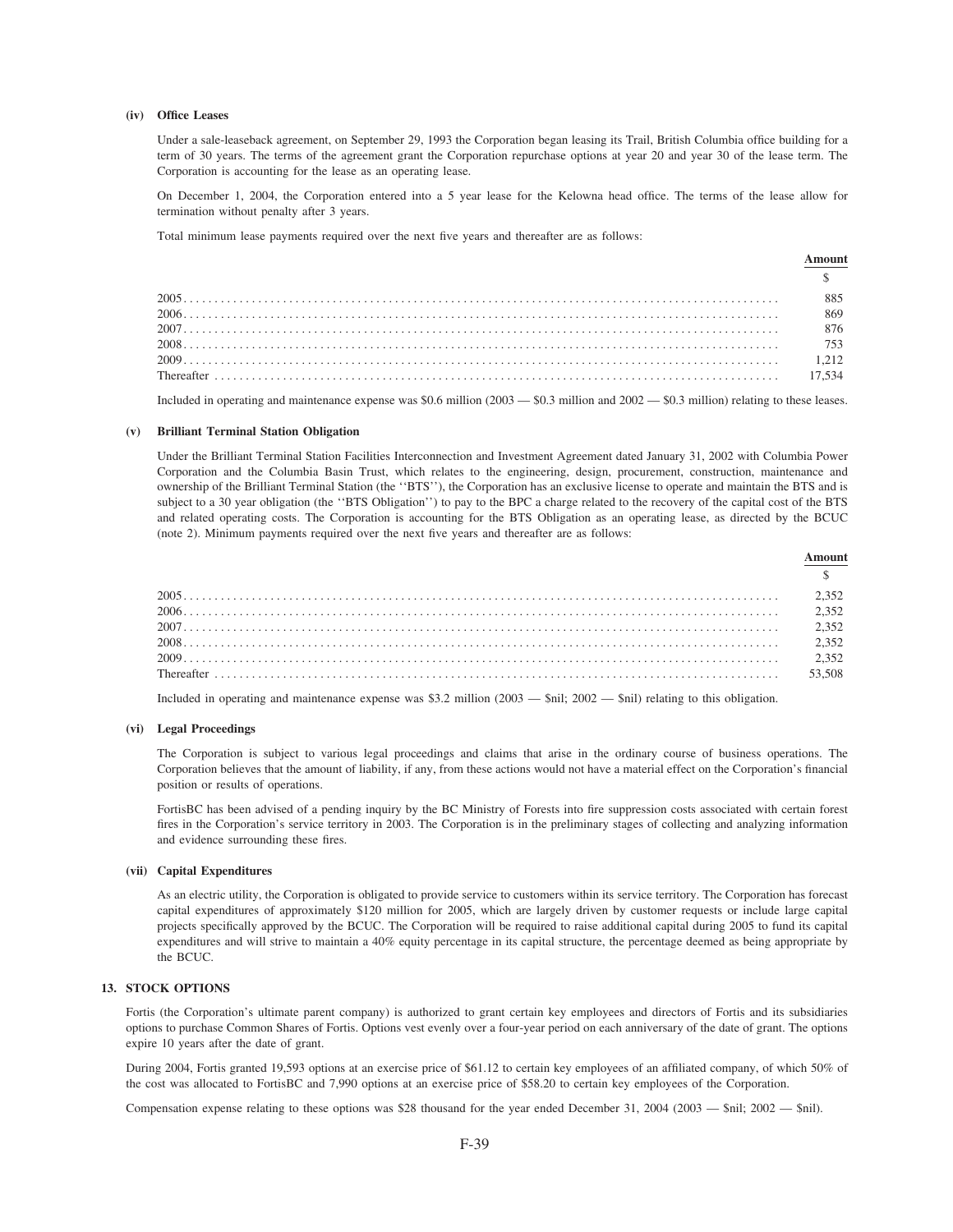# 14. RELATED PARTY TRANSACTIONS

In addition to transactions and balances disclosed elsewhere, in the normal course of business the Corporation transacts with its parent and other related companies under common control. The following transactions were measured at the exchange amount.

|                                                                                     | 2004  | 2003         | 2002    |
|-------------------------------------------------------------------------------------|-------|--------------|---------|
|                                                                                     |       | $\mathbb{S}$ |         |
| Included in operating costs are the following amounts charged from related parties: |       |              |         |
|                                                                                     | 3.429 | 7.528        | 4.575   |
|                                                                                     | 3.279 |              |         |
| Included in operating costs are amounts recovered from related parties :            |       |              |         |
|                                                                                     |       | (3,587)      | (4,531) |
|                                                                                     |       |              |         |
| Included in power purchase expense are amounts recovered from related parties:      |       |              |         |
|                                                                                     |       |              | (6,100) |
|                                                                                     | 1.270 | 1.450        | 2.957   |
|                                                                                     | 1.093 | 2.557        | 16.364  |
|                                                                                     |       | 466          | 8.098   |

The operating costs above consist of executive management costs, information technology expenses, contract and direct labour charges, joint use asset charges, contact centre and meter shop charges. The recoveries above consist of labour and materials charges to the Corporation's parent. Except as disclosed elsewhere in these financial statements, the amounts due to and from the Corporation's parent and other related companies under common control are non-interest bearing, unsecured and due on demand.

# **15. ASSET IMPAIRMENT CHARGE**

Included in amortization expense for 2002 is a charge of \$10.0 million to reflect an impairment in the carrying value of the Walden power plant. Income tax expense includes a related future income tax recovery of \$4.4 million.

#### 16. FINANCIAL INSTRUMENTS

The Corporation's financial instruments consist primarily of cash, accounts receivable, accounts payable, and debt. These financial instruments, except for debt (Note 8), have a fair value that approximates their respective carrying values. Fair values for debt are determined using discounted cash flow analysis based on an estimate of the Corporation's current borrowing rate for each instrument.

#### **Credit Risk**

Accounts receivable do not represent a significant concentration of credit risk because amounts are owed by a large number of customers on normal credit terms.

#### **Foreign Exchange Risk**

The Corporation realizes all of its sales and a significant majority of its expenses in Canadian dollars and is therefore not exposed to significant foreign exchange rate fluctuations.

#### **Interest Rate Risk**

Long-term debt bears fixed interest rates, thereby minimizing cash flow and interest rate exposures.

#### 17. 2005 REVENUE REQUIREMENTS AND RATE DECISION

The Corporation filed a general rate application on November 26, 2004 requesting a 4.4% rate increase for 2005. The BCUC has approved an interim refundable rate increase of 3.7% effective January 1, 2005, pending a hearing on the Corporation's application.

# **18. COMPARATIVE FIGURES**

Certain of the comparative figures have been reclassified to conform with the current period's presentation.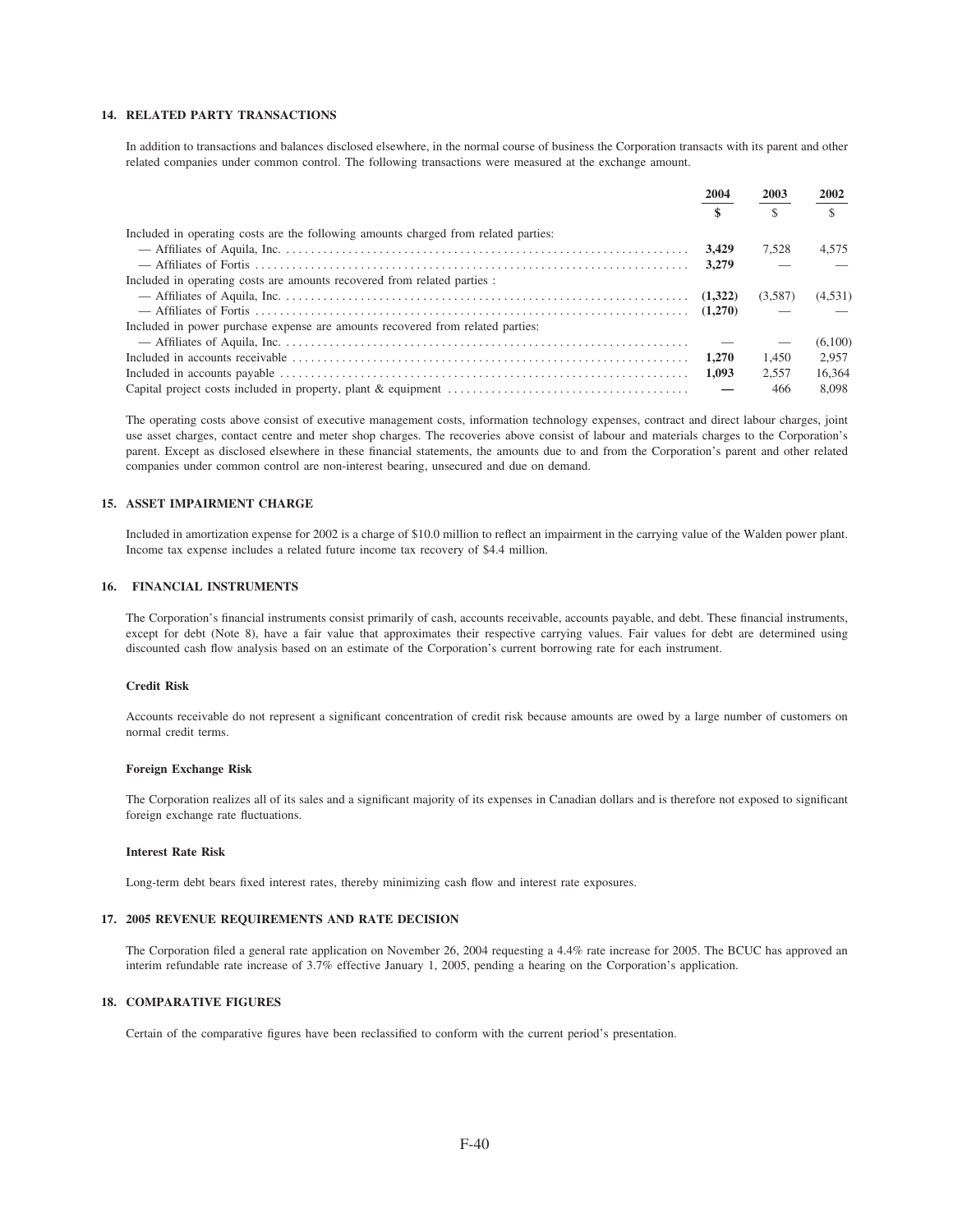# **CERTIFICATE OF FORTIS INC.**

Dated February 18, 2005

This short form prospectus, together with the documents and information incorporated herein by reference, constitutes full, true and plain disclosure of all material facts relating to the securities offered by this prospectus as required under securities legislation of all of the provinces of Canada. For the purpose of the Province of Québec, this simplified prospectus, as supplemented by the permanent information record, contains no misrepresentation likely to affect the value or the market price of the securities to be distributed.

> (Signed) *H. STANLEY MARSHALL* (Signed) *BARRY V. PERRY* Chief Executive Officer Chief Financial Officer

Vice-President, Finance and

On behalf of the Board of Directors

(Signed) *ANGUS A. BRUNEAU* (Signed) *BRUCE CHAFE* Director Director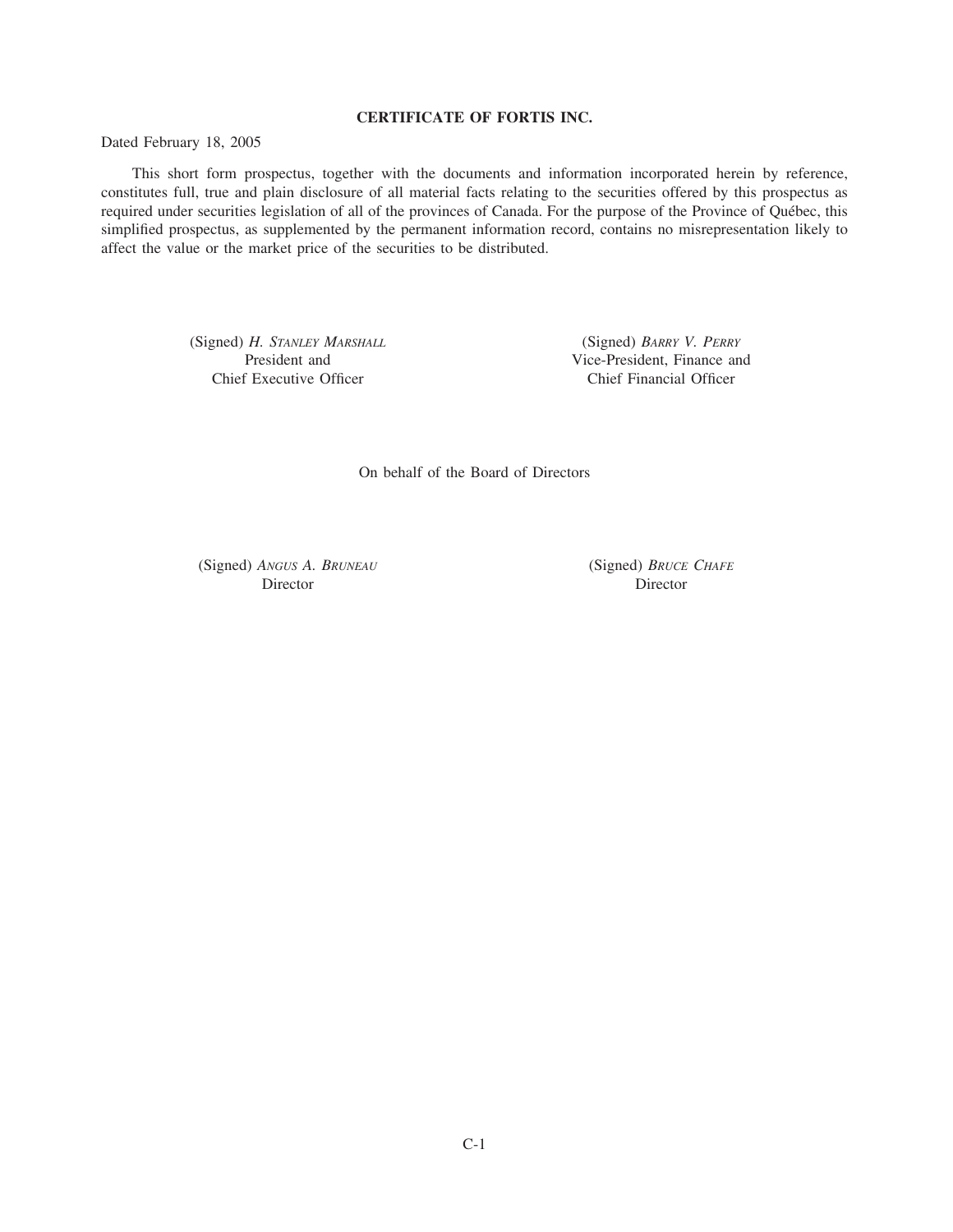# **CERTIFICATE OF THE UNDERWRITERS**

Dated February 18, 2005

To the best of our knowledge, information and belief, this short form prospectus, together with the documents and information incorporated herein by reference, constitutes full, true and plain disclosure of all material facts relating to the securities offered by this prospectus as required under securities legislation of all of the provinces of Canada. For the purpose of the Province of Québec, this simplified prospectus, to our knowledge, as supplemented by the permanent information record, contains no misrepresentation likely to affect the value or the market price of the securities to be distributed.

SCOTIA CAPITAL INC. **RBC DOMINION SECURITIES INC.** 

by: (Signed) *DONALD A. CARMICHAEL* by: (Signed) *DAVID P. DAL BELLO*